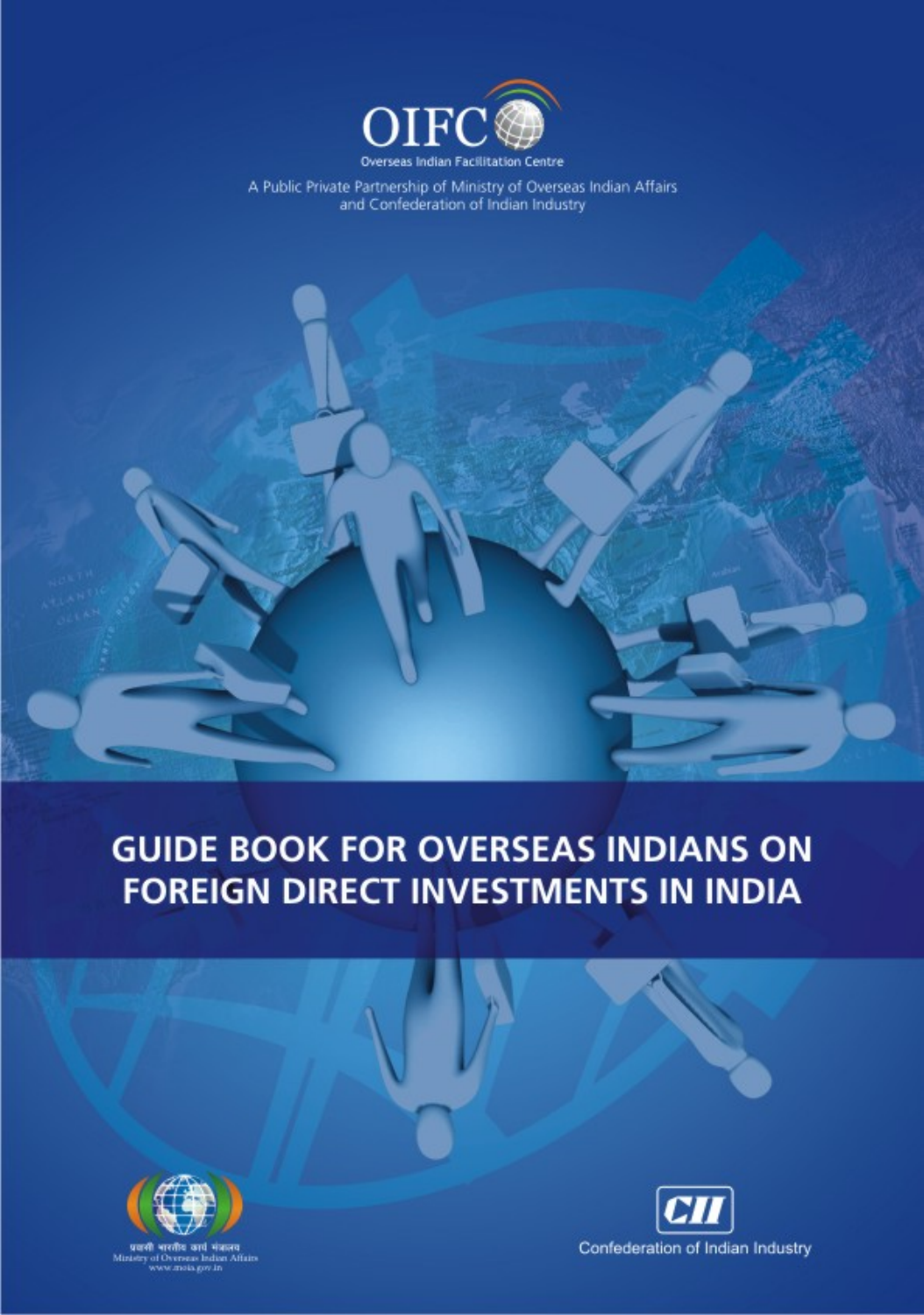# Guide Book for Overseas Indians **ON** FOREIGN DIRECT INVESTMENTS IN INDIA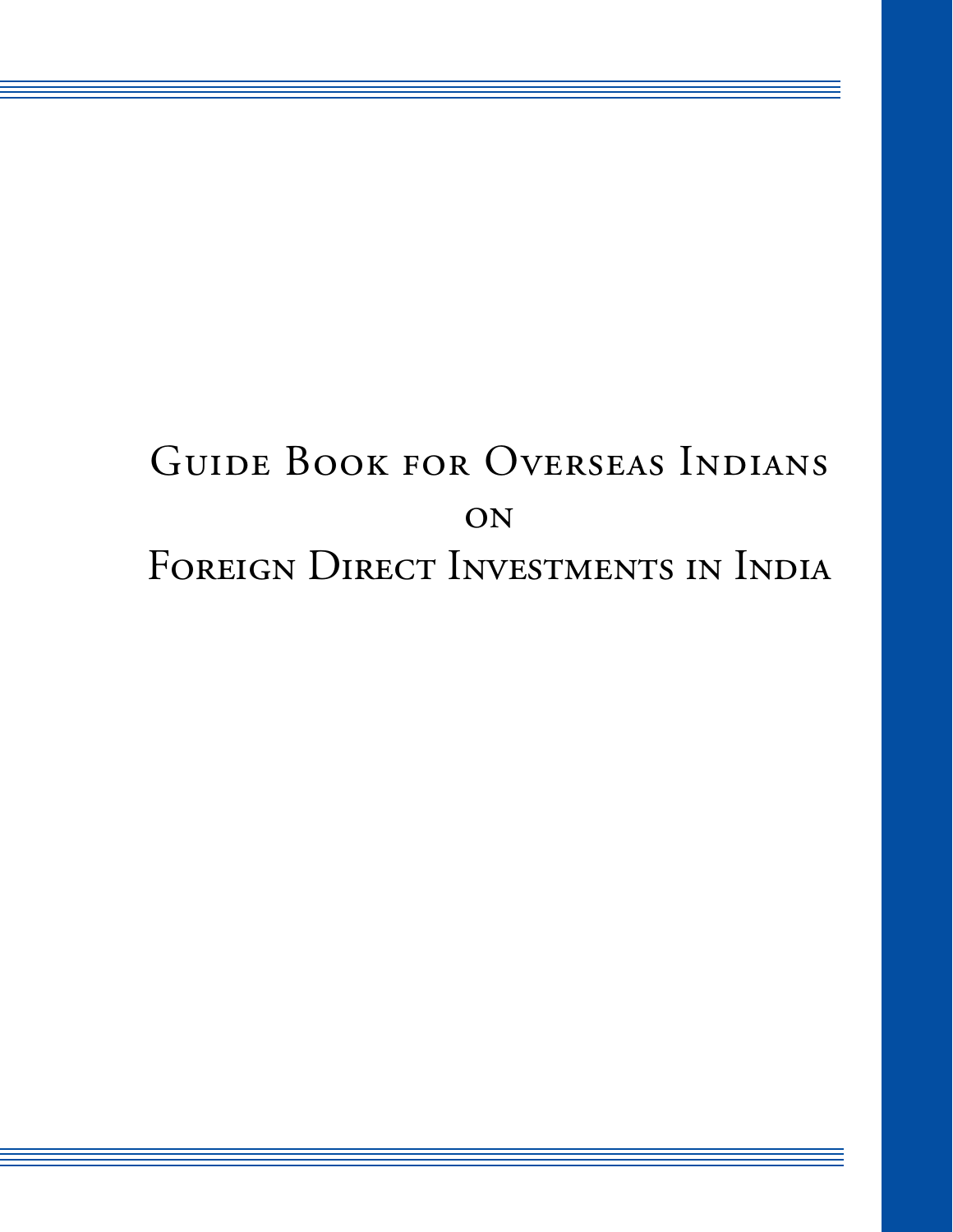

*India*

#### *Price:* 500.00 (*INR*)

#### *DISCLAIMER*

*This Guide Book has been compiled/summarised from information available in official documents/ circulars/websites of the Govt. of India, RBI and other reliable sources. Every possible care has been taken to provide current and authentic information. This Guide Book for Overseas Indians is intended to serve as a guide to them and does not purport to be a legal document. In case of any variation between what has been stated in this Guide Book and the relevant Act, Rules, Regulations, Policy Statements etc., the latter shall prevail.*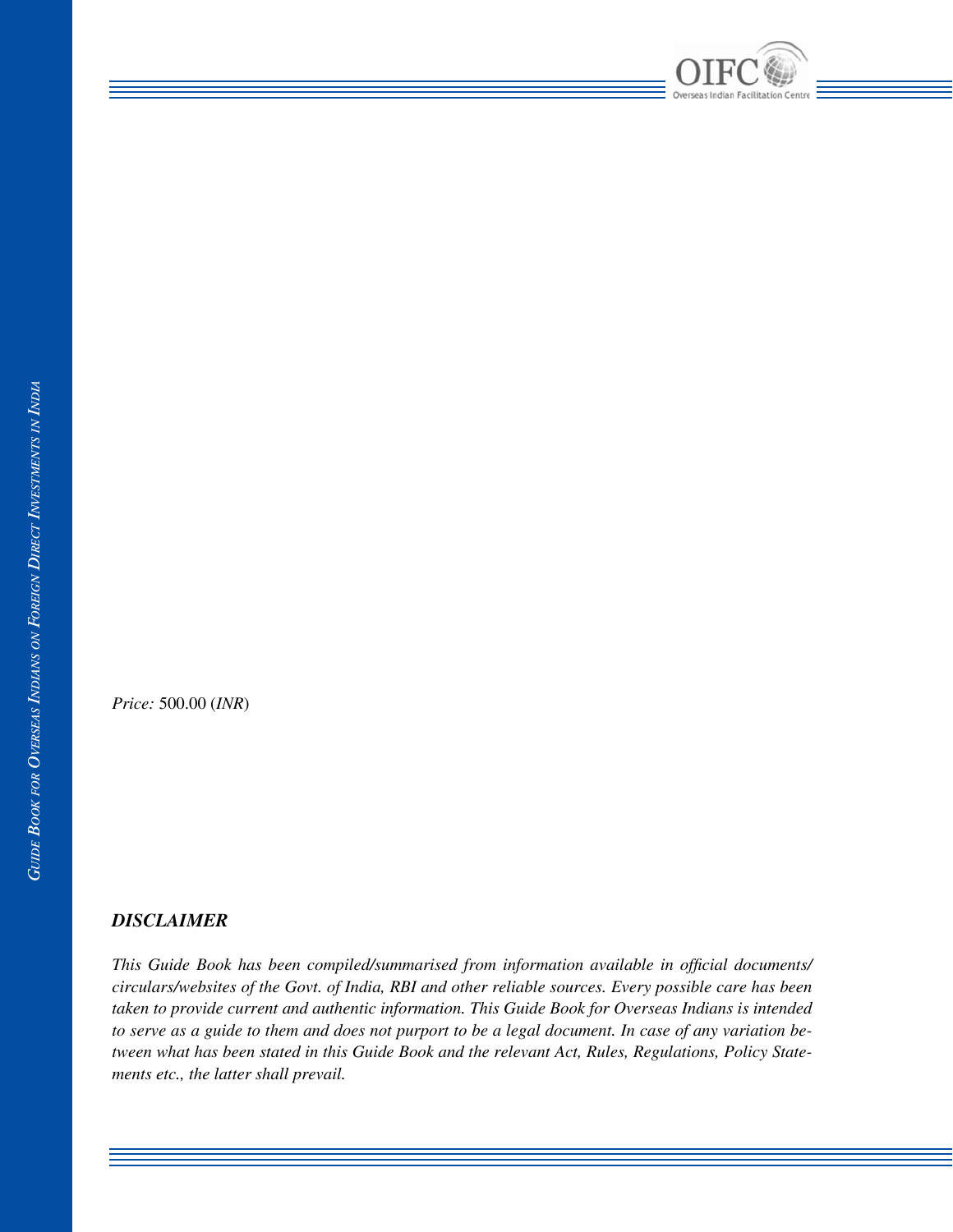

# **Overseas Indian Facilitation Centre**

The Indian Diaspora is the largest in the world to day after China and has roots in every country in the globe. The Diaspora contribution to their state of origin has been made in various ways, through remittances, foreign direct investment (FDI), transfer of knowledge and entrepreneurial networks.

In order to expand the entrepreneurial ties and engage them as partners in India's progress, an Overseas Indian Facilitation Centre, a not for profit public private initiative of Ministry of Overseas Indian Affairs (MOIA) and Confederation of Indian Industry (CII), was launched on 28th May 2007.

With a strong intention to facilitate and bridge the gap between the Overseas Indians and India, OIFC has a mandate to cover broad areas: investment facilitation, knowledge networking and ensuring business-to-business partnerships in focus sectors like real estate, wealth management, taxation, legal, healthcare, education and infrastructure.

### **The key objectives of OIFC are:**

- Promote overseas Indian investment into India and facilitate business partnership by giving authentic & real time information
- Establish and maintain a Diaspora Knowledge Network by creating a database of Overseas Indians
- Function as a clearing house for all investment related information
- Assist States to project and promote investment opportunities to overseas Indians in key focus sectors.

In line with the above objectives, OIFC provides the following services:

- To appraise the Indian Diaspora with the up-to-date investment opportunities existing in India provide hand-holding services via its knowledge partners
- To provide customized services in the form of finding sector and state specific investment projects, preparing feasibility reports and organizing and assisting in overseas road shows to attract FDI
- To assist in effective business-to-business partnerships
- To maintain a strong Diaspora Knowledge Network
- To provide consular services in the long run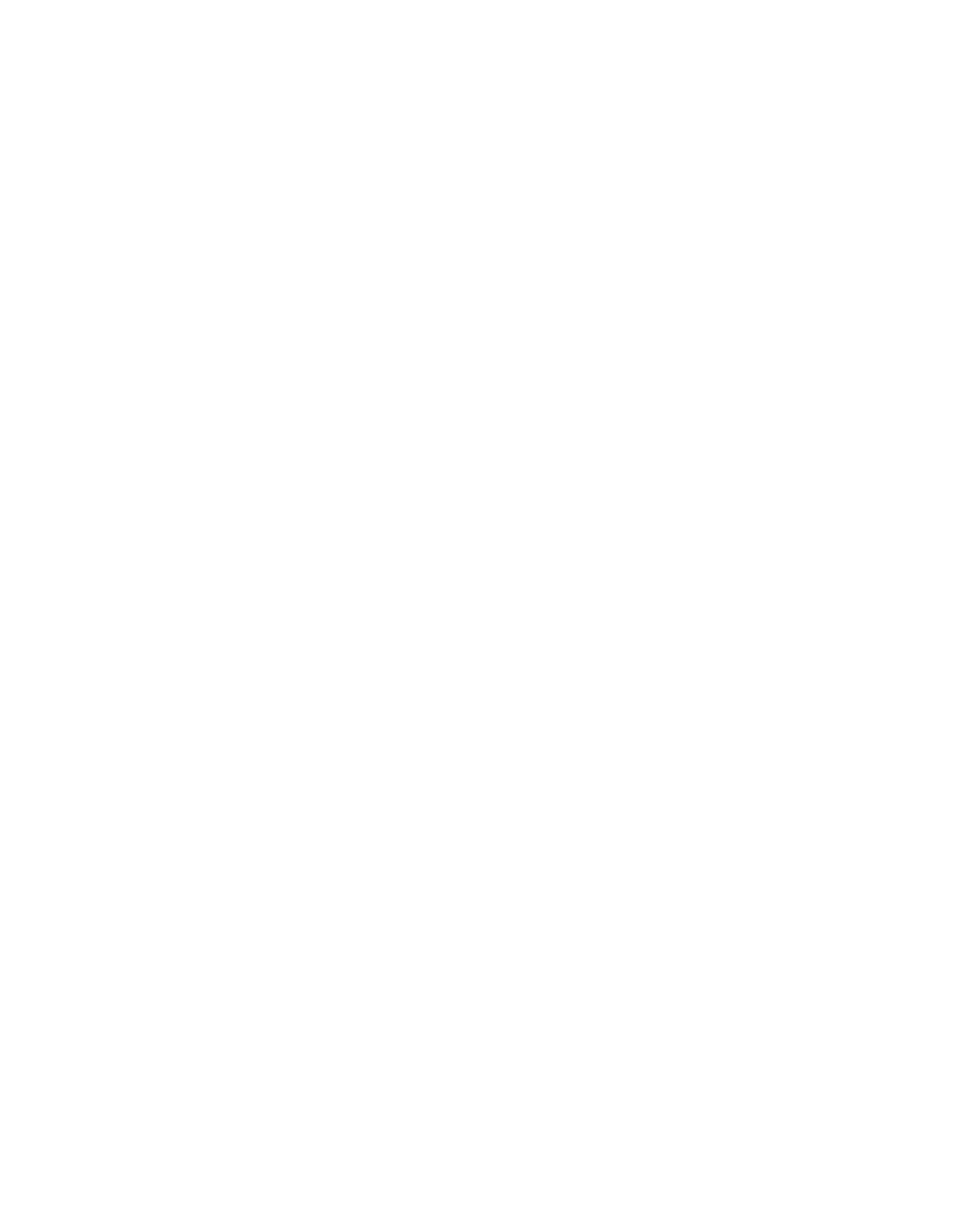# **CONTENTS**

| 1.  | Foreign Direct Investments                              | $\overline{7}$ |
|-----|---------------------------------------------------------|----------------|
| 2.  | Portfolio Investments                                   | 40             |
| 3.  | Acquisition & Transfer of Immovable Property in India   | 47             |
| 4.  | Establishment of Branch/Liaison/Project office in India | 58             |
| 5.  | Investment in Partnership Firm / Proprietary Concern    | 64             |
| 6.  | Remittance Facility for NRIs / PIOs / Foreign Nationals | 65             |
| 7.  | <b>Bank Accounts</b>                                    | 68             |
| 8.  | Miscellaneous Remittances from India                    | 82             |
| 9.  | External Commercial Borrowings (ECB)                    | 108            |
| 10. | <b>Contact Details</b>                                  | 118            |
|     |                                                         |                |

Ξ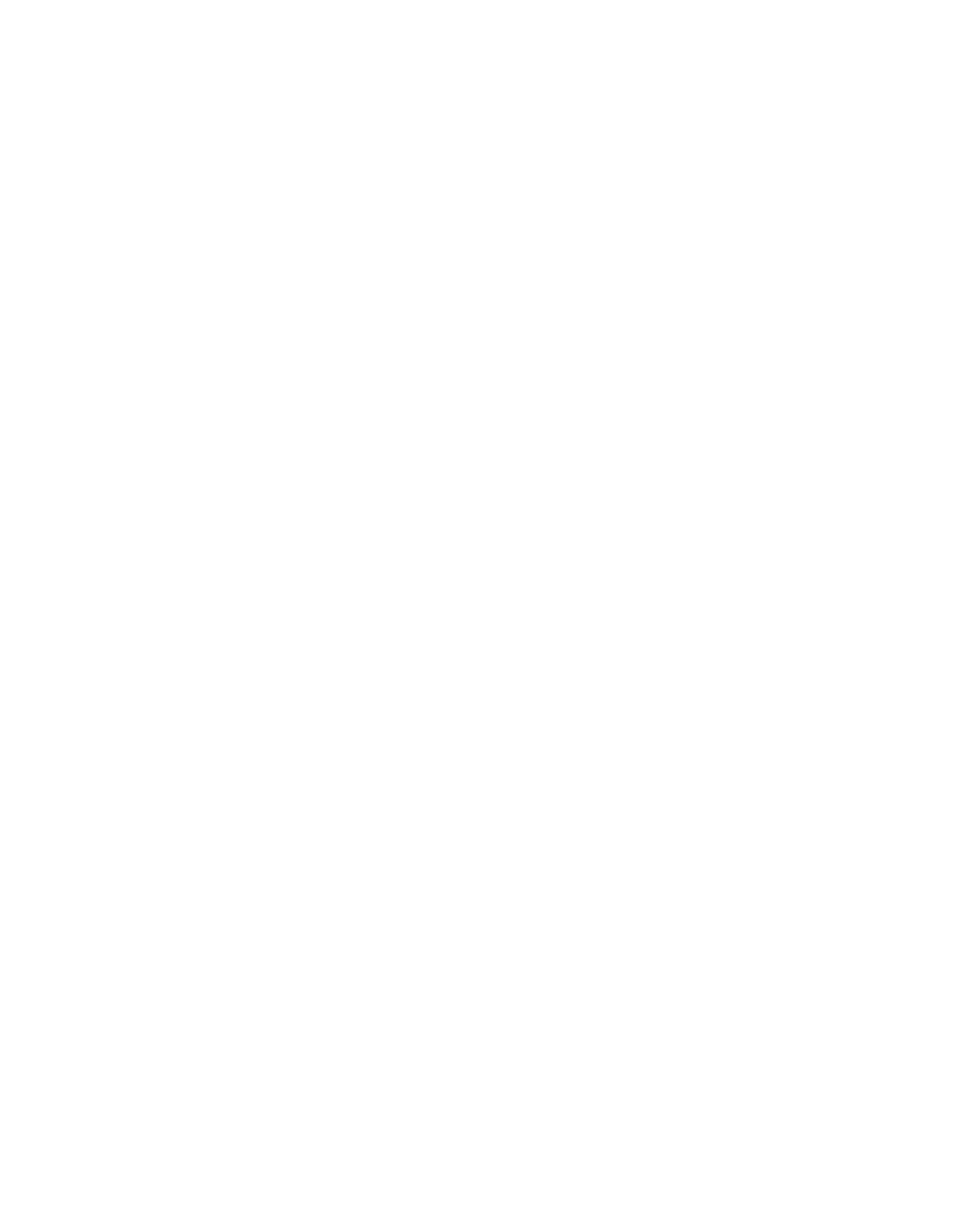

#### Foreign Investment in India

Foreign Investment in India is governed by the FDI policy announced by the Government of India and the provision of the Foreign Exchange Management Act (FEMA) 1999. Reserve Bank has issued Notification No. FEMA 20/2000- RB dated May 3, 2000, which contains the Regulation in this regard. This notification has been amended from time to time.

#### **Entry Routes for Investment in India**

Foreign Investment is freely permitted in almost all sectors. Under Foreign Direct Investment scheme investments can be made by non-residents in the shares/convertible debentures of an Indian company, under two routes; Automatic Route and Government Route. Under the Automatic Route, the foreign investor or the Indian company does not require any approval from the Reserve Bank or Government of India for the investment. Under the Government Route, prior approval of Government of India, Ministry of Finance, Foreign Investment Promotion Board (FIPB) is required. Entry route for non-resident investors in India as well as sector specific investment limits in India are given as Annexure 2.

#### **Prohibition on Investment in India**

Foreign Investment in any form is prohibited in a company or a partnership firm or a proprietary concern or any entity, whether incorporated or not (such as Trusts) which is engaged or proposes to engage in the following activities:

- i. Business of chit fund, or
- ii. Nidhi Company, or
- iii. Agricultural or plantation activities, or
- iv. Real estate business, or construction of farm houses

v. Trading in Transferable Development Rights (TDRs)

It is clarified that Real Estate Business does not include development of townships, construction of residential/commercial premises, roads or bridges. It is further clarified that partnership firms/proprietorship concerns having investment as per FEMA regulations are not allowed to engage in Print Media sector.

In addition to the above, investment in the form of FDI is also prohibited in certain sectors such as (Annexure 1):

- i. Retail Trading
- ii. Atomic Energy
- iii. Lottery Business
- iv. Gambling and Betting

Agriculture (excluding Floriculture, Horiculture, Development of seeds, Animal Husbandry, Pisiculture and Cultivation of vegetables, mushrooms etc. under controlled conditions and services related to agro and allied sectors) and Plantation (Other than Tea plantations).

#### **Eligibility for Investing in India**

A person resident outside India (other than a citizen of Pakistan or Bangladesh) or an entity incorporated outside India, (other than an entity incorporated in Pakistan or Bangladesh) can invest in India, subject to the FDI policy of the Government of India.

A person who is citizen of Bangladesh or an entity incorporated in Bangladesh can invest in India under the FDI scheme, with prior approval of FIPB.

Overseas corporate Bodies (OCBs) are entities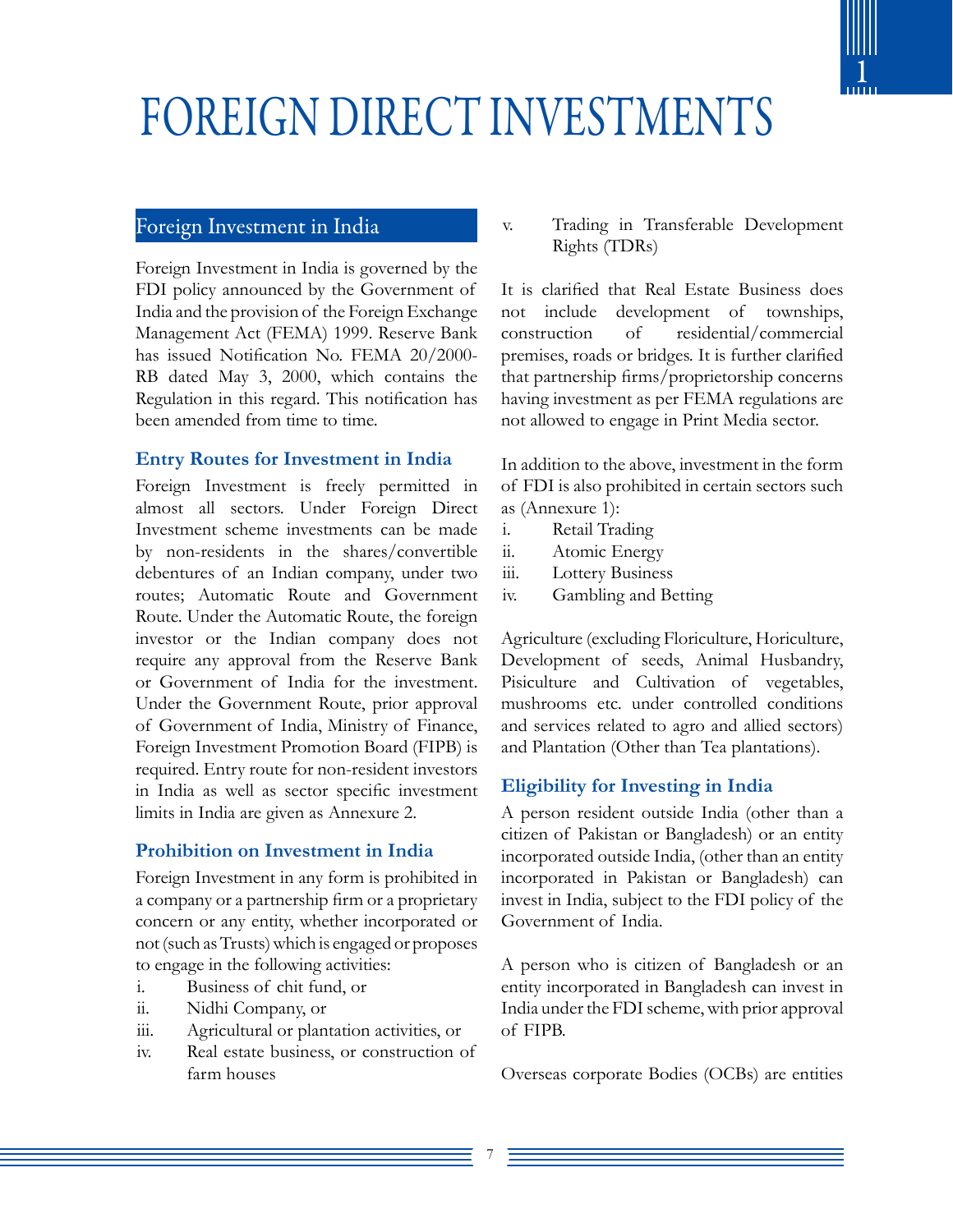

GUIDE BOOK FOR OVERSEAS INDIANS ON FOREIGN DIRECT INVESTMENTS IN INDIA *Guide Book for Overseas Indians on Foreign Direct Investments in India*



8

Ξ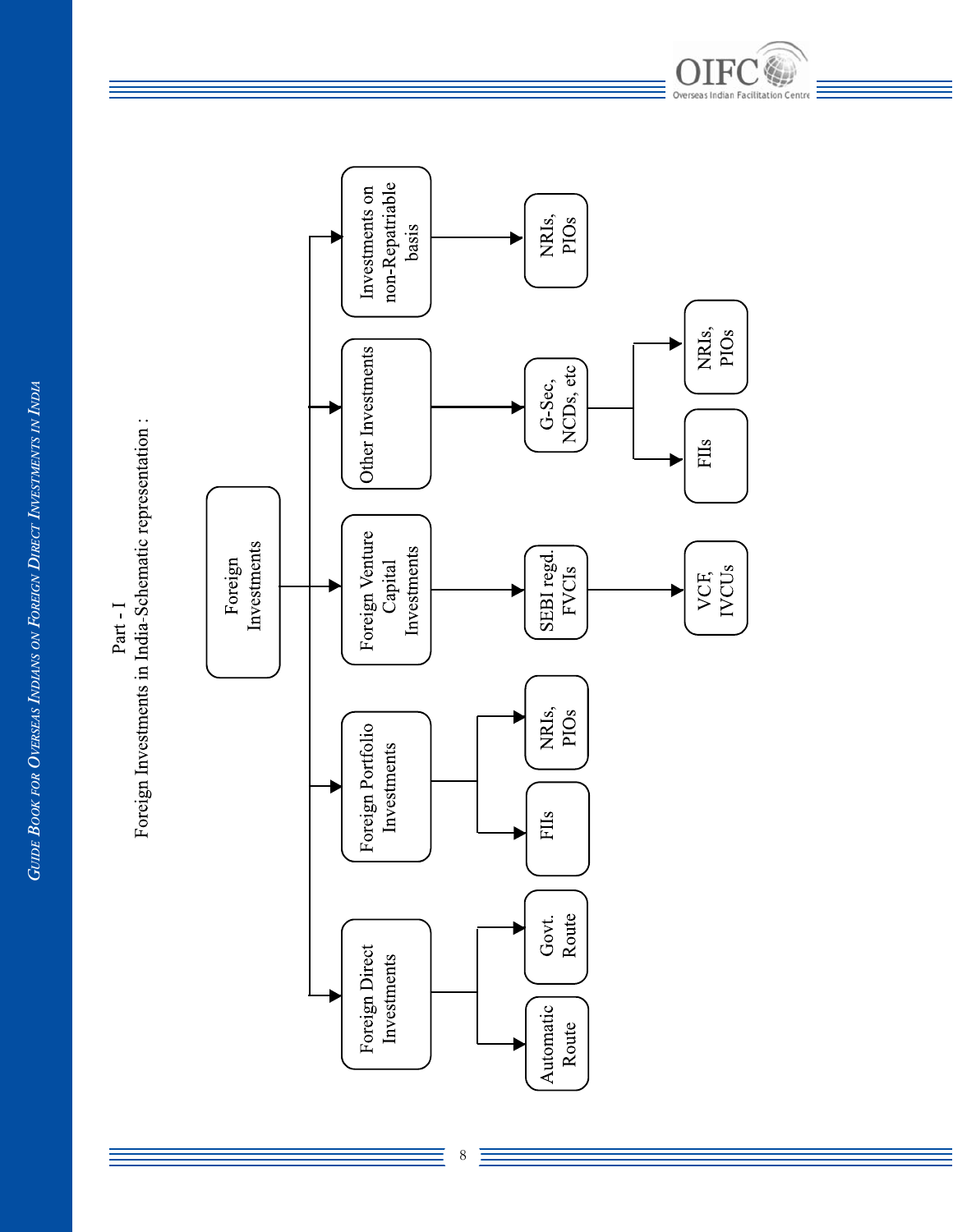established outside India and predominantly owned by NRIs (at least 60% of the paid up capital). Erstwhile OCBs which are incorporated outside India and are not under adverse notice of Reserve Bank can make fresh investments under the FDI as incorporated non-resident entities, with the prior approval of government if the investment is through government route and with the prior approval of Reserve Bank if the investment through automatic route.

#### **Type of Instruments**

Indian companies can issue equity shares/ convertible debentures and preference shares subject to pricing guidelines/valuation norms prescribed under FEMA Regulations.

Issue of other types of preference shares such as non-convertible, optionally convertible or partially convertible have to be in accordance with the guidelines applicable for External Commercial Borrowing (ECB). Since these instruments are denominated in rupees, the rupee interst rate will be based on the swap equivalent of LIBOR plus the spread permissible for ECBs of corresponding maturity.

As far as debentures are concerned, only those which are fully and mandatorily convertible into equity, within a specified time would be reckoned as part of equity under the FDI policy.

#### **Investment in Small Scale Industrial Units**

A foreign investor can invest in an Indian company which is a small-scale industrial unit provided it is not engaged in any activity, which is prohibited under the FDI policy. Such investments are subject to a limit of 24% of paid up capital of the Indian company/SSI unit. An SSI Unit can issue equity shares / fully convertible preference shares /fully convertible

debentures more than 24% of its paid up capital if:

- a. It has given up its small scale status,
- b. It is not engaged or does not propose to engage in manufacture of items reserved for small scale sector, and
- c. It complies with the sectoral caps specified in Annexure 2.

It is clarified that the company /SSI Unit would be reckoned as having given up its SSI status, if the investment in plant and machinery exceeds the limits prescribed under the Micro, Small and Medium Enterprises Development Act, 2006.

#### **Investment in EOU/ FTZs/ EPZs / HTPs and STPs**

An SSI Unit which is an Export Oriented Unit or Unit in Free Trade Zone or in Export Processing Zone or in a Software Technology Park or in an Electronic Hardware Technology Park can Issue shares / convertible debentures/ preference shares exceeding 24% of the paid up capital upto the sectoral caps specified in Annexure-2.

#### **Investment in Asset Reconstruction Companies (ARC)**

Person resident outside India (Other than Foreign Institional Investors *(FIIs)*), can invest in the equity capital of Asset Reconstruction companies (ARCs) registered with Reserve Bank under the Government Route. Automatic Route is not available for such investments. Such investments have to be strictly in the nature of FDI and investments by FIIs are not permitted. FDI is restricted to 49% of the paid up capital of the ARC.

However, FIIs registered with SEBI can invest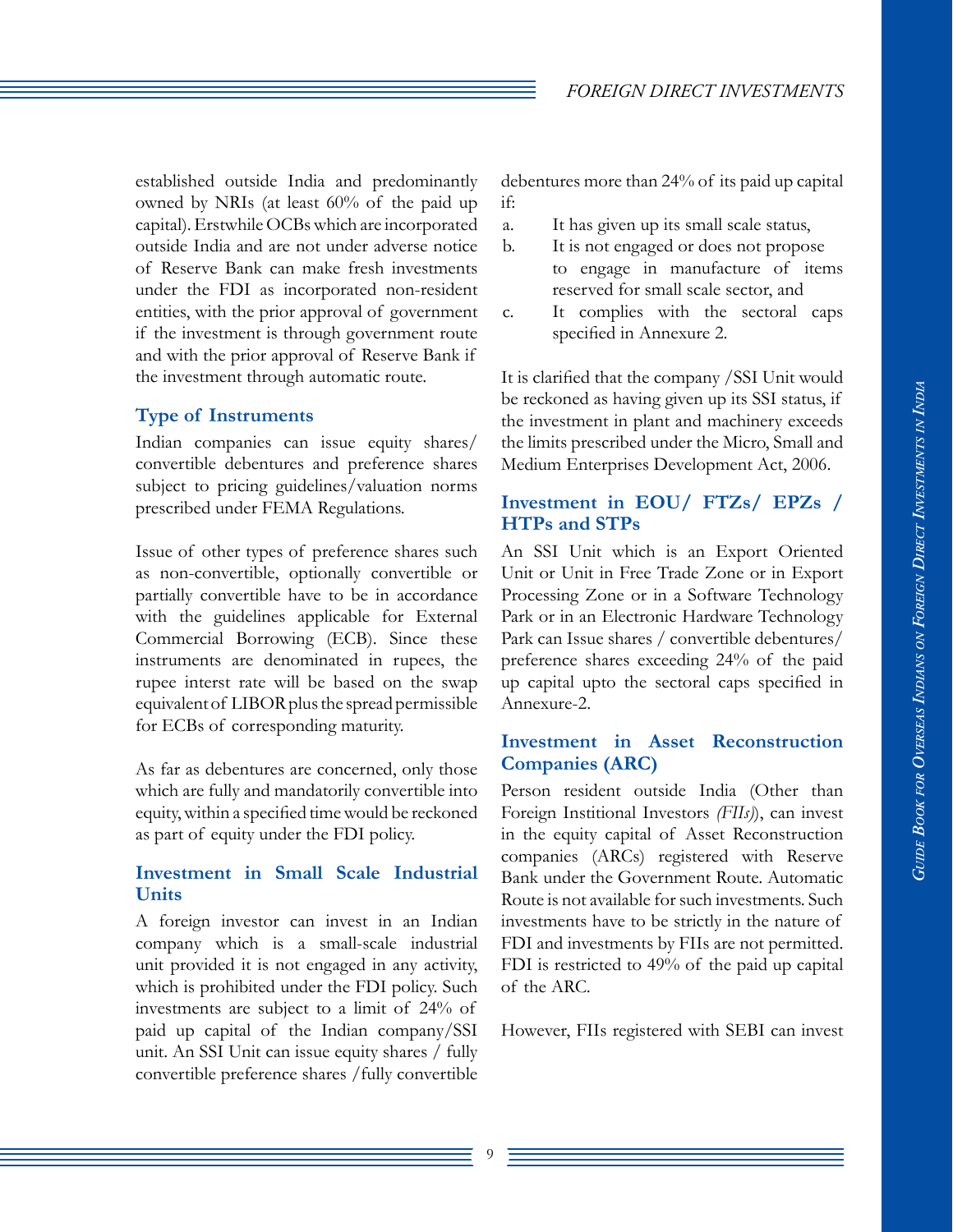

in the Security Receipts (SRs) issued by ARCs registered with Reserve Bank. FIIs can invest upto 49% of each tranche of scheme of SRs, subject to the condition that investment by single FII in each tranche of SRs shall not exceeds 10% of the issue.

#### **Investment in Infrastructure Companies in the Securities Market**

Foreign Investment is permitted in infrastructure companies in securities market namely stock exchanges, depositories and clearing corporations, in compliance with SEBI Regulation and subject to the following conditions:

Foreign Investment upto 49% of the paid up capital, is allowed in these companies with a separate Foreign Direct Investment (FDI) cap of 26% and Foreign Institutional Investment (FII) cap of  $23\%$ :

- i. FDI will be allowed with specific prior approval of FIPB; and
- ii. FIIs can invest only through purchase in the secondary market.

#### **Investment in Credit Information Companies**

Foreign investment in Credit Information companies is permitted in compliance with the Credit Information Companies (Regulations) Act, 2005 and subject to the following:

- i. The aggregate Foreign investment in credit information companies is permitted only up to 49 per cent of the paid up capital.
- ii. Foreign Investment upto 49 per cent is allowed only with the prior approval of FIPB and regulatory clearance from RBI.
- iii. Investment by SEBI Registered FIIs is permitted only through purchases in the secondary market to an extent of 24 per cent.
- iv. Investment by SEBI Registered FIIs to an extent of 24 per cent should be within the overall limit of 49 per cent for Foreign Investment.
- v. No FII can individually hold directly or indirectly more than 10 per cent of the equity.

#### **Investment in Commodity Exchanges**

Foreign Investment in Commodity Exchanges is permitted subject to the following conditions:

- i. There is a composite ceiling of 49 per cent for Foreign Investment, with a FDI limit of 26 per cent and an FII limit of 23 per cent.
- ii. FDI is allowed with specific approval of the government.
- iii. The FII purchases in equity of commodity Exchanges is restricted to the secondary markets only.
- iv. Foreign Investment in Commodity Exchanges is also subject to compliance with the regulations issued, in this regard, by the Forward Market Commission.

#### **Investment in Public Sector Banks**

FDI and portfolio investment in nationalised banks are subject to overall statutory limits of 20 per cent as provided under Section 3(2D) of the Banking Companies (Acquisition & Transfer of Undertakings) Acts, 1970/80. The same ceiling would also apply in respect of such investments in state Bank of India and its associate banks.

#### **Investment from Nepal & Bhutan**

NRIs, resident in Nepal & Bhutan as well as citizens of Nepal and Bhutan are permitted to invest in shares and convertible debentures of Indian companies under FDI scheme on repatriation basis, subject to the condition that the amount of consideration for such investment shall be paid only by way of inward remittance in **free foreign exchange** through normal banking channels.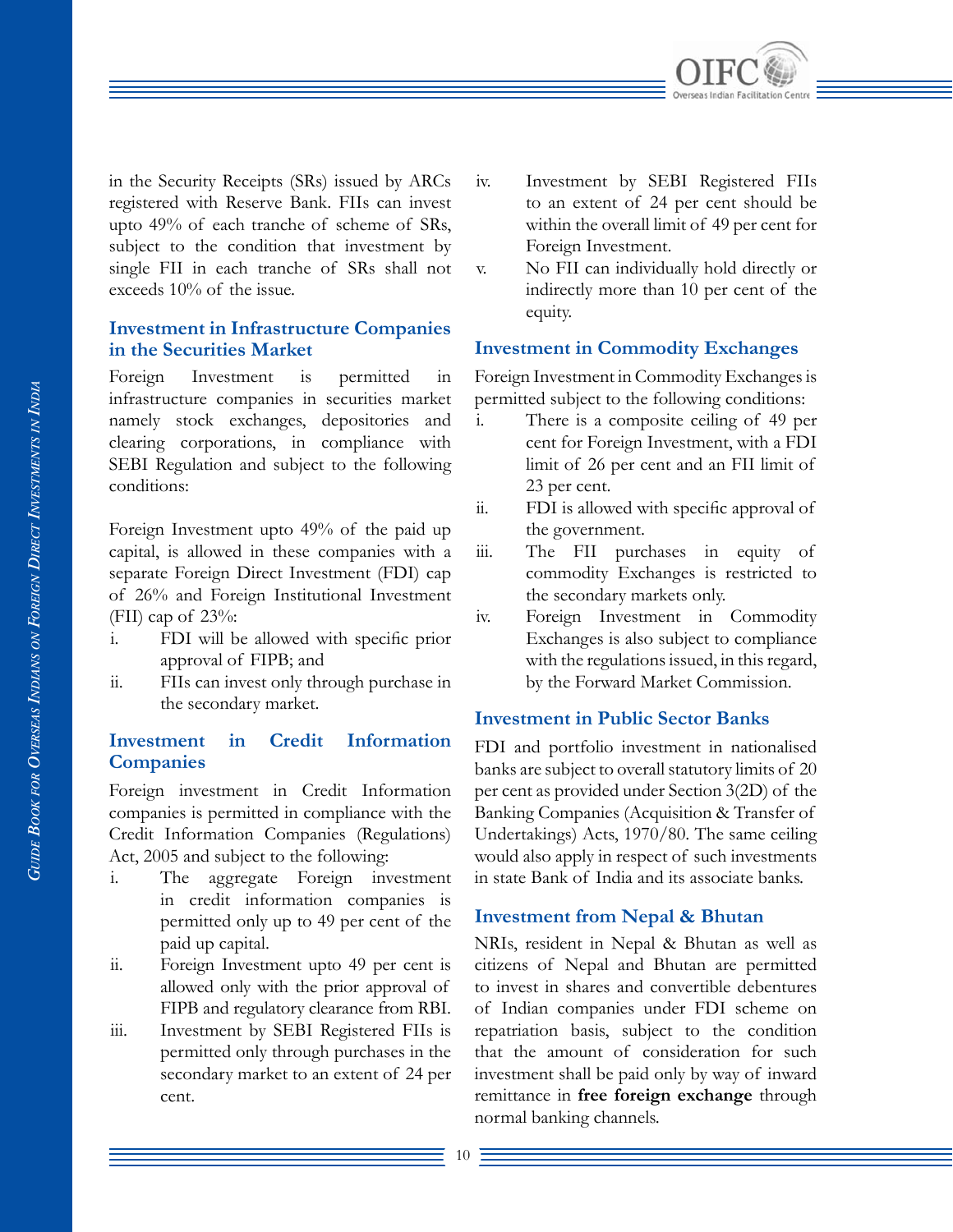#### **Issue of Rights/Bonus Shares to erstwhile OCBs**

FEMA provisions allow Indian companies to freely issue Rights /Bonus shares to existing nonresident shares-holders, subject to adherence to sectoral cap, if any. However such issue of bonus / rights shares have to be in accordance with other laws/ statues like the Companies Act 1956, SEBI (Disclosure and Investor Protection) guidelines (in case of listed companies) etc. The price of shares offered on rights basis by the Indian company to Non Resident shareholders shall not be lower than the price at which such shares are offered to resident shareholders.

#### **Rights Issue to Erstwhile OCBs**

The price of shares offered on rights basis by the Indian company to non-resident shareholders shall not be lower than the price at which such shares are offered to resident shareholders. OCBs have been de-recognized as a class of investors with effect from September 16, 2003. Therefore companies desiring to issue rights shares to such erstwhile OCBs will have to take specific prior permission from the Reserve Bank. As such, entitlements of rights shares is not automatically available to OCBs.

However, bonus shares can be issued to erstwhile OCBs.

#### **Additional allocation of rigthts shares by residents to non-residents**

Existing non-resident shares-holders are allowed to apply for issue of additional shares/ preference shares/convertible debenture over and above their rights share entitlements. The investee company can allot the additional rights shares out of unsubscribed portion; subject to the condition that the overall issue of shares to non-residents in the total paid up capital of the company does not exceed the sectoral cap.

#### **Acquisition of Shares under Scheme of Amalgamation / Merger**

Mergers & amalgamations of companies in India are usually governed by an order issued by a competent court on the basis of the scheme submitted by the companies undergoing mergers/ amalgamation. Once the scheme of merger or amalgamation of two or more Indian companies has been approved by a court in India, the transferee company or new company is allowed to issue share to the shareholders of the transferor company resident outside India subject to the condition that:

- i. The percentage of shareholding of persons resident outside India in the transferee or new company does not exceed the sectoral cap.
- ii. The transferor company or the transferee or the new company is not engaged in activities, which are prohibited in terms of FDI policy.

#### **Issue of Shares Under Employees Stock Option Scheme (ESOPs)**

Listed Indian companies are allowed to issue shares under the Employees Stock Option Scheme (ESOPs), to its employees or employees of its joint venture or wholly owned subsidiary abroad who are residents outside India, other then to citizens of Pakistan. Shares under ESOPs can be issued directly or through a Trust subject to the condition that:

- ii. The scheme has been drawn in terms of relevant regulations issued by the Securities and Exchange Board of India; and
- ii. The face value of the shares to be allowed under the scheme to the nonresident employees does not exceed 5 percent of the paid-up capital of the issuing company.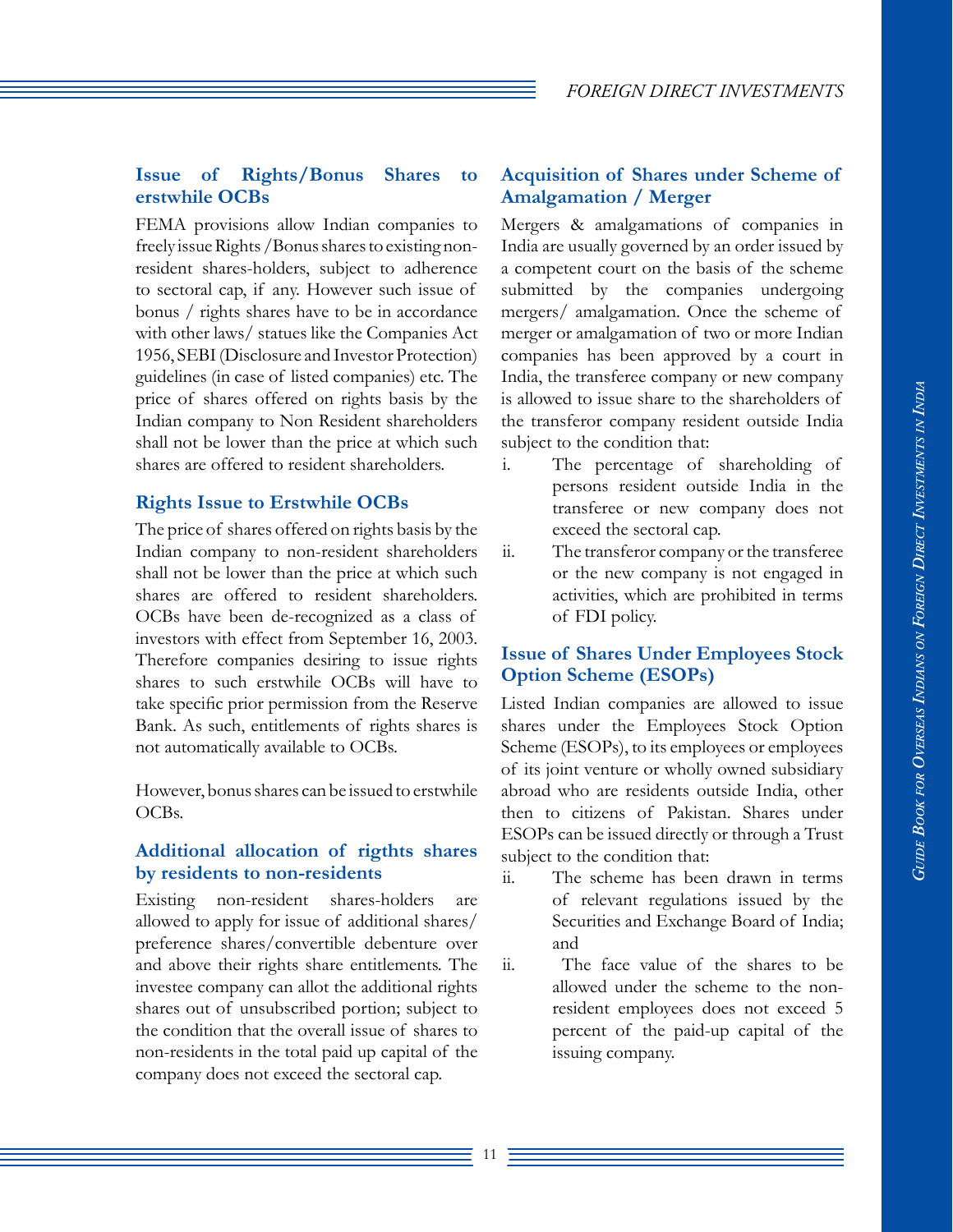

Unlisted componies have to follow the provisions of the Companies Act, 1956. The Indian company can issue ESOPs to employees who are resident outside India, other than to citizens of Pakistan. ESOPs can be issued to the citizens of Bangladesh with the prior FIPB approval. The issuing company is required to report the details of such issues to the concerned Regional Office of the Reserve Bank, within 30 days from the date of issue of shares.

#### **Reporting of FDI**

#### **Reporting of Inflow**

An Indian company receiving investment from outside India for issuing shares/convertible debenture/preference shares under the FDI Scheme, should report the details of the amount of consideration to the Reserve Bank not later than 30 days from the date of receipt. The forms can also be downloaded from the Reserve Bank's website http://www.rbi.org.in/ scripts/bs\_viewfemaforms.aspx.

Indian companies are required to report the details of the receipt of the amount of consideration for issue of shares/convertible debentures, through an AD Category-I Bank, together with a copy/ies of the FIRC/s evidencing the receipt of the remittance along with the KYC report on the non-resident investor from the overseas bank remitting the amount. The report would be acknowledged by the Regional Office concerned, which would allot a Unique Identification Number (UIN) for the amount reported.

#### **Time frame within which shares have to be issued**

The equity instruments should be issued within 180 days from the date of receipt of the inward

remittance or by debit to the NRE/FCNR(b) account of the non-resident investor. In case, the equity instruments are not issued within 180 days from the date of receipt of the inward remittance or date of debit to the NRE/ FCNR(B) account, the amount of consideration so received should be refunded immediately to the non-resident investor by outward remittance through normal banking channels or by credit to the NRE/FCNR(B) account, as the case may be. Non-compliance with the above provision would be reckoned as a contravention under FEMA and could attract penal provisions. In exceptional cases, refund of the amount of consideration outstanding beyond a period of 180 days from the date of receipt may be considered by the Reserve Bank on the merits of the case.

#### **Reporting of Issue of Shares**

After issue of shares /convertible debentures/ preference shares, the Indian company has to file Form FC-GPR enclosed in Annexure-6 not later than 30 days from the date of issue. The form can be downloaded from the Reserve Bank's website http://www.rbi.org.in/Scripts/ BS\_ViewFemaForms.aspx.

Part A of Form FC-GPR has to be duly filled up and signed by the Managing Director/Director/ Secretory of the Company and submitted to the Authorised Dealer of the company, who will forward it to the Reserve Bank.

The following documents have to be submitted along with part A:

- i. A certificate from the Company Secretary of the company certifying that
	- a. All the requirements of the Companies Act, 1956 have been complied with;
	- b. Terms and conditions of the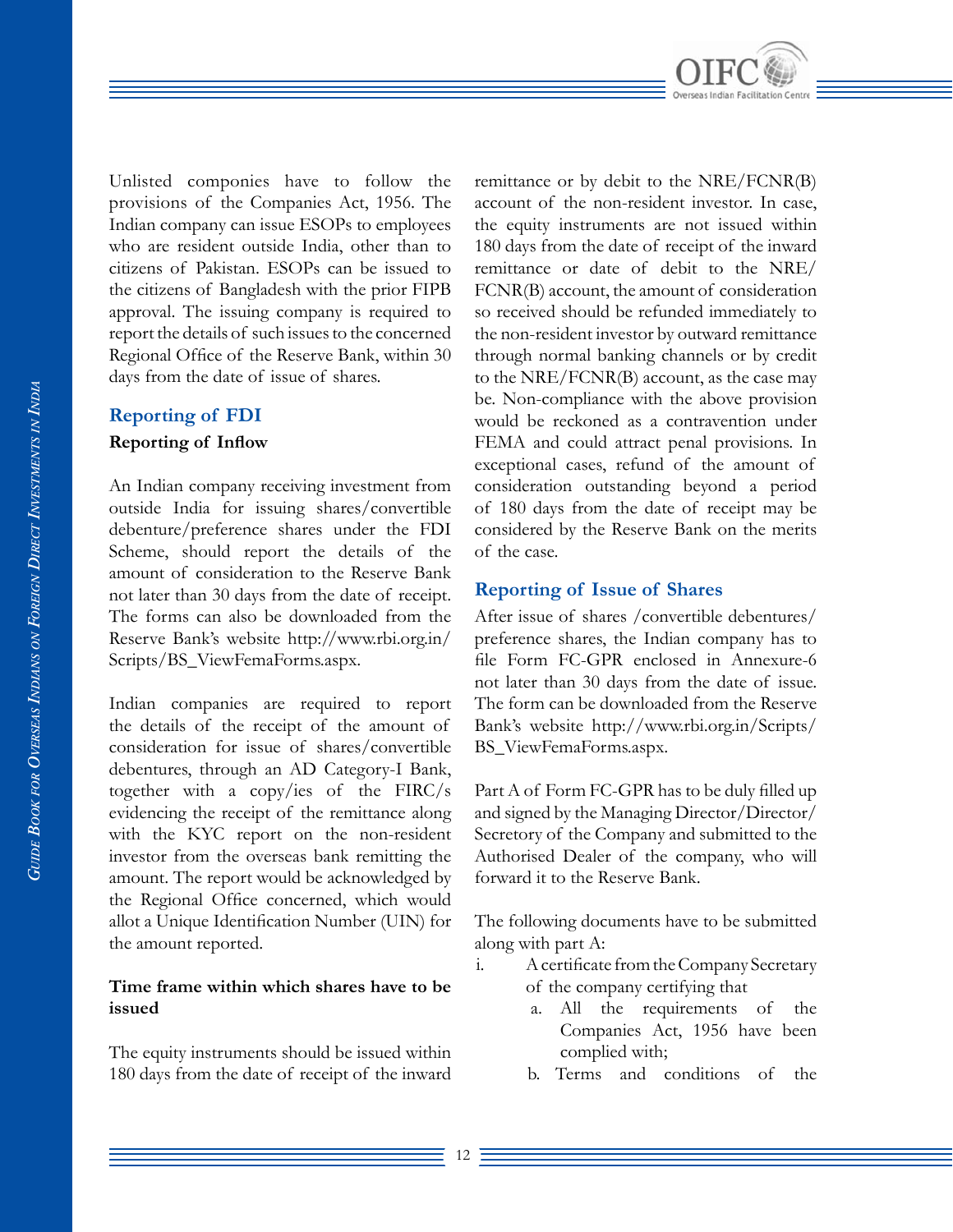Government approval, if any, have been complied with;

- c. The company is eligible to issue shares under these Regulation; and
- d. The company has all original certificates issued by authorized dealers in India evidencing receipt of amount of consideration.
- ii. A certificate from Statutory Auditors or Chartered Accountant indicating the manner of arriving at the price of the shares issued to the persons resident outside India.

The report of receipt of consideration as well as FC-GPR have to be submitted to the concerned Regional Office of the Reserve Bank under whose jurisdiction the registered office of the company is situated.

Part B of FC-GPR should be filed on an annual basis by the Indian company directly with the Reserve Bank.

This is an annual return to be submitted by 31st of July every year, pertaining to all investments by way of direct/portfolio investments/ reinvested earnings/others in the Indian company made during the previous years (i.e. the information in Part B submitted by 31st July, 2008 will pertain to all the investments made in the previous years upto march 31, 2008). The details of the investments to be reported would include all foreign investments made into the company which is outstanding on the balance sheet date. The details of overseas investment in the company both under direct/ portfolio investment may be separately indicated.

Issue of bonus/rights shares or stock options to persons resident outside India directly or on amalgamation/merger with an existing Indian

company, as well as issue of shares on conversion of ECB/ royalty/lump sum technical knowhow fee/import of capital goods by SEZs has to be reported in Form FC-GPR.

#### **Issue Price**

Price of shares issued to persons resident outside India under the FDI scheme, shall be on the basis of SEBI guidelines in case of listed companies. Incase of unlisted companies, valuation of shares has to be done by a Chartered Accountant in accordance with the guidelines issued by the erstwhile Controller of Capital Issues.

#### **Foreign Currency Account**

Indian companies, which are eligible to issue shares to persons resident outside India under the FDI Scheme will be allowed to retain the shares subscription amount in a foreign currency account, with the prior approval of RBI.

#### **Transfer of Shares and convertible debentures**

- i. Foreign investors can also invest in Indian companies by purchasing / acquiring existing shares from Indian shareholders or from other non-resident shareholders. General permission has been granted to non-residents / NRIs for acquisition of shares by way of transfer subject to the following:
	- a) A person resident outside India (Other than NRI and OCB) may transfer by way of sale or gift the shares or convertible debentures to any person resident outside India (including NRIs)
	- b) NRIs and erstwhile OCBs may transfer by way of sale or gift the shares or convertible debentures held by them to another NRI.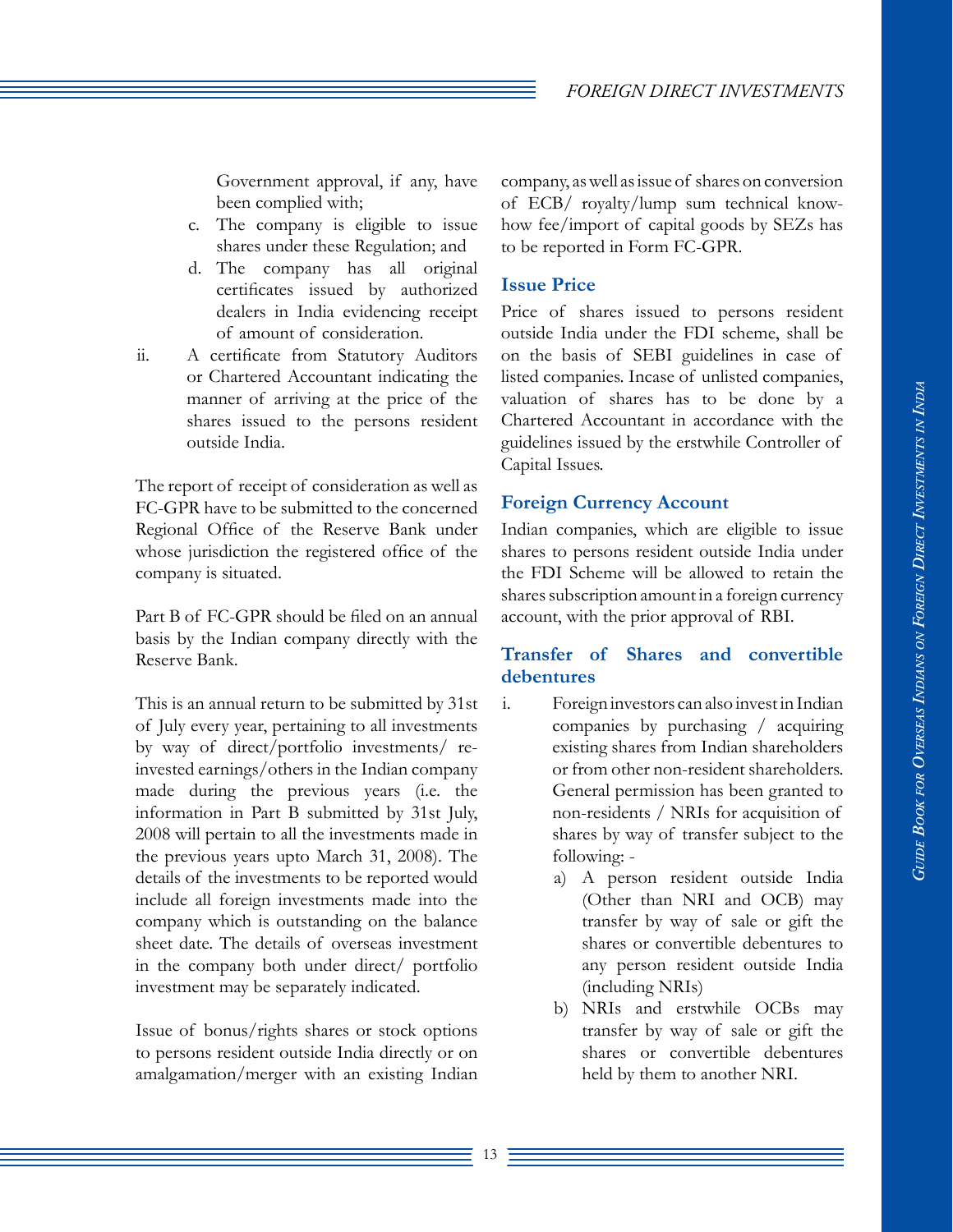

In both the above cases, if the ransferee has previous venture r tieup in India through investment / technical collaboration / rade mark agreement in the same field in which the Indian company, whose shares are being transferred, is engaged, he has to obtain prior permission of SIA/FIPB to acquire the shares. This restriction is, however, not applicable to the transfer of shares to international financial institutions (i.e. ADB, IFC, CDC, DEG) and transfer of shares to Indian company engaged in Information Technology Sector.

- c) A person resident outside India can transfer any security to a person resident in India by way of gift.
- d) A person resident outside India can sell the shares and convertible debentures of an Indian company on a Recognized Stock Exchange in India through a registered broker.
- e) A person resident in India can transfer by way of sale, shares / convertible debentures (including transfer of subscriber's shares), of an Indian company in sectors other than financial service sector (i.e. Banks, NBFC, Insurance, ARCs and infrastructure companies in the securities market viz. Stock Exchanges, Clearing Corporations and Depositories) under private arrangement to a person resident outside India, subject to the guidelines.
- f) General permission is also available for transfer of shares / convertible

debentures, by way of sale under private arrangement by a person resident outside India to a person resident in India, subject to the guidelines.

- g) The above General Permission also covers transfer by a resident to a non-resident of shares / convertible debentures of an Indian company, engaged in an activity earlier covered under the Government Route but now falling under Automatic Route of RBI, as well as transfer of shares by a non-resident to an Indian company under buy-back and / or capital reduction scheme of the company. However, this General Permission is not available for transfer of shares / debentures of an entity engaged in any activity in the financial service sector (i.e. Banks, NBFCs, ARCs, Insurance and infrastructure providers in the securities market such as Stock Exchanges, Clearing Corporations, etc.)
- (ii). Reporting of transfer of shares between residents and non-residents and vice versa is to be done in From FC-TRS. This Form needs to be submitted to the AD Category – I bank, which will forward the same to its link office. The link office will consolidate the Forms and submit a report to the Reserve Bank.
- (iii). AD Category I banks have been given general permission to open Escrow account and Special account by nonresident corporates for open offers / exit offers and delisting of shares. The relevant SEBI (SAST) Regulations or any other applicable SEBI Regulations / provisions of the Companies Act, 1956 will be applicable.

GUIDE BOOK FOR OVERSEAS INDIANS ON FOREIGN DIRECT INVESTMENTS IN INDIA *Guide Book for Overseas Indians on Foreign Direct Investments in India*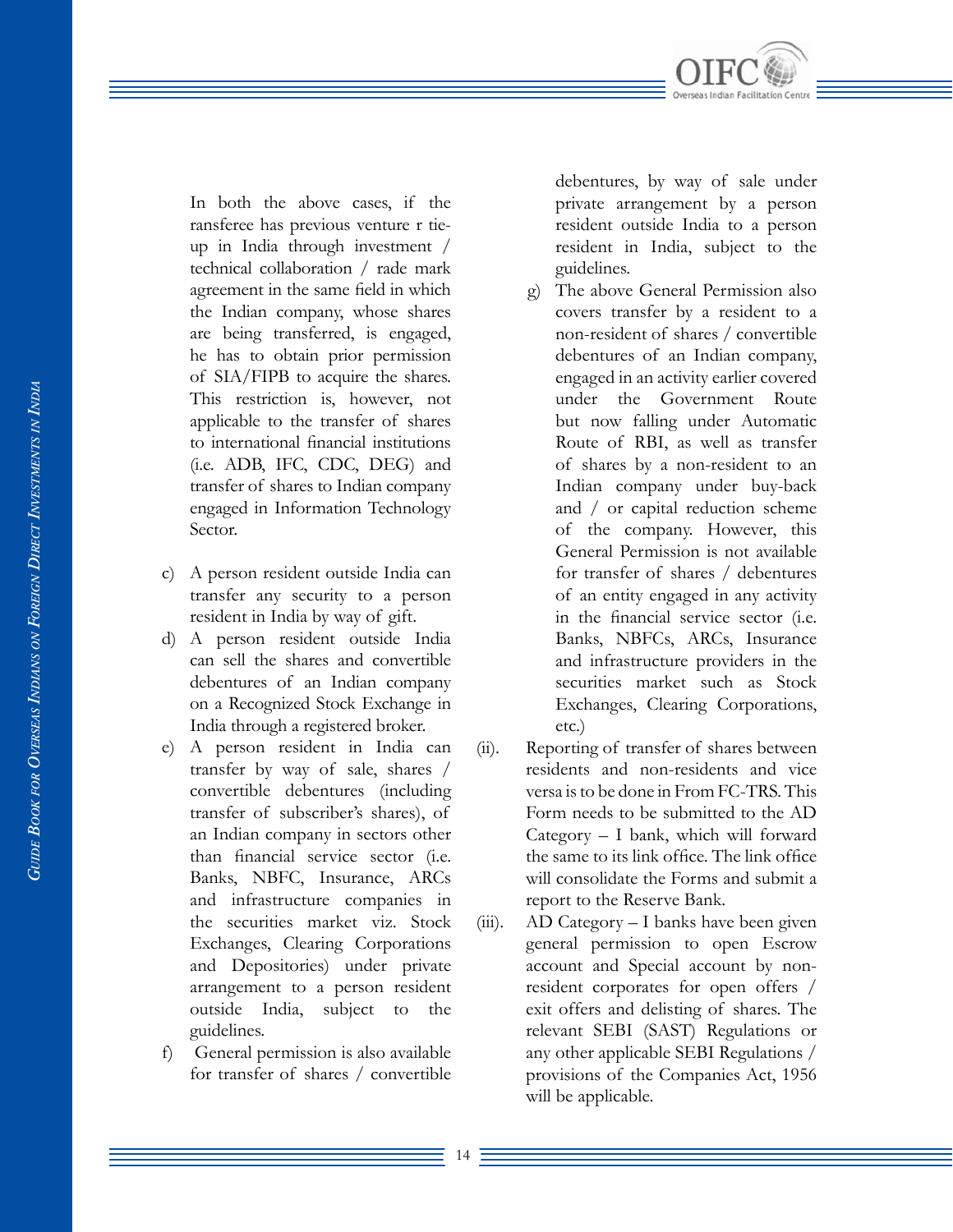#### **Prior permission of RBI in Certain cases for transfer of shares / convertible debentures**

- (i). A person resident in India, who intends to transfer any security, by way of gift to a person resident outside India, has to obtain prior approval from Reserve Bank. While forwarding applications to Reserve Bank for approval for transfer of shares by way of gift, the prescribed documents may be enclosed. Reserve Bank considers the following factors processing such applications:
	- a) The transferee (donee) is eligible to hold such security under Schedules 1, 4 and 5 of Notification No. FEMA 20/2000-RB dated 3rd May 2000, as amended from time to time.
	- b) The gift does not exceed 5 per cent of the paid-up capital of the Indian company / /each series of debentures/each mutual fund scheme.
	- c) The applicable sectoral cap limit in the Indian company is not breached.
	- d) The transferor (donor) and the transferee (donee) are close relatives as defined in Section 6 of the Companies Act, 1956, as amended from time to time.
	- e) The value of security to be transferred together with any security already transferred by the transferor, as gift, to any person residing outside India does not exceed the rupee equivalent of USD 25,000 during a calendar year.
	- Such other conditions as stipulated by Reserve Bank in public interest from time to time.
- (ii). The following instances of transfer of

shares from residents to non-residents by way of sale requires RBI approval:

- i Transfer of shares or convertible debentures of an Indian company engaged in financial sector (i.e. Banks, NBFCs, Asset Reconstruction Companies, Insurance and Infrastructure providers in the securities market such as Stock Exchanges, Clearing Corporations, etc.)
- ii Transactions which attract the provisions of SEBI (Substantial Acquisition of Shares and Takeovers), Regulations, 1997.
- (iii). The following instances of transfer of shares from residents to non-residents by way of sale or otherwise requires Government approval followed by permission from RBI:
	- a. Transfer of shares of companies engaged in sectors falling under the Government Approval Route.
	- b. Transfer of shares resulting in foreign investments in the Indian company, breaching the sectoral cap applicable.

#### **Conversion of ECB / Lumpsum Fee / Royalty / Import of capital goods by SEZs into Equity**

- (i). Indian companies have been granted general permission for conversion of External Commercial Borrowings (ECB) into shares / preference shares, subject to the following conditions and reporting requirements.
	- a. The activity of the company is covered under the Automatic Route for FDI or the company has obtained Government approval for foreign equity in the company.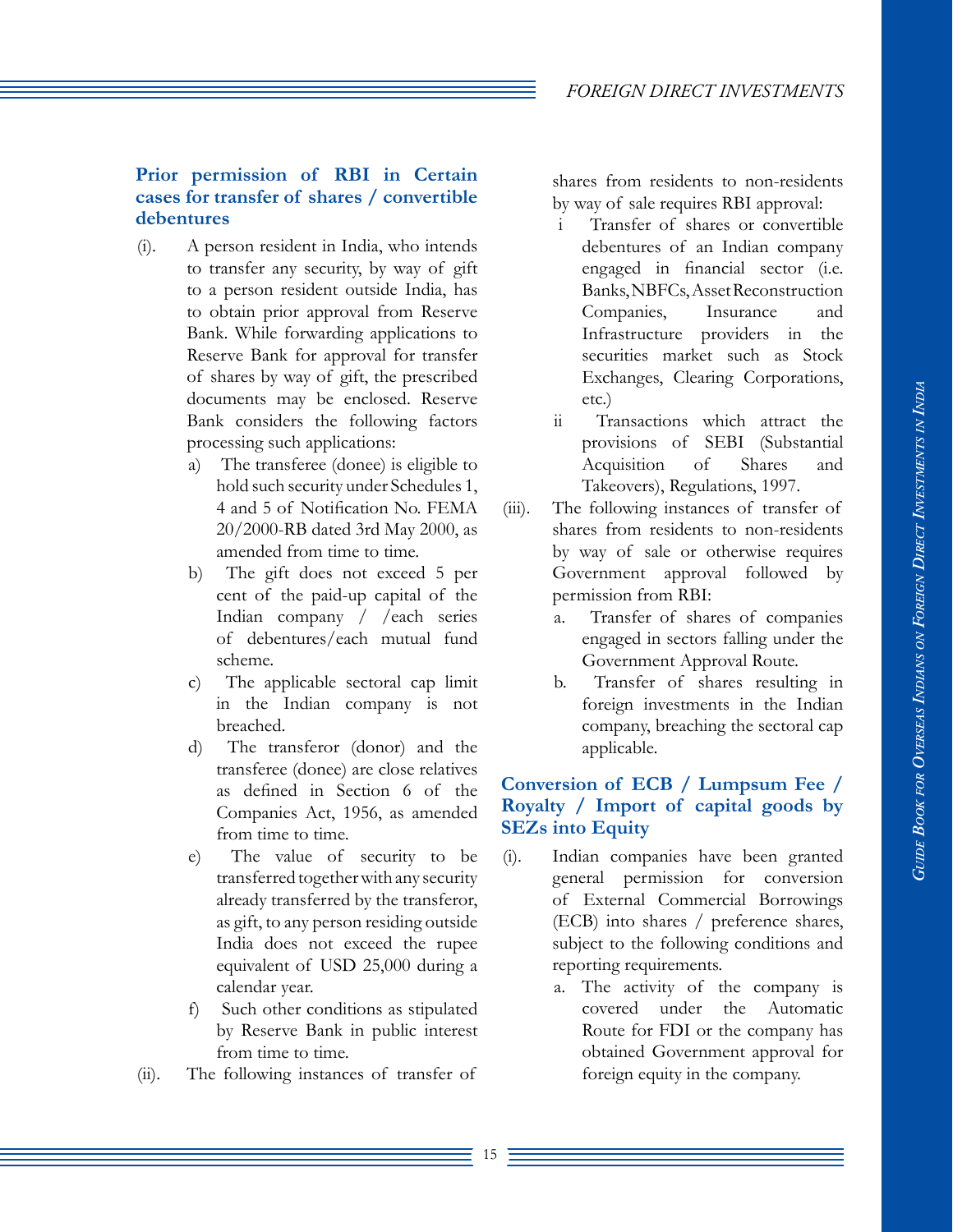

- b. The foreign equity after conversion of ECB into equity is within the sectoral cap, if any.
- c. Pricing of shares is as per SEBI regulations or erstwhile CCI guidelines in the case of listed or unlisted companies respectively.
- d. Compliance with the requirements prescribed under any other statute and regulation in force.
- (ii). The conversion facility is available for ECBs availed under the Automatic or Approval Route. This would also be applicable to ECBs, due for payment or not, as well as secured / unsecured loans availed from non-resident collaborators. General permission is also available for issue of shares/preference against lumpsum technical know-how fee, royalty, under automatic route or SIA / FIPB route, subject pricing guidelines of SEBI / CCI and compliance with applicable tax laws.
- (iii). Units in Special Economic Zones (SEZs) are permitted to issue equity shares to non-residents against import of capital goods subject to the valuation done by a Committee consisting of Development Commissioner and the appropriate Cus toms officials.

#### (iv). **Reporting**

Details of issue of shares against conversion of ECB has to be reported to the concerned Regional Office of the Reserve Bank, as indicated below:

a. In case of full conversion of ECB into equity, the company shall report the conversion in form FC-GPR to the concerned Regional Office of the Reserve Bank as well as in from ECB-2 to the Department of Statistical and information Management (DSIM), Reserve Bank of India, Bandra-Kurla Complex, Mumbai-400 051, within seven working days from the close of month to which it relates. The words "ECB wholly converted to equity" shall be clearly indicated on top of the ECB-2 form. Once reported, filling of form ECB-2 in the subsequent months is not necessary.

- b. In case of partial conversion of ECB, the company shall report the converted portion in form FC-GPR to the concerned Regional Office as well as in form ECB-2 clearly differentiating the converted portion from the non-converted portion. The words "ECB partially converted to equity" shall be indicated on top of the ECB-2 form. In the subsequent months, the outstanding balance of ECB shall be reported in ECB-2 form to DSIM.
- c. The SEZ unit issuing equity as mentioned in para (iii) above, should report the particulars of the shares issued in the form FC-GPR.

#### **Remittance of sale proceeds**

AD Category-I bank can allow the remittance of sale proceeds of a security (net of applicable taxes) to the seller of shares resident outside India, provided the security has been held on repatriation basis, the sale of security has been made in accordance with the prescribed guidelines and NOC / tax clearance certificate from the Income Tax Department has been produced.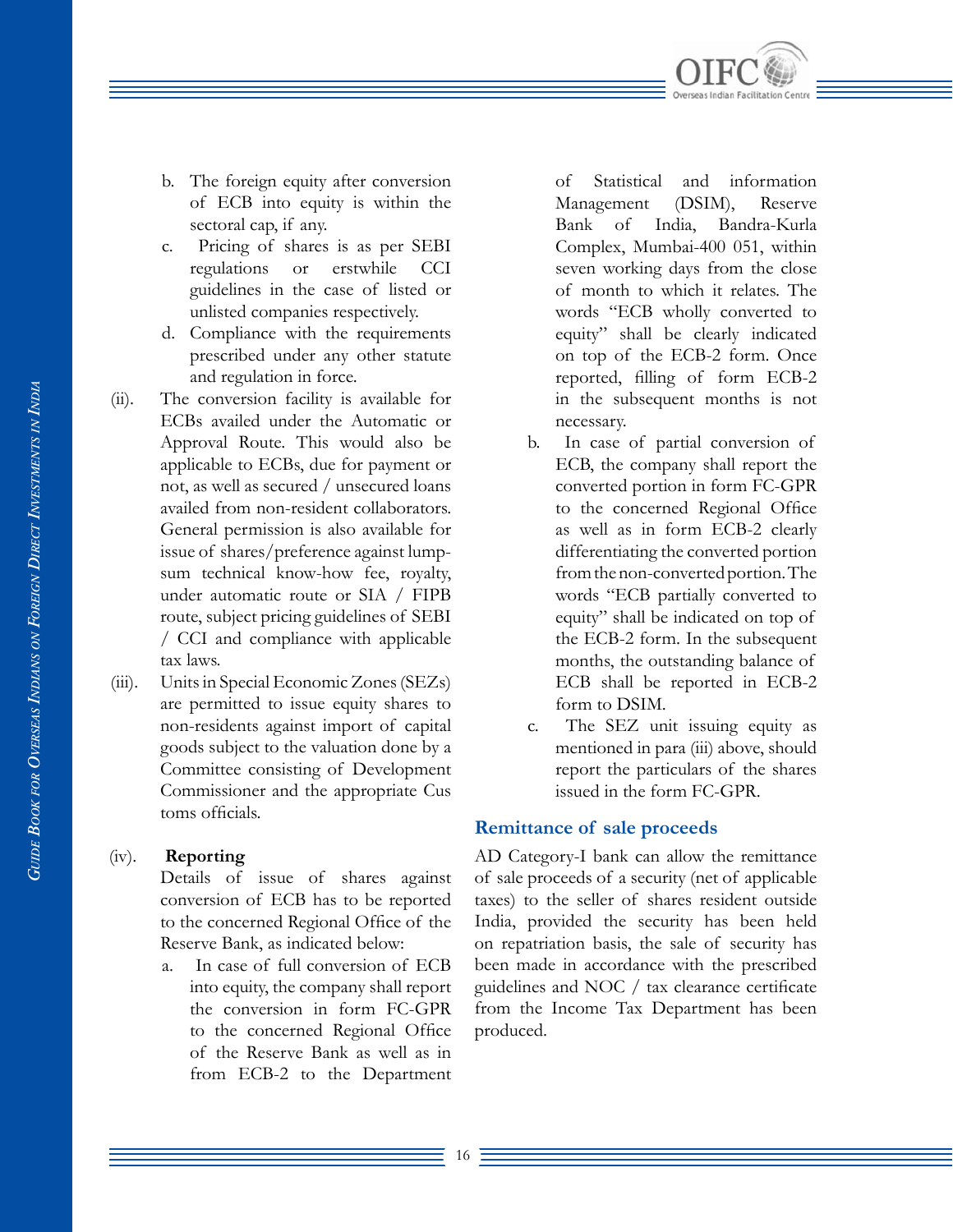#### **Remittance on winding up / liquidation of Companies**

AD Category-I banks have been allowed to remit winding up proceeds of companies in India, which are under liquidation, subject to payment of applicable taxes. Liquidation may be subject to any order issued by the court winding up the company or the official liquidator in case of voluntary winding up; under the provisions of the Companies Act, 1956. AD Category - I banks shall allow the remittance provided the applicant submits:-

- i No objection or Tax clearance certificate from Income Tax Department for the remittance.
- ii Auditor's certificate confirming that all liabilities in India have been either fully paid or adequately provided for.
- iii Auditor's certificate to the effect that the winding up is in accordance with the provisions of the Companies Act, 1956.
- iv In case of winding up otherwise than by a court, an auditor's certificate to the effect that there is no legal proceedings pending in any court in India against the applicant or the company under liquidation and there is no legal impediment in permitting the remittance.

#### **Issue of shares by Indian companies under ADR / GDR**

(i). Depository Receipts (DRs) are negotiable securities issued outside India by a Depository Bank, on behalf of an Indian company, which represent the local Rupee denominated equity shares of the company held as deposit by a Custodian bank in India. DRs are traded in Stock Exchanges in the US, Singapore, Luxembourg, etc. DRs listed and traded in the US markets are known as American Depository Receipts (ADRs) and those listed and traded elsewhere are known as Global Depository Receipts (GDRs). In the Indian context, DRs are treated as FDI.

- (ii). Indian companies can raise foreign currency resources abroad through the issue of ADRs / GDRs, in accordance with the Scheme for issue of Foreign Currency Convertible Bonds and Ordinary Shares (Through Depository Receipts Mechanism) Scheme, 1993 and guidelines issued by the Government of India thereunder from time to time.
- (iii). A company can issue ADRs/GDRs if it is eligible to issue shares to persons resident outside India under the FDI Scheme. However, an Indian listed company, which is not eligible to raise funds from the Indian Capital Market including a company which has been restrained from accessing the securities market by the Securities and Exchange Board of India (SEBI) will not be eligible to issue ADRs / GDRs.
- (iv). Unlisted companies, which have not yet accessed the ADR/GDR route for raising capital in the international market would require prior or simultaneous listing in the domestic market, while seeking to issue such instruments. Unlisted companies, which have already issued ADRs / GDRs in the international market, have to list in the domestic market on making profit or within three years of such issue of ADRs / GDRs, whichever is earlier.
- (v). ADRs / GDRs are issued on the basis of the ratio worked out by the Indian company in consultation with the Lead Manager to the issue. The proceeds so raised have to be kept abroad till actually required in India. Pending repatriation or utilisation of the proceeds, the Indian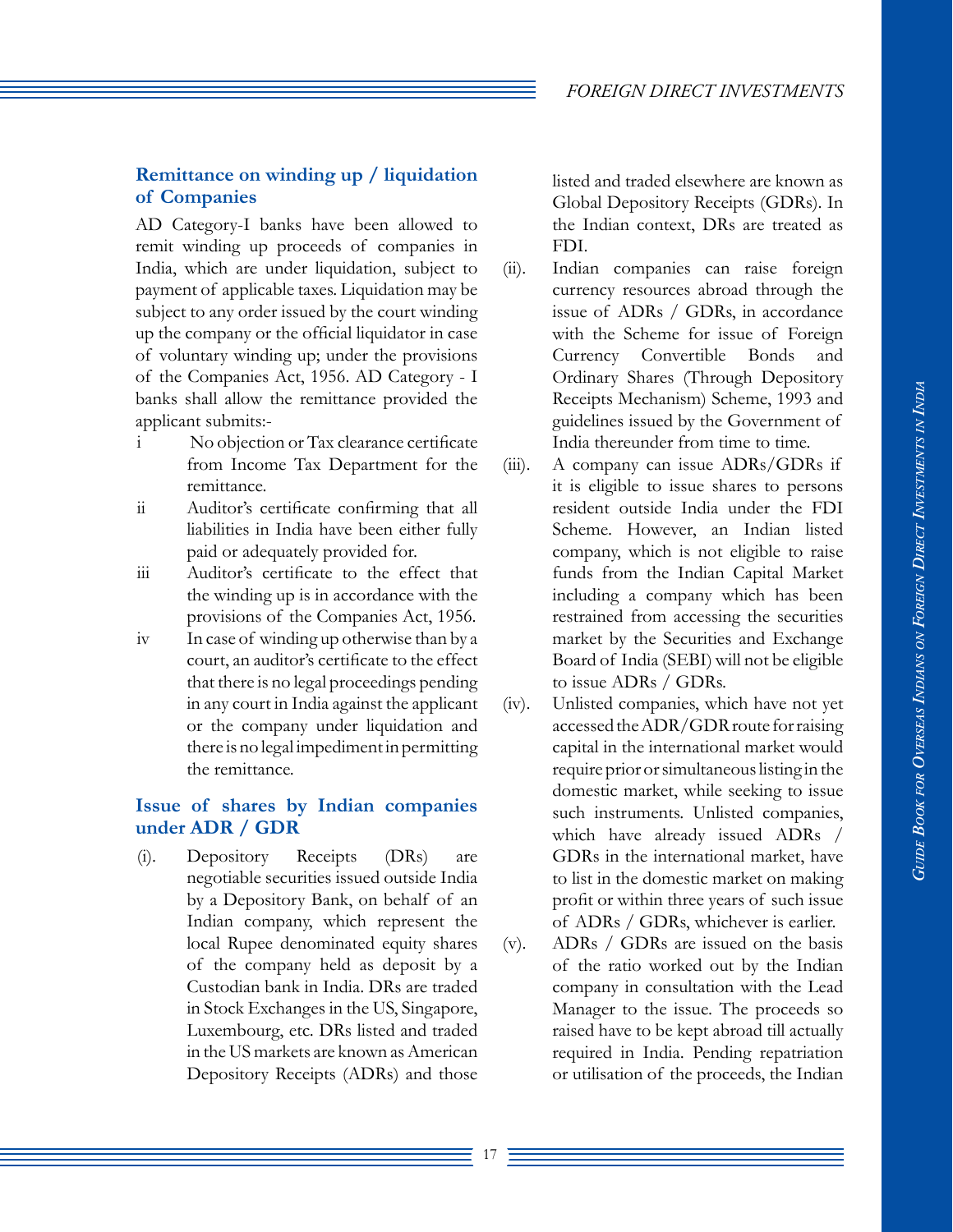

company can invest the funds in:

- a) Deposits with or Certificate of Deposit or other instruments offered by banks who have been rated by Standard and Poor, Fitch, IBCA or Moody's, etc. and such rating not being less than the rating stipulated by Reserve Bank from time to time for the purpose, (current rating applicable is AA(-) by Standard and Poor/Fitch IBCA or Aa3 by Moody's);
- b) Deposits with branch/es of Indian Authorised Dealers outside India; and
- c) Treasury bills and other monetary instruments with maturity or unexpired maturity of one year or less.
- (vi). There are no end-use restrictions except for a ban on deployment / investment of such funds in Real Estate or the Stock Market. There is no monetary limit upto which an Indian company can raise ADRs / GDRs.
- (vii). The ADR / GDR proceeds can be utilised for first stage acquisition of shares in the disinvestment process of Public Sector Undertakings / Enterprises and also in the mandatory second stage offer to the public in view of their strategic importance.
- (viii). Voting right on shares issued under the Scheme shall be as per the provisions of Companies Act, 1956 and in a manner in which restriction on voting rights imposed on ADR/GDR issues shall be consistent with the Company Law provisions. Voting right in the case of banking companies will continue to be in terms of the provisions of the Banking

Regulation Act, 1949 as applicable to all shareholders exercising voting rights.

- (ix). Erstwhile OCBs who are not eligible to invest in India and entities prohibited to buy, sell or deal in securities by SEBI will not be eligible to subscribe to ADRs / GDRs issued by Indian companies.
- (x). The pricing of ADR / GDR issues should be made at a price not less than the higher of the following two averages:
	- i The average of the weekly high and low of the closing prices of the related shares quoted on the stock exchange during the six months preceding the relevant date;
	- ii The average of the weekly high and low of the closing prices of the related shares quoted on a stock exchange during the two weeks preceding the relevant date.

The "relevant date" means the date, thirty days prior to the date on which the meeting of the general body of shareholders is held, in terms of section 81(IA) of the Companies Act, 1956, to consider the proposed issues.

#### **Two-way Fungibility Scheme**

A limited Two-way Fungibility scheme has been put in place by the Government of India for ADRs / GDRs. Under this Scheme, a stock broker in India, registered with SEBI, can purchase shares of an Indian company from the market for conversion into ADRs / GDRs based on instructions received from overseas investors. Reissuance of ADRs / GDRs would be permitted to the extent of ADSs / GDRs which have been redeemed into underlying shares and sold in the Indian market.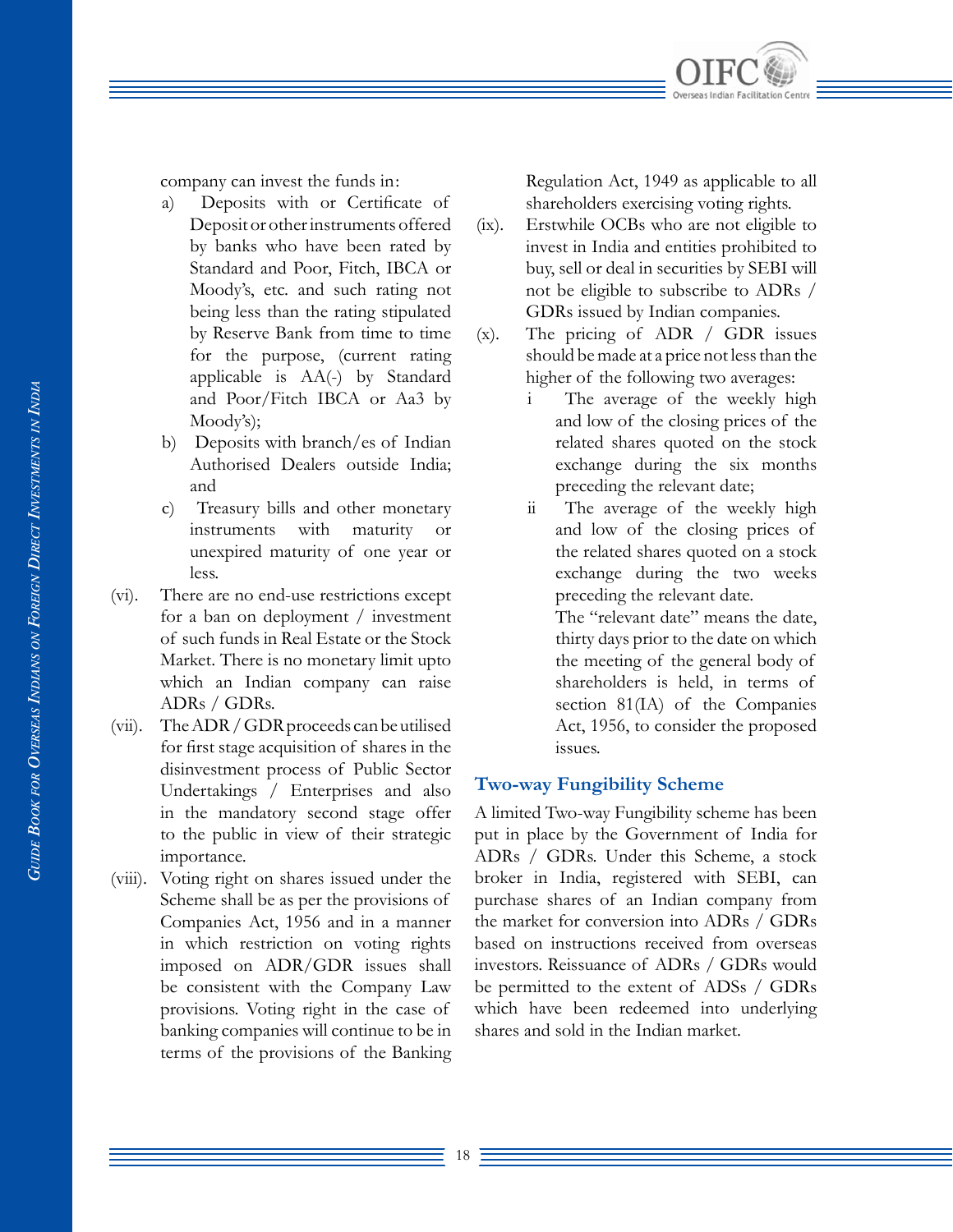#### **Sponsored ADR / GDR issue**

An Indian company can also sponsor an issue of ADR / GDR. Under this mechanism, the company offers its resident shareholders a choice to submit there shares back to the company so that on the basis of such shares, ADRs / GDRs can be issued abroad. The proceeds of the ADR / GDR issue is remitted back to India and distributed among the resident investors who had offered their rupee denominated shares for conversion. These proceeds can be kept in Resident Foreign Currency (Domestic) accounts in India by the resident shareholders who have tendered such shares for conversion into ADR / GDR.

#### **Reporting of ADR / GDR issues**

The Indian company issuing ADRs / GDRs has to furnish to the Reserve Bank, full details of such issue within 30 days from the date of closing of the issue. The company should also furnish a quarterly return to Reserve Bank within 15 days of the close of the calendar quarter. The quarterly return has to be submitted till the entire amount raised though ADR / GDR mechanism is either repatriated to India or utilized abroad as per the Reserve Bank guidelines.

### FOREIGN VENTURE CAPITAL INVESTMENT

#### **Investments by Venture Capital Funds**

A SEBI registered Foreign Venture Capital Investor (FVCI) with specific approval from RBI under FEMA Regulations can invest in Indian Venture Capital Undertaking (IVCU) or Indian Venture Capital Fund (IVCF) or in a Scheme floated by such IVCFs subject to the condition that the VCF should also be registered with SEBI.

An IVCU is defined as a company incorporated in India whose shares are not listed on a recognized stock exchange in India and which is not engaged in an activity under the negative list specified by SEBI. A VCF is defined as a fund established in the form of a trust, a company including a body corporate and registered under the Securities and Exchange Board of India (Venture Capital Fund) Regulations, 1996 which has a dedicated pool of capital raised in a manner specified under the said Regulations and which invests in Venture Capital Undertakings in accordance with the said Regulations.

FVCIs can purchase equity/ equity linked instruments/ debt /debt instruments, debentures of and IVCU or of a VCF through initial public offer or private placement in units of schemes / funds set up by a VCF. At the time of granting approval, RBI permits the FVCI to open a foreign currency account or rupee account with a designated branch of an AD Category-I bank.

The purchase / sale of shares, debentures and units can be at a price that is mutually acceptable to the buyer and the seller.

AD Category-I Banks can offer forward cover to FVCIs to the extent of total inward remittance. In case the FVCI has made any remittance by liquidating some investments, original cost of the investments has to be deducted from the eligible cover to arrive at the actual cost that can be offered.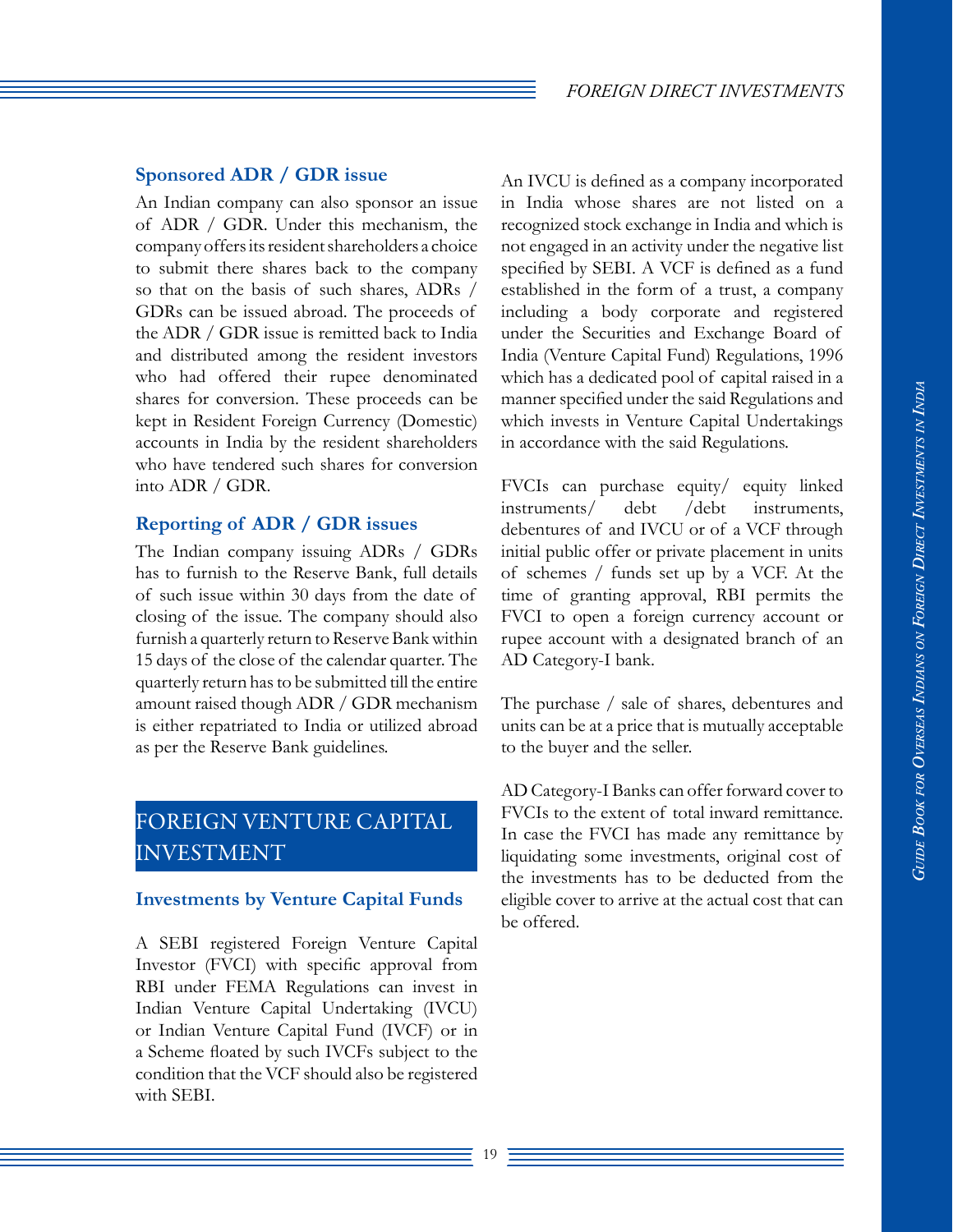

### OTHER FOREIGN INVESTMENTS

#### **Purchase of Other Securities by NRIs**

#### **On Non-Repatriation Basis:**

NRIs can purchase shares/ convertible debentures issued by an Indian company on nonrepatriation bases without any limit. Amount of consideration for such purchase shall be paid by inward remittance through normal banking channels from abroad or out of funds held in NRE / FCNR / NRO account maintained with the AD category-I bank.

NRI can also, without any limit, purchase on non-repatriation basis dated Government securities, treasury bills, units of domestic mutual funds, units of Money Marker Mutual Funds. Government of India has notified that NRIs are not permitted to make Investments in Small Savings Schemes including PPF. In case of investment on non-repatriation basis, the sale proceeds shall be credited to NRO account. The amount invested under the scheme and the capital appreciation thereon will not be allowed to be repatriated abroad.

#### **On Repatriation Basis:**

A Non-Resident Indian can purchase on repatriation bases, without limit, Government dated securities (other than bearer securities) or treasury bills or units of domestic mutual funds; bonds issued by a public sector undertaking (PSU) in India and shares in Public Sector Enterprises being disinvested by the Government of India, provided the purchase is in accordance with the terms and conditions stipulated in the notice inviting bids.

#### **Purchase of Other Securities by FIIs**

Foreign Institutional Investors can buy dated Government securities/treasury bills, listed nonconvertible debentures/bonds issued by Indian companies and units of domestic mutual funds either directly from the issuer of such securities or through a registered stock broker on a recognized stock exchange in India. Purchase of debt instruments by FIIs are subject to limits notified by SEBI.

#### **Investment by Multilateral Development Banks (MDBs)**

A Multilateral Development Bank (MDB), which is specifically permitted by Government of India to float rupee bonds in India, can purchase Government dated securities.

#### **Foreign Investment in Tier I and Tier II Instruments Issued by banks in India**

FIIs registered with SEBI and NRIs have been permitted to subscribe to the Perpetual Debt Capital instruments (eligible for inclusion as Tier I capital) and Debt Capital instruments (eligible for inclusion as upper Tier II capital), issued by banks in India, subject to the following conditions.

- a) Investment by all FIIs in Rupee denominated Perpetual Debt instruments (Tier I) should not exceed an aggregate ceiling of 49 per cent of each issue, and investment by individual FII should not exceed the limit of 10 per cent of each issue.
- b) Investments by all NRIs in Rupee denominated perpetual Debt instruments (Tier I) should not exceed an aggregate ceiling of 24 per cent of each issue and investments by a single NRI should not exceed 5 percent of the issue.
- c) Investment by FIIs in Rupee denominated Debt capital instruments (Tier II) shall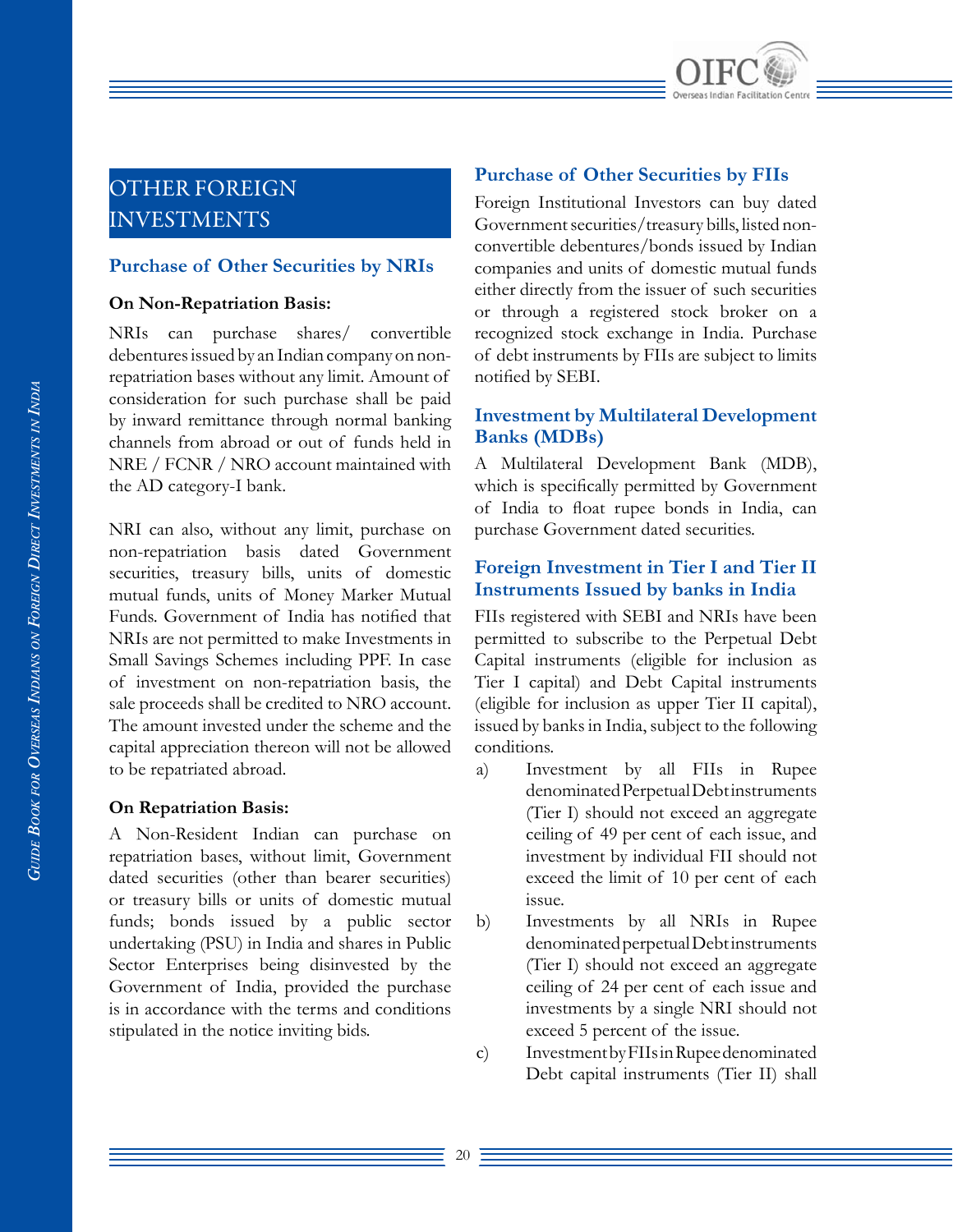be outside the limits stipulated by SEBI for FIIs investment in corporate debt instruments.

d) Investment By NRIs in Rupee denominated Debt Capital instruments (Tier II) shall be in accordance with the extant policy for investment by NRls in other debt instruments.

The issuing banks are required to ensure compliance with the conditions stipulated above at the time of issue. They are also required to comply with the guidelines notified by the Department of Banking Operations and Development (DBOD), Reserve Bank of India, from time to time.

The issue-wise details of amount raised as perpetual Debt Instruments qualifying for Tier I capital by the bank from FIIs / NRIs are required to be reported in the prescribed format within 30 days of the issue to the Reserve Bank Rupee denominated.

Investment by FIIs in rupee denominated Upper Tier II Instruments raised in Indian Rupees will be outside the limit prescribed by SEBI for investment by FIIs in these instruments will be subject to a separate ceiling of USD 500 million.

The details of the secondary market sales / purchase by FIIs and the NRIs in these instruments on the floor of the stock exchange are to be reported by the custodians and designated banks respectively, to the Reserve Bank of India through the soft copy of the LEC Returns.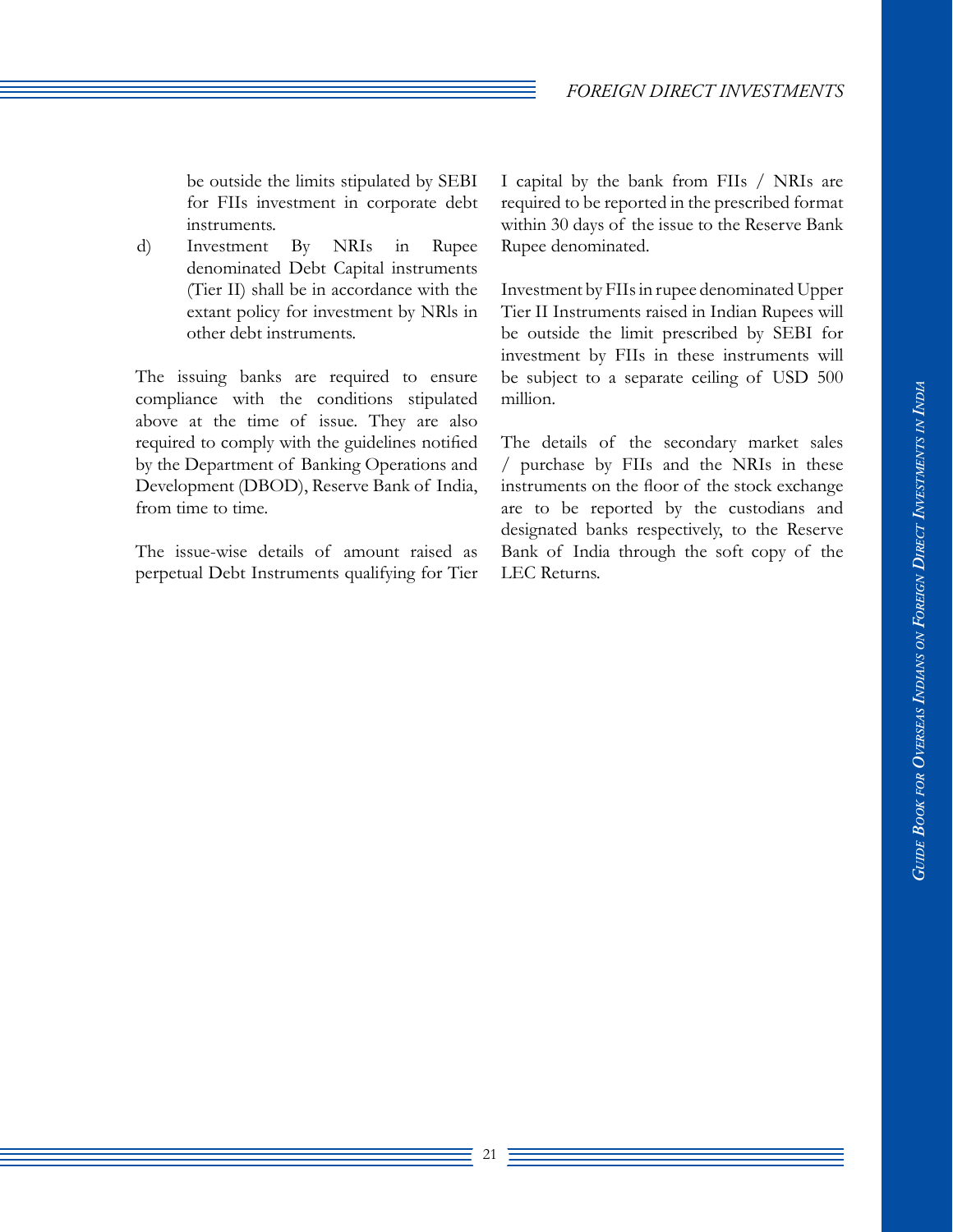

#### **ANNEXURE-1**

#### **SECTORS/ACTIVITIES PROHIBITED/RESTRICTED UNDER FDI POLICY**

| (A)            | List of activities for which Automatic Route of RBI for investment from person          |
|----------------|-----------------------------------------------------------------------------------------|
|                | resident outside India is not available.                                                |
| $\mathbf{1}$   | Petroleum Refining (except for private sector oil refining), Natural Gas /LNG Pipelines |
| $\overline{2}$ | Investing companies in Infrastructure & Services Sector                                 |
| $\mathfrak{Z}$ | Defence and Strategic Industries                                                        |
| $\overline{4}$ | Atomic Minerals                                                                         |
| 5              | Print Media                                                                             |
| 6              | Broadcasting                                                                            |
| $\overline{7}$ | <b>Postal Services</b>                                                                  |
| $8\,$          | <b>Courier Services</b>                                                                 |
| 9              | Establishment & Operation of satellite                                                  |
| 10             | Tea Sector                                                                              |
| 11             | Development of Integrated Township                                                      |
| 12             | <b>Asset Reconstruction Companies</b>                                                   |
| (B)            | List of activities or items for which FDI is prohibited.                                |
| $\mathbf{1}$   | Retail Trading                                                                          |
| $\overline{2}$ | Atomic Energy                                                                           |
| $\mathfrak{Z}$ | Lottery Business                                                                        |
| $\overline{4}$ | Gambling & Betting                                                                      |
| 5              | Housing & Real Estate business                                                          |
| 6              | Agriculture (excluding floriculture, Horticulture, Development of seeds, Animal         |
|                | Husbandry, Pisiculture & Cultivation of vegetables, Mushrooms etc. under controlled     |
|                | conditions & services related to agro & allied sectors) and Plantations (other than Tea |
|                | plantations)                                                                            |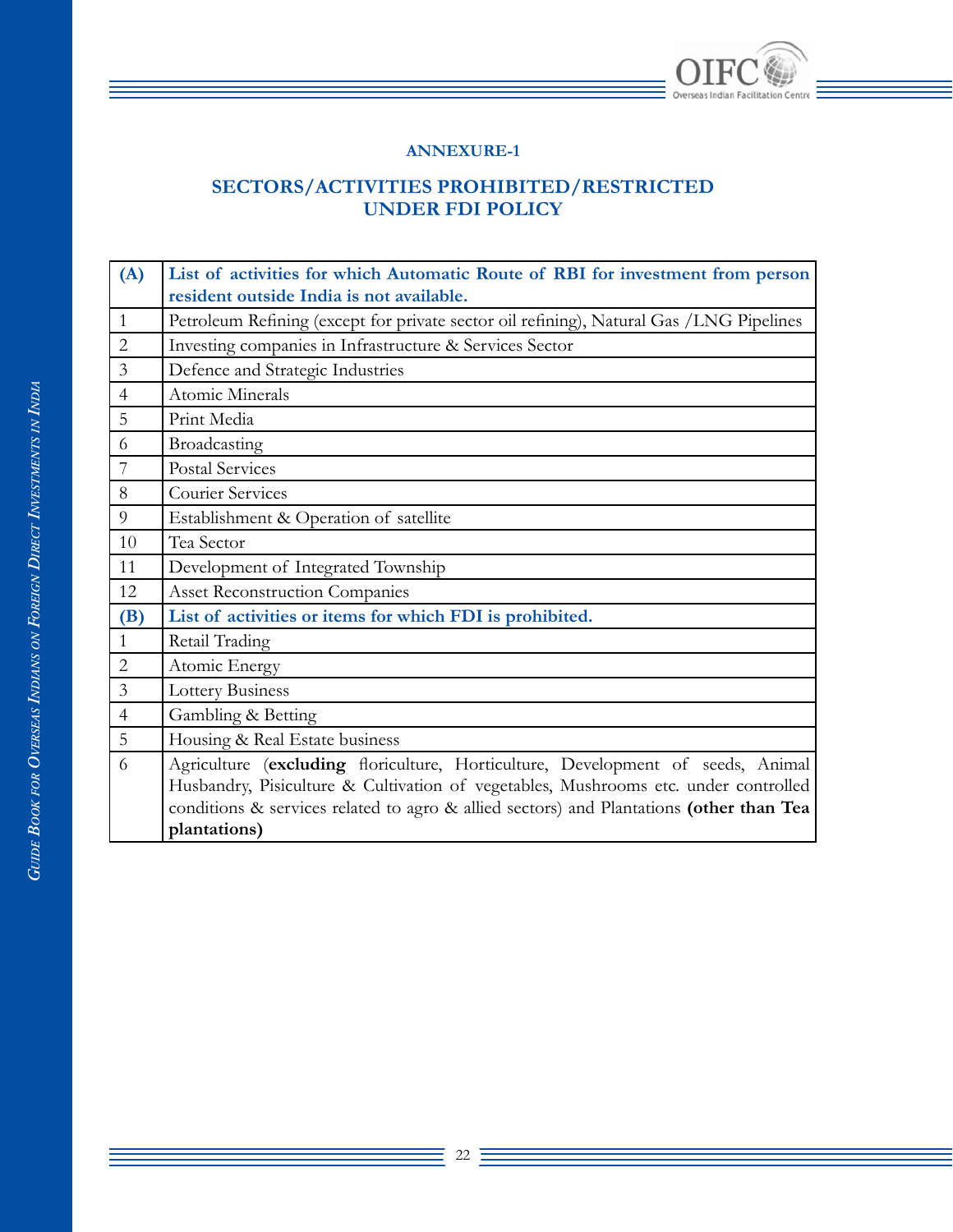#### **ANNEXURE-2**

#### **SECTORAL CAP ON INVESTMENTS BY PERSONS RESIDENT OUTSIDE INDIA**

| S.<br>No. | <b>Sector</b>                      | Investment<br>cap | Description of Activity / Items / conditions                                                                                                          |
|-----------|------------------------------------|-------------------|-------------------------------------------------------------------------------------------------------------------------------------------------------|
| 1.        | Private sector banking             | 74%               | Subject to guidelines issued by RBI banking from time<br>to time                                                                                      |
| 2.        | Non-Banking Financial<br>Companies | 100%              | FDI / NRI investments allowed in the following 18<br>NBFC activities shall be as per the levels indicated<br>below:                                   |
|           |                                    |                   | (a) Activities Covered                                                                                                                                |
|           |                                    |                   | Merchant Banking<br>1.                                                                                                                                |
|           |                                    |                   | 2.<br>Under writing                                                                                                                                   |
|           |                                    |                   | 3.<br>Portfolio Management Services                                                                                                                   |
|           |                                    |                   | <b>Investment Advisory Services</b><br>$\overline{4}$ .                                                                                               |
|           |                                    |                   | 5.<br>Financial Consultancy                                                                                                                           |
|           |                                    |                   | 6.<br>Stock broking                                                                                                                                   |
|           |                                    |                   | 7.<br>Asset Management                                                                                                                                |
|           |                                    |                   | 8.<br>Venture Capital                                                                                                                                 |
|           |                                    |                   | <b>Custodial Services</b><br>9.                                                                                                                       |
|           |                                    |                   | 10.<br>Factoring                                                                                                                                      |
|           |                                    |                   | <b>Credit Rating Agencies</b><br>11.                                                                                                                  |
|           |                                    |                   | Leasing & Finance<br>12.                                                                                                                              |
|           |                                    |                   | Housing Finance<br>13.                                                                                                                                |
|           |                                    |                   | Forex broking<br>14.                                                                                                                                  |
|           |                                    |                   | <b>Credit Card Business</b><br>15.                                                                                                                    |
|           |                                    |                   | Money changing Business<br>16.                                                                                                                        |
|           |                                    |                   | Micro credit<br>17.                                                                                                                                   |
|           |                                    |                   | Rural credit<br>18.                                                                                                                                   |
|           |                                    |                   | (b) Minimum capitalisation norms for fund based<br><b>NBFCs</b>                                                                                       |
|           |                                    |                   | For FDI upto 51% US \$ 0.5 million to be brought<br>1.<br>in upfront.                                                                                 |
|           |                                    |                   | 2.<br>If the FDI is above 51% & upto 75% US $$5$<br>million to be brought upfront.                                                                    |
|           |                                    |                   | 3.<br>If the FDI is above 75% and upto 100%, US $$50$<br>million out of which \$7.5 million to be brought in<br>upfront and the balance in 24 months. |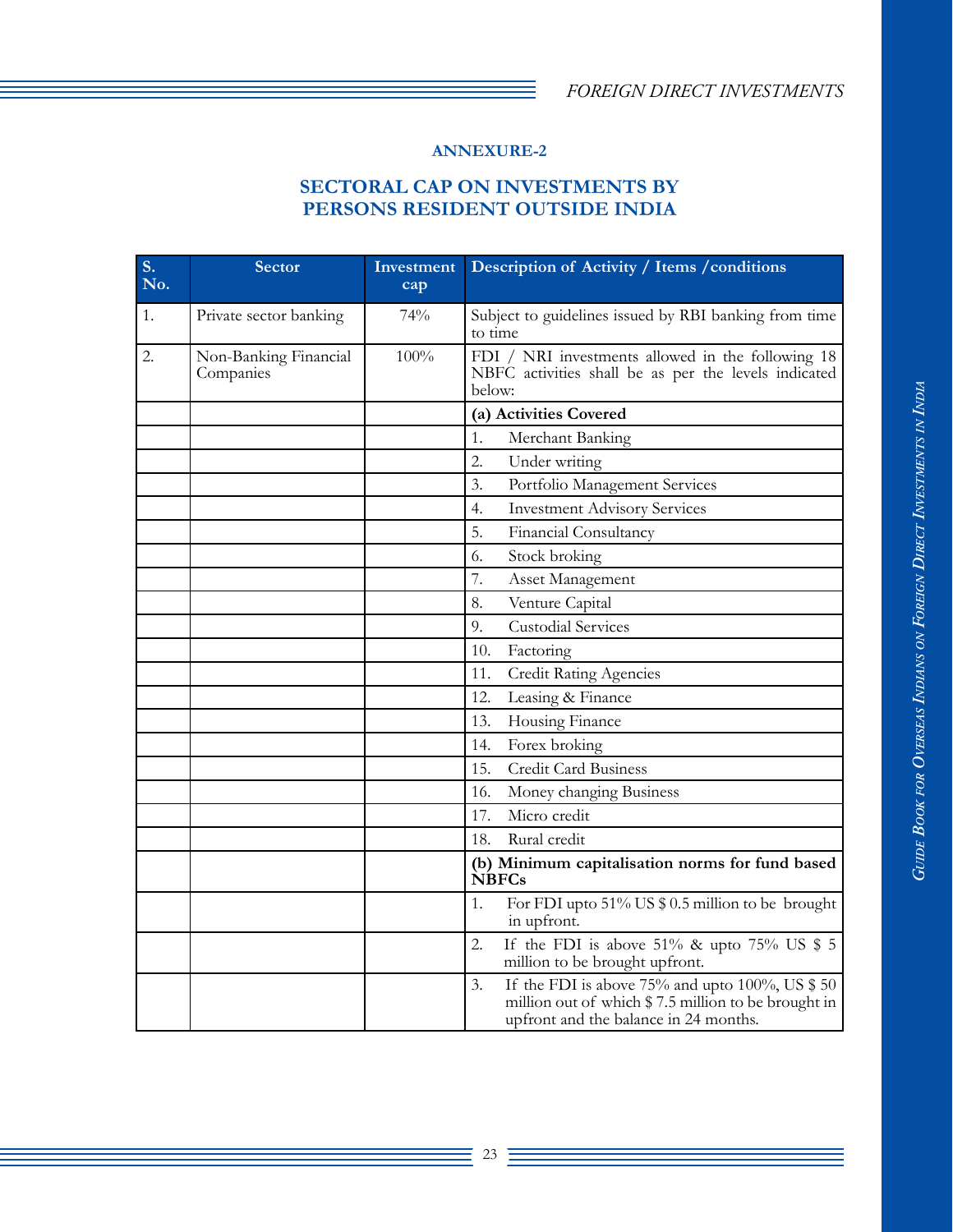

| S.<br>No. | <b>Sector</b>     | Investment<br>cap | Description of Activity / Items / conditions                                                                                                                                                                                                                                                                                                                                                                                                   |  |
|-----------|-------------------|-------------------|------------------------------------------------------------------------------------------------------------------------------------------------------------------------------------------------------------------------------------------------------------------------------------------------------------------------------------------------------------------------------------------------------------------------------------------------|--|
|           |                   |                   | Minimum capitalisation norms for non fund<br>(c)<br>based activities<br>Minimum capitalisation norm of US \$ 0.5 million is<br>applicable in respect of non-fund based NBFCs with<br>foreign investment.                                                                                                                                                                                                                                       |  |
|           |                   |                   | (d) Foreign investors can set up 100% operating<br>subsidiaries without the condition to disinvest a<br>minimum of 25% of its equity to Indian entities,<br>subject to bringing in US \$ 50 million as at (b)<br>(3) above (without any restriction on number<br>of operating subsidiaries without bringing in<br>additional capital)                                                                                                          |  |
|           |                   |                   | Joint Venture operating NBFCs that have 75%<br>(e)<br>or less than 75% foreign investment will also be<br>allowed to set up subsidiaries for undertaking<br>other NBFC activities subject to the subsidiaries<br>also complying with the applicable minimum<br>capital inflow i.e. (b) $(1)$ & (b) $(2)$ above.                                                                                                                                |  |
|           |                   |                   | FDI in the NBFC sector is put on automatic route<br>(f)<br>subject to compliance with guidelines of the RBI<br>.RBI would issue appropriate guidelines in this<br>regard.                                                                                                                                                                                                                                                                      |  |
| 3.        | Insurance         | 26%               | FDI upto 26% in the Insurance sector is allowed<br>on the automatic route subject to obtaining<br>license from Insurance Regulatory & development<br>authority.                                                                                                                                                                                                                                                                                |  |
| 4.        | Telecommunication | 49%               | In basic, cellular, Value added Services, and Global<br>(i)<br>Mobile Personal Communication by Satellite, FDI<br>is limited to 49% subject to licensing and security<br>requirements & adherence by the companies<br>(who are investing & the companies in which the<br>investment is being made) to the license condition<br>for foreign equity cap & lock in period for<br>transfer and addition of equity and other license<br>provisions. |  |
|           |                   |                   | ISP with gateways, radio paging and end-to-end<br>(ii)<br>bandwith, FDI is permitted upto 74% with FDI,<br>beyond 49% requiring Government approval.<br>These services would be subject to licensing and<br>security requirements.                                                                                                                                                                                                             |  |
|           |                   |                   | (iii) No equity cap is applicable to manufacturing<br>activities.                                                                                                                                                                                                                                                                                                                                                                              |  |
|           |                   |                   | (iv) FDI upto 100% is allowed for the following<br>activities in the telecom sector.                                                                                                                                                                                                                                                                                                                                                           |  |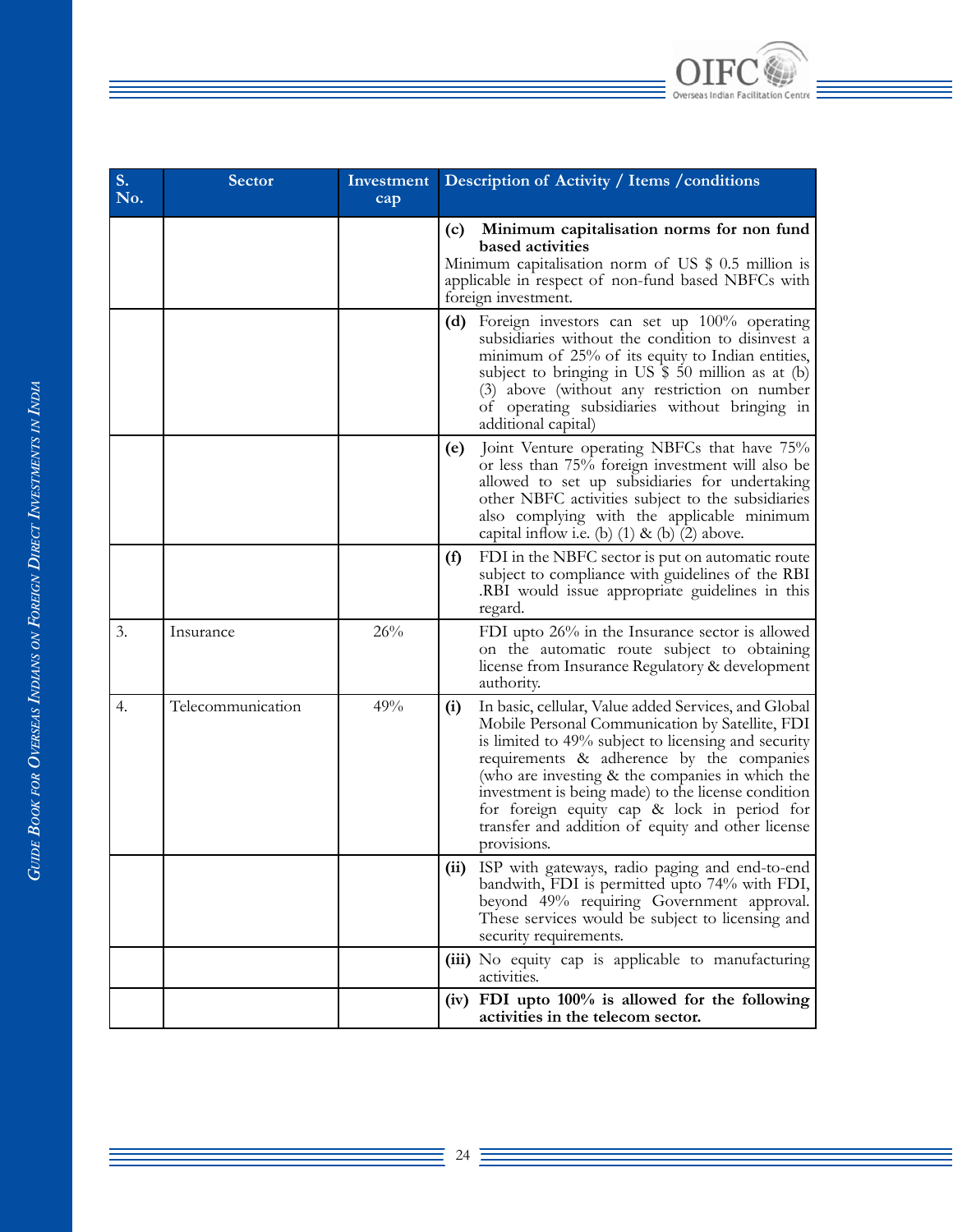| S.<br>No. | <b>Sector</b>                                                       | Investment<br>cap |                   | Description of Activity / Items / conditions                                                                                                                                                                         |
|-----------|---------------------------------------------------------------------|-------------------|-------------------|----------------------------------------------------------------------------------------------------------------------------------------------------------------------------------------------------------------------|
|           |                                                                     |                   | $\left( a\right)$ | ISPs not providing gateways (both for satellite and<br>submarine cables)                                                                                                                                             |
|           |                                                                     |                   | (b)               | Infrastructure Providers providing dark fibre (IP<br>Category 1)                                                                                                                                                     |
|           |                                                                     |                   | (c)               | Electronic Mail, and                                                                                                                                                                                                 |
|           |                                                                     |                   | (d)               | Voice Mail                                                                                                                                                                                                           |
|           |                                                                     |                   |                   | The above would be subject to the<br>following conditions:                                                                                                                                                           |
|           |                                                                     |                   | $\left( a\right)$ | FDI upto 100% is allowed subject to the condition<br>that such companies would divest 26% of their<br>equity in favour of Indian Public in 5 years, if<br>these companies are listed in other parts of the<br>world. |
|           |                                                                     |                   | (b)               | The above services would be subject to licensing<br>and security requirements, wherever required                                                                                                                     |
|           |                                                                     |                   | (c)               | Proposal for FDI beyond 49% shall be considered<br>by FIPB on case-tocase basis.                                                                                                                                     |
| 5.        | Petroleum Refining<br>(i)<br>(private Sector)                       | 100%              |                   | FDI permitted upto 100% incase of private Indian<br>companies                                                                                                                                                        |
|           | (ii) Petroleum Product<br>Marketing                                 | 100%              |                   | Subject to the existing sectoral policy and regulatory<br>framework in the oil-marketing sector.                                                                                                                     |
|           | Exploration<br>$(iii)$ Oil<br>in both small &<br>medium sized field | 100%              |                   | Subject to and under the policy of Government<br>on private participation in:-                                                                                                                                       |
|           |                                                                     |                   | (a)               | Exploration of oil and                                                                                                                                                                                               |
|           |                                                                     |                   | (b)               | the discovered fields of national oil companies.                                                                                                                                                                     |
|           | (iv) Petroleum product<br>pipelines                                 | 100%              |                   | Subject to and under the Government Policy &<br>regulations thereof.                                                                                                                                                 |
| 6.        | Housing and Real<br>Estate                                          | 100%              |                   | Only the NRIs are allowed to invest in the areas<br>listed below:                                                                                                                                                    |
|           |                                                                     |                   | (a)               | Development of serviced plots and construction<br>of built up residential premises.                                                                                                                                  |
|           |                                                                     |                   | (b)               | Investment in real estate covering construction<br>of residential and commercial premises including<br>business centers and offices.                                                                                 |
|           |                                                                     |                   | (c)               | Development of townships.                                                                                                                                                                                            |

Ξ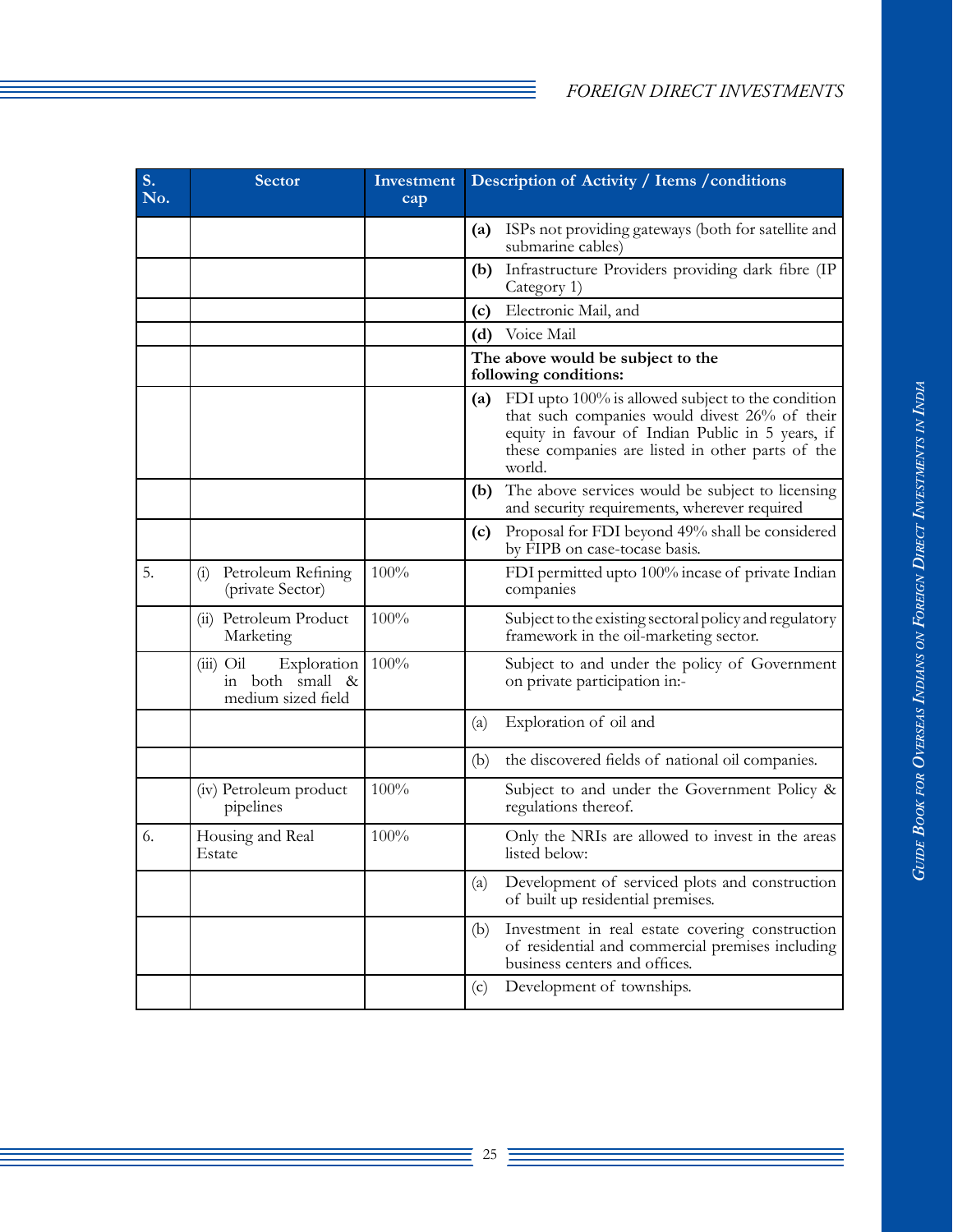

| S.<br>No. | <b>Sector</b>                                                      | Investment<br>cap |       | Description of Activity / Items / conditions                                                                                                                                                                                                                                                                                                                                     |
|-----------|--------------------------------------------------------------------|-------------------|-------|----------------------------------------------------------------------------------------------------------------------------------------------------------------------------------------------------------------------------------------------------------------------------------------------------------------------------------------------------------------------------------|
|           |                                                                    |                   | (d)   | City and regional level urban infrastructure facilities<br>including both roads and bridges.                                                                                                                                                                                                                                                                                     |
|           |                                                                    |                   | (e)   | Investment in manufacture of building material.                                                                                                                                                                                                                                                                                                                                  |
|           |                                                                    |                   | (f)   | Investment in participatory ventures in (a) to (e)<br>above.                                                                                                                                                                                                                                                                                                                     |
|           |                                                                    |                   | (g)   | Investment in housing finance institution which is<br>also opened to FDI as an NBFC.                                                                                                                                                                                                                                                                                             |
| 7.        | Coal & lignite                                                     |                   | (i)   | Private Indian companies setting up or operating<br>power projects as well as coal & lignite mines for<br>captive consumption are allowed FDI upto 100%.                                                                                                                                                                                                                         |
|           |                                                                    |                   | (i)   | 100% FDI is allowed for setting up processing<br>plants subject to the condition that the company<br>shall not do coal mining and shall not sell washed<br>coal or sized coal from its coal processing plants<br>in the open market and shall supply the washed or<br>sized coal to those parties who are supplying raw<br>coal to coal processing plants for washing or sizing. |
|           |                                                                    |                   | (iii) | FDI upto 74% is allowed for exploration or mining<br>of coal or lignite for captive consumption.                                                                                                                                                                                                                                                                                 |
|           |                                                                    |                   | (iv)  | In all the above cases, FDI is allowed upto 50%<br>under the automatic route subject to the condition<br>that such investment shall not exceed 49% of the<br>equity of a PSU.                                                                                                                                                                                                    |
| 8.        | Venture Capital Fund<br>(VCF) and Venture<br>Capital company (VCC) |                   |       | Offshore Venture Capital Funds / companies<br>are allowed to invest in domestic Venture Capital<br>undertaking as well as other companies through<br>automatic route, subject to only SEBI regulations<br>and sector specific caps on FDI.                                                                                                                                       |
| 9.        | Trading                                                            |                   |       | Trading is permitted under automatic route with<br>FDI upto 51% provided it is primarily export<br>activities, and the undertaking is an export house/<br>trading house/ star trading house/ super trading<br>house. However, under the FIPB route:                                                                                                                              |
|           |                                                                    |                   | (i)   | 100% FDI is permitted in case of<br>trading<br>companies for the following activities:                                                                                                                                                                                                                                                                                           |
|           |                                                                    |                   | (a)   | Exports                                                                                                                                                                                                                                                                                                                                                                          |
|           |                                                                    |                   | (b)   | Bulk imports with export/ex-bonded warehouses<br>sales;                                                                                                                                                                                                                                                                                                                          |
|           |                                                                    |                   | (c)   | Cash and carry wholesale trading.                                                                                                                                                                                                                                                                                                                                                |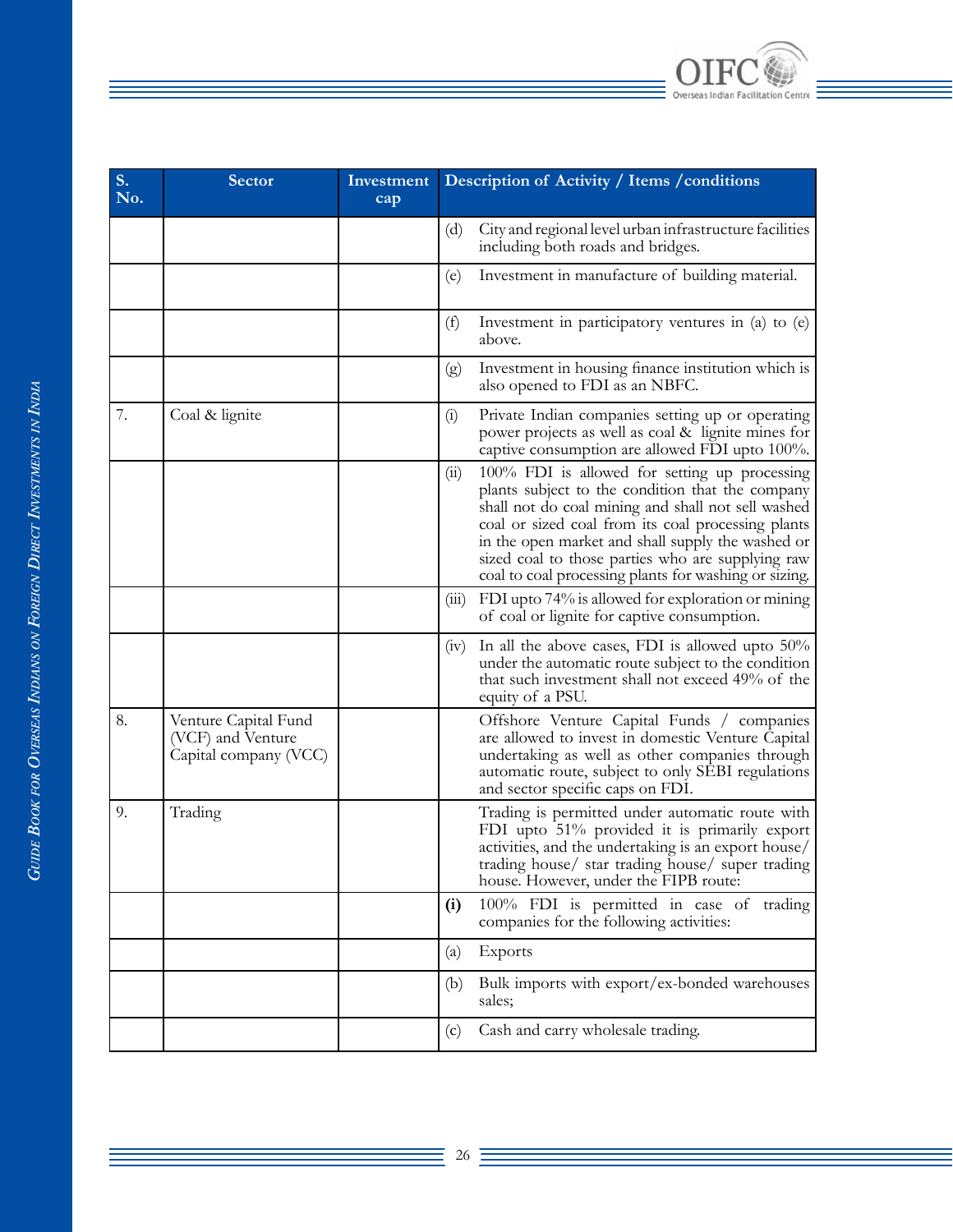| S.<br>No. | <b>Sector</b> | Investment<br>cap | Description of Activity / Items / conditions                                                                                                                                                                                                                                                                                                                              |
|-----------|---------------|-------------------|---------------------------------------------------------------------------------------------------------------------------------------------------------------------------------------------------------------------------------------------------------------------------------------------------------------------------------------------------------------------------|
|           |               |                   | Other import of goods or services provided<br>(d)<br>at least $75\%$ is for procurement and sale of the<br>same group and not for third party use or onward<br>transfer/distribution/sales.                                                                                                                                                                               |
|           |               |                   | The following kinds of trading are also permitted,<br>(ii)<br>subject to provision of EXIM policy.                                                                                                                                                                                                                                                                        |
|           |               |                   | (a)<br>Companies for providing after sales services (i.e.<br>not trading per se.)                                                                                                                                                                                                                                                                                         |
|           |               |                   | Domestic trading of products of JVs is permitted<br>(b)<br>at the wholesale level for such trading companies<br>who wish to market manufactured products on<br>behalf of their joint ventures in which they have<br>equity participation in India.                                                                                                                        |
|           |               |                   | Trading of hitechitems/items requiring specialized<br>(c)<br>after sales service                                                                                                                                                                                                                                                                                          |
|           |               |                   | (d) Trading of items for social sector.                                                                                                                                                                                                                                                                                                                                   |
|           |               |                   | Trading of hi-tech medical and diagnostic items<br>(e)                                                                                                                                                                                                                                                                                                                    |
|           |               |                   | Trading of items sourced from the small scale<br>(f)<br>sector under which, based on technology provided<br>and laid down quality specification, a company can<br>market that item under its brand name.                                                                                                                                                                  |
|           |               |                   | Domestic sourcing of products for exports.<br>(g)                                                                                                                                                                                                                                                                                                                         |
|           |               |                   | Test marketing of such items for which a company<br>(h)<br>has approval for manufacture provided such test<br>marketing facility will be for a period of two<br>years, and investment in setting up manufacturing<br>facilities commences simultaneously with test<br>marketing.                                                                                          |
|           |               |                   | FDI upto 100% permitted for e-commerce<br>(i)<br>activities subject to the condition that such<br>companies would divest 26% of their equity<br>in favour of the Indian public in five years, if<br>these companies are listed in other parts of the<br>world. Such companies would engage only in<br>business to business (B2B) e-commerce and<br>not in retail trading. |
| 10.       | Power         | 100%              | FDI allowed upto 100% in respect of project relating<br>to electricity generation, transmission and distribution,<br>other than atomic reactor power plants. There is no<br>limit on the project cost and quantum of foreign direct<br>investment.                                                                                                                        |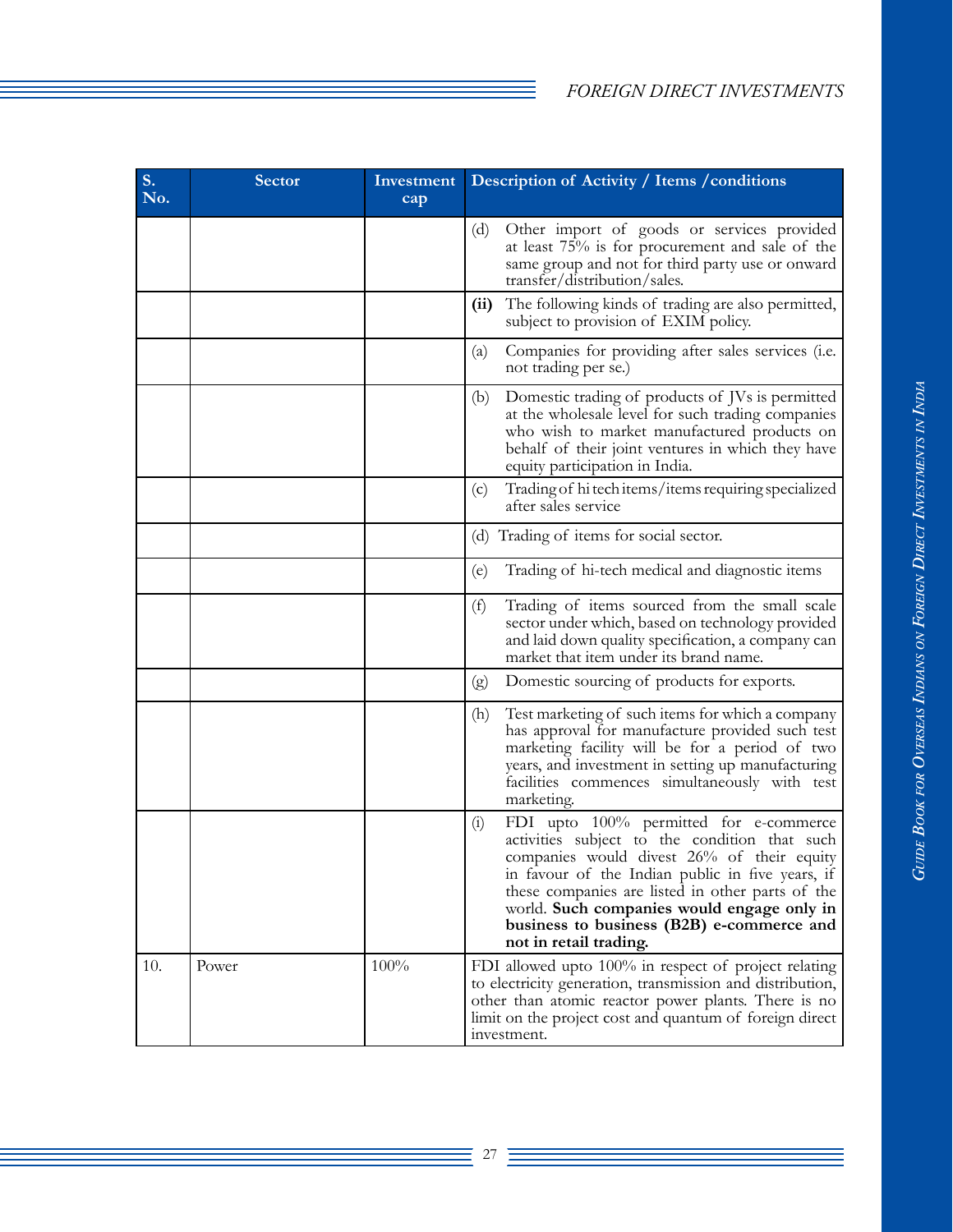

| S <sub>1</sub><br>No. | <b>Sector</b>                           | Investment<br>cap | Description of Activity / Items / conditions                                                                                                                                                                                                                                                                                                                                                                                                                                                                                                                                      |
|-----------------------|-----------------------------------------|-------------------|-----------------------------------------------------------------------------------------------------------------------------------------------------------------------------------------------------------------------------------------------------------------------------------------------------------------------------------------------------------------------------------------------------------------------------------------------------------------------------------------------------------------------------------------------------------------------------------|
| 11.                   | Drugs &<br>Pharmaceuticals              | 100%              | FDI permitted upto 100% for manufacture of drugs and<br>pharmaceuticals provided the activity does not attract<br>compulsory licensing or involve use of recombinant<br>DNA technology and specific cell / tissue targeted<br>formulations. FDI proposals for the manufacture of<br>licensable drugs and pharmaceuticals and bulk drugs<br>produced by recombinant DNA technology and<br>specific cell/tissue targeted formulations will require<br>prior Government approval.                                                                                                    |
| 12.                   | Road and highways,<br>Port and harbours | 100%              | In project for construction and maintenance of roads,<br>highways, vehicular bridges, toll roads, vehicular tunnels,<br>ports and harbours.                                                                                                                                                                                                                                                                                                                                                                                                                                       |
| 13.                   | Hotel & Tourism                         | 100%              | The term hotels include restaurants, beach resorts and<br>other tourist complexes providing accommodation<br>and/or catering and food facilities to tourists. Tourism<br>related industry include travel agencies, tour operating<br>agencies and tourist transport operating agencies, units<br>providing facilities for cultural, adventure and wild life<br>experience to tourists, surface, air and water transport<br>facilities to tourists, leisure, entertainment, amusement,<br>sports and health units for tourists and Convention/<br>Seminar units and organizations. |
|                       |                                         |                   | For foreign technology agreements, automatic<br>approval is granted if                                                                                                                                                                                                                                                                                                                                                                                                                                                                                                            |
|                       |                                         |                   | Upto $3\%$ of the capital cost of the project is<br>(i)<br>proposed to be paid for technical and consultancy                                                                                                                                                                                                                                                                                                                                                                                                                                                                      |
|                       |                                         |                   | Upto $3\%$ of the net turnover is payable for<br>(11)<br>franchising and marketing/publicity support fee,<br>and Upto 10% of gross operating profit is payable<br>for management fee, including incentive fee.                                                                                                                                                                                                                                                                                                                                                                    |
| 14.                   | Mining                                  | 74%               | For exploration and mining of diamonds and<br>(i)<br>precious stones FDI is allowed upto 74% under<br>automatic route                                                                                                                                                                                                                                                                                                                                                                                                                                                             |
|                       |                                         | 100%              | For exploration and mining of gold and silver<br>(ii)<br>and minerals other than diamonds and precious<br>stones, metallurgy and processing FDI is allowed<br>upto 100% under automatic route                                                                                                                                                                                                                                                                                                                                                                                     |
|                       |                                         |                   | Press Note $18$ (1998 series) dated $14/12/98$<br>(iii)<br>would not be applicable for setting up 100%<br>owned subsidiaries in so far as the mining sector<br>is concerned, subject to a declaration from the<br>applicant that he has no existing joint venture for<br>the same area and/or the particular mineral.                                                                                                                                                                                                                                                             |

Ξ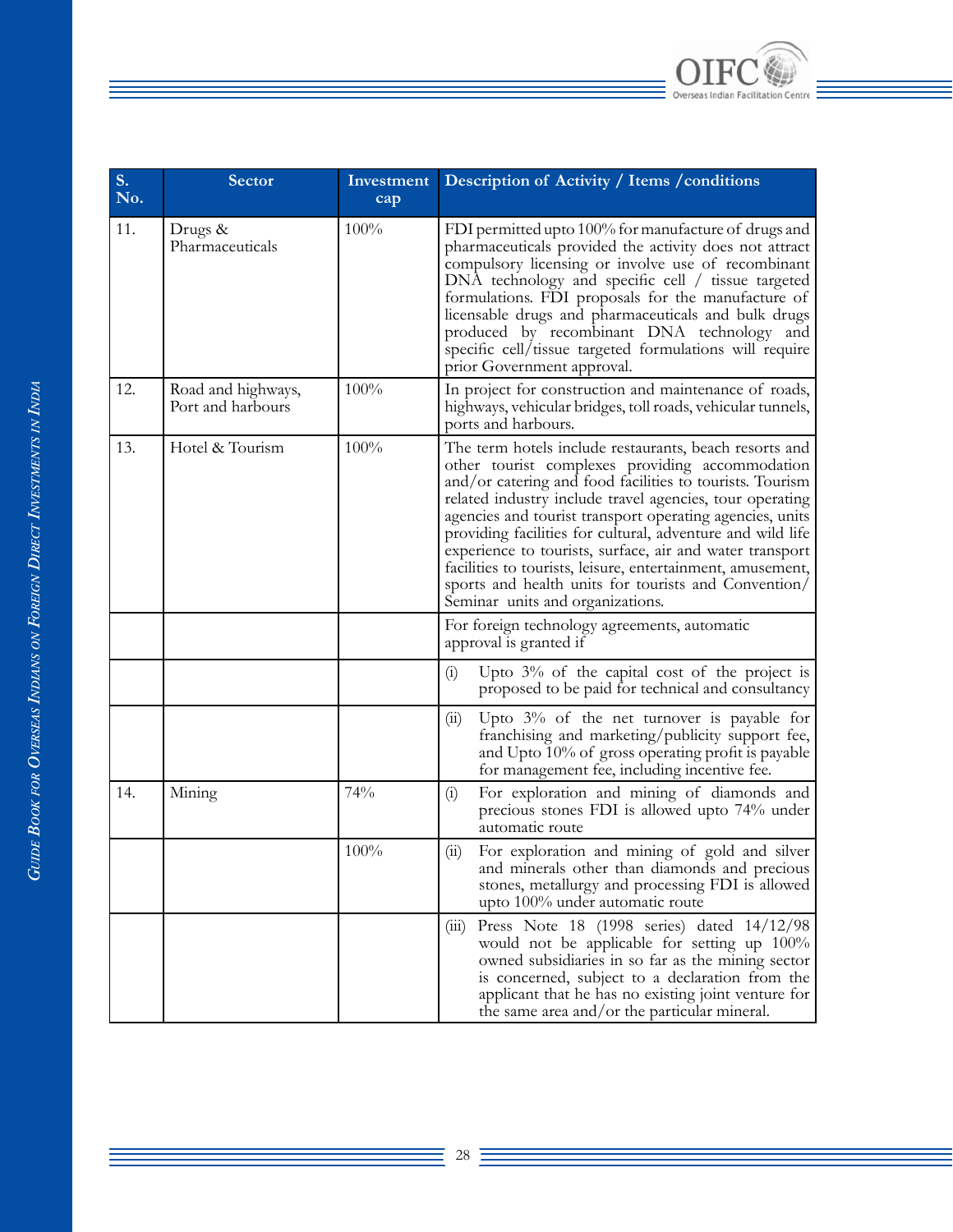| <b>S.</b><br>No. | <b>Sector</b>                                                                                                                                                                                                                                                                                                                 | Investment<br>cap                            | Description of Activity / Items / conditions                                                                                                                  |
|------------------|-------------------------------------------------------------------------------------------------------------------------------------------------------------------------------------------------------------------------------------------------------------------------------------------------------------------------------|----------------------------------------------|---------------------------------------------------------------------------------------------------------------------------------------------------------------|
| 15.              | Advertising                                                                                                                                                                                                                                                                                                                   | 100%                                         | Advertising sector - FDI upto 100% allowed on<br>the automatic route                                                                                          |
| 16.              | Films                                                                                                                                                                                                                                                                                                                         | 100%                                         | Film Sector (Film production, exhibition and distribution<br>including related services/products)                                                             |
|                  |                                                                                                                                                                                                                                                                                                                               |                                              | FDI upto 100% allowed on the automatic route with no<br>entry level condition                                                                                 |
| 17.              | Airports                                                                                                                                                                                                                                                                                                                      | 74%                                          | Govt. approval required beyond 74%                                                                                                                            |
| 18.              | Mass Rapid Transport<br>Systems                                                                                                                                                                                                                                                                                               | 100%                                         | FDI upto 100% is permitted on the automatic route<br>in mass rapid transport system in all metros including<br>associated real estate development             |
| 19.              | Pollution Control &<br>Management                                                                                                                                                                                                                                                                                             | 100%                                         | In both manufacture of pollution control equipment<br>and consultancy for integration of pollution control<br>system is permitted on the automatic route      |
| 20.              | Special Economic<br>Zones                                                                                                                                                                                                                                                                                                     | 100%                                         | All manufacturing activities excepts:<br>Arms and ammunition, Explosives and allied<br>(i)<br>items of defence equipments, Defence aircrafts<br>and warships, |
|                  |                                                                                                                                                                                                                                                                                                                               |                                              | Atomic substances, Narcotics and Psychotropic<br>(ii)<br>Substances and hazardous Chemicals,                                                                  |
|                  |                                                                                                                                                                                                                                                                                                                               |                                              | Distillation and brewing of Alcoholic drinks and<br>(iii)                                                                                                     |
|                  |                                                                                                                                                                                                                                                                                                                               |                                              | Cigarette/cigars<br>manufactured<br>tobacco<br>and<br>(iv)<br>substitutes.                                                                                    |
| 21.              | Any other Sector/<br>Activity                                                                                                                                                                                                                                                                                                 | 100%                                         | If not included in Annexure (1A)                                                                                                                              |
| 22.              | Air Transport Services<br>(Domestic Airlines)                                                                                                                                                                                                                                                                                 | $100\%$ for<br><b>NRIs 49%</b><br>for others | No direct or indirect equity participation by foreign<br>airlines is allowed                                                                                  |
| 23.              | Townships, housing,<br>built-up infrastructure<br>and construction<br>development projects<br>The sector would<br>include, but not be<br>restricted to, housing,<br>commercial premises,<br>hotels, resorts, hospitals,<br>educational institutions,<br>recreational facilities,<br>city and regional level<br>infrastructure | 100%                                         | The investment shall be subject to the following<br>guidelines:                                                                                               |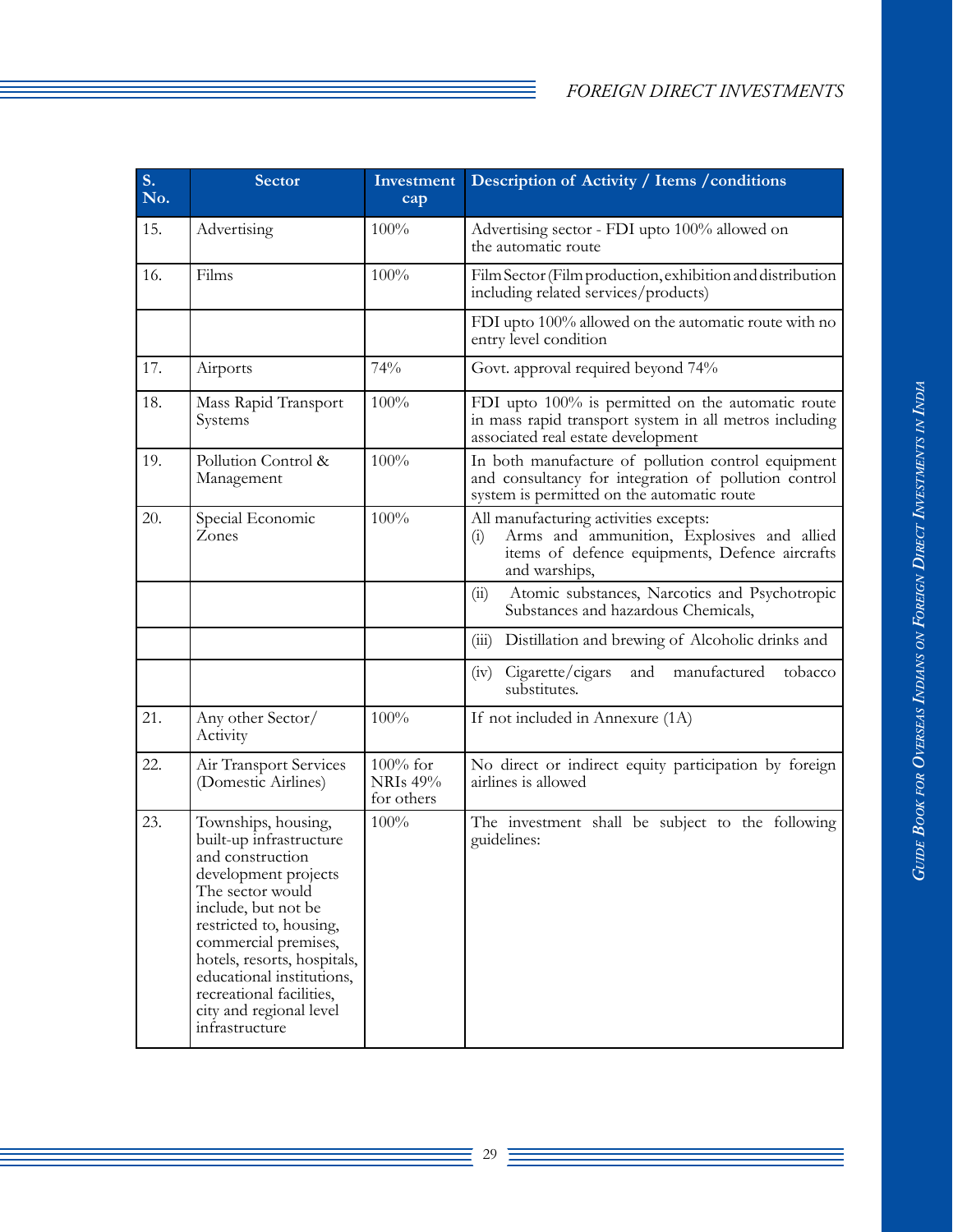

| S.<br>No. | Sector | Investment<br>cap | Description of Activity / Items / conditions                                                                                                                                                                                                                                                                                               |
|-----------|--------|-------------------|--------------------------------------------------------------------------------------------------------------------------------------------------------------------------------------------------------------------------------------------------------------------------------------------------------------------------------------------|
|           |        |                   | (a) Minimum area to be developed under each project<br>shall be as under:<br>In case of development of serviced housing<br>(1)<br>plots - 10 hectares                                                                                                                                                                                      |
|           |        |                   | (ii) In case of construction development project -<br>50,000 sq. mtrs.                                                                                                                                                                                                                                                                     |
|           |        |                   | (iii) In case of combination project, any one<br>of the above two conditions.                                                                                                                                                                                                                                                              |
|           |        |                   | (b) The investment shall be subject to the following<br>conditions:<br>Minimum capitalization of US\$<br>(i)<br>10<br>Million for wholly owned subsidiaries<br>and US \$5 Million for joint ventures<br>with Indian partners. The funds would<br>have to be brought in within six months<br>of commencement of business of the<br>Company. |
|           |        |                   | (ii) Original investment cannot be repatriated<br>before a period of three years from<br>completion of minimum capitalization.<br>However, the investor may be permitted<br>to exit earlier with prior approval of the<br>Government through the FIPB.                                                                                     |
|           |        |                   | (c) At least 50% of the project must be developed<br>within a period of five years from the date of<br>obtaining all statutory clearances. The investor<br>shall not be permitted to sell undeveloped<br>plots.                                                                                                                            |
|           |        |                   | (d) The project shall conform to the norms and<br>standards, as laid down in the applicable building<br>control regulations, bye-laws, rules, and other<br>regulations of the State Government / Municipal /<br>Local Body concerned.                                                                                                      |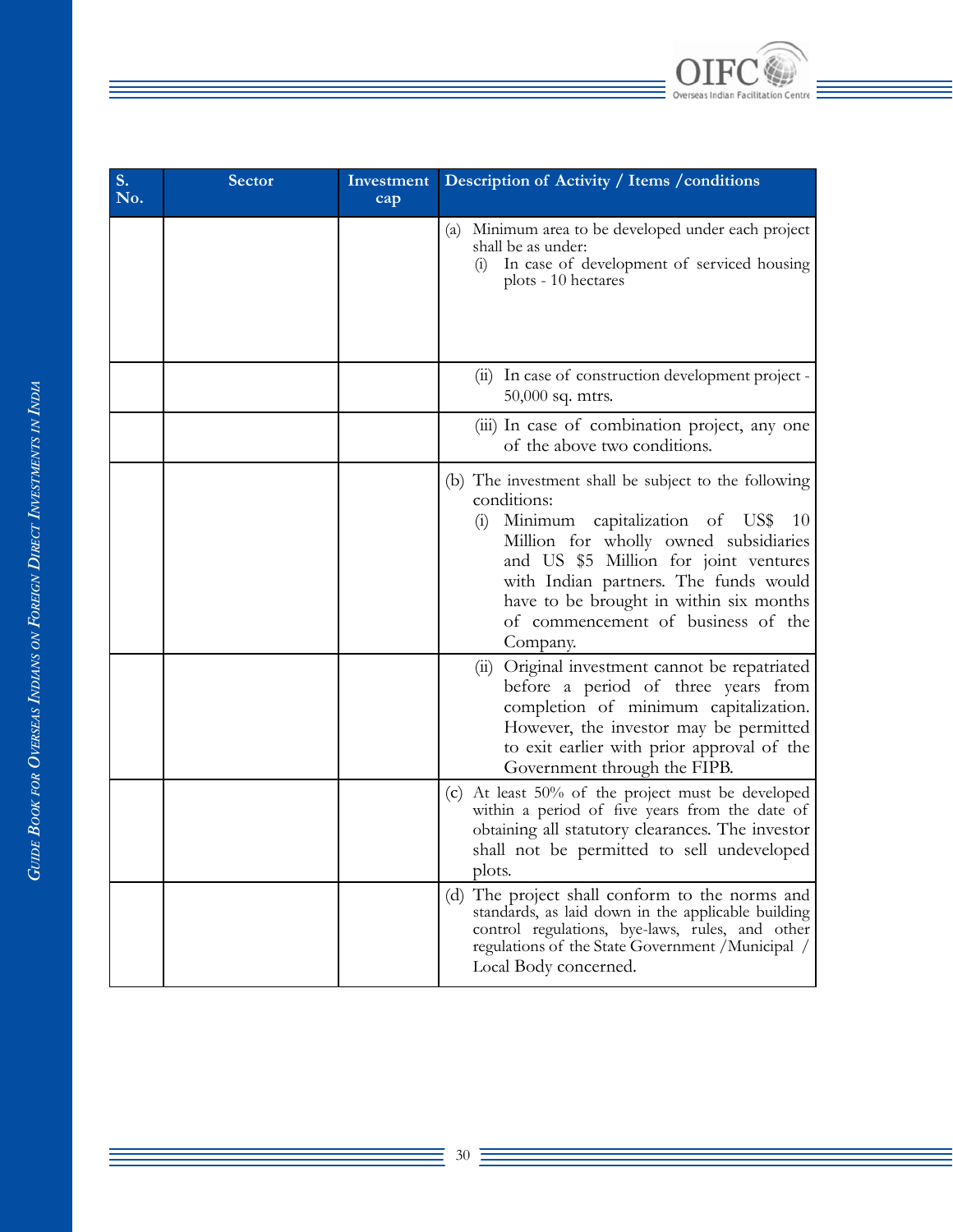| <b>S.</b><br>No. | <b>Sector</b> | Investment<br>cap | Description of Activity / Items / conditions                                                                                                                                                                                                                                                                                                                                                                                                                                                      |
|------------------|---------------|-------------------|---------------------------------------------------------------------------------------------------------------------------------------------------------------------------------------------------------------------------------------------------------------------------------------------------------------------------------------------------------------------------------------------------------------------------------------------------------------------------------------------------|
|                  |               |                   | (e) The investor shall be responsible for obtaining<br>all necessary approvals, including those of the<br>building/ layout plans, developing internal and<br>peripheral areas and other infrastructure facilities,<br>payment of development, external development<br>and other charges and complying with all other<br>requirements as prescribed under applicable rules<br>/bye-laws/regulations of the State Government /<br>Municipal/Local Body concerned.                                   |
|                  |               |                   | The State Government / Municipal / Local<br>(f)<br>Body concerned, which approves the building /<br>development plan, shall monitor compliance of the<br>above conditions by the developer.                                                                                                                                                                                                                                                                                                       |
|                  |               |                   | <b>Note:</b> For the purpose of these guidelines, "underdeveloped<br>plots" will mean where roads, water supply, street lighting,<br>drainage, sewerage, and other conveniences, as applicable<br>under prescribed regulations, have not been made available. It<br>will be necessary that the investor provides this infrastructure<br>and obtains the completion certificate from the concerned<br>local body/service agency before he would be allowed to<br>dispose of serviced housing plots |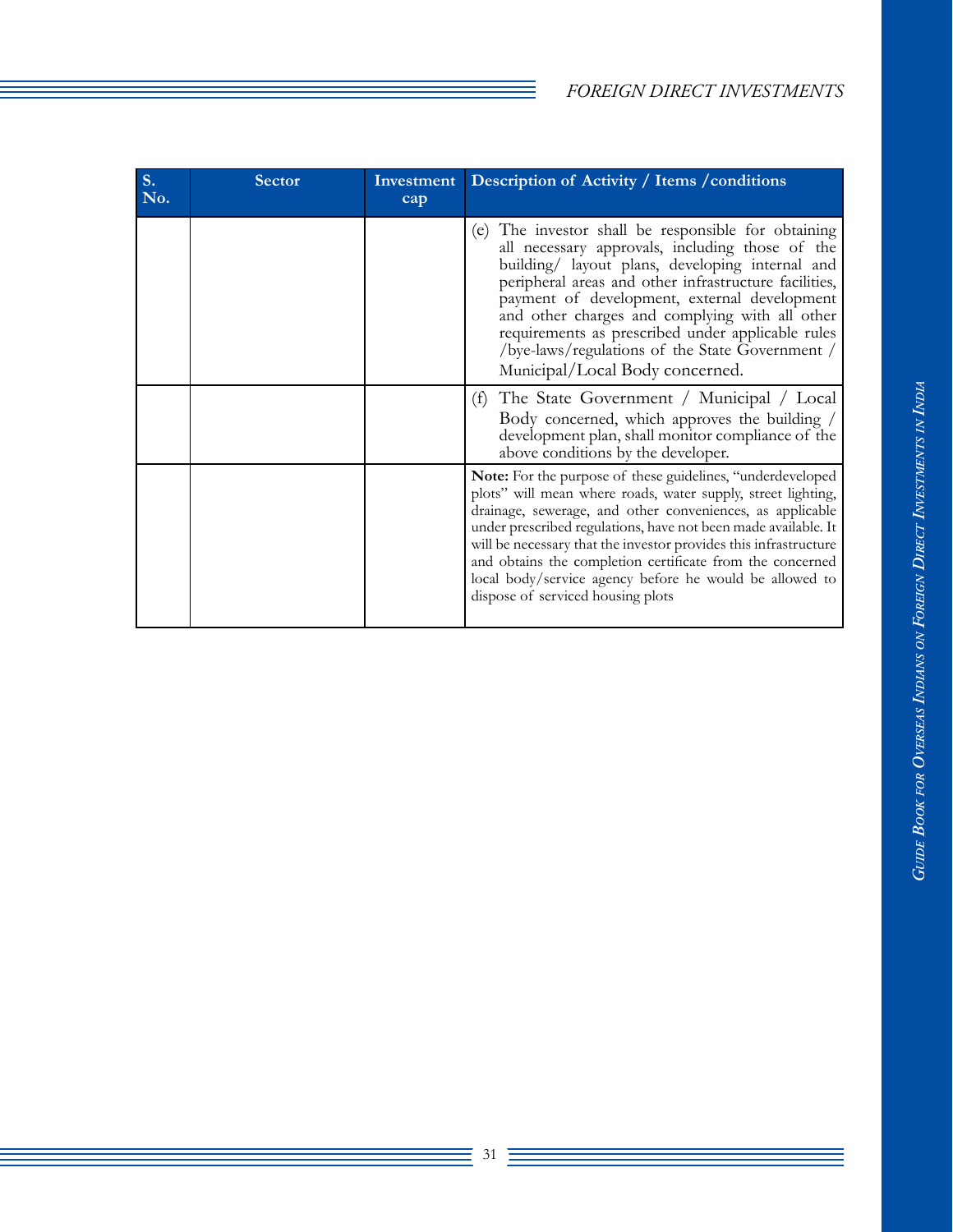

### FREQUENTLY ASKED QUESTIONS (FAQs)

#### **Q.1. What are the forms in which business can be conducted by a foreign company in India?**

- **A.1** A foreign company planning to set up business operations in India has the following options:
	- As an Incorporated entity by incorporating a company under the Companies Act, 1956 through
	- Joint Ventures; or • Wholly Owned Subsidiaries

As an office of a foreign entity through

- Liaison Office/ Representative Office
- Project Office
- **Branch Office**

Such offices can undertake activities permitted under the foreign exchange management (Establishement in India of branch office or other place of business) regulations, 2000.

#### **Q. 2. How does a foreign company invest in India? What are the regulations pertaining to issue of shares by Indian companies to foreign collaborators/ investors?**

#### **A. 2 Automatic Route**

FDI up to 100% is allowed under the automatic route in all activities/ sectors except the following which require prior approval of the Government:

- i. Where provisions of Press Note 1 (2005 Series) issued by the Government of India are attracted.
- ii. Where more than 24% foreign equity is proposed to be inducted for manufacture of items reserved for the Small Scale sector.
- iii. FDI in sectors/activities to the extent permitted under Automatic Route does not require any prior approval either by Government or the Reserve Bank of India.
- iv. The investors are only required to notify the Regional Office concerned of the Reserve Bank of India within 30 days of receipt of inward remittances and file the required documents along with form FC-GPR with that Office within 30 days of issue of shares to non-resident investors.

#### **Government Route**

FDI in activities not covered under the automatic route requires prior Government approval and are considered by Investment Promotion Board (FIPB), Ministry of Finance. Application can be made in Form FC-IL, which can be downloaded from http:/ /www.dipp.gov.in. Plain paper applications carrying all relevant details are also accepted. No fee is payable.

#### **General Permission of RBI under FEMA**

Indian companies having foreign investment approval through FIPB route do not require any further clearance from Reserve Bank of India for receiving inward remittance and issue of shares to the non-resident investors. The companies are required to notify the concerned Regional Office of the Reserve Bank of India of receipt of inward remittances within 30 days of such receipt and submit form FC-GPR within 30 days of issue of shares to the nonresident investors.

- **Q.3. Which are the sectors where FDI is not allowed in India, under the Automatic Route as well as Government Route?**
- **A.3.** FDI is prohibited under Government as well as Automatic Route for the following sectors: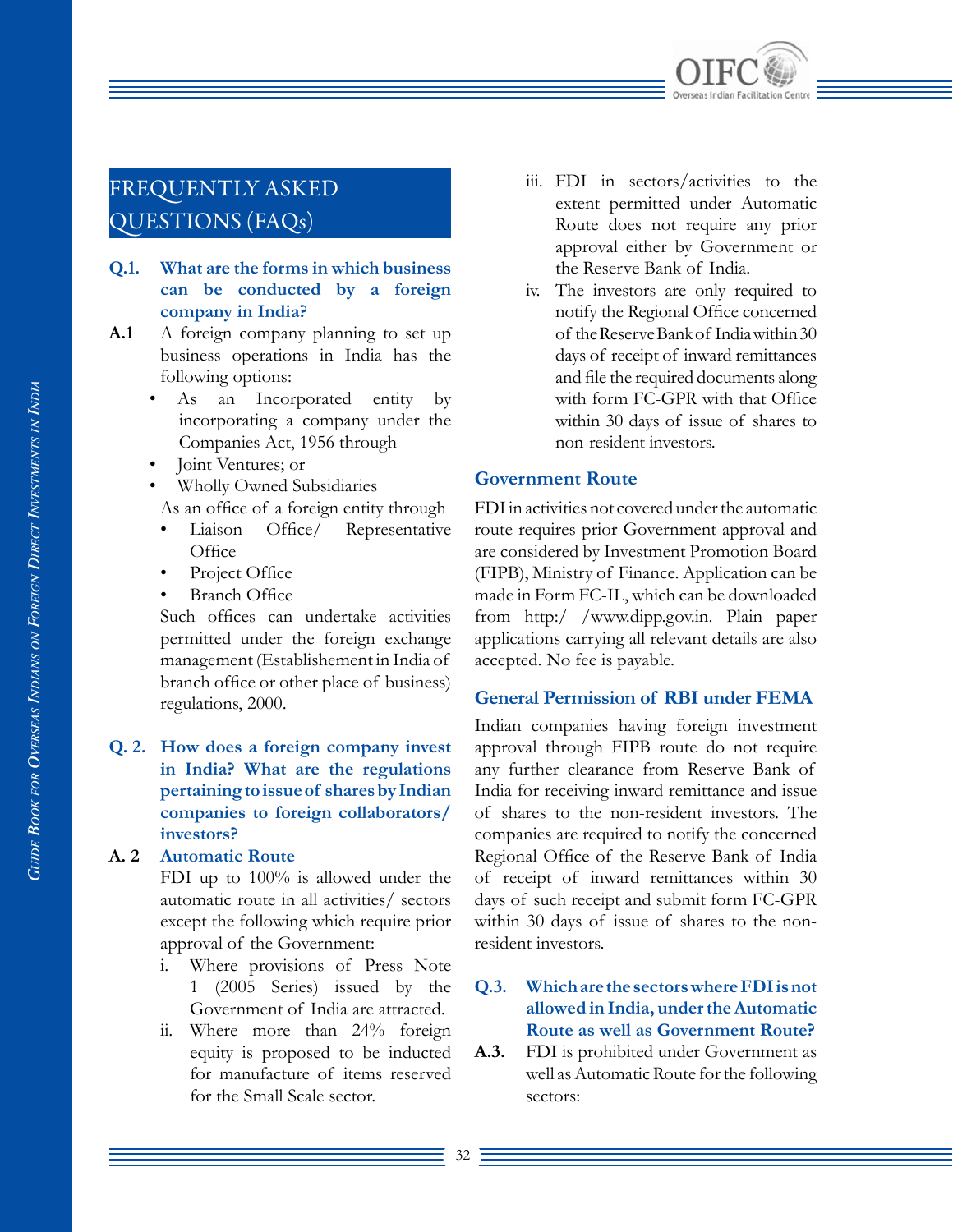- i) Retail Trading (except single brand product retailing)
- ii) Atomic Energy
- iii) Lottery Business
- iv) Gambling and Betting
- v) Business of Chit Fund
- vi) Nidhi Company
- vii) Agricultural or plantation activities (cf Notification No. FEMA 94/2003-RB dated June 18, 2003).
- viii) Housing and Real Estate business (except development of townships, construction of residential/ commercial premises, roads or bridges to the extent specified in Notification No. FEMA 136/ 2005- RB dated July 19, 2005)
- ix) Trading in Transferable Development Rights (TDRs).

#### **Q.4. What should be done after investment is made under the Automatic Route or with Government approval?**

- **A.4** A two-stage reporting procedure has been introduced for this purpose.
	- On receipt of money for investment:
	- Within 30 days of receipt of money from the non-resident investor, the Indian company will report to the Regional office of the Reserve Bank of India, under whose jurisdiction its Registered Office is located, containing details such as:
	- Name and address of the foreign investor/s
	- Date of receipt of funds and their rupee equivalent
	- Name and address of the authorised dealer through whom the funds have been received, and
	- Details of the Government approval, if any.

Upon issue of shares to non-resident investors:

- Within 30 days from the date of issue of shares, a report in Form FC-GPR, PART A together with the following documents should be filed with the concerned Regional Office of the Reserve Bank of India.
- Certificate from the Company Secretary of the company accepting investment from persons resident outside India certifying that the company has complied with the procedure for issue of shares as laid down under the FDI scheme as indicated in the Notification No. FEMA 20/2000-RB dated 3rd May 2000 as amended from time to time
- The proposal is within the sectoral policy / cap permissible under the automatic route of RBI and it fulfills all the condition laid down for investments under the Automatic route namely
- a) Non-resident entity/ies (other than individuals) to whom it has issued shares does / do not have any existing joint venture or technology transfer or trade mark agreement in India in the same field.
- b) The company is not investing in an SSI unit & the investment limit of 24 % has been observed/ requisite approvals have been obtained.
- c) Shares have been issued on rights basis and the shares are issued to non-residents at a price that is not lower than that at which shares are/ were issued to residents.

#### OR

d) Shares issued are bonus shares.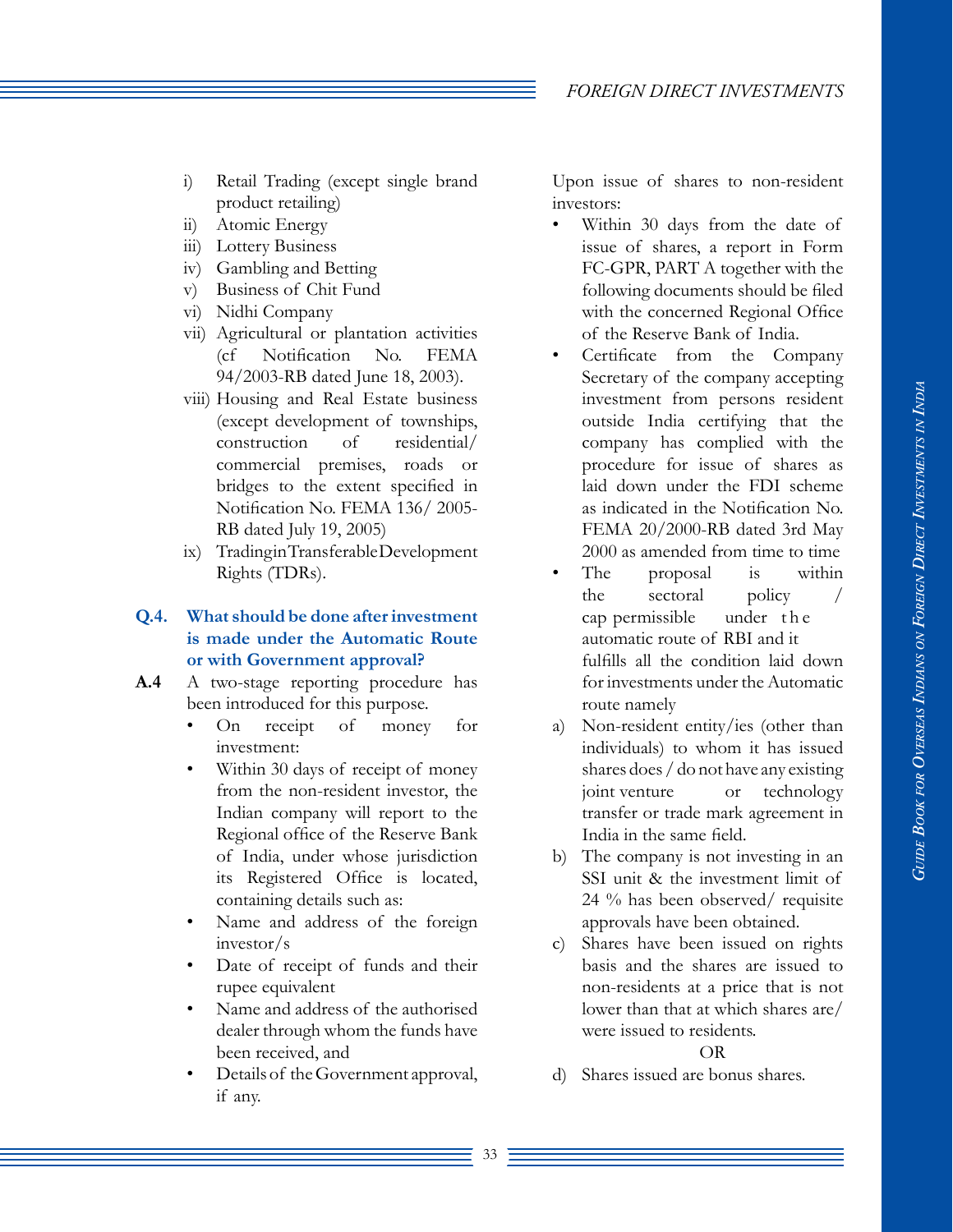

#### OR

- e) Shares have been issued under a scheme of merger and amalgamation of two or more Indian companies or reconstruction by of demerger or otherwise of an Indian company, duly approved by a court in India.
- Shares have been issued in terms of SIA/FIPB approval No. …… dated…

Certificate from Statutory Auditors or Chartered Accountant indicating the manner of arriving at the price of the shares persons resident outside India.

#### **Q.5. What are the guidelines for transfer of existing shares from non-residents to residents or residents to nonresidents?**

#### **A.5 Transfer from Non-Residents to Residents**

The term 'transfer' is defined under FEMA as including "sale, purchase, acquisition, mortgage, pledge, gift, loan or any other form of transfer of right possession or lien". (Section 2 (ze) of FEMA, 1999).

The FEMA Regulations give specific permission covering the following forms of transfer i.e. transfer by way of sale and gift. These permissions are discussed below:

#### **Transfer by Way of Sale**

A person resident outside India can freely transfer share/convertible debenture by way of sale to a person resident in India as under

• Any person resident outside India

(other than NRls/OCBs) can transfer by way of sale the shares/ convertible debentures to any person resident outside India; subject to the condition that the acquirer or transferee does not have any previous venture or tie-up in India in the same field or sector.

- A non-resident Indian (NRI) or an erstwhile Overseas Corporate Body may transfer by way of sale, the shares/ convertible debentures held by him to another NRI only.
- Any person resident outside India may sell share/convertible debenture acquired in accordance with FEMA Regulations on a recognized Stock Exchange in India through a registered broker.

#### **Transfer by Way of Gift**

A person resident outside India can freely transfer share/convertible debenture by way of gift to a person resident in India as under

- Any person resident outside India, (not being a non-resident Indian or an erstwhile overseas corporate body), can transfer by way of gift the shares/ convertible debentures to any person resident outside India; subject to the condition that the acquirer or transferee does not have any previous venture or tie up in India in the same field or sector.
- A non-resident Indian (NRI) may transfer by way of gift, the shares/ convertible debentures held by him to another NRI only.
- Any person resident outside India may transfer share/ convertible debenture to a person resident in India by way of gift.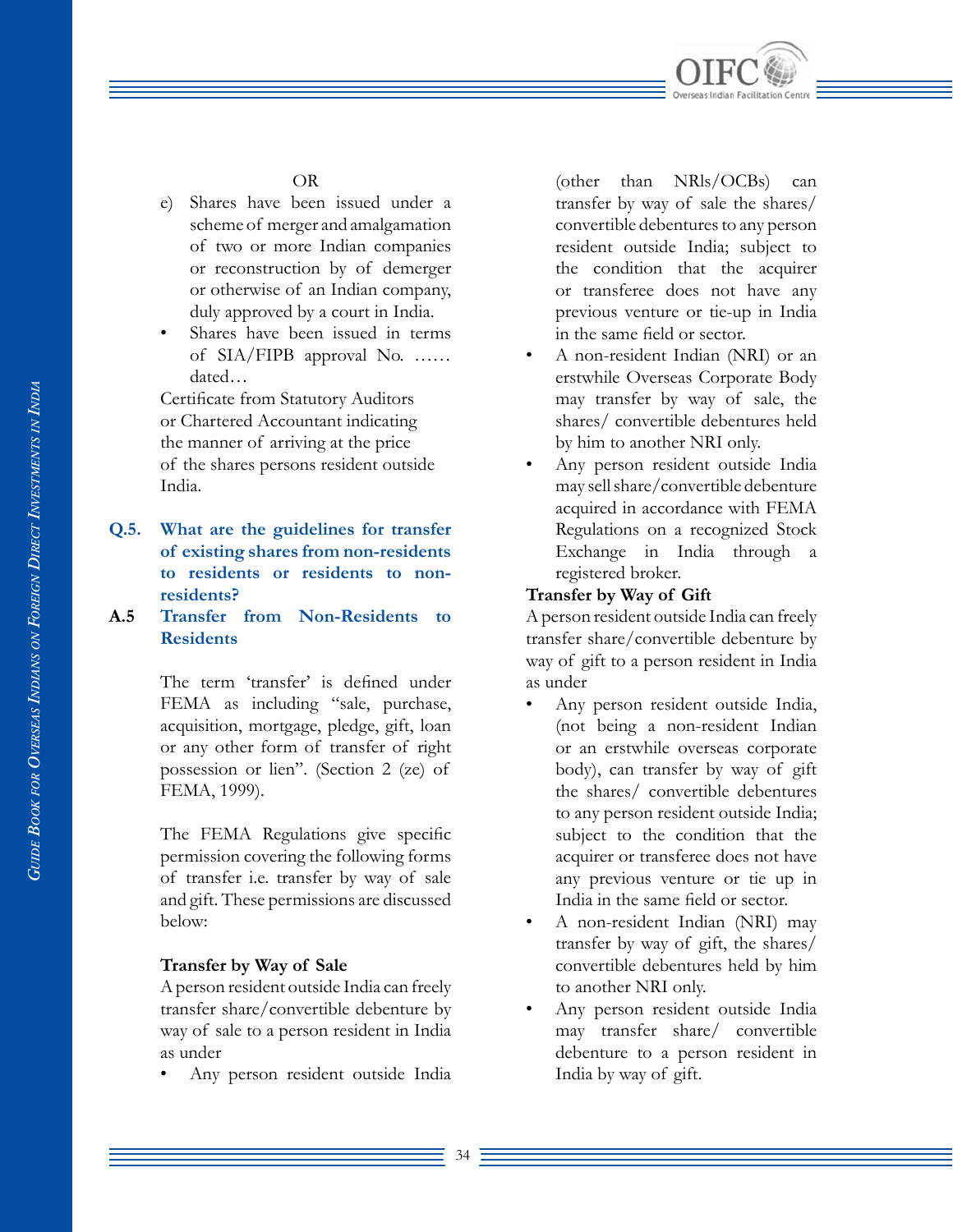#### **Transfer from Resident to Non-Resident**

#### **Transfer by Way of Sale-General Permission under Regulation 10 of Notification No. FEMA 20/2000-RB dated May 2000.**

A person resident in India may transfer to a person resident outside India any share/ convertible debenture of an Indian Company whose activities fall under the Automatic Route for FDI subject to the Sectoral Limits, **by way of sale** subject to complying with pricing guidelines, documentation and reporting requirements for such transfers, as may be specified by the Reserve Bank of India from time to time.

This general permission is not available where:

- Indian Company whose shares or convertible debentures are proposed to be transferred is in financial service sector. Financial services sector means service rendered by banking and nonbanking companies regulated by the Reserve Bank, Insurance companies regulated by Insurance Regulatory and Development Authority (IRDA) and other companies regulated by any other financial regulator, as the case may be.
- The transfer falls within the provisions of SEBI (Substantial Acquisition of Shares and Takeovers) Regulations, 1997

#### **Transfer by Way of Gift**

A person resident in India can transfer by way of gift shares to a person resident outside India in the following ways:

- A person resident in India who proposes to transfer to a person resident outside India [other than erstwhile OCBs] any security **by way of gift**, shall make an application to the Central Office of the Foreign Exchange Department, Reserve Bank of India furnishing the following information, namely:
- Name and address of the transferor and the proposed transferee
- Relationship between the transferor and the proposed transferee
- Reasons for making the gift. The gifts are permissible up to a limit of:
	- (i)  $5\%$  of the paid up capital of the company per donee, and
	- (ii) Amount does not exceed USD 25,000 per calendar year for each donor. The valuation of these shares shall be in accordance with pricing guidelines prescribed.

#### **Q.6. What if the transfer from resident to non-resident does not fall under the above facility?**

- **A.6.** In case the transfer does not fit into any of the above, either the transferor (resident) or the transferee (non-resident) can make an application for the Reserve Bank's permission for the transfer. The application has to be accompanied with the following documents;
	- A copy of FIPB approval (if required).
	- Consent letter from transferor and transferee clearly indicating the number of shares, name of the investee Company and the price at which the transfer is proposed to be effected.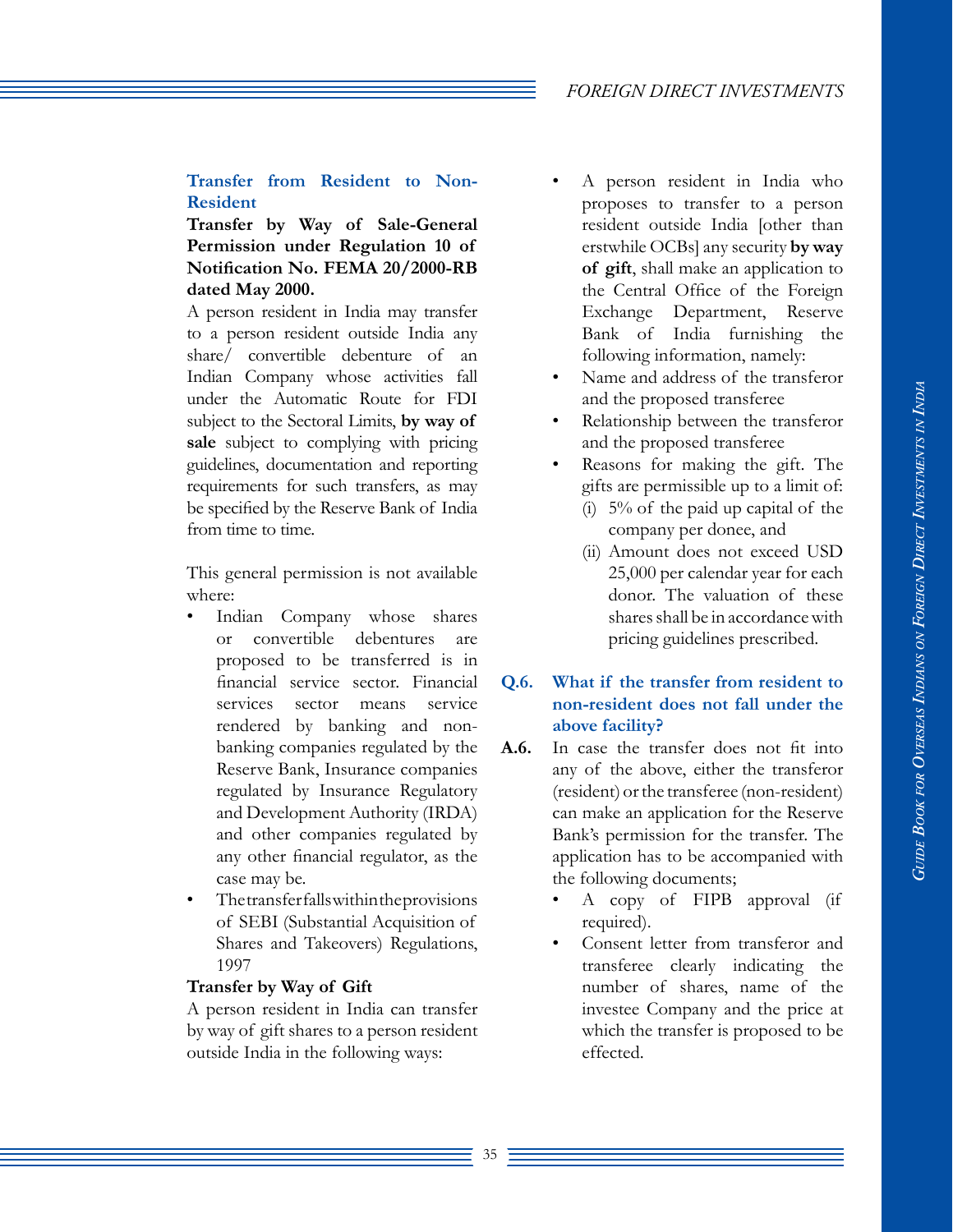

- The present /post transfer shareholding pattern of the Indian investee company showing the equity participation by residents and non-residents category-wise.
- Copies of the Reserve Bank of India's approvals/ acknowledged copies of FCGPR evidencing the existing holding of non-residents.
- If the sellers/transferors are NRls / OCBs, the copies of the Reserve Bank of India's approvals evidencing the shares held by them on repatriation / non-repatriation basis.
- Open Offer document filed with SEBI if the acquisition of shares by non-resident is under SEBI Takeover Regulations.
- Fair Valuation Certificate from Chartered Accountant indicating the value of shares as per the following guideline.
- In the case of unlisted shares the fair value is worked out as per the erstwhile Controller of Capital Issue/s.
- For listed shares, the price worked out is not less than the higher of average weekly high and low quotations for 6 months and average of daily high and low quotation or two weeks preceding 30 days prior to the date of making application to FIPB.

#### **Q.7. Are the investments and profits earned in India repatriable?**

**A.7.** All foreign investments are freely repatriable except for the cases where NRls choose to invest specifically under non-repatriable schemes. Dividends declared on foreign investments can be

remitted freely through an Authorised Dealer.

# **Q.8. What are the guidelines on issue and valuation of shares in case of existing companies?**

- **A.8** Allotment of shares on preferential basis shall be as per the requirements of the Companies Act, 1956, which will require special resolution in case of a public limited company.
	- In case of listed companies, valuation shall be as per the Reserve Bank of India /SEBI guidelines as follows:
	- The issue price shall be either at:
		- a) The average of the weekly high and low of the closing prices of the related shares quoted on the stock exchange during the six months preceding the relevant date or
		- b) The average of the weekly high and low of the closing prices of the related shares quoted on the stock exchange during the two weeks preceding the relevant date.
	- In case of unlisted companies, valuation shall be done in accordance with the guidelines issued by the erstwhile Controller of Capital Issues.

## **Q.9. What are the regulations pertaining to issue of ADRs/GDRs by Indian companies?**

**A.9.** Indian companies are allowed to raise capital in the international market through the issue of ADRs/ GDR. They can issue ADRs/GDRs without obtaining prior approval from RBI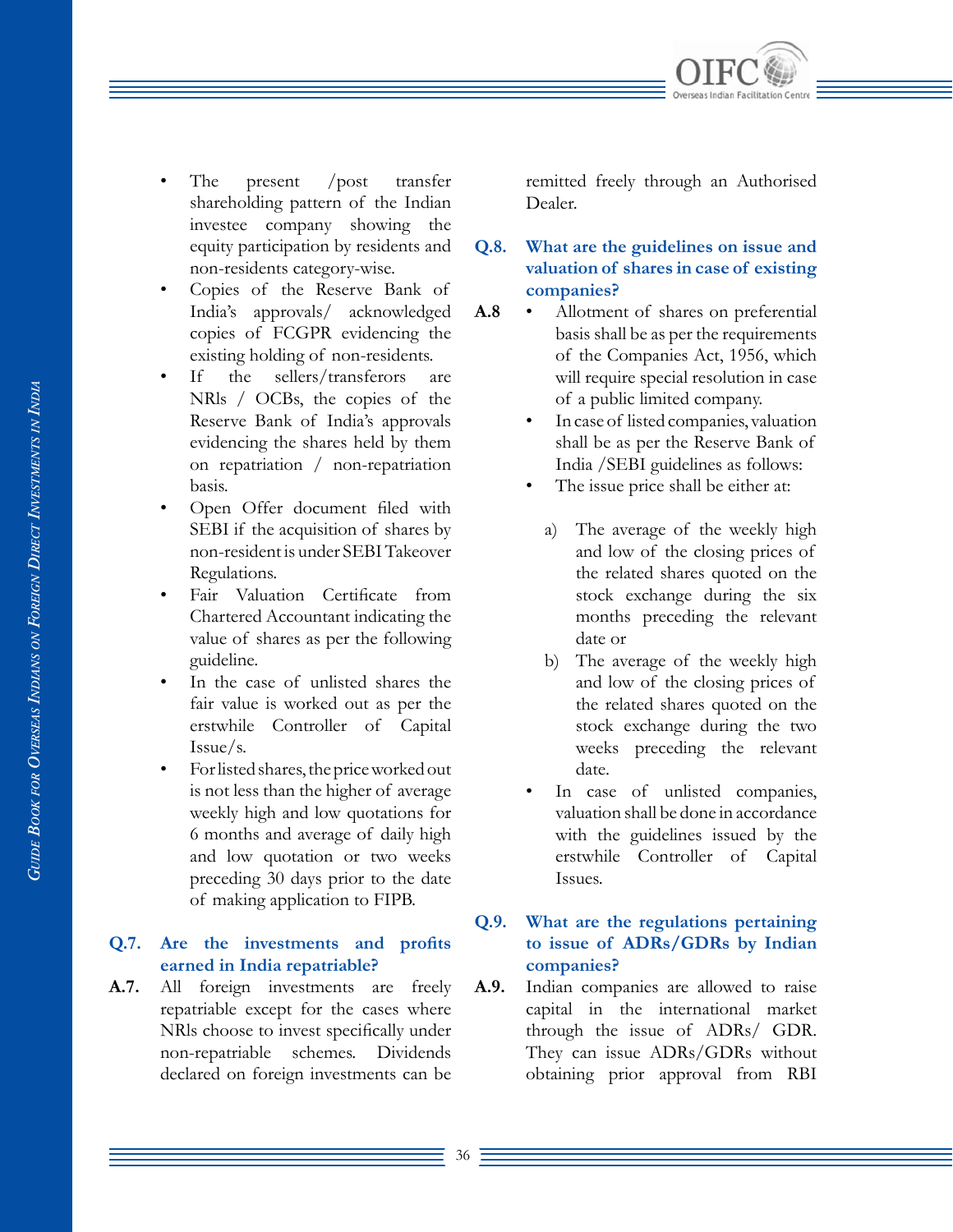if it is eligible to issue ADRs/GDRs in terms of the Scheme for issue of foreign currency Convertible Bonds and Ordinary Shares (Through Depository Receipt Mechanism) Scheme, 1993 and subsequent guidelines issued by Ministry of Finance, Government of India.

After the issue of ADRs/GDRs, the company has to file a return in the proforma given in Annexure 'C' to the RBI Notification No. FEMA.20/ 2000- RB dated May 3, 2000. The company is also required to file a quarterly return in a form specified in Annexure 'D' of the same regulations.

There are no end-use restrictions on GDR/ADR issue proceeds, except for an express ban on investment in real estate stock markets.

#### **Q. 10. What is meant by Sponsored ADR & Two-way fungibility Scheme of ADR/GDR?**

**A.10. Sponsored ADR/GDR:** An Indian company may sponsor an issue of ADR/ GDR with an overseas depository against shares held by its shareholders at a price to be determined by the Lead Manager. The Operative guidelines for the same have been issued vide A.P. (DIR Series) Circular No.52 dated November 23, 2002.

> **Two-way Fungibility Scheme:** Under the limited Two-way fungibility Scheme, a registered broker in India can purchase shares of an Indian company on behalf of a person resident outside India for the purpose of converting the shares so purchased into ADRs/GDRs. The operative guidelines for the same have

been issued vide A.P. (DIR Series) Circular No.21 dated February 13,2002. The Scheme provides for purchase and re-conversion of only as many shares into ADRs/GDRs which are equal to or less than the number of shares emerging on surrender of ADRs/ GDRs which have been actually sold in the market. Thus, it is only a limited twoway fungibility wherein the headroom available for fresh purchase of shares from domestic market is restricted to the number of converted shares sold in the domestic market by non-resident investors. So long ADRs/GDRs are quoted at discounts to the value of shares in domestic market; an investor will gain by converting the ADRs/GDRs into underlying shares and selling them in the domestic market. In case of ADRs/ GDRs being quoted at premium, there will be demand for reverse fungibility i.e. purchase of shares domestic market for re-conversion into ADRs/GDRs. The scheme is operationalised through the Custodian of securities and stockbrokers under SEBI.

#### **Q.11. Can Indian companies issue Foreign Currency Convertible Bonds (FCCBs)?**

**A.11.** FCCBs can be issued by Indian companies in the overseas market in accordance with Scheme for Issue of foreign Currency Convertible Bonds and Ordinary Shares (Through Depository Receipt Mechanism) Scheme, 1993. The FCCB issue needs to conform to External Commercial Borrowing guidelines, issued by RBI vide Notification No. FEMA 3/2000 dated May 3, 2000 as amended from time to time.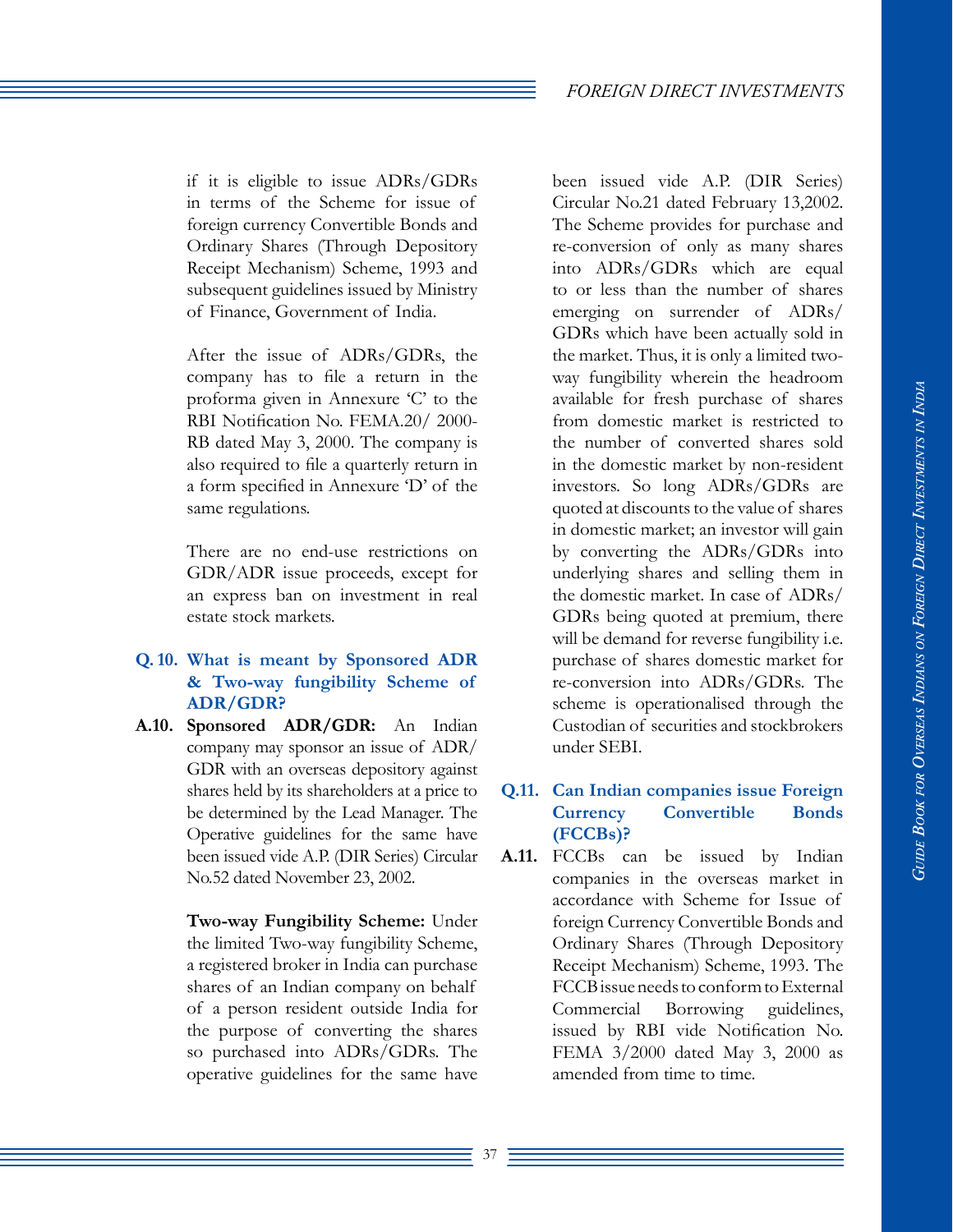

- **Q.12. Can I invest through Preference Shares? What are the regulations applicable in case of such investments?**
- **A.12.** Foreign investment through preference shares is treated as foreign direct investment. Foreign investment in preference shares is considered as part of share capital and fall outside the External Commercial Borrowing (ECB) guidelines/cap.

Preference shares to be treated as foreign direct equity for purpose of sectoral caps on foreign equity, where such caps are prescribed, provided they carry a conversion option. If the preference shares are structured without such conversion option, they would fall outside the foreign direct equity cap.

#### **Q.13. Can shares be issued against Lumpsum Fee, Royalty and ECB?**

- **A.13.** Issue of equity shares against lump sum fee, royalty and external commercial borrowings (ECBs) in convertible foreign currency are permitted, subject to meeting all applicable tax liabilities and sector specific guidelines.
- **Q.14. Other than issue of shares under Automatic /Government Route, what other general permissions are available under Notification No.FEMA 20 dated 3-5-2000?**
- **A.14.** Issue of shares under ESOP by Indian companies to its employees or employees of its joint venture or wholly owned subsidiary abroad who are resident outside India directly or through a Trust up to 5% of the paid up capital of the company.

Issue and acquisition of shares by nonresidents after merger or de-merger or amalgamation of Indian companies.

Issue shares or preference shares or convertible debentures on rights basis by an Indian company to a person resident outside India.

## **Q.15. Can I invest in unlisted shares issued by a company in India?**

**A.15.** Yes, as per the regulations/guidelines issued by the Reserve Bank of India/ Government of India, investment can be made in unlisted shares of Indian companies.

#### **Q. 16. Can a foreigner set up a partnership / proprietorship concern in India?**

**A.16.** Only NRls/PIOs are allowed to set up partnership/proprietorship concerns in India. Even for NRls/ PIOs investment is allowed on non-repatriation basis.

#### **Q.17. Can I invest in Rights shares issued by an Indian company at a discount?**

- **A.17.** There are no restrictions under FEMA for investment in Rights shares at a discount, provided the rights shares so issued are being offered at the same price to residents and non-residents.
- **Q.18. What are the payment parameters for foreign technology transfer under the Automatic Route of Reserve Bank of India? How should royalty be calculated?**
- **A.18.** Payments for foreign technology collaboration by Indian companies are allowed under the automatic route subject to the following limits:
	- Lump sum payments not exceeding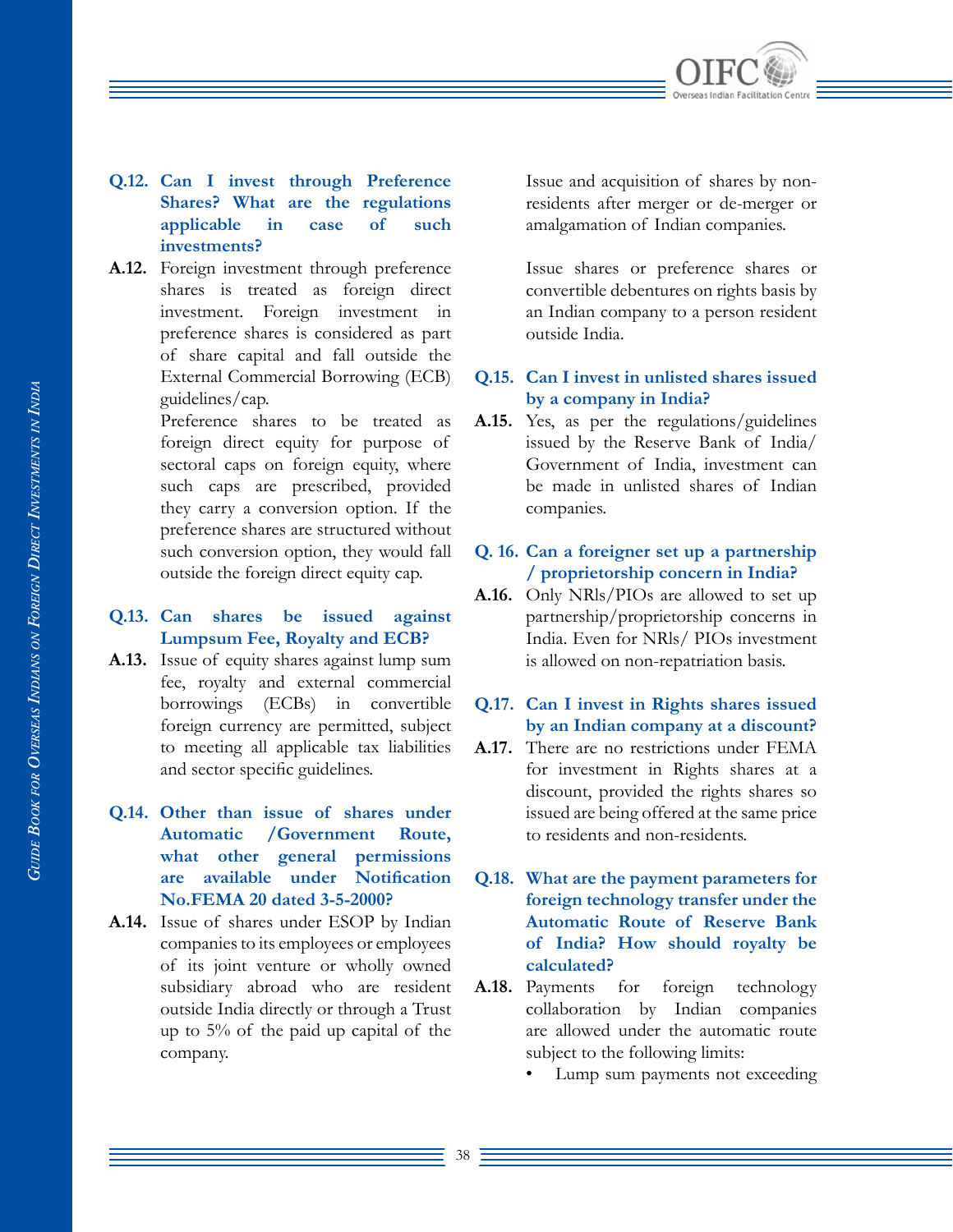# *FOREIGN DIRECT INVESTMENTS*

US\$ 2 million.

- Royalty payable being limited to 5 per cent for domestic sales and 8 per cent for exports, without any restriction on the duration of the royalty payments.
- The royalty limits are net of taxes and are calculated according to standard conditions.
- The royalty will be calculated on the basis of the net ex-factory sale price of the product, exclusive of excise duties minus cost of the standard bought-out components and the landed cost of imported components, irrespective of the source of procurement including ocean freight, insurance, custom duties, etc.
- RBI has delegated the powers to ADs to make payment of royalty under such agreements. The requirement of registration of the agreement with the Regional Office of Reserve Bank of India has been done away with.

# **Q.19. What should be done, if Automatic Route of Reserve Bank of India for technology transfer is not available?**

**A.19.** Proposals, which do not satisfy the parameters prescribed for automatic route of RBI, require clearance from Department of Industrial Policy and Promotion, Ministry of Commerce and Industry, Government of India.

## **Q.20. What are the regulations for Foreign Venture Capital Investment?**

**A.20.** A SEBI registered Foreign Venture Capital Investor with general permission from the Reserve Bank of India can invest in a Venture Capital Fund or an Indian Venture Capital Undertaking, in the manner and subject to the terms and conditions specified in schedule 6 of RBI Notification No. FEMA 20/ 2000- RB dated May 3, 2000 as amended from time to time.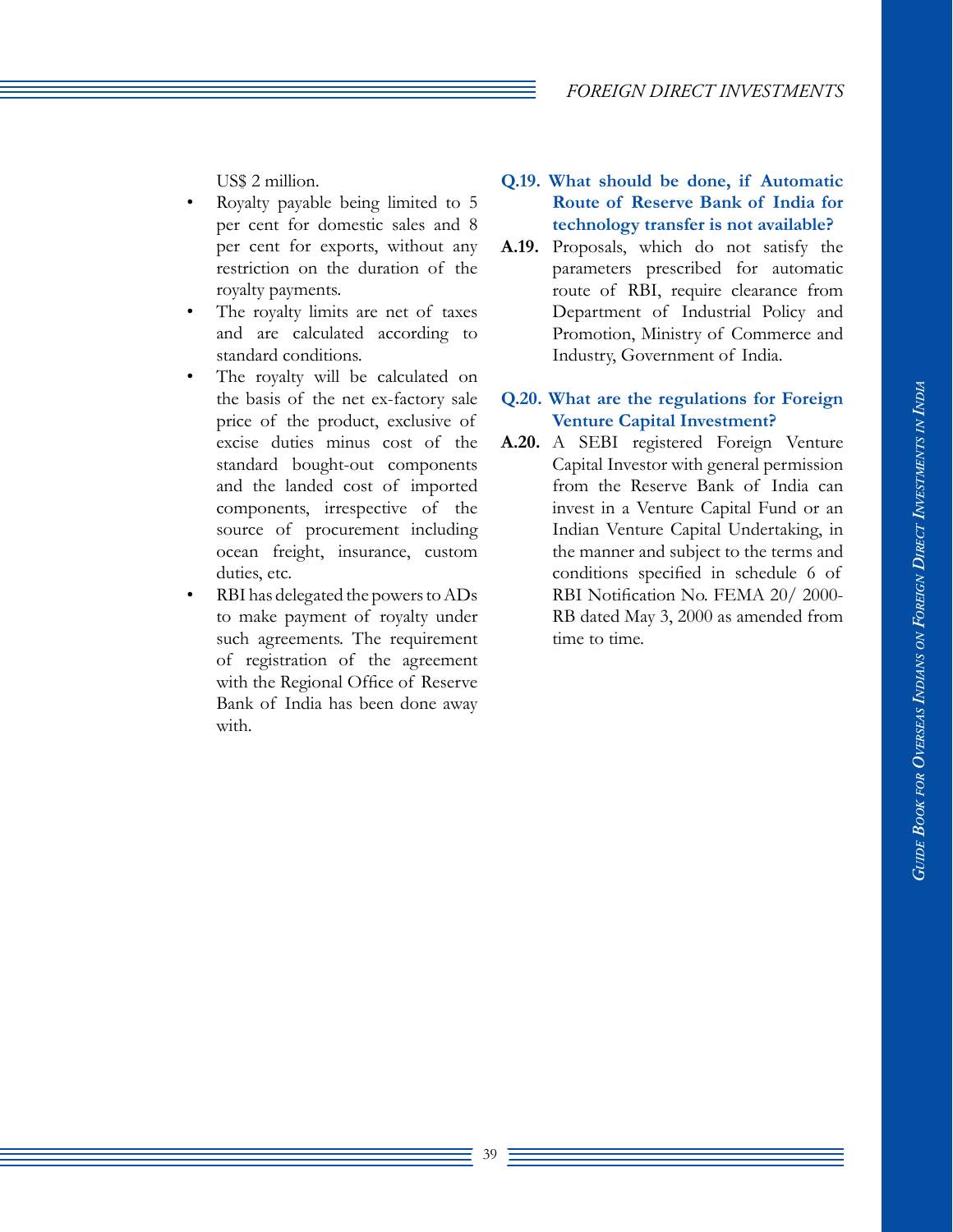

#### **Portfolio Investment Scheme (PIS)**

- (i) Foreign institutional Investors (FIIs) registered with SEBI and Non-resident Indians (NRIs) are eligible to purchase shares and convertible debentures issued by Indian companies under the Portfolio Investment Scheme (PIS)
- (ii) The FIIs who have been granted registration by SEBI should approach their designated AD Category - I bank (known as Custodian Bank), for opening a foreign currency account and/or a Non Resident Special Rupee Account.
- (iii) NRIs can approach the designated branch of any AD Category - I Bank authorised by the Reserve Bank to administer the Portfolio Investment Scheme for permission to open a NRE/ NRO account under the Scheme for routing investments.

#### **Investment by FIIs under PIS**

Reserve Bank has given general permission to SEBI registered FIIs/sub-account to invest under the PIS

#### **(i) Shareholding**

- (a) Total shareholding of each FII/subaccount under this Scheme shall not exceed 10 per cent of the total paid up capital or 10 per cent of the paid up value of each series of convertible debentures issued by the Indian company.
- (b) Total holding of all FIIs/sub-accounts put together shall not exceed 24 per cent of the paid-up capital or paid-up value of each series of convertible debentures. This limit of 24 per cent can be increased to the sectoral cap / statutory limit, as applicable to the Indian company concerned, by passing a resolution of its Board of directors followed by a special

resolution to that effect by its General Body.

- (c) A domestic asset management company or portfolio manager, who is registered with SEBI as an FII for managing the fund of a sub-account can make investments under the Scheme on behalf of
	- i. a person resident outside India who is a citizen of a foreign state, or
	- ii. a body corporate registered outside India;

Provided such investment is made out of funds raised or collected or brought from outside through normal banking channel. Investments by such entities shall not exceed 5 per cent of the total paid-up equity capital or 5 per cent of the paid-up value of each series of convertible debentures issued by an Indian company, and shall also not exceed the overall ceiling specified for FIIs.

#### **(ii) Prohibition on investments**

- (a) FIIs are not permitted to invest in equity shares issued by an Asset Reconstruction Company. They are also not allowed to invest in any company which is engaged or proposes to engage in the following activities:
	- i). Business of chit fund, or
	- ii). Nidhi Company , or
	- iii). Agriculture or plantation activities or
	- iv). Real estate business, or construction of farm houses
	- v). Trading in Transferable Development Rights (TDRs)

"Real Estate Business" mentioned above, does not include development of townships, construction of residential/commercial premises, roads or bridges.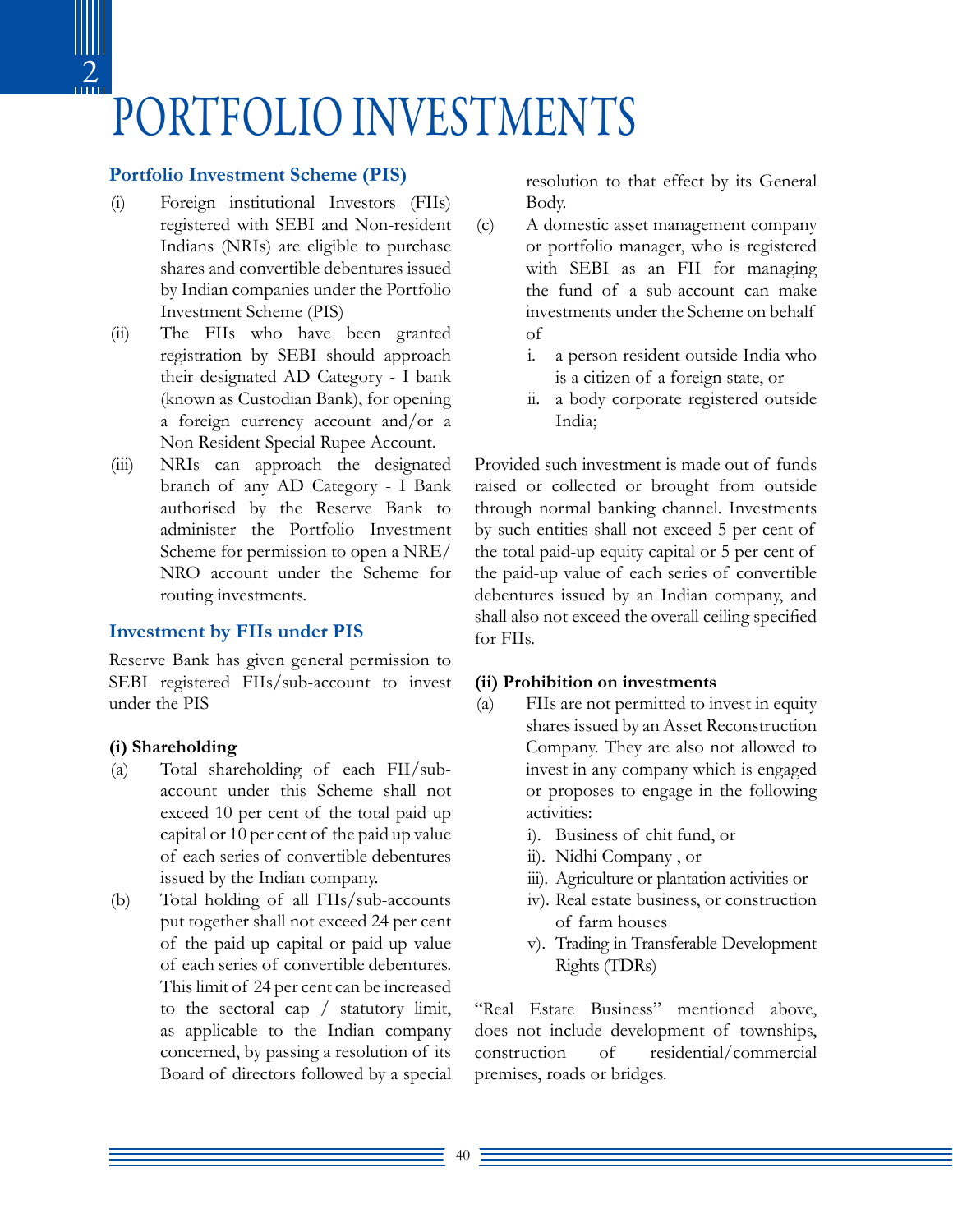# **Short Selling by FIIs**

Foreign Institutional Investors (FIIs) registered with SEBI and sub-accounts of FIIs are permitted to short sell, lend and borrow equity shares of Indian companies. Short selling, lending and borrowing of equity shares of Indian companies shall be subject to such conditions as may be prescribed in that behalf by the Reserve Bank and the SEBI / other regulatory agencies from time to time. The above permission is subject to the following conditions:

- (a) The FII participations in short selling as well as borrowing / lending of equity shares will be subject to the current FDI policy and short selling of equity shares by FIIs shall not be permitted for equity shares which are in the ban list and / or caution list of Reserve Bank.
- (b) Borrowing of equity shares by FIIs shall only for the purpose of delivery into short sales.
- (c) The margin / collateral shall be maintained by FIIs only in the form of cash. No interest shall be paid to the FII on such margin/collateral.

# **Exchange Traded Derivative Contracts**

(i) SEBI registered FIIs are allowed to trade in all exchange traded derivative contracts on recognised Stock Exchanges in India subject to the position limits as prescribed by SEBI from time to time. The SEBI registered FII/sub-account may open a separate account under their Special Non-Resident Rupee Account through which all receipts and payments pertaining to trading/investment in exchange traded derivative contracts will be made (including initial margin and mark to market settlement, transaction charges, brokerage, etc.) further, transfer of funds between the Special NonResident Rupee Account and the separate account maintained for the purpose of trading in exchange traded derivative contracts can be freely made. However, repatriation of the rupee amount will be made only through their Special Non-Resident Rupee Account subject to payment of relevant taxes. The AD Category – I banks have to keep proper records of the above mentioned separate account and submit them to Reserve Bank as and when required.

- (ii) FIIs are allowed to offer foreign sovereign securities with AAA rating as collateral to the recognised Stock Exchanges in India for their transactions in derivatives segment. SEBI approved clearing corporations of stock exchanges and their clearing members are allowed to undertake the following transactions subject to the guidelines issued from time to time by SEBI in this regard :
	- a. to open and maintain demat accounts with foreign depositories and to acquire, hold, pledge and transfer the foreign sovereign securities, offered as collateral by FIIs;
	- b. to remit the proceeds arising from corporate action, if any, on such foreign sovereign securities; and
	- c. to liquidate such foreign sovereign securities if the need arises.
- (iii) Clearing Corporation have to report, on a monthly basis, the balance of foreign sovereign securities, held by them as non-cash collaterals of their clearing members to the Reserve Bank. The report should be submitted by the 10th of the following month to which it relates.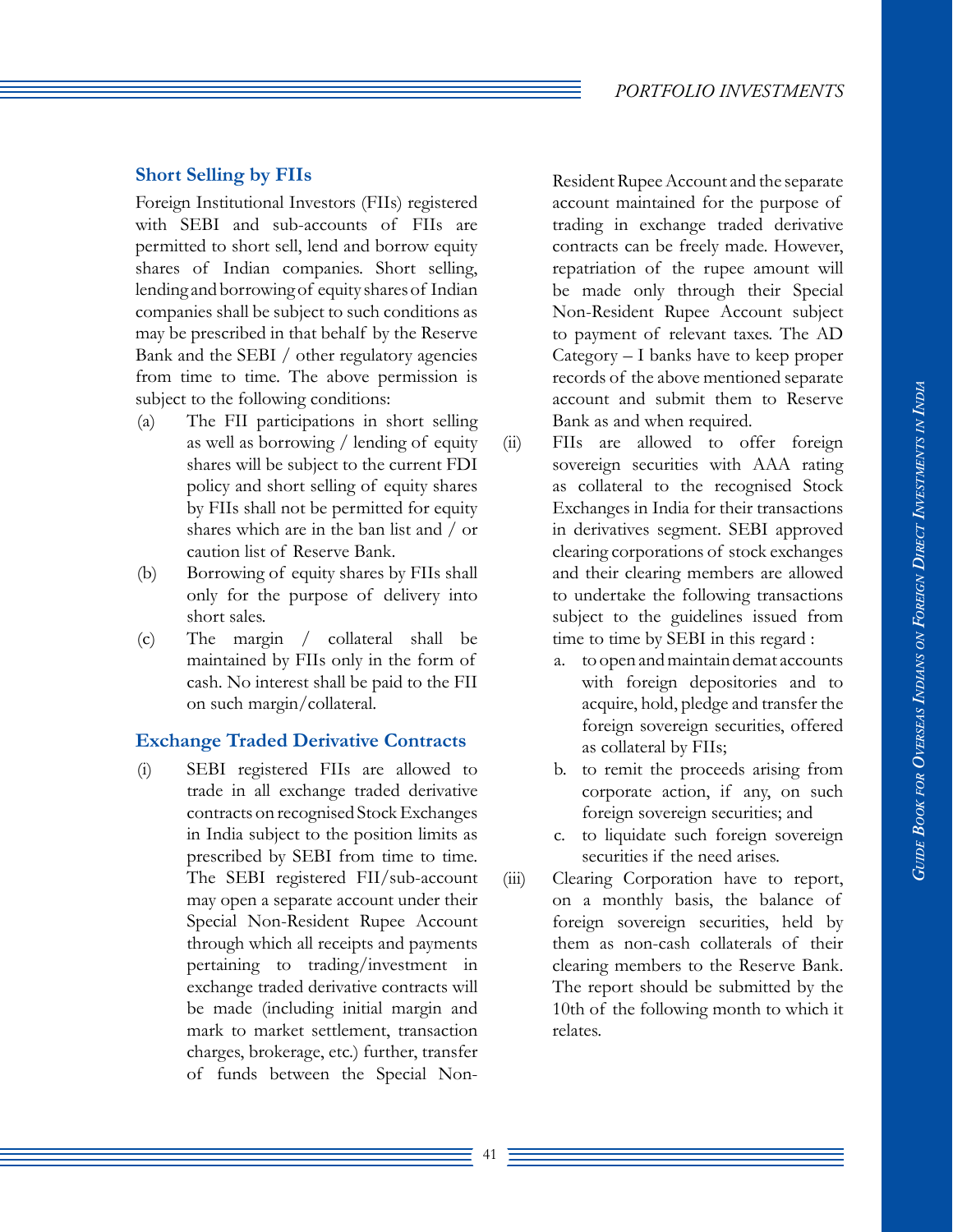### **Forward cover & cancellation and rebooking**

- (i) Designated branches of AD Category-I Banks maintaining accounts of FIIs can provide forward cover with rupee as one of the currencies to such customers subject to the following conditions:
	- a. FIIs are allowed to hedge the market value of their entire investment in equity and/or debt in India as on a particular date. If a hedge becomes naked in part or full owing to shrinking of the value of portfolio, for reasons other than sale of securities, the hedge may be allowed to continue to the original maturity , if so desired;
	- b. FIIs may be allowed to cancel and rebook forward contracts up to a limit of 2 per cent of the market value of their entire investment in equity and / or debt in India. The limit for calculating the eligibility for rebookings shall be based upon market value of portfolio as at the beginning of the financial year (April – March). The outstanding contracts must be duly supported by underlying exposure at all times. These contracts may be rolled over on or before maturity. The monitoring of forward cover must be done on a fortnightly basis by the AD banks, and reported to the Reserve Bank on a monthly basis, as per the format prescribed.
	- c. the cost of hedge is met out of repatriable funds and /or inward remittance through normal banking channel;
	- d. all outward remittance incidental to the hedge are net of applicable taxes.

(ii) The eligibility for cover may be determined on the basis of the declaration of the FII. A review may be undertaken on the basis of market price movements, fresh inflows, amounts repatriated and other relevant parameters to ensure that the forward cover outstanding is supported by an underlying exposure. The AD Category  $-$  I bank has to ensure that (i) total forward contracts outstanding should not exceed the market value of portfolio, and (ii) forward contracts permitted to be rebooked should not exceed 2 percent of the market value as determined at the beginning of the financial year.

#### **Margin requirements**

SEBI registered FIIs / sub-accounts are allowed to keep with the Trading Member / Clearing Member amount sufficient to cover the margins prescribed by the Exchange / Clearing House and such amounts as may be considered necessary to meet the immediate needs.

#### **Accounts with AD Category – I banks**

- (i) FIIs/sub-accounts can open a Foreign Currency denominated Account and / or a Special Non-Resident rupee account with an AD Category – I bank, for the purpose of investment.
- (ii) They can transfer sums from the foreign currency account to the rupee account for making genuine investments in securities in terms of the SEBI (FII) Regulation, 1995.
- (iii) The sums may be transferred from foreign currency account to rupee account at the prevailing market rate and the AD category – I bank may transfer repatriable proceeds (after payment of tax) from the rupee account to the foreign currency account.

*India*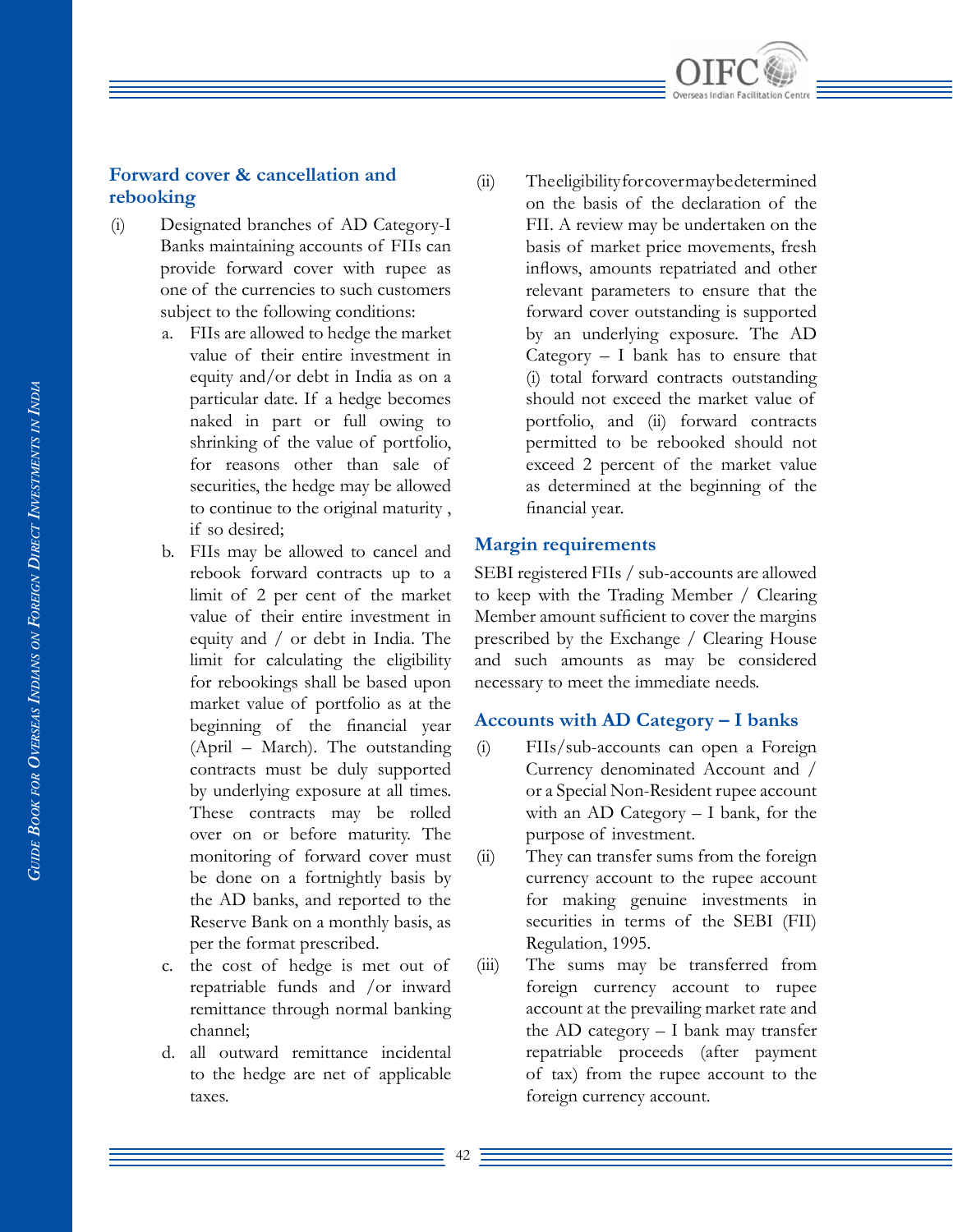#### *PORTFOLIO INVESTMENTS*

- (iv) The Special Non-Resident Rupee Account May be credited with the proceeds of sale of shares / debentures, dated government securities, Treasury Bills etc. Such credits are allowed, subject to the condition that the AD category – I bank should obtain confirmation from the investee company / FII concerned that tax at source, wherever necessary, has been deducted from the gross amount of dividend / interest payable / approved income to the share / debenture / Government securities holder at the applicable rate, in accordance with the Income Tax Act.
- (v) The Special Non-Resident Rupee Account may be debited for purchase of shares / debentures, dated Government securities, Treasury Bills etc., and for payment of fees to applicant FIIs' local chartered Accountant / Tax Consultant where such fees constitute an integral part of their investment process.

#### **Private placement with FIIs**

SEBI registered FIIs have been permitted to purchase shares / convertible debentures of an Indian company through offer/private placement, subject to the ceiling prescribed, i.e. individual FII/sub-account – 10 per cent and all FIIs/sub-account put together -24 per cent of the paid-up capital of the Indian company and to the sectoral limits, as applicable. Indian company is permitted to issue such shares provided that:

- i. in the case of public offer, the price of shares to be issued is not less than the price at which shares are issued to residents; and
- ii. in the case of issue by private placement, the price is not less than the price arrived at in terms of SEBI guidelines or guidelines

issued by the erstwhile Controller of Capital Issues, as applicable. Purchases can also be made of PCDs / FCDs/ Right Renunciations / Warrants / Units of Domestic Mutual Fund Schemes.

#### **Allocation of funds**

The SEBI registered FII shall restrict allocation of its total investment between equities and debt in the Indian capital market in the ratio of 70:30. The FII may form a 100% debt fund and get such fund registered with SEBI. Investment in debt securities by FIIs are subject to limits, if any, stipulated by SEBI in this regard.

#### **Reporting of FII investments**

- (i) An FII may invest in a particular share issue of an Indian company either under the FDI Scheme or the Portfolio Investment Scheme. The AD Category – I banks have to ensure that the FIIs who are purchasing the shares by shares debit to the special rupee accounts report these details separately in the LEC (FII) returns.
- (ii) The Indian company which has issued shares to FIIs under the FDI Scheme (for which the payment has been received directly into company's account) and the portfolio Investment Scheme (for which the payment has been received from FIIs' account maintained with an AD Category – I bank in India) should report these figures separately under item no. 5 of form FC-GPR (Post issue pattern of shareholding) so that the details could be suitably reconciled for statistical / monitoring purposes.
- (iii) A daily statement in respect of all transactions (except derivative trade) have to be submitted by the custodian bank in floppy/soft copy in the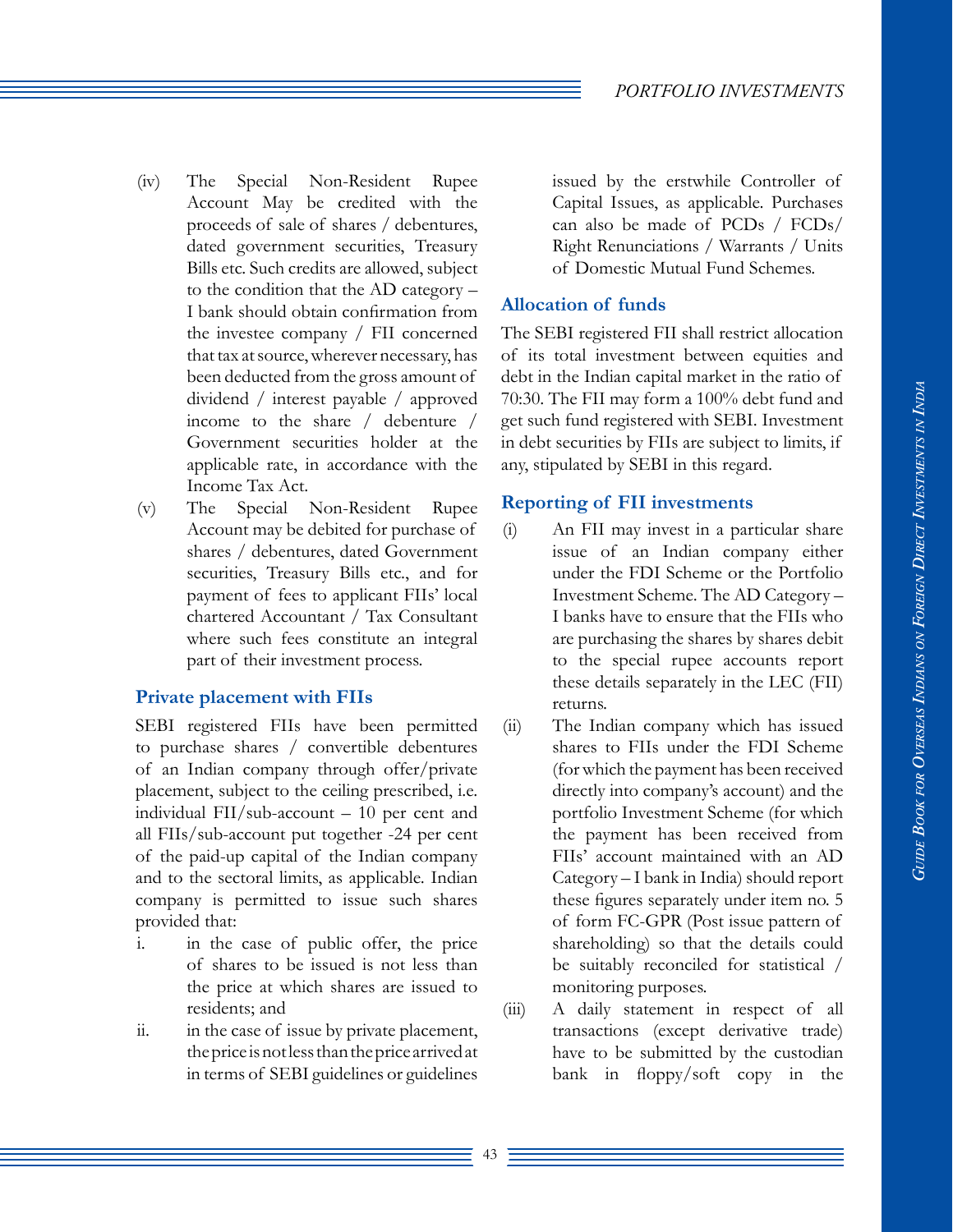

prescribed format directly to Reserve Bank to monitor the overall ceiling/ sectoral cap/statutory ceiling.

# **Investments by Non-Resident Indians (NRIs)**

NRIs are allowed to invest in shares of listed Indian companies in recognized Stock Exchange under the PIS. NRIs can invest through designated ADs on repatriation and nonrepatriation basis under PIS route upto 5% of the paid up capital/paid-up value of each series of debentures of listed Indian companies. The aggregate paid-up value of shares/ convertible debentures purchased by all NRIs cannot exceed 10% of the paid-up capital of the company. The aggregate ceiling of 10% can be raised to 24%, if the General Body of the Indian company passes a special resolution to that effect.

The NRI investor has to take delivery of the shares purchased and give delivery of shares sold. Short selling is not permitted.

Payment for purchase of shares and/or debentures on repatriation basis has to be made by way of inward remittance of foreign exchange through normal banking channels or out of funds held in NRE/FCNR account maintained in India. If the shares are purchased on non-repatriation basis, the NRIs can also utilize their funds in NRO account in addition to the above.

The link office of the designated branch of an AD Category-I bank shall furnish to the Reserve Bank, a report on a daily basis on PIS transactions undertaken by it, such report can be furnished on-line or on a floppy to RBI.

Shares Purchased by NRIs on the Stock Exchange Under PIS cannot be Transferred by Way of Sale Under Private Arrangement or By Way of Gift to a Person Resident in India or OUTSIDE India without Prior Approval of RBI.

NRIs are allowed to invest in Exchange Trade Derivative Contracts approved by SEBI from time to time out of Rupee funds held in India on non-repatriation basis subject to the limits prescribed by SEBI.

#### **Monitoring of Investment Position by RBI**

Reserve Bank monitors the investment position of NRIs in listed Indian companies, reported by Custodian Banks on a daily basis in Forms LEC (FII) and LEC (NRI).

#### **Caution List**

When the total holdings of FIIs/NRIs under the Scheme reach the trigger limit, which is 2% below the applicable limit (for conpanies with a paid-up capital of Rs. 1000 crores and above, the trigger limit is 0.5% below the applicable limit), Reserve Bank will issue a notice to all designated branches of AD Category-I banks cautioning that any further purchases of shares of the particular Indian company will require prior approval of Reserve Bank. Reserve Bank gives case by case approvals to FIIs for purchase of shares of componies included in the caution list. This is done on a first come first served basis.

#### **Ban List**

Once the shareholding by NRIs reaches the overall ceiling / sectoral cap / statutory limit, Reserve Bank puts the company on the Ban List. Once a company is placed on the Ban list, no FII or NRI can purchase the shares of the Company under the Portfolio Investment Scheme.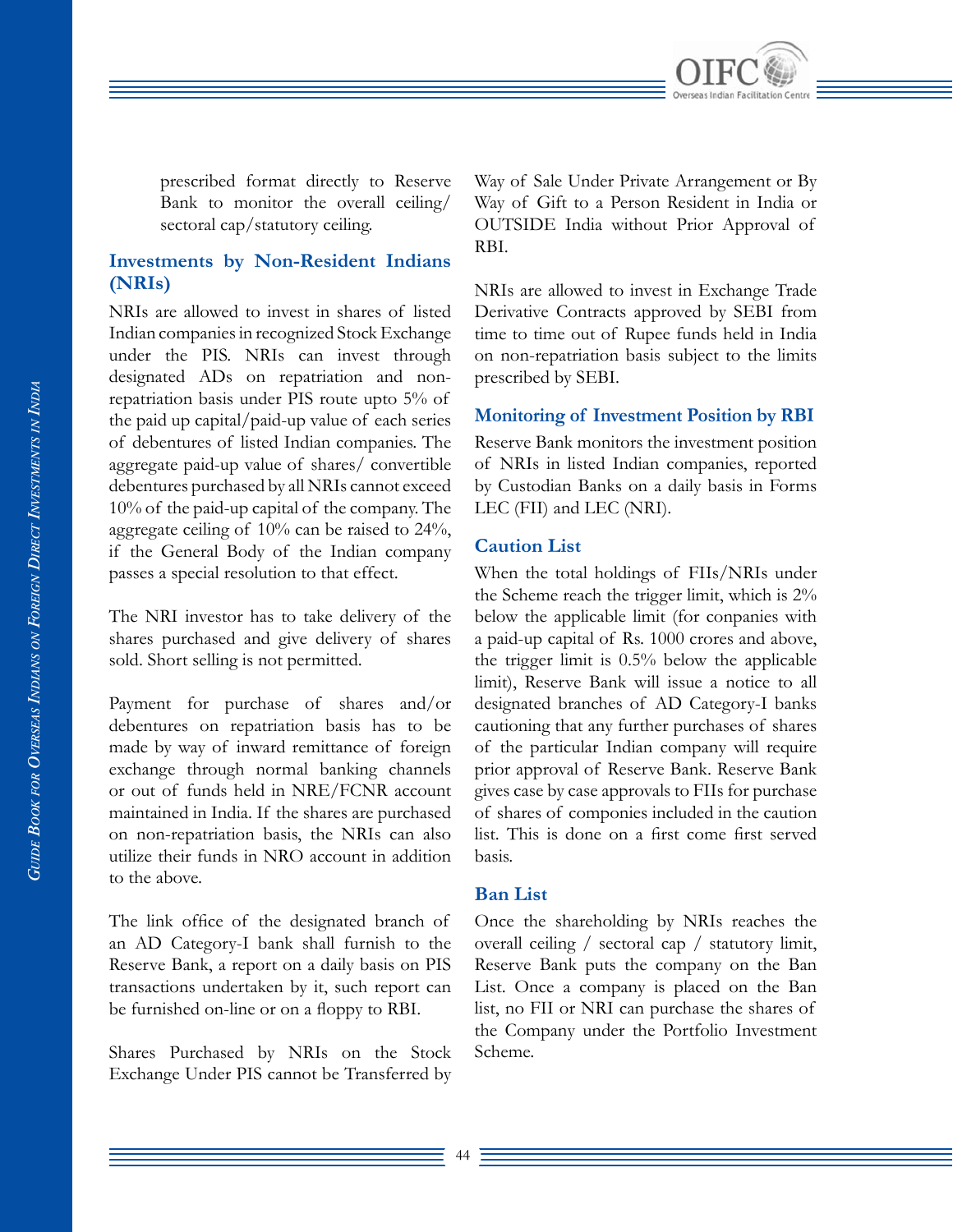# FREQUENTLY ASKED QUESTIONS (FAQs)

# FOREIGN PORTFOLIO INVESTMENT

- **Q. 1. What are the regulations regarding Portfolio Investments by Foreign Institutional Investors (FIIs)?**
- **A.1.** Investment by FIIs is regulated under SEBI (FII) Regulations, 1995 and Regulation 5(2) of FEMA Notification No 20 dated May 3, 2000. FIIs include Asset Management Companies, Pension Funds, Mutual Funds, and Investment Trusts as Nominee Companies,

Incorporated/Institutional Portfolio Managers or their Power of Attorney holders, University Funds, Endowment Foundations, Charitable Trusts and Charitable Societies.

- SEBI acts as the nodal point in the registration of FIIs. The Reserve Bank of India has granted General Permission to SEBI Registered FIIs to invest in India under the Portfolio Investment Scheme (PIS).
- Investment by .individual. FIIs cannot exceed 10% of paid up capital. Investment by foreign registered as sub accounts of FIIs cannot exceed 5% of paid up capital. All FIIs and their sub-accounts taken together cannot acquire more than 24% of the paid up capital of an Indian Company. An Indian Company can

raise the 24% ceiling to the Sectoral Cap / Statutory Ceiling, as applicable, by passing a resolution by its Board of Directors followed by passing a Special Resolution to that effect by their General Body.

# **Q.2. What are the regulations regarding Portfolio Investments by NRls/ PIOs?**

- **A.2.** Non Resident Indian (NRls) and Persons of Indian Origin (PIOs) can purchase/ sell shares/convertible debentures of Indian Companies on Stock Exchanges under Portfolio Investment Scheme. For this purpose, the NRI/PIO has to apply to a designated branch of a bank, which deals in Portfolio Investment. All sale/ purchase transactions are to be routed through the designated branch.
	- An NRI or a PIO can purchase shares up to 5% of the paid up capital of an Indian company. All NRls/PIOs taken together cannot purchase more than 10% of the paid up value of the company. (This limit can be increased by the Indian company to 24% by passing a General Body resolution).
	- The sale proceeds of the repatriable investments can be credited to the NRE/NRO etc. accounts of the NRI/PIO, whereas the sale of nonrepatriable investment can be credited only to NRO accounts.

The sale of shares will be subject to payment of applicable taxes.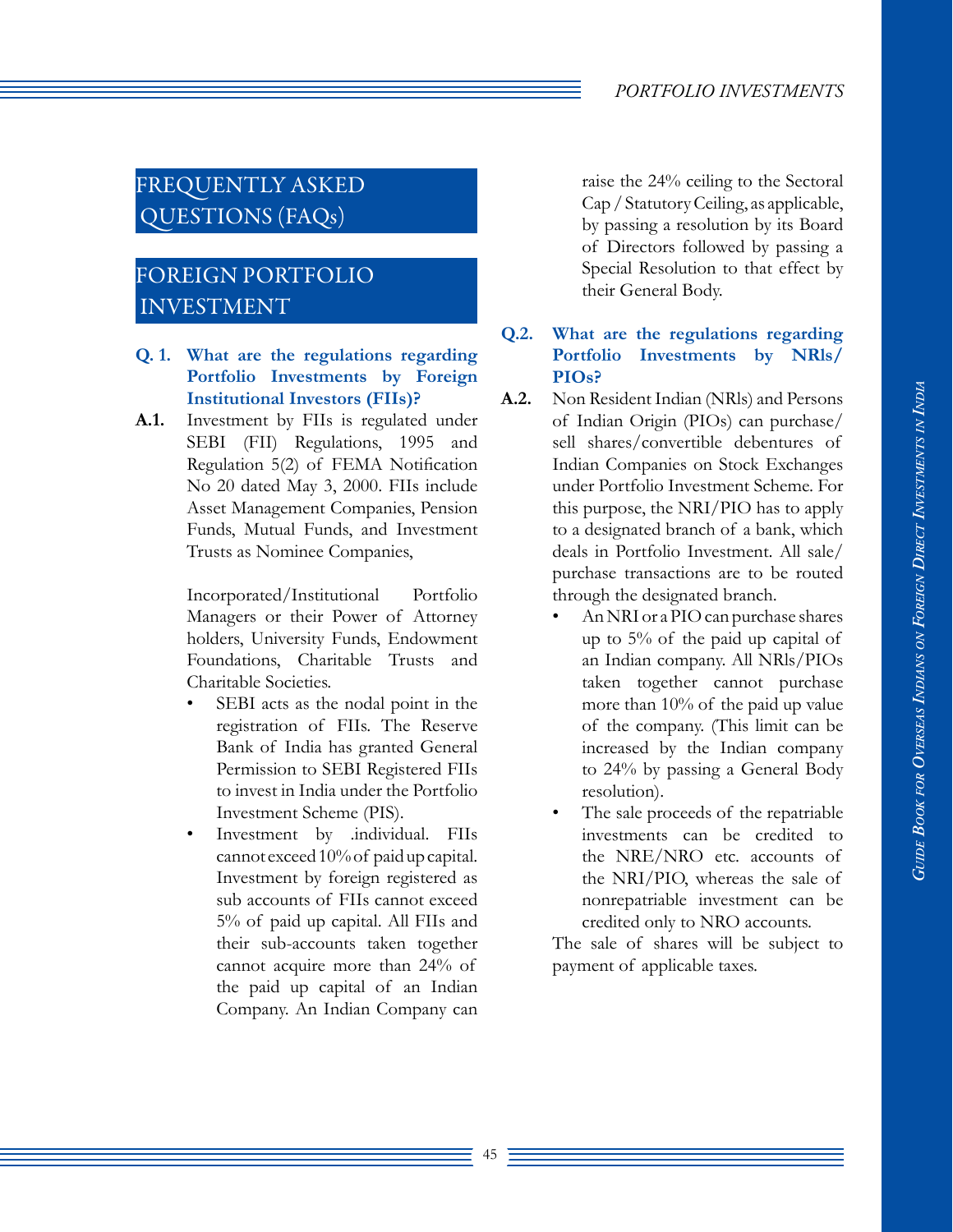

# Investment in Government Securities and Corporate Debt

## **Q.3. Can a Non-resident Indian invest in Government Securities/Treasury bills and Corporate debt?**

- **A.3.** Under the FEMA Regulations only NRls and SEBI registered FIIs are permitted to purchase Government Securities/ Treasury bills and corporate debt. The details are as under;
	- I. A Non-resident Indian can purchase,
	- a) Government dated securities (other than bearer securities) or treasury bills or units of domestic mutual funds;
	- b) bonds issued by a public sector undertaking (PSU) in India;
	- c) Shares in Public Sector Enterprises being disinvested by the Government of India.

They can also invest, on non-repatriation basis, in dated Government securities (other than bearer securities), treasury bills, units of domestic mutual funds, units of Money Market Mutual Funds in India, or National Plan/Savings

Certificates on non repatriation basis. The guidelines for these schemes are framed by the concerned Government agencies.

II. A SEBI registered Foreign Institutional Investor may purchase, on repatriation basis, dated

Government securities/treasury bills, non-convertible debentures/ bonds issued by an Indian company and units of domestic mutual funds either directly from such securities or through a registered stockbroker on a recognised stock exchange in India. The FIIs is required to ensure that,

- a) The FII allocation of its total investment between equity and debt instruments (including dated Government Securities and Treasury Bills in the Indian capital market) should not exceed the ratio of 70:30.
- b) In case the FII is set-up as a 100% debt FII, it can invest the entire corpus in dated Government Securities including Treasury Bills, non-convertible debentures/bonds issued by an Indian company subject to limits, if any, stipulated by SEBI in this regard.

The Investment in Government Securities/Treasury Bills and Corporate debt is subject to a ceiling decided in consultation with the Government of India. Investment limit for the FIIs as a group in Government securities currently is USD 3.2 Billion. The limit for Investment in Corporate debt is USD 1.5 billion. At present, the FIIs can also invest in Innovative instruments such as upper tier-II capital upto a limit of USD 500 million.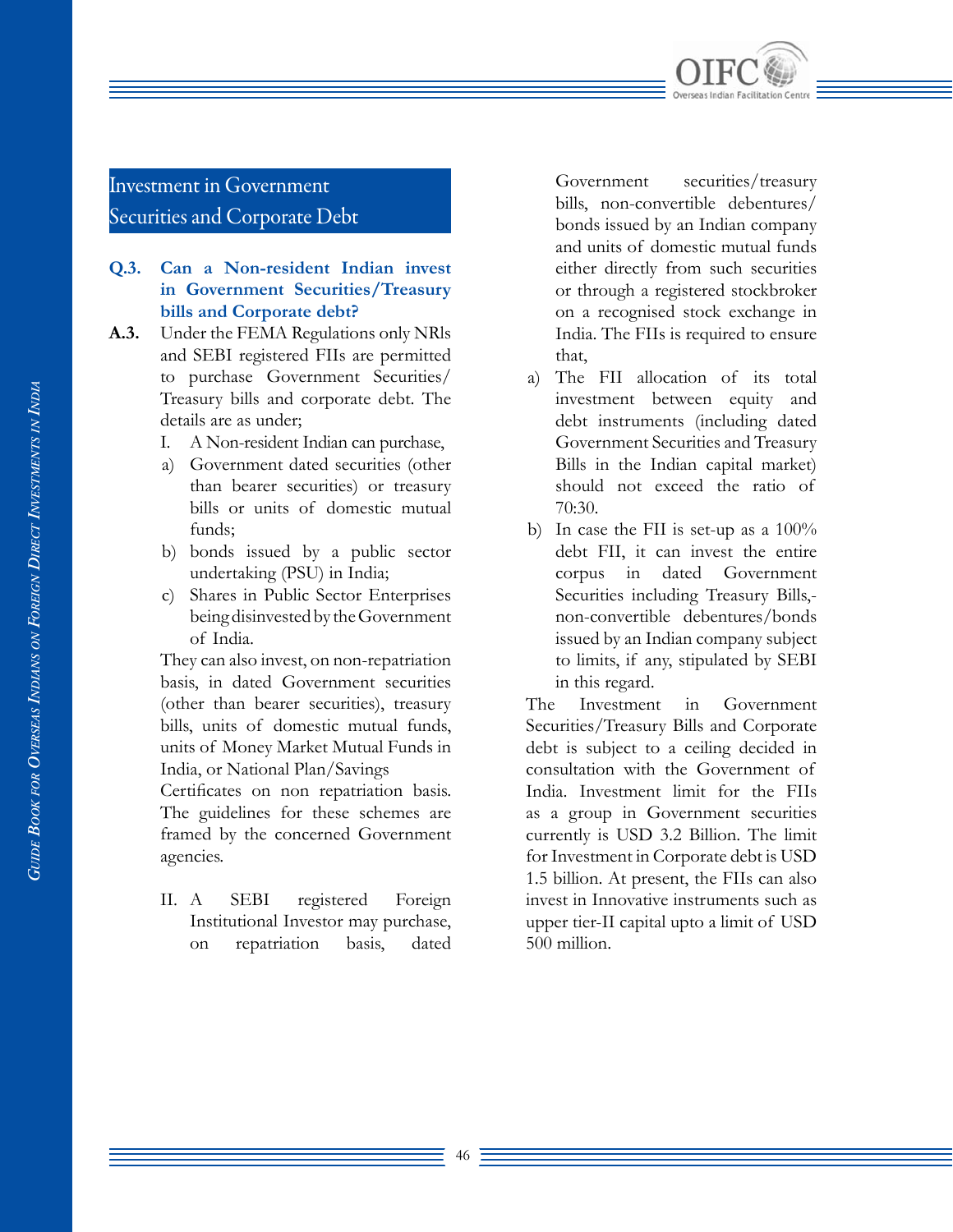

# ACQUISITION AND TRANSFER OF IMMOVABLE PROPERTY IN INDIA

# **Acquisition and Transfer of Immovable Property in India**

A person resident outside India who is a citizen of India (NRI) can acquire by way of purchase, any immovable property in India other than agricultural land/plantation property/farm house. He can transfer any immovable property other than agricultural or plantation property or farm house to:

- a) A person resident outside India who is a citizen of India or
- b) A person of Indian origin resident outside India or
- c) A person resident in India.

He may transfer agricultural land/ plantation property / farm house acquired by way of inheritance, only to Indian citizens permanently residing in India.

Payment for acquisition of property can be made out of

- i. Funds received in India through normal banking channels by way of inward remittance from any place of India or
- ii. Funds held in any non-resident account maintained in accordance with the provisions of the Foreign Exchange Management Act, 1999 and the regulations made by Reserve Bank Of India from time to time.

Such payment can not be made either by traveler's cheque or by foreign currency notes or by other mode other than those specially mentioned above.

A person resident outside India who is a person of Indian Origin (PIO) can acquire any immovable property in India other than agricultural land / farm house / plantation property:-

i. By way of purchase out of funds received by way of inward remittance through normal banking channels or by debit to his NRE/ FCNR(B)/ NRO account.

ii. Such payment cannot be made either by traveler's cheque or by foreign currency notes or other mode other than those specifically mentioned above.

iii. By way of gift from a person resident in India or a NRI or a PIO.

> A PIO may acquire any immovable property in India by way of inheritance from any a person resident in India or a person resident outside India who had acquired such property in accordance with the provisions of the foreign exchange law in force or FEMA regulations at the time of acquisition of the property.

> A PIO may transfer any immovable property other than agricultural land / Plantation property / farm house in India)

- a) By way of sale to a person resident in India.
- b) By way of gift to a person resident in India or a Non Resident Indian or a PIO.

A PIO may transfer agricultural land / Plantation property / farm house in India by way of sale or gift to person resident in India who is a citizen of India.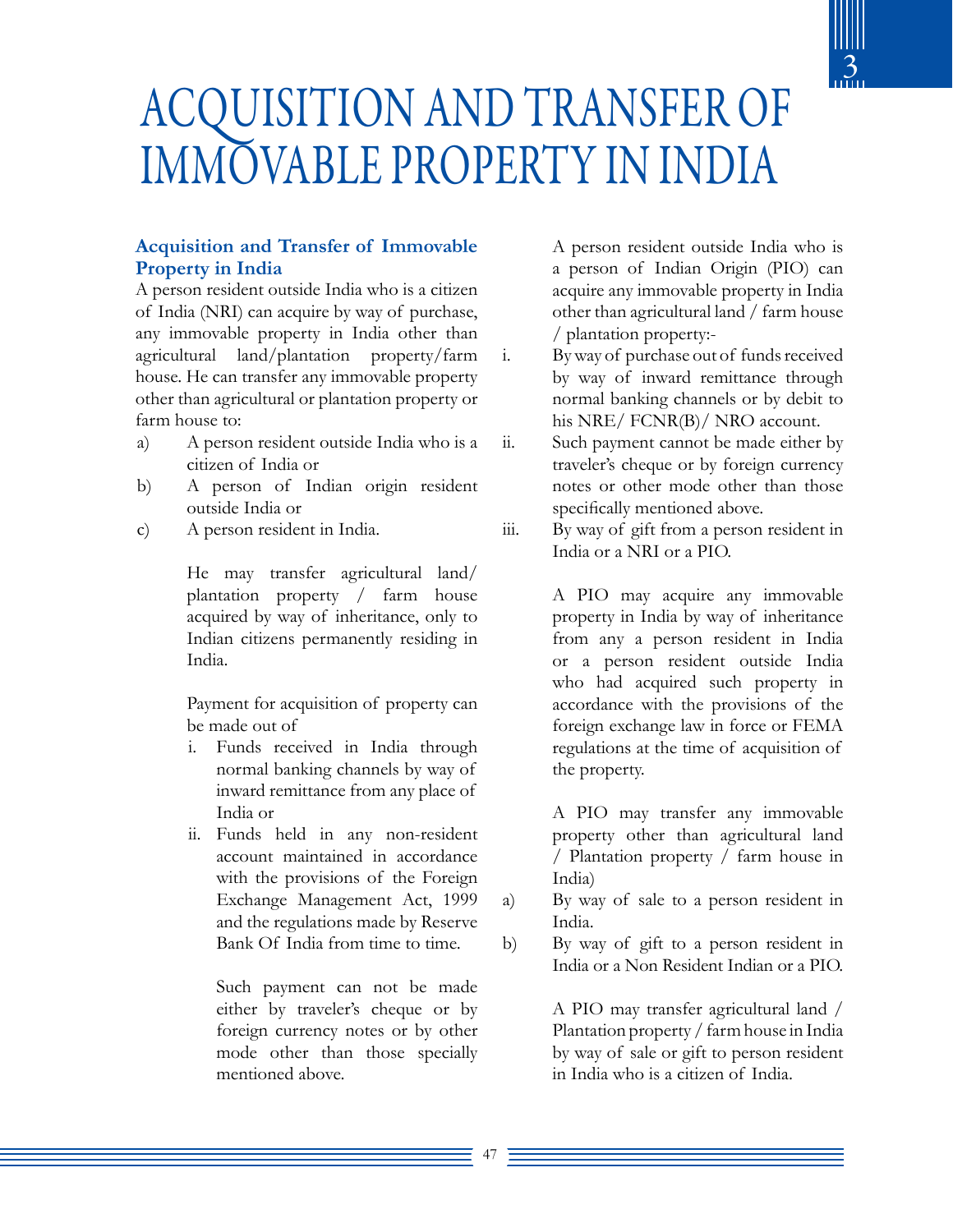

#### **Purchase / Sale of Immovable Property by Foreign Embassies/Diplomats/ Consulate General**

Foreign Embassy/Consulate as well as Diplomatic personnel in India are allowed to purchase/sell immovable property in India other than agricultural land/plantation property /farm house provided (i) clearance from Government of India , Ministry of External Affairs is obtained for such purchase/sale, and (ii) the consideration for acquisition of immovable property in India is paid out of funds remitted from abroad through banking channel.

# **Acquisition of Immovable Property for Carrying on a Permitted Activity**

A branch, office or other place of business, (excluding a liaison office) in India of a foreign company established with requisite approvals wherever necessary, is eligible to acquire immovable property in India which is neccessary for or incidental to carrying on such activity provided that all applicable laws, rules, regulations or directions in force are duly complied with. The entity/concerned person is required to file a declaration in the form IPI with Reserve Bank, within ninety days from the date of such acquisition. The non-resident is eligible to transfer by way of mortgage the said immovable property to an AD Category-I bank as a security for any borrowing.

#### **Repatriation of Sale Proceeds**

In the event of sale of immovable property other than agricultural land / farm house / plantation property in India by NRI / PIO, the authorized dealer will allow repatriation of sale proceeds outside India provided;

The immovable property was acquired by the seller in accordance with the provisions of the foreign exchange law in force at the time of acquisition by him or the provisions of FEMA Regulations;

ii. The amount to be repatriated does not exceed (a) the amount paid for acquisition of the immovable property in foreign exchange received through normal banking channels or out of funds held in Foreign currency Non-Resident Account or (b) the foreign currency equivalent as on the date of payment, of the amount paid where such payment was made from the funds held in Non-Resident External account for acquisition of the property; and

iii. In the case of residential property, the repatriation of sale proceeds is restricted to not more than two such properties.

> In the case of sale of immovable property purchased out of Rupee funds, ADs may allow the facility of repatriation of funds out of balances held by NRIs/ PIO in their Non-resident Rupee (NRO) accounts upto US\$ 1 million per financial year subject to production of undertaking by remitter and a certificate from the Chartered Accountant in the formats prescribed by the CBDT.

# **Prior Permission to Citizens of Certain Countries for Acquisition or Transfer of Immovable Property in India**

No person being a citizen of Pakistan, Bangladesh, Sri Lanka, Afghanistan, China, Iran, Nepal or Bhutan whether resident in India or outside India shall acquire or transfer immovable property in India, other than lease, not exceeding five years without prior permission of Reserve Bank.

**Foreign nationals of non Indian origin**  resident outside India are not permitted to acquire any immovable property in India unless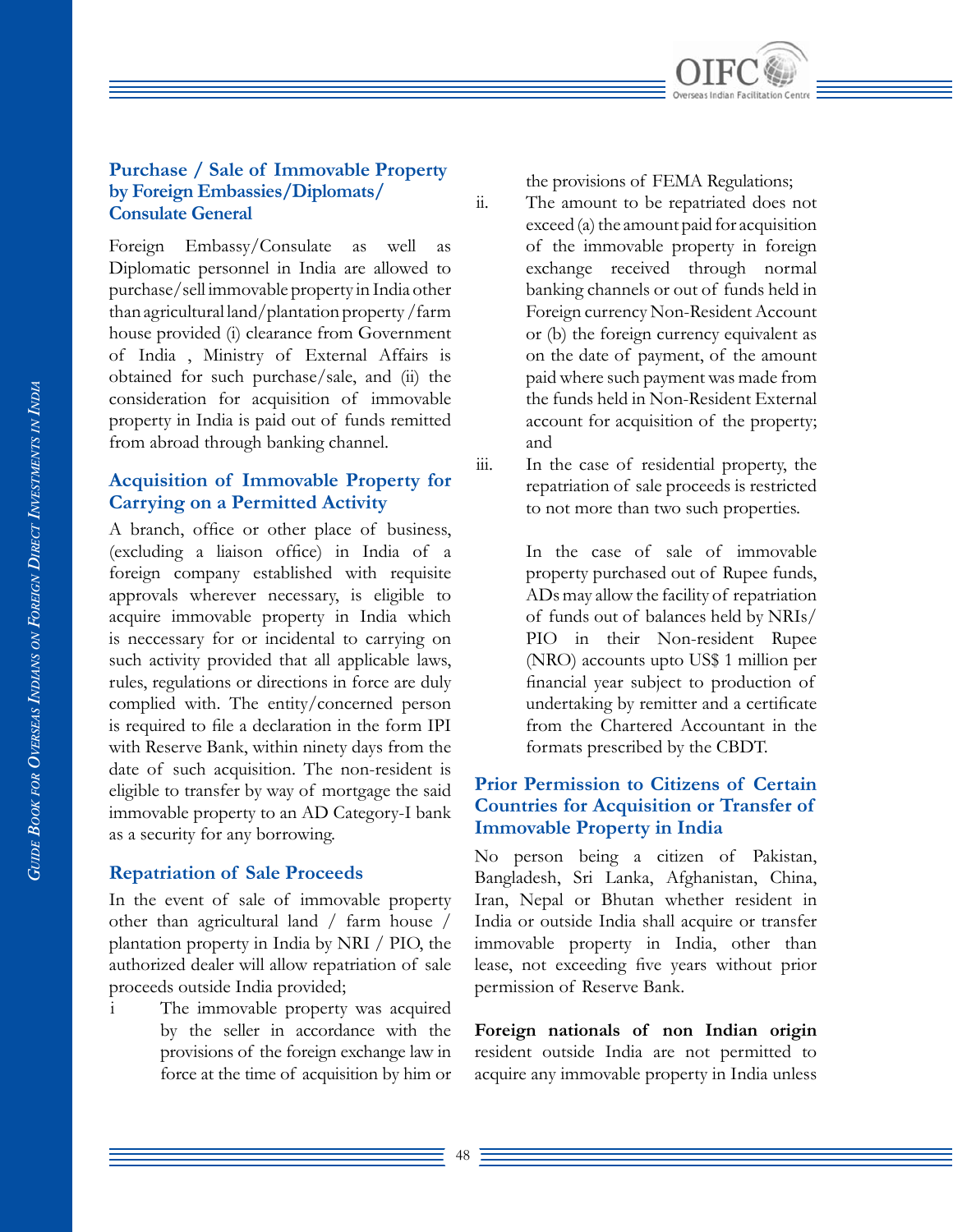such property is acquired by way of inheritance from a person who was resident in India. Foreign Nationals of non Indian origin who have acquired immovable property in India by way of inheritance or purchase with the specific approval of RBI can not transfer such property without prior permission of RBI.

# FREQUENTLY ASKED QUESTIONS (FAQs)

# ACQUISITION OF IMMOVABLE PROPERTY IN INDIA

**Q.1 Who can purchase immovable property in India?** 

- **A.1** Under the general permission available, the following categories property in India:
	- i) Non-Resident Indian (NRI)-that is a citizen of India resident outside India
	- ii) Person of Indian Origin (PIO)-that is an individual (not being a citizen of Pakistan or Bangladesh or Sri Lanka or Afghanistan or China or Iran or Nepal or Bhutan), who
		- 1 at any time, held Indian passport, or
		- 2 who or either of whose father or grandfather was a citizen of India by virtue of the Constitution of India or the Citizenship Act, 1955 (57 of 1955).

The general permission, however, covers only purchase of residential and commercial property and not for

purchase of agricultural land / plantation property / farm house in India.

## **Q.2. Whether NRI/PIO can acquire agricultural land/plantation property/ farm house in India?**

- **A2.** No. Since general permission is not available to NRI/PIO to acquire agricultural land/ plantation property /farm house in India, such proposals will require specific approval of Reserve Bank and the proposals are considered in consultation with the Government of India.
- **Q.3. Do any documents need to be filed with Reserve Bank of India after purchase?**
- **A3.** No. An NRI / PIO who has purchased residential/commercial property under general permission, is not required to file any documents with the Reserve Bank.
- **Q.4. How many residential/commercial properties can NRI/PIO purchase under the general permission?**
- **A4.** There are no restrictions on the number of residential/commercial properties that can be purchased.
- **Q.5. Can a foreign national of non-Indian origin be a second holder to immovable property purchased by NRI/PIO?**
- **A.5.** No.

## **Q.6. Can a foreign national of non-Indian origin resident outside India purchase immovable property in India?**

**A6.** No. A foreign national of non-Indian origin, resident outside India cannot purchase any immovable property in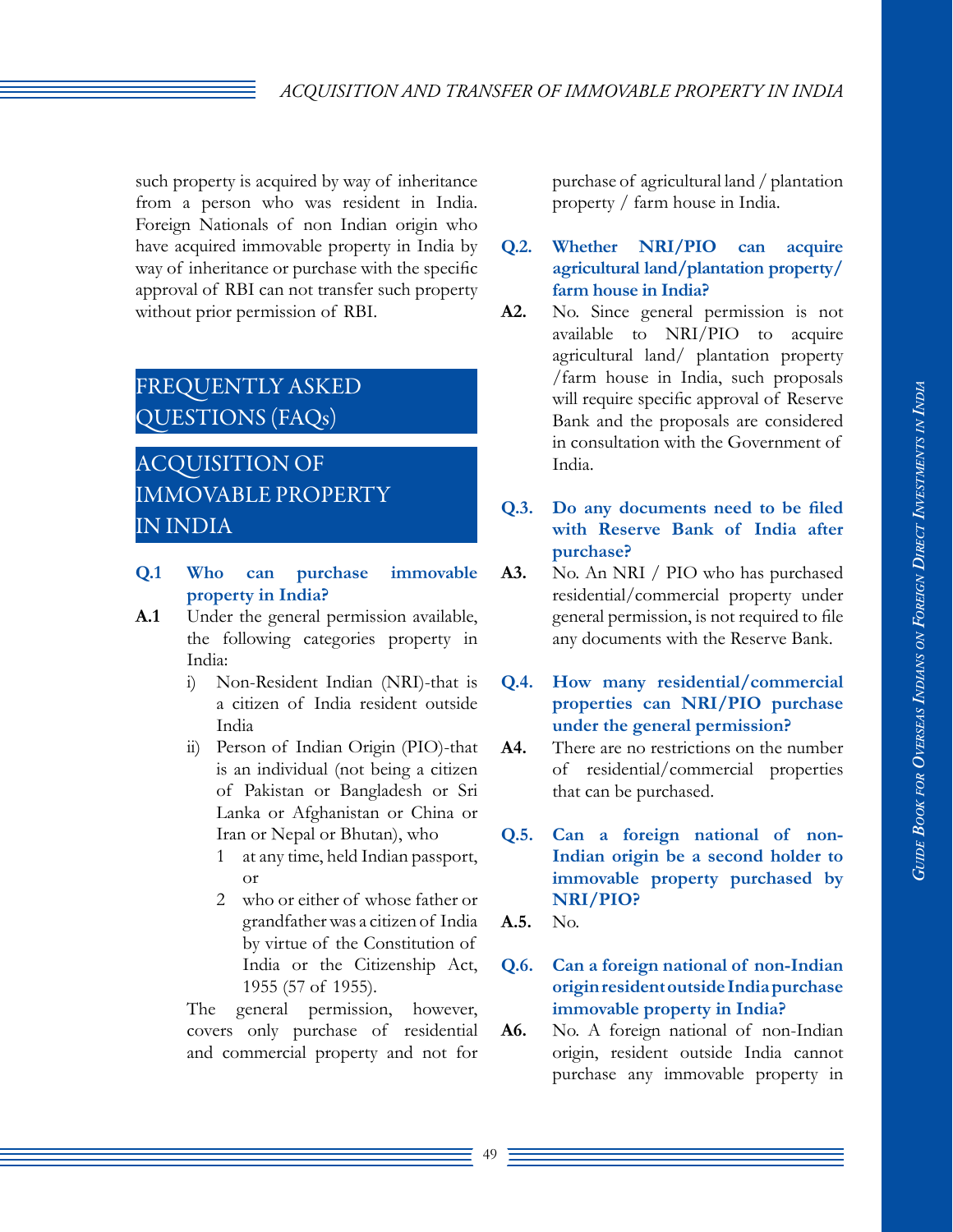

India. But, he/she may take residential accommodation on lease provided the period of lease does not exceed five years. In such cases, there is no requirement of taking any permission of or reporting to Reserve Bank

# **Q.7. Can a foreign national who is a person resident in India purchase immovable property in India?**

**A.7.** Yes, but the person concerned would have to obtain the approvals, and fulfill the requirements if any, prescribed by other authorities, such as the concerned State Government, etc However, a foreign national resident in India who is a citizen of Pakistan, Bangladesh, Sri Lanka, Afghanistan, China, Iran, Nepal and Bhutan would require prior approval of Reserve Bank. Such requests are considered by Reserve Bank in consultation with the Government of India.

#### **Q.8. Can an office of a foreign company purchase immovable property in India?**

**A.8.** A foreign company which has established a Branch Office or other place of business in India, in accordance with FERA / FEMA regulations, can acquire any immovable property in India, which is necessary for or incidental to carrying on such activity. The payment for acquiring such a property should be made by way of foreign inward remittance through proper banking channel. A declaration in form IPI should be filed with Reserve Bank within ninety days from the date of acquiring the property. Such a property can also be mortgaged with an Authorised Dealer as a security

for other borrowings. On winding up of the business, the sale proceeds of such property can be repatriated only with the prior approval of Reserve Bank. Further, acquisition of immovable property by entities who had set up Branch Offices in India and incorporated in Pakistan, Bangladesh, Sri Lanka, Afghanistan, China, Iran, Nepal and Bhutan would require prior approval of Reserve Bank to acquire such immovable property. However, if the foreign company has established a Liaison Office, it can not acquire immovable property. In such cases, Liaison Offices can take property by way of lease not exceeding 5 years.

- **Q.9 Whether immovable property in India can be acquired by way of gift?**
- **A9.** (a) Yes, NRls and PIOs can freely acquire immovable property by way of gift either from
	- i) a person resident in India or
	- ii) an NRI or
	- iii) a PIO.

However, the property can only be commercial or residential. Agricultural land/plantation property/ farm house in India **cannot** be acquired by way of gift.

(b) A foreign national of Non-Indian origin resident outside India cannot acquire any immovable property in India through gift.

#### **Q.10 Whether a non-resident can inherit immovable property in India?**

- **A.10** Yes, a person resident outside India i.e.
	- i) an NRI
	- ii) a PIO and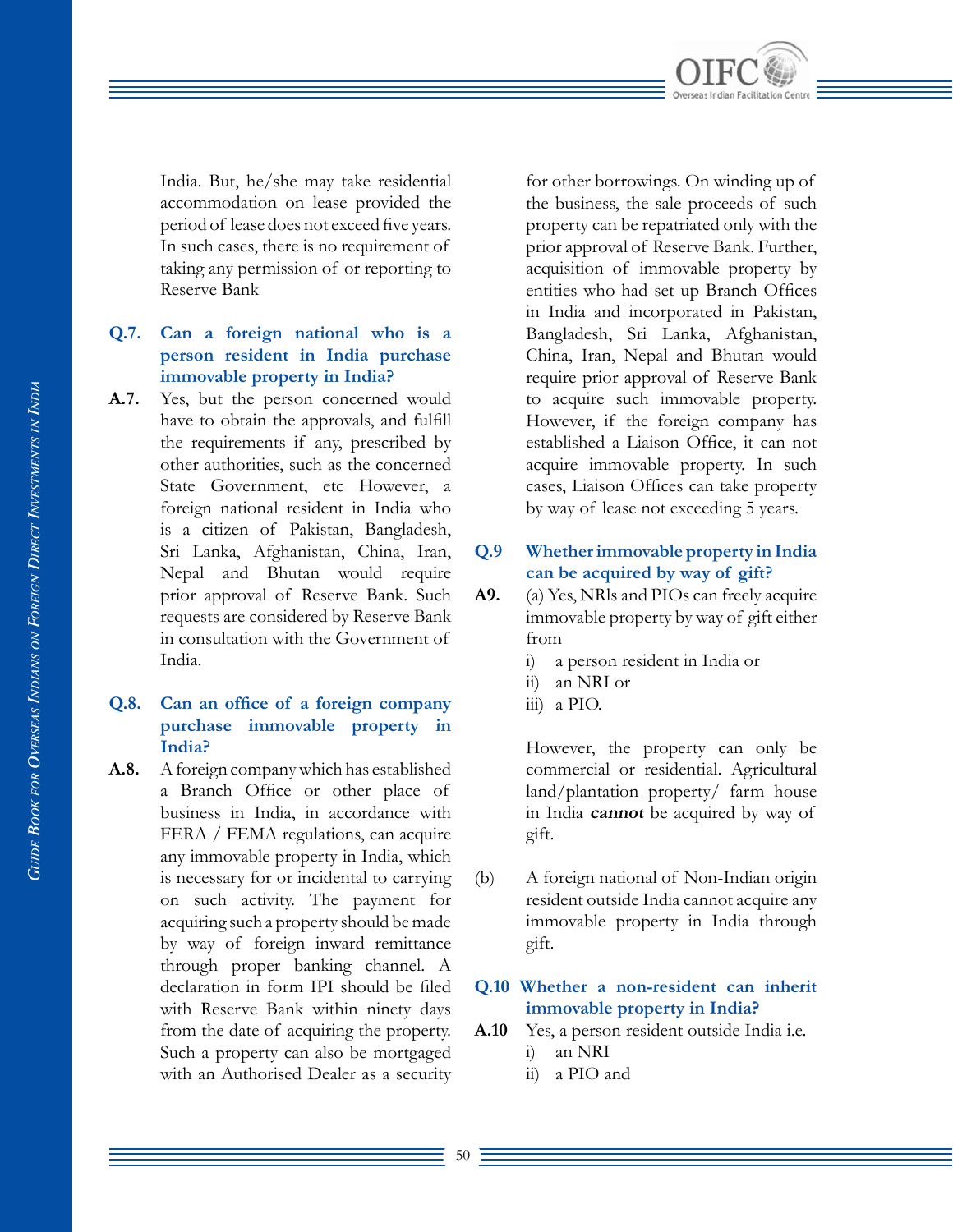iii) a foreign national of l1on-lndian origin can inherit and hold immovable property in India from a person who was resident in India. However, a citizen of Pakistan, Bangladesh, Sri Lanka, Afghanistan, China, Iran, Nepal and Bhutan should seek specific approval of Reserve Bank.

# **Q.11. From whom can the non-resident inherit immovable property?**

- **A.11.** A person resident outside India (i.e. NRI or PIO or foreign national of non-Indian origin) can inherit immovable property from
	- (a) a person resident in India.
	- (b) a person resident outside India.

However, the person from whom the property is inherited should have acquired the same in accordance with the foreign exchange regulations applicable at that point of time.

# Transfer Of Immovable Property in India

# **(i) TRANSFER BY SALE**

- **Q.12 Can an NRI/ PIO/foreign national sell his residential / commercial property?**
- **A.12.** (a) NRI can sell property in India to
	- i) a person resident in India or
	- ii) an NRI or
	- iii) a PIO.
	- (b) PIO can sell property in India to
		- i) a person resident in India.
		- ii) an NRI or
		- iii) a PIO -with the prior approval of Reserve Bank
- (c) Foreign national of non-Indian origin including a citizen of Pakistan or Bangladesh or Sri Lanka or Afghanistan or China or Iran or Nepal or Bhutan can sell property in India with prior approval of Reserve Bank to
	- i) a person resident in India
	- ii) an NRI
	- iii) a PIO
- **Q.13. Can an agricultural land/ plantation property/farm house in India owned/ held by a non-resident be sold?**

**A.13.**

- (a) NRI/ PIO may sell agricultural land /plantation property/farm house to a person resident in India who is a citizen of India.
- (b) Foreign national of non-Indian origin resident outside India would need prior approval of Reserve Bank to sell agricultural land/plantation property/ farm house in India

# **(ii) TRANSFER BY GIFT**

# **Q.14. Can a non-resident gift his residential/ commercial property?**

- **A.14.** Yes.
	- (a) NRI/ PIO may gift residential/ commercial property to
		- (i) person resident in India or
		- (ii) an NRI or
		- (iii) PIO.
	- (b) foreign national of non-Indian origin needs prior approval of Reserve Bank.
- **Q.15. Can an NRI/PIO/Foreign national holding an agricultural land/ plantation property/farm house in India gift the same?**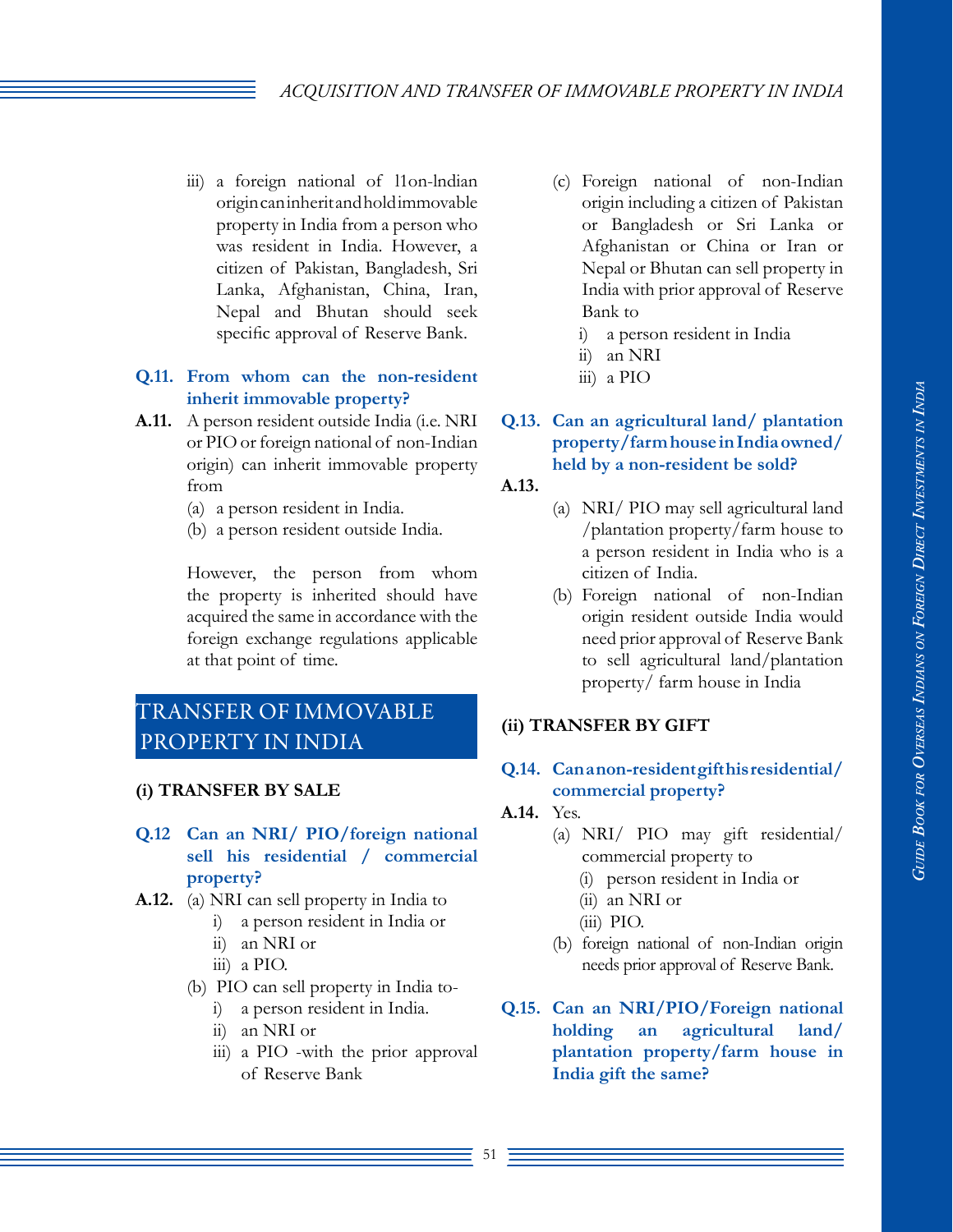

# **A.15.**

- (a) NRI/PIO can gift but only to a person resident in India who is a citizen of India.
- (b) foreign national of non-Indian origin needs prior approval of Reserve Bank

## **(iii) Transfer Through Mortgage**

## **Q.16. Can residential/commercial property be mortgaged?**

- **A.16.** i) NRI/ PIO can mortgage to:
	- (a) an authorised dealer/ housing finance institution in India without the approval of Reserve Bank.
	- (b) a party abroad with prior approval of Reserve Bank.
	- ii) a foreign national of non-Indian origin can mortgage only with prior approval of Reserve Bank
	- iii) a foreign company which has established a Branch Office or other place of business in accordance with FERA/FEMA regulations has general permission to mortgage the property with an authorized dealer in India.

# Mode of payment for **PURCHASE**

- **Q.17. How can an NRI/PIO make payment for purchase of residential/ commercial property in India?**
- **A.17.** Payment can be made by NRI/ PIO out of
- (a) funds remitted to India through normal banking channel or
- (b) funds held in NRE/ FCNR (B)/ NRO account maintained in India

No payment can be made either by traveler's cheque or by foreign currency notes.

No payment can be made outside India.

- **Q.18 What shall be the option if there is refund of application money/ payment made by the building agencies/seller because of non-allotment of flat/plot/ cancellation of bookings/ contracts?**
- **A.18.** The amount of refund, together with interest (net of income tax) can be credited to NRE account. This is subject to condition that the original payment was made by way of inward remittance or by debit to NRE / FCNR (B) account.
- **Q.19. Can NRI/PIO avail of loan from an authorised dealer for acquiring flat/ house in India for his own residential use against the security of funds held in his NRE Fixed Deposit account/ FCNR (B) account?**
- **A.19.** Yes, such loans are subject to the terms and conditions as laid down in Schedules 1 and 2 to Notification No. FEMA 5/2000-RB dated May 3, 2000 as amended from time to time. However, banks cannot grant fresh loans or renew existing loans in excess of Rupees 20 lakh against NRE and FCNR(B) deposits either to the depositors or to third parties [cf. A.P. (DIR Series) Circular No. 29 dated January 31, 2007].

# **Such Loans can be Repaid**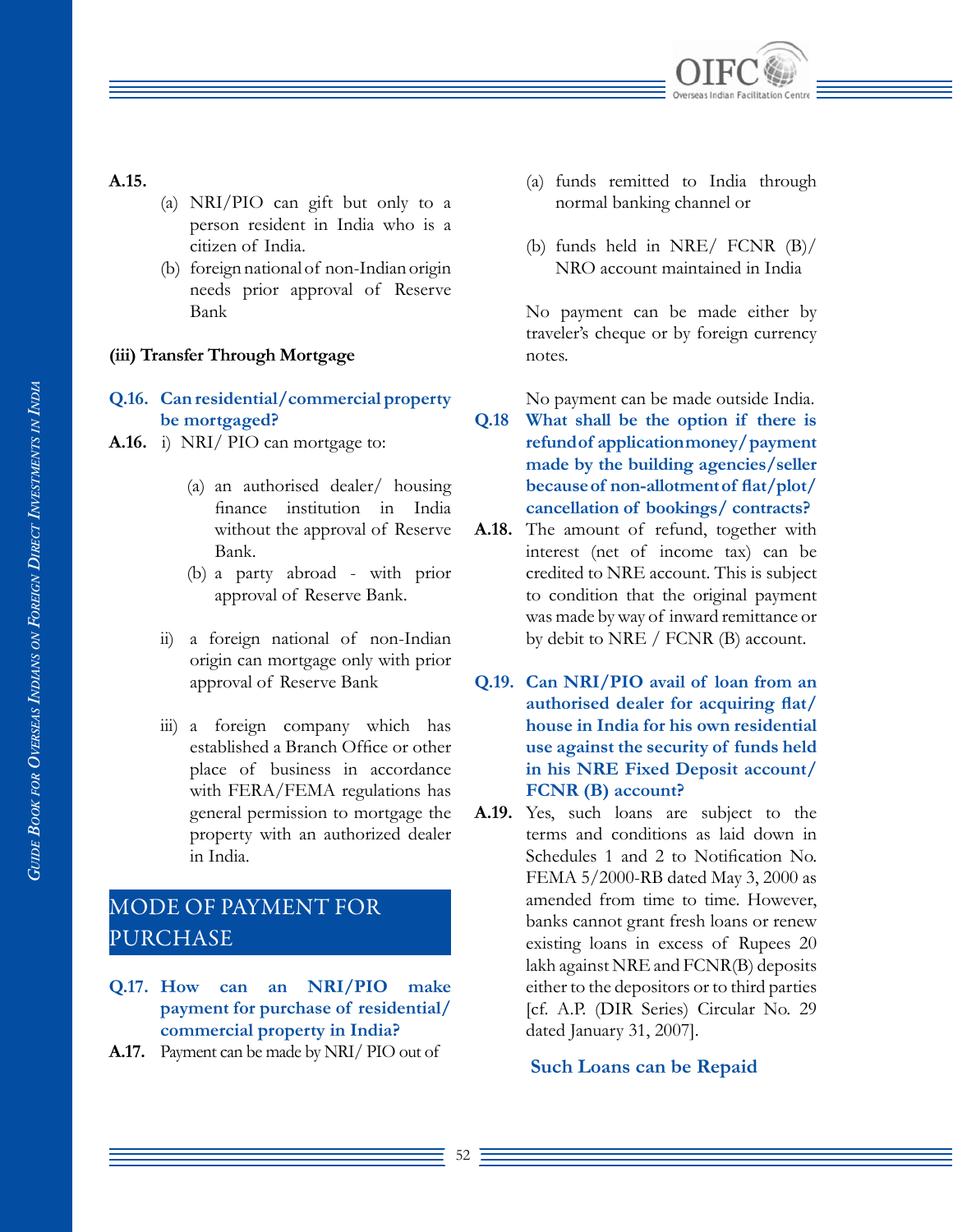#### *ACQUISITION AND TRANSFER OF IMMOVABLE PROPERTY IN INDIA*

- (a) by way of inward remittance through normal banking channel or
- (b) by debit to his NRE / FCNR (B) / NRO account or
- (c) out of rental income from such property.
- (d) by the borrower's close relatives, as defined in section 6 of the Companies Act, 1956, through their account in India by crediting the borrower's loan account.

# **Repatriation**

(a) In case the amount has been received from inward remittance or debit to NRE / FCNR (B)/NRO account for acquiring the property or for repayment of the loan, the principal amount can be **repatriated outside India.** 

> For this purpose, **repatriation outside India** means the buying or drawing of foreign exchange from an authorised dealer in India and remitting it outside India through normal banking channels or crediting it to an account denominated in foreign currency or to an account in Indian currency maintained with an authorised dealer from which it can be converted in foreign currency

(b) in case the property is acquired out of Rupee resources and/or the loan is repaid by close relatives in India ( as defined in Section 6 of the Companies Act, 1956), the amount can be credited to the NRO account of the NRI/PIO. The amount of capital gains, if any, arising out of sale of the property can also be credited to the NRO account.

NRI/PIO are also allowed by the Authorised Dealers to repatriate an amount up to USD 1 million per financial year out of the balance in the NRO account for all bonafide purposes to the satisfaction of the authorised dealers, subject to tax compliance.

- **Q.20. Can NRI/PIO, avail of housing loan in rupees from an authorised dealer or housing finance institution in India approved by the National Housing Bank for purchase of residential accommodation or for the purpose of repairs / renovation/ improvement of residential accommodation? How can such loan be repaid?**
- **A.20.** Yes, NRI/PIO can avail of housing loan in rupees from an Authorised Dealer or housing finance institution subject to certain terms and conditions. (Please refer to Regulation 8 of Notification No. FEMA 4/2000-RB dated 3.5.2000 and AP. (DIR) Series Circular No. 95 dated April 26, 2003).

#### **Such a loan can be repaid**

- (a) by way of inward remittance through normal banking channel or
- (b) by debit to his NRE / FCNR (B) / NRO account or
- (c) out of rental income from such property.
- (d) by the borrower's close relatives, as defined in section 6 of the Companies Act, 1956, through their account in India by crediting the borrower's loan account.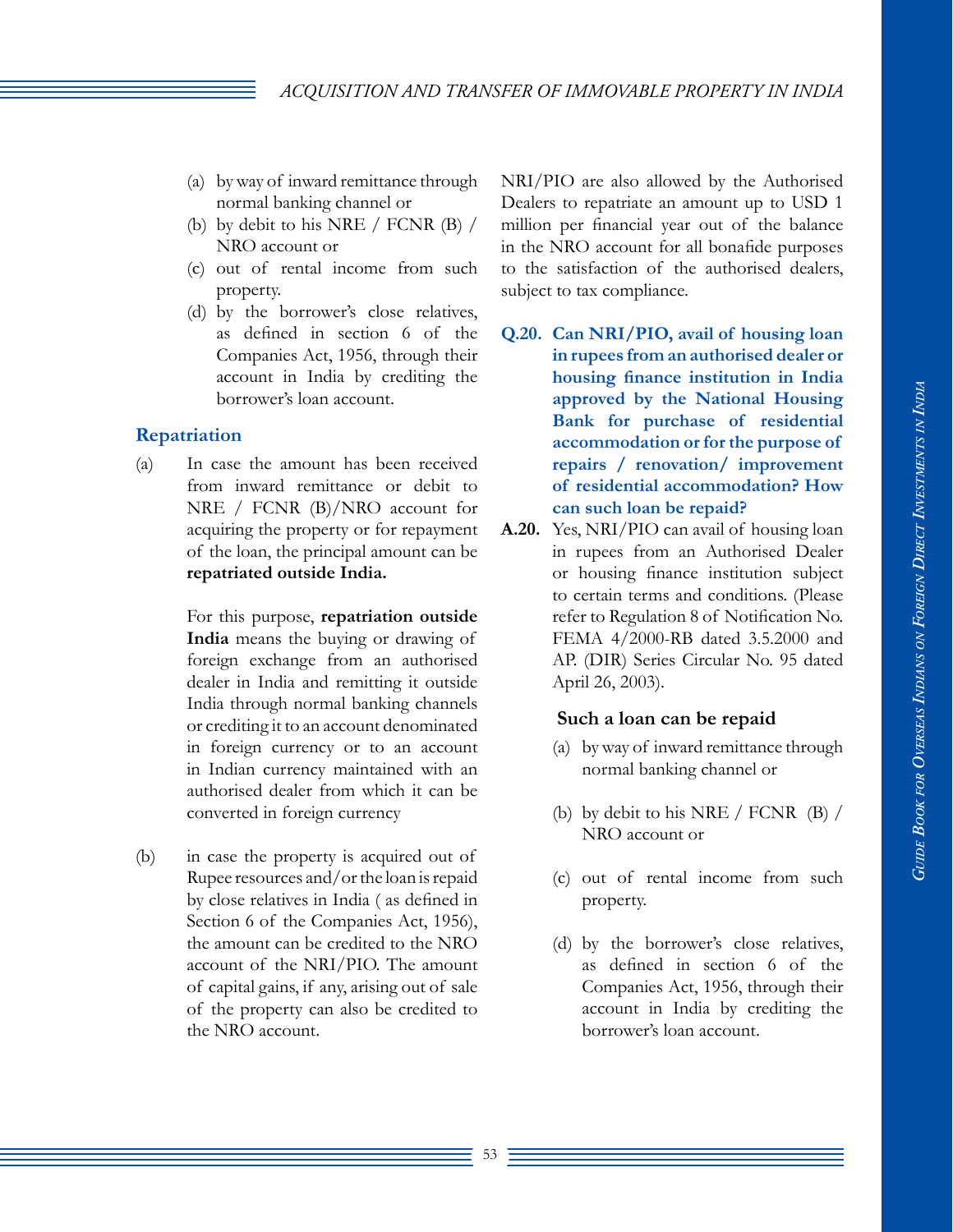

#### **Q. 21. Can NRI/PIO avail of housing loan in rupees from his employer in India?**

**A. 21.** Yes, subject to certain terms and conditions (Please refer to Regulation 8A of Notification

> No FEMA 4/2000-RB dated May 3, 2000 and AP. (DIR Series) Circular No.27 dated October 10, 2003).

# Repatriation of Sale Proceeds of Residential/ Commercial Property Purchased by Nri/Pio

- **Q.22. Can NRI/PIO repatriate the sale proceeds of immovable property? If so, what are the terms?**
- **A.22.** NRI/ PIO may repatriate the sale proceeds of immovable property in India
	- (a) If the property was acquired out of foreign exchange sources i.e. remitted through normal banking channels/by debit to 'NRE/FCNR (B) account

The amount to be repatriated should not exceed the amount paid for the property:

- 1. in foreign exchange received through normal banking channel or
- 2. by debit to NRE account (foreign currency equivalent, as on the date of payment) or debit to FCNR (B) account.

Repatriation of sale proceeds of residential property purchased by NRI/ PIO out of foreign exchange is restricted to not more than two such properties.

Capital gains, if any, may be credited to the NRO account from where the NRI/ PIO may repatriate an amount up to USD one million, per financial year, as discussed below.

- (b) If the property was acquired out of Rupee sources, NRI or PIO may remit an amount up to USD one million, per financial year, out of the balances held in the NRO account (inclusive of sale proceeds of assets acquired by way of inheritance or settlement), for all the bonafide purposes to the satisfaction of the Authorized Dealer bank and subject to tax compliance.
- **Q.23. Can an NRI/PIO repatriate the proceeds in case the sale proceed was deposited in NRO account?**
- **A23.** From the NRO account, NRI/PIO may repatriate up to USD one million per financial year (April-March), which would also include the sale proceeds of immovable property.
- **Q.24. If a Rupee loan was taken by NRI/ PIO from Authorised Dealer or housing finance institution for purchase of residential property can an NRI/ PIO repatriate the sale proceeds of such property?**
- **A.24.** Yes, provided the loan has been subsequently repaid by remitting funds from abroad or by debit to NRE/FCNR (B) accounts (Please see AP. (DIR) Series Circular No. 101 dated 5.5.2003)
- **Q.25. If the property was purchased from foreign inward remittance or from**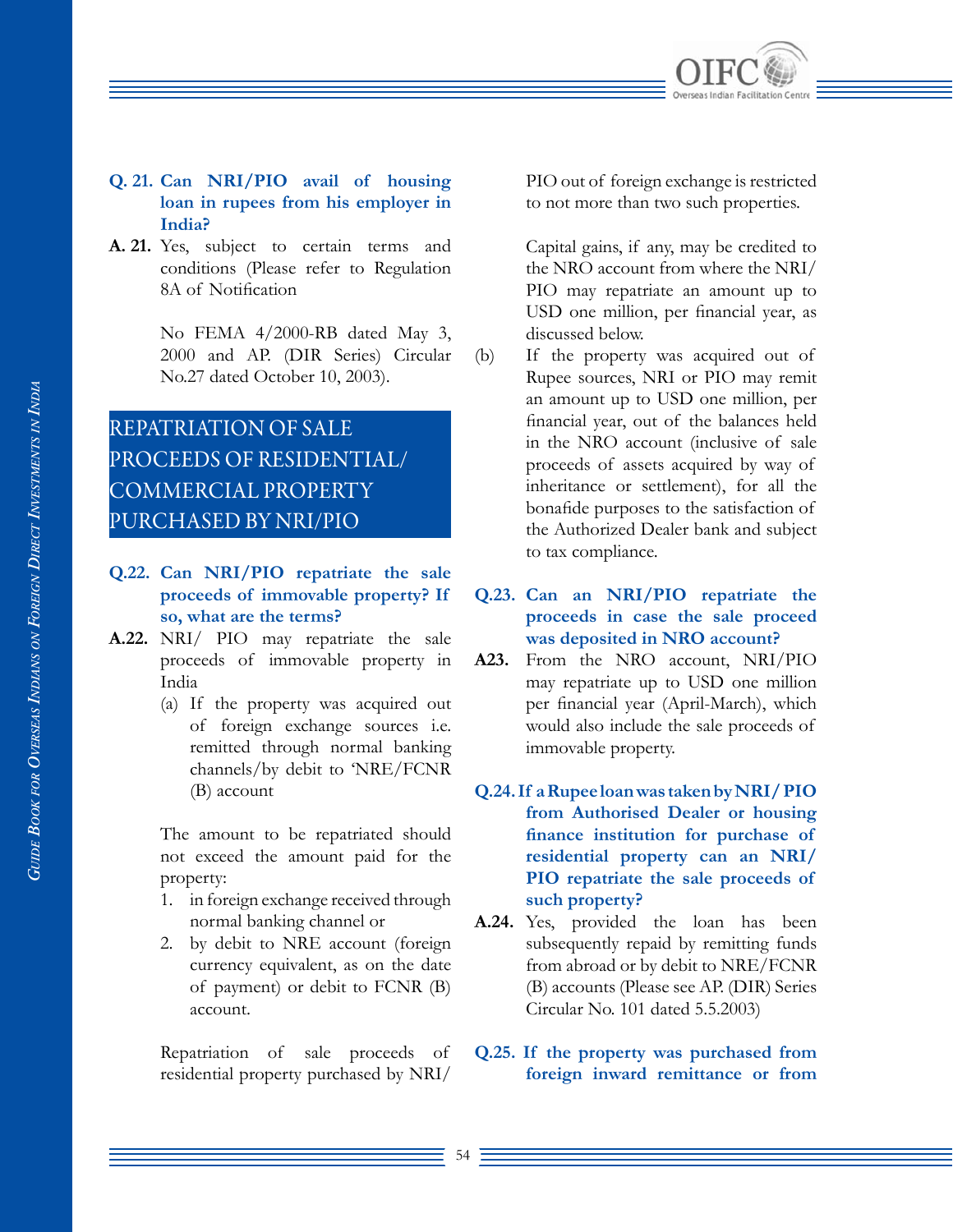## *ACQUISITION AND TRANSFER OF IMMOVABLE PROPERTY IN INDIA*

**NRE/FCNR (B) account, can the sale proceeds of property be repatriated immediately?** 

- **A.25.** Yes.
- **Q.26. Is there any restriction on number of residential properties in respect of which sale proceeds can be repatriated by NRI/ PIO?**
- **A.26.** Yes, sale proceeds of not more than two residential properties can be repatriated.
- **Q.27. If the immovable property was acquired by way of gift by the NRI/ PIO, can he repatriate abroad the funds from sale?**
- **A.27.** The sale proceeds of immovable property acquired by way of gift should be credited to NRO account only. From the balance in the NRO account, NRI/PIO may remit up to USD one million, per financial year, subject to the satisfaction of Authorised Dealer and payment of applicable taxes.

#### **Q.28 If the immovable property was received as inheritance by the NRI/PIO can he repatriate the sale proceeds?**

**A.28.** Yes, general permission is available to the NRls/PIO to repatriate the sale proceeds of the immovable property inherited from a person resident in India. NRls/PIO may repatriate an amount not exceeding USD one million, per financial year, on production of documentary evidence in support of acquisition / inheritance of assets, an undertaking by the remitter and certificate by a Chartered Accountant in the formats prescribed by the Central Board of Direct Taxes vide their Circular No. 10/2002 dated October 9,2002. [cf. A P. (DIR Series)

Circular No.56 dated November 26, 2002].

In case of a foreign national, sale proceeds can also be repatriated even if the property is inherited from a person resident outside India. But this is allowed only with prior approval of Reserve Bank. The foreign national has to approach Reserve Bank with documentary evidence in support of inheritance of the immovable property and the undertaking and the CA Certificate as mentioned above.

The general permission for repatriation of sale proceeds of immovable property is not available to a citizen of Pakistan, Bangladesh, Sri Lanka, China, Afghanistan and Iran and he has to seek specific approval of Reserve Bank.

As FEMA specifically permits transactions only in Indian Rupees with citizens of Nepal and Bhutan, the question of repatriation of the sale proceeds in foreign exchange to Nepal and Bhutan would not arise.

# Provisions For Foreign Embassies/Diplomats/ CONSULATE GENERALS

## **Q.29. Can Foreign Embassies/ Diplomats/ Consulate General purchase sell immovable property in India?**

**A.29.** Yes, Foreign Embassies / Diplomats / Consulate Generals can purchase and sell any immovable property other than agricultural land / plantation property / farm house in India with prior clearance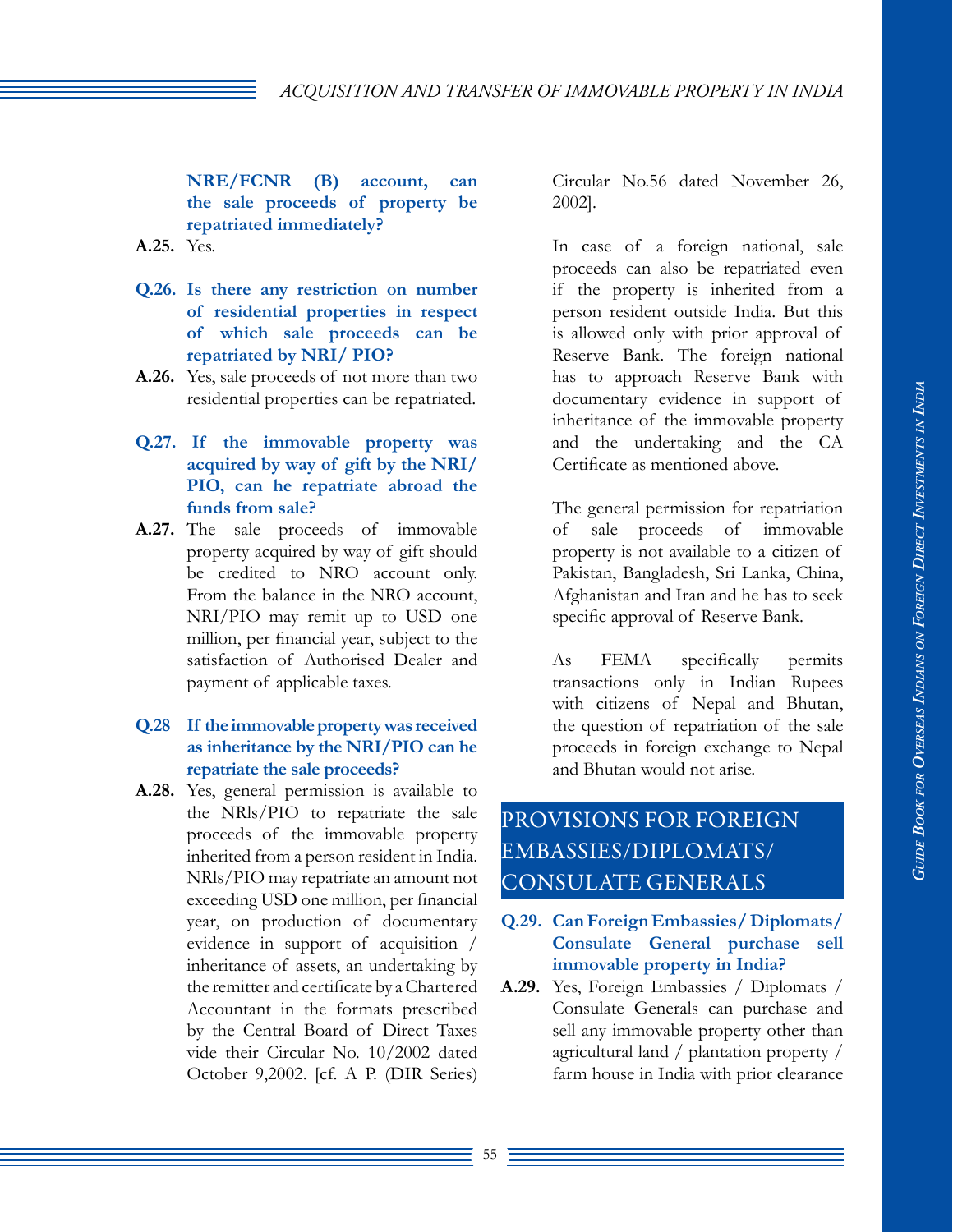

from the Government of India, Ministry of External Affairs. The payment should be made by foreign inward remittance through normal banking channel.

# OTHER ISSUES:

- **Q.30. Can NRI/PIO rent out the residential commercial property purchased out of foreign exchange/rupee funds?**
- **A.30.** Yes, NRI/PIO can rent out the property without the approval of the Reserve Bank. Rent received can be credited to NRO/NRE account or remitted abroad. Powers have been delegated to the Authorised Dealers to allow repatriation of current income like rent, dividend, pension, interest, etc. of NRls/PIO who do not maintain an NRO account in India based on an appropriate certification by a Chartered Accountant, certifying that the amount proposed to be remitted is eligible for remittance and that applicable taxes have been paid/ provided for. [cf. AP. (DIR Series) Circular No. 45 dated May 14, 2002].
- **Q.31. Can a person who had bought immovable property when he was a resident, continue to hold such property even after becoming an NRI/PIO?**
- **A.31.** Yes, he can continue to hold the residential/ commercial property/agricultural land/ plantation property / farm house in India without the approval of the Reserve Bank.

## **Q.32. In which accounts can the sale proceeds of such immovable property be credited?**

**A.32.** The sale proceeds may be credited to NRO account.

- **Q.33. Can the sale proceeds of the immovable property referred to in Q.No.31 be remitted abroad?**
- **A.33.** Yes, provided the amount to be remitted does not exceed USD one million per financial year, for all bonafide purposes to the satisfaction of Authorised Dealers and subject to tax compliance.
- **Q.34. Can foreign nationals of non-Indian origin resident in India or outside India who had earlier acquired immovable property under FERA with specific approval of Reserve Bank continue to hold the same? Can they transfer such property?**
- **A.34.** Yes, they may continue to hold the immovable property. However, they can transfer the property only with the prior approval of Reserve Bank.
- **Q.35. Is a resident in India governed by the provisions of Foreign Exchange Management (Acquisition and transfer of immovable property in India) Regulations, 2000?**
- **A.35.** A person resident in India who is a citizen of Pakistan or Bangladesh or Sri Lanka or Afghanistan or China or Iran or Nepal or Bhutan is governed by the provisions of Foreign Exchange Management (Acquisition and Transfer of Immovable Property in India) Regulations, 2000 i.e. he would require prior approval of Reserve Bank for acquisition and transfer of immovable property in India even though he is resident in India. Such requests are considered by Reserve Bank in consultation with the Government in India.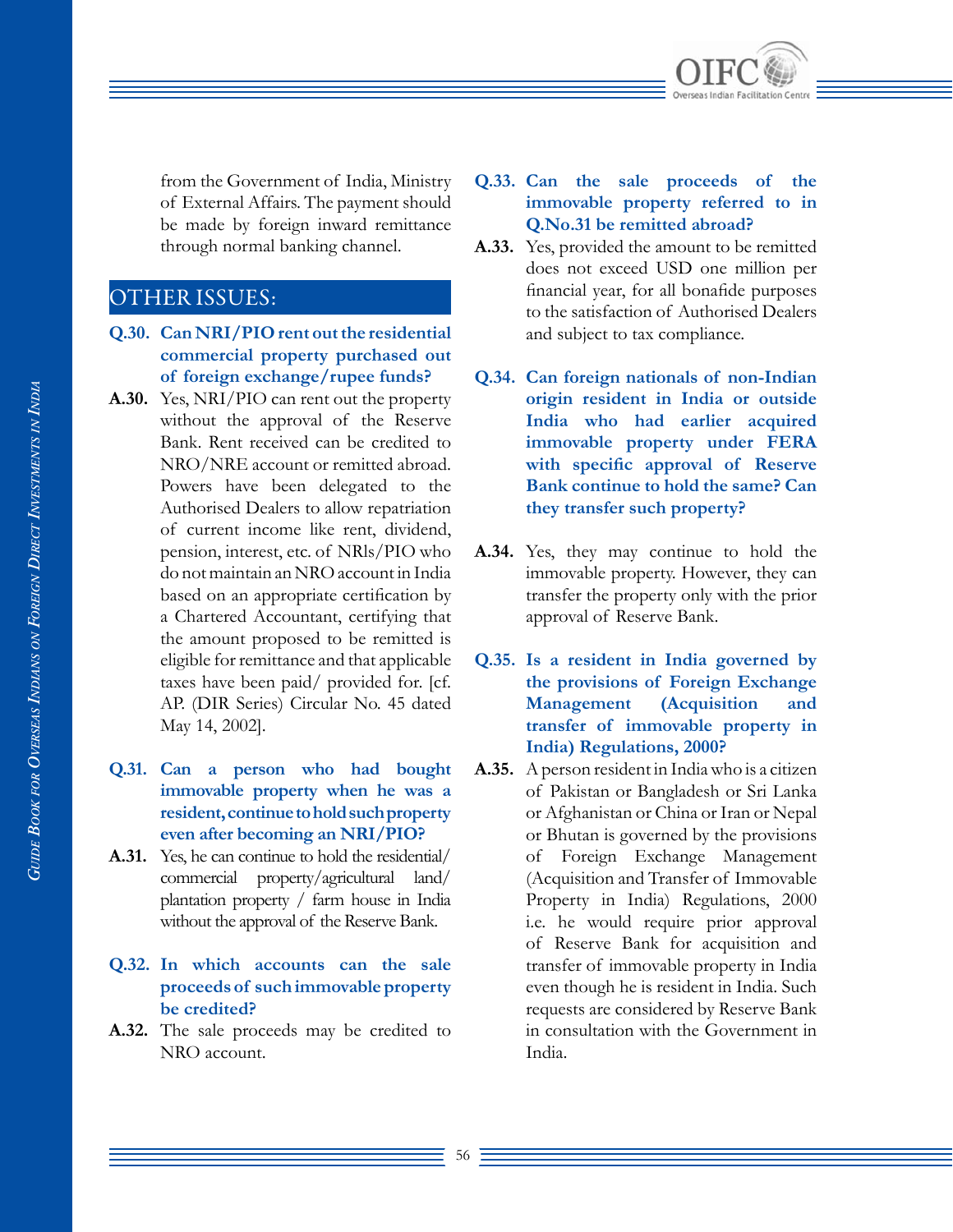## **Q.36. Where are the terms a 'person resident in India' and a 'person resident outside India' defined?**

**A.36.** Section 2 (v) and Section 2 (w) of the FEMA, 1999 defines 'person resident in India' and a 'person resident outside India' respectively.

# **Q.37. What is meant by a person resident in India?**

**A.37.** Under FEMA, a person resident in India is defined as a person residing in India for more than one hundred and eighty-two days during the course of the preceding financial year (April-March) and who has come to or stays in India either for taking up employment, carrying on business or vocation in India or for any other purpose, that would indicate his intention to stay in India for an uncertain period. In other words, to be treated as 'a person resident in India' under FEMA, a person has not only to satisfy the condition of the period of stay (being more than 182 days during the course of the preceding financial year) but has also to comply with the condition of the purpose / intention of stay.

## **Q.38. What is meant by a person resident outside India?**

**A.38.** The Act defines a 'a person resident outside India' as a person who is not a person resident in India' (As defined in Q.No. 37 above)

## **Q.39. Who can determine whether a person is resident in India or not?**

- **A.39.** Reserve Bank does not determine the residential status. Under FEMA, residential status is determined by operation of law. The onus is on an individual to prove his / her residential status, if questioned by any authority.
- **Q.40. If a foreign national is a person resident in India as per the provisions of Section 2 (v) (i)B of the FEMA, 1999, does he require approval of Reserve Bank to purchase any immovable property in India?**
- **A.40.** A foreign national resident in India does not require approval from Reserve Bank from FEMA angle, but approvals if any required in terms of regulations prescribed by other authorities such as the concerned State Government etc. will have to be obtained by him / her. However, a foreign national resident in India who is a citizen of Pakistan, Bangladesh, Sri Lanka, Afghanistan, China, Iran, Nepal and Bhutan requires specific prior approval of Reserve Bank.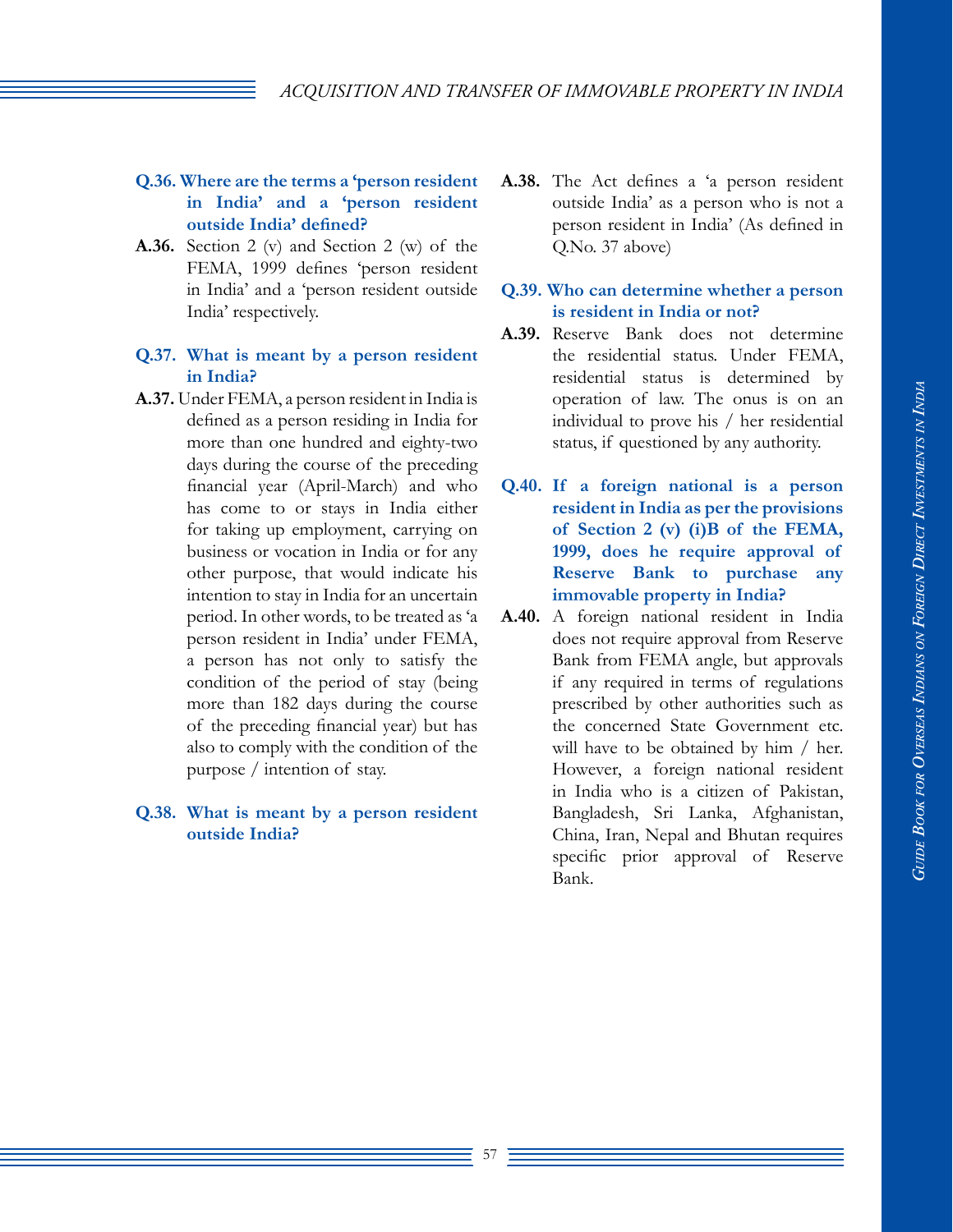# ESTABLISHMENT OF BRANCH/LIAISON/PROJECT OFFICES IN INDIA

# **Application to Rbi**

 $\overline{4}$ 

Companies incorporated outside India, desirous of opening a Liaison/Branch office in India have to make an application in form FNC-1 to the Reserve Bank of India, along with the following documents:

- English version of the certificate of incorporation / Registration or Memorandum & Articles of Association attested by Indian Embassy/ Notary Public in the country of Registration.
- Latest Audited Balance Sheet of the applicant entity.

#### **Liaison Offices**

Companies which are incorporated outside India can establish liaison office in India with the specific approval of the Reserve Bank. A Liaison Office (also known as Representative office) can undertake only liaison activities, i.e. it can act as a channel of communication between Head Office abroad and parties in India. It is not allowed to undertake any business activity in India and cannot earn any income in India. Expenses of such offices are to be met entirely through inward remittances of foreign exchange from the Head Office outside India. The role of such offices is, therefore, limited to collecting information about possible market opportunities and providing information about the company and its products to the prospective Indian customers. Permission to set up such offices is initially granted for a period of 3 years and this may be extended from time to time by the Regional Office of RBI under whose jurisdiction the office is set up. A Liaison Office can undertake the following activities in India:

- 1) Representing in India the parent company/group companies.
- 2) Promoting export import from/to India.
- 3) Promoting technical/financial collaborations between parent/group companies and companies in India.
- 4) Acting as a communication channel between the parent company and Indian companies.

Liaison/representative offices have to file an Annual Activity Certificate from a Chartered Accountant to the Regional Office of RBI. The Certificate is obtained to ensure that the Liaison Office has undertaken only those activities that have been approved by RBI.

# **Liaison Office of Foreign Insurance Companies**

Foreign Insurance companies can establish Liaison Offices in India after obtaining approval from the Insurance Regulatory and Development Authority. Such Insurance companies have been given general permission under FEMA for establishing Liaison Offices in India.

#### **Branch Offices**

Companies incorporated outside India and engaged in manufacturing or trading activities are allowed to set up Branch Offices in India with specific approval of the Reserve Bank. Such Branch Offices are permitted to represent the parent/group companies and undertaking the following activities in India:

(1) Export/import of goods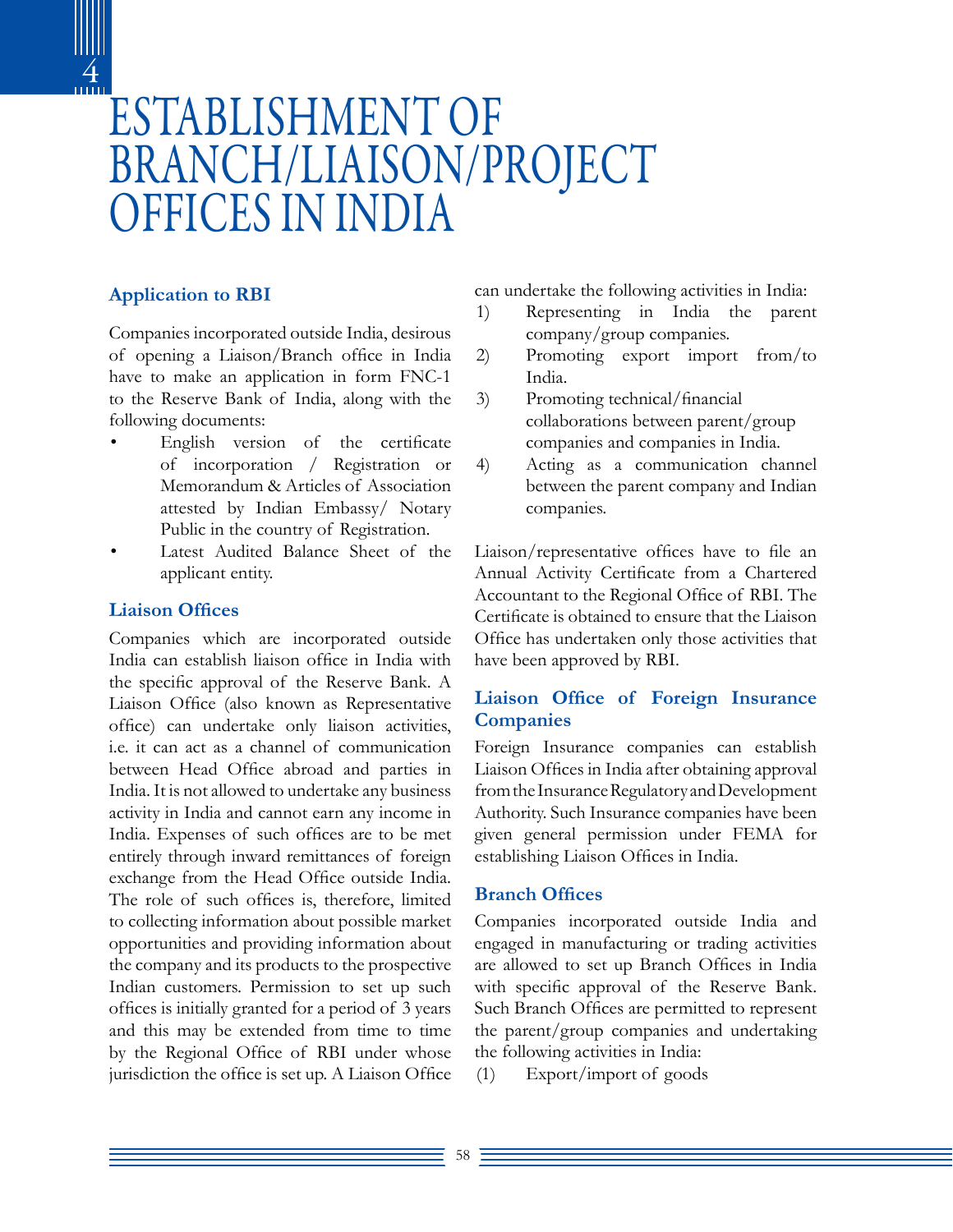### *ESTABLISHMENT OF BRANCH/ LIAISON /PROJECT OFFICES IN INDIA*

- (2) Rendering professional or consultancy Services.
- (3) Carrying out research work, in which the Parent company is engaged.
- (4) Promoting technical or financial collaborations between Indian companies and parent or overseas group company.
- (5) Representing the parent company in India and acting as buying/selling agent in India.
- (6) Rendering services in Information Technology and development of software in India.
- (7) Rendering technical support to the products Supplied by parent/group companies.

Retail trading activities of any nature is not allowed for a Branch Office in India.

A branch office is not allowed to carry out manufacturing, processing activities in India, directly or indirectly. Branch offices are permitted to acquire property for their own use and to carry out the permitted/ incidental activities but not for leasing or renting out the property. However, entities from Pakistan, Bangladesh, Sri Lanka, Afghanistan, Iran or China are not allowed acquire immovable property in India even for a Branch Office. These entities are allowed to take such property on lease basis only for a period not exceeding five years. Entities from Nepal are allowed to establish only Liaison Offices in India.

Profits earned by the Branch Offices are freely remittable from India, subject to payment of applicable taxes.

Branch office have to submit annual activity cirtificates from chartered accountants to RBI.

## **Branch Office In Special Economic Zones (SeZs)**

RBI has given general permission to foreign companies for establishing branch/unit in Special Economic Zones (SEZs) to undertake manufacturing and service activities. The general permission is subject to the following conditions:

- 1) such units are functioning in those sectors where 100 Per cent FDI is permitted,
- 2) such units comply with part XI of the companies Act (Section 592 to 602),
- 3) such units function on a stand-alone basis,

In the event of winding-up of business and for remittance of winding-up proceeds, the branch shall approach an Authorized Dealer Category-I Bank with the documents as mentioned in "Closure of Office" except the copy of RBI approval.

#### **Branches of Banks**

Foreign Banks do not require approval form RBI under FEMA, if such Bank has obtained necessary approval under the provisions of the Banking Regulation Act,1949 from the Reserve Bank.

#### **Project Offices**

Reserve Bank has granted general permission to foreign companies to establish Project Offices in India, provided they have secured a contract form an Indian company to execute a project in India, and

- (a) the project is funded directly by inward remittance from abroad; or
- (b) the project is funded by bilateral or multilateral International Financing Agency; or
- (c) the project has been cleared by an appropriate authority; or
- (d) a company or entity in India awarding the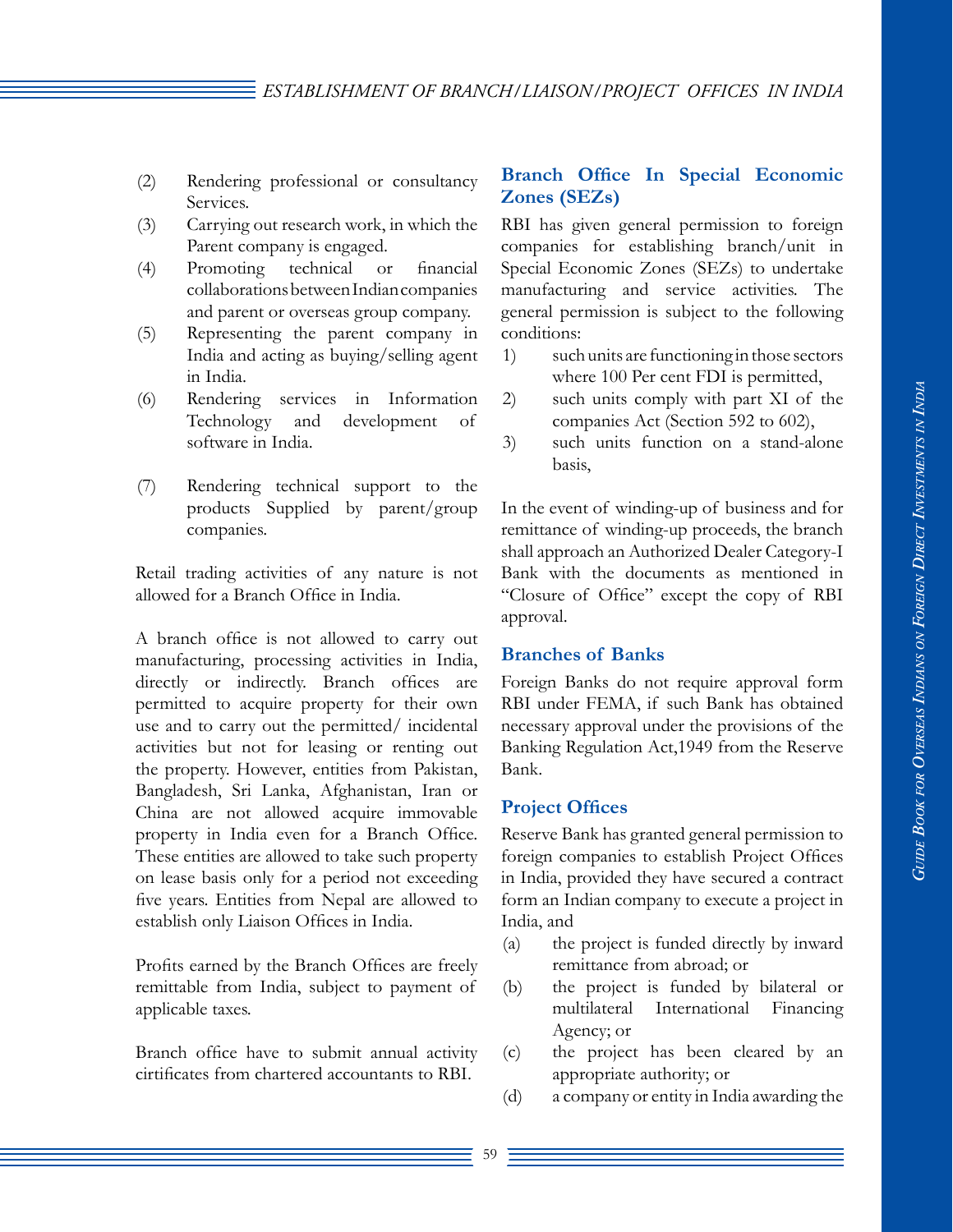

contract has been granted Term Loan by a Public Financial Institution or a bank in India for the project.

However, if the above criteria are not met, the foreign entity has to approach RBI to obtain approval.

#### **Opening of Foreign Currency Account**

AD Category-I Banks can open non-interest bearing Foreign Currency Account for Project Office in India subject to the following:

- a) The Project Office has been established in India, with the general/ specific permission of Reserve Bank, having the requisite approval from the concerned project Sanctioning Authority,
- b) The contract under which the project has been sanctioned, specifically provides for payment in foreign currency,
- c) Each Project has only one Foreign Currency Account,
- d) The permissible debits to the account shall be payment of project related expenditure and credits shall be foreign currency receipts from the Project Sanctioning Authority, and remittances from parent/group company Abroad or bilateral/multilateral international financing agency.
- e) The responsibility of ensuring that only the approved debits and credits are allowed in the Foreign Currency Account shall rest solely with the concerned branch of the AD. Further, the account shall be subject to 100 per cent scrutiny by the Concurrent Auditor of the respective AD banks.
- f) The Foreign Currency Account has to be closed at the completion of the Project.

#### **Intermittent Remittances by Project**

#### **Offices in India**

AD Category-I branch can permit intermittent remittances by Project Offices pending winding up/completion of the project provided they are satisfied with the bonafides of the transaction, subject to the following:

- a) The Project Office submits an Auditors/ Chartered Accountants Certificate to the effect that sufficient provisions have been made to meet the liabilities in India including Income Tax etc.
- b) An undertaking from the Project Offices that the remittance will not, in any way, affect the completion of the project in India and that any shortfall of funds for meeting any liability in India will be met by inward remittance from abroad.

Inter Project transfer of funds requires prior permission of the concerned Regional Office of the Reserve Bank under whose jurisdiction the Project Office is situated.

#### **General Conditions**

Partnership/Proprietary concerns set up abroad are not allowed to establish Branch/ Liaison Office in RBI.

Branch/Liaison/Project Offices are allowed to open non-interest bearing current accounts in India. Such Offices are required to approach their Authorised Dealers for opening the accounts.

Transfer of assets of Liaison/Branch Office to subsidiaries or other Liaison/Branch Offices is allowed with specific approval of the Central Office of RBI.

#### **Closure of Offices**

At the time of winding up of the Liaison Offices, the company has to approach the respective Regional Office of the Reserve Bank with the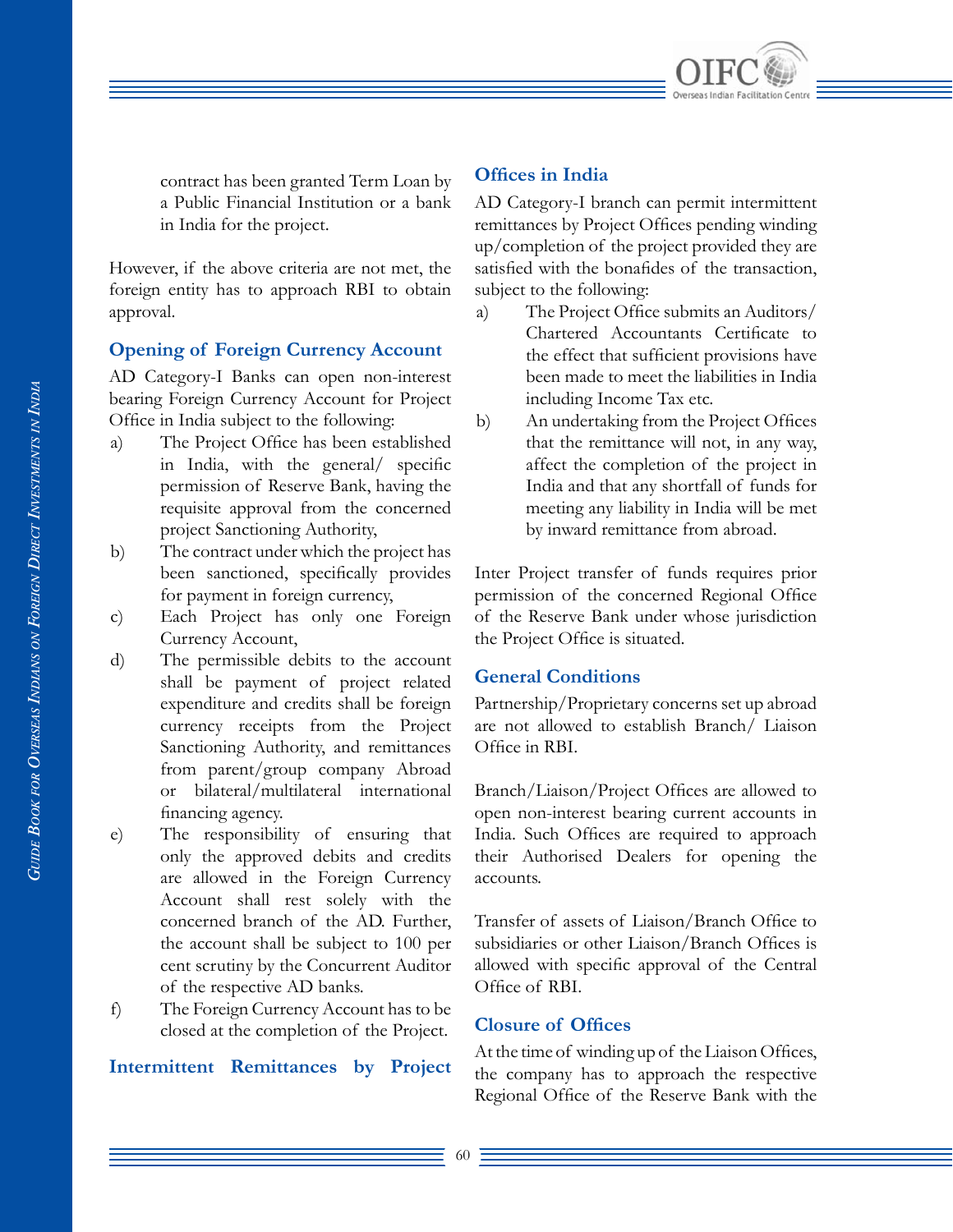# *ESTABLISHMENT OF BRANCH/ LIAISON /PROJECT OFFICES IN INDIA*

documents

- Copy of the Reserve Bank's permission for establishing the Office in India
- Auditor's certificate
	- (i) Indicating the manner in which remittable amount has been arrived and supported by a statement of assets and liabilities of the applicant, and indicating the manner of disposal of assets.
	- (ii) Confirming that all liabilities in India including arrears of gratuity and other benefits to employees etc. of the branch/office have either fully met or adequately provided for;
	- (iii) Confirming that no income accruing from sources outside India (including proceeds of exports) has remained unrepatriated to India;
	- No-objection or Tax clearance certificate from Income tax authority for the remittance; and
	- Confirmation from the applicant that no legal proceedings in any Court in India are pending and there is no legal impediment to the remittance.

Once RBI's Regional Office grants approval AD Category-I Banks can allow remittance of surplus.

At the time of closure of Branch Offices, the entities have to approach the Central Office of the Reserve Bank for approval, with the same set of documents as mentioned above.

# Frequently Asked Questions (Faqs)

## **Q.1. How can foreign companies open Liaison/Project/Branch office in India?**

**A.1.** Foreign company can set up Liaison/ Branch Offices in India after obtaining approval from Reserve Bank of India. Reserve Bank of India has given general permission to foreign companies to establish Project Offices in India subject to certain conditions.

# **Q.2. What is the procedure to be followed for obtaining Reserve Bank's approval for opening Liaison Office/ Representative Office?**

**A.2** A Liaison office can carry on only liaison activities, i.e. it can act as a channel of communication between Head Office abroad and parties in India. It is not allowed to undertake any business activity in India and cannot earn any income in India. Expenses of such offices are to be met entirely through inward remittances of foreign exchange from the Head Office abroad. The role of such office is therefore, limited to collecting information about possible market opportunities and providing information about the Company and its products to the prospective Indian customers.

> The companies desirous of opening a liaison office in India may make an application in form FNC-1 along with the documents mentioned therein to Foreign Investment Division, Foreign Exchange Department, Reserve Bank of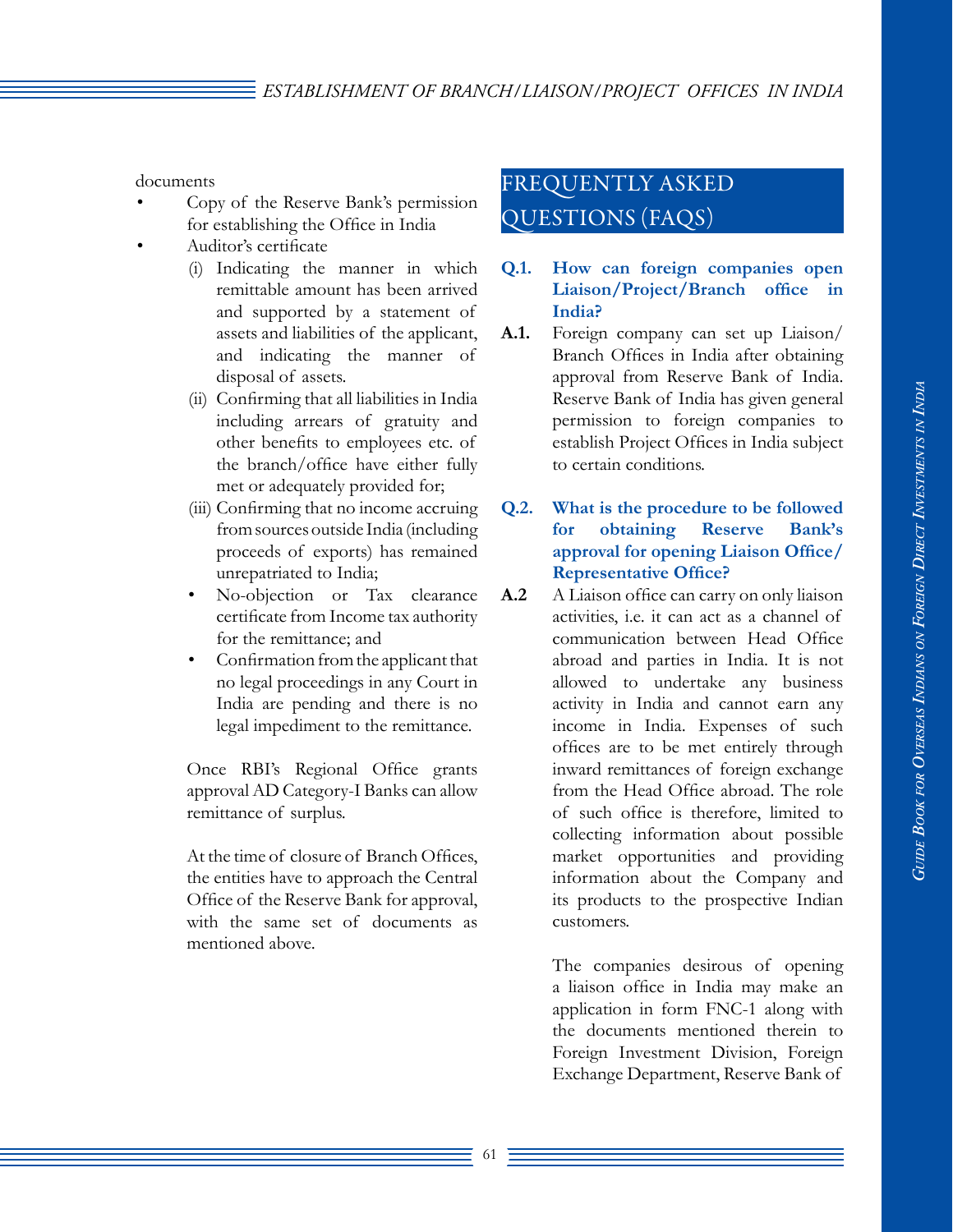

India, Central office Mumbai. This form is available at www.rbi.org.in

Permission to set up such offices is initially granted for a period of 3 years and this may be extended from time to time by the Regional Office in whose jurisdiction the office is set up. Liaison/Representative offices have to file an Activity Certificate on an annual basis from a Chartered Accountant to the concerned Regional Office of the Reserve Bank of India, stating that the Liaison office has undertaken only those activities permitted by Reserve Bank of India.

## **Q.3. What is the procedure for setting up Project Office?**

- **A.3** Foreign companies are granted projects in India by Indian entities. General Permission has been granted by Reserve Bank of India Vide Notification No. FEMA 95/ 2003- RB dated July 2, 2003 to foreign companies to open Project Office/s in India provided they have secured from an Indian company, a contract to execute a project in India, and
	- the project is funded directly by inward remittance from abroad; or
	- the project is funded by a bilateral or multilateral International Financing Agency; or
	- the project has been cleared by an appropriate authority; or
	- a company or entity in India awarding the contract has been granted Term Loan by a Public Financial Institution or bank in India for the project.
	- However, if the above criteria are not met, or if the parent entity is established in Pakistan, Bangladesh,

Sri Lanka, Afghanistan, lran or China, such applications have to be forwarded to Central Office of the Foreign Exchange Department of the Reserve Bank at Mumbai for approval.

# **Q.4. What is the procedure for setting up Branch office?**

- **A.4** Reserve Bank permits companies engaged in manufacturing and trading activities abroad to set up Branch Office in India for the following purposes:
	- To represent the parent company/ other foreign companies in various matters in India e.g. acting as buying/ selling agents in India.
	- To conduct research work in the area in which the parent company is engaged.
	- To undertake export and import activities and trading on wholesale basis
	- To promote possible technical and financial collaborations between the Indian companies and overseas companies
	- Rendering professional or consultancy services
	- Rendering services in Information technology and development of software in India
	- Rendering technical support to the products supplied by the parent/ Group companies. .
	- A branch office is not allowed to carry out manufacturing, processing activities directly/ indirectly. A Branch office is also not allowed to undertake Retail Trading activities of any nature in India. Branch Offices have to submit Activity Certificate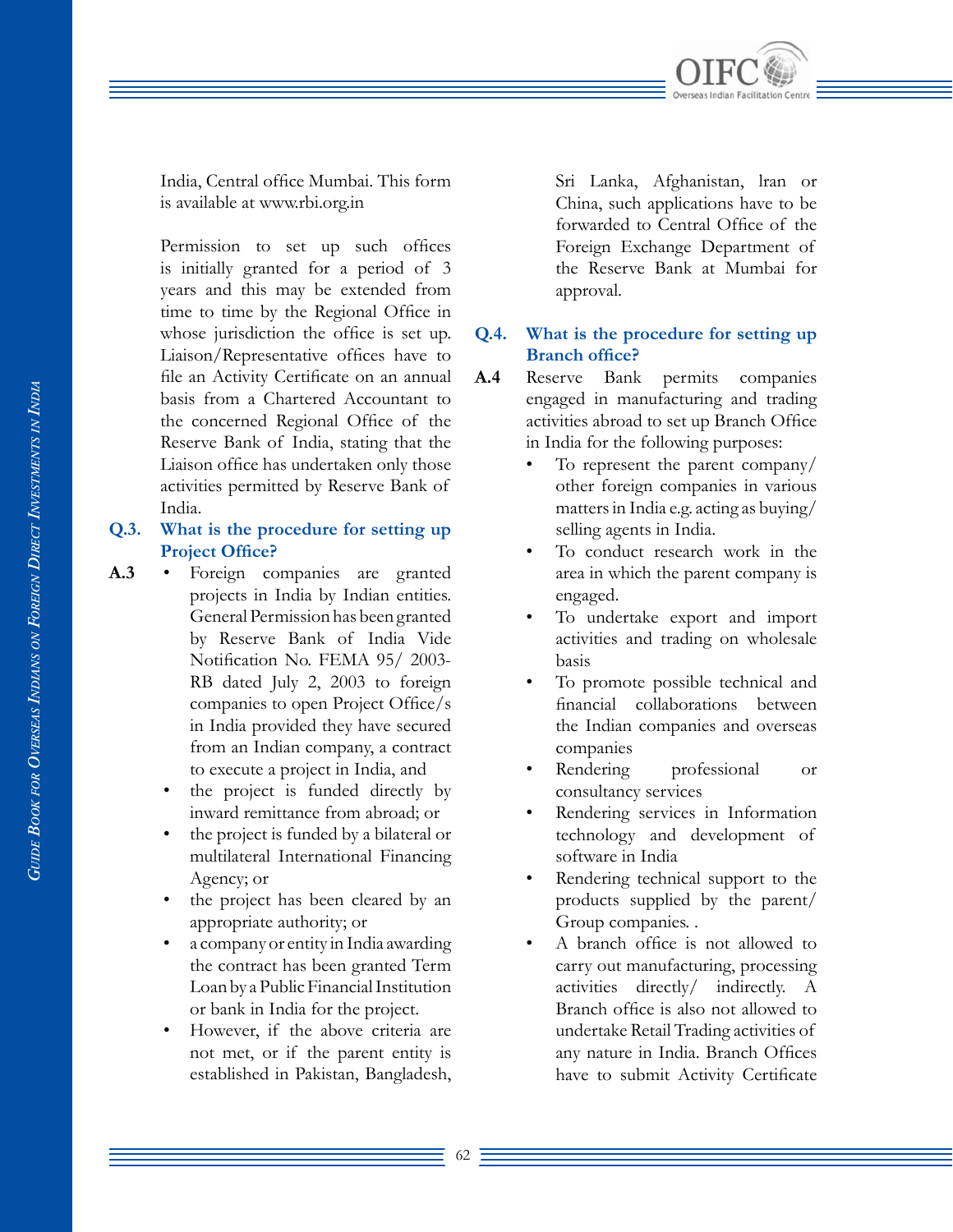from a Chartered Accountant on an annual basis to the Central Office of FED. For annual remittance of profit Branch office may submit required documents to an authorised dealer.

Permission for setting up branch offices is granted by the Reserve Bank of India. Reserve Bank of

India considers the track record of the Applicant Company, existing trade relations with India, the activity of the company proposing to set up office in India as well as financial position of the company while scrutinising the application.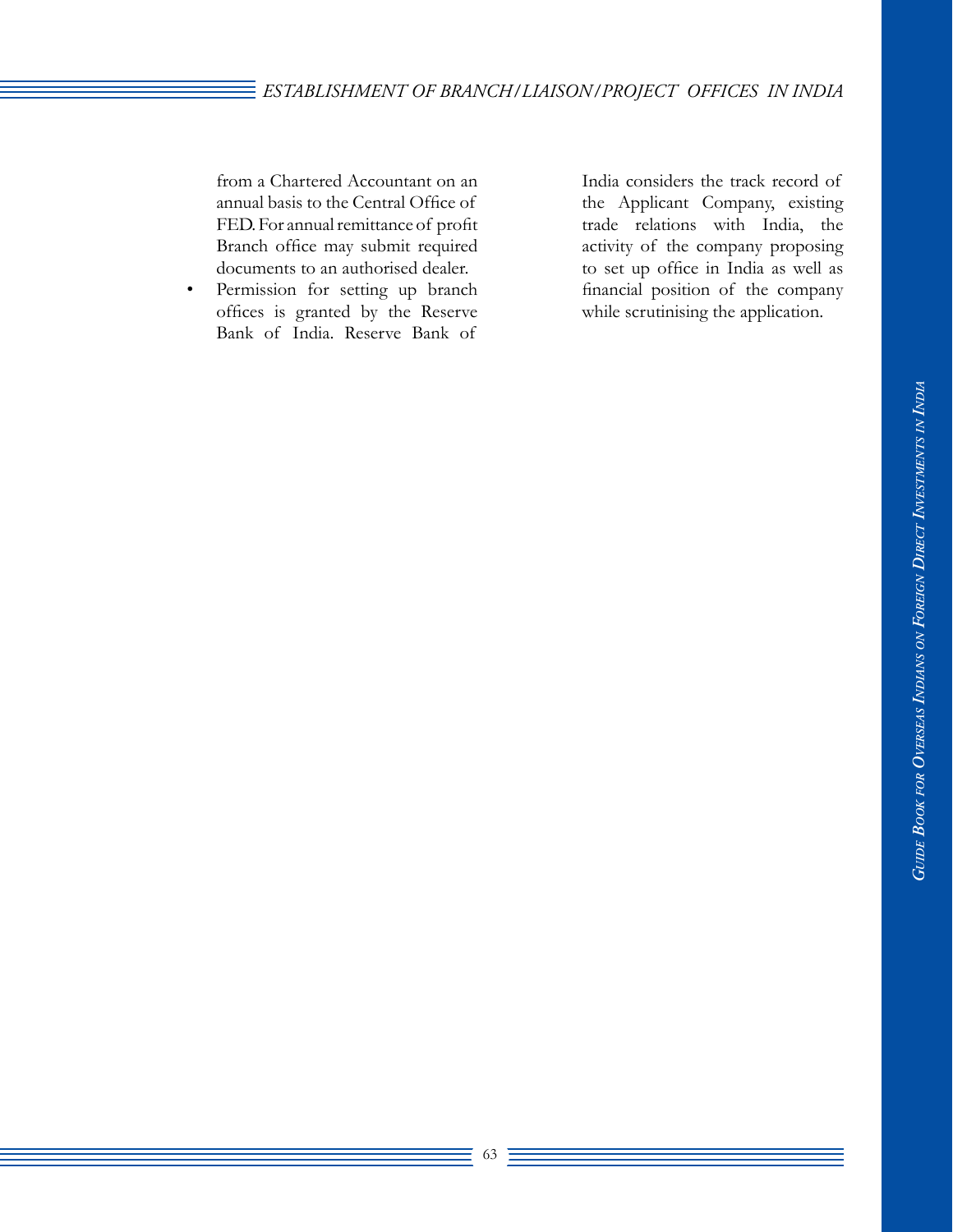

# INVESTMENT IN PARTNERSHIP FIRM / PROPRIETARY CONCERN

# **Investment In Partnership Firm/ Proprietary Concern**

A Non-Resident Indian (NRI)or a Person of Indian Origin (PIO) resident outside India can invest by way of contribution to the capital of a firm of a proprietary concern in India on nonrepatriation basis provided

- i) Amount is invested by inward remittance or out of NRE/ FCNR/ NRO account maintained with Authorised Dealers/ Authorised Banks.
- ii) The firm or proprietary concern is not engaged in any agricultural/plantation or real estate business (i.e. dealing in land and immovable property with a view to earning profit or earning income there from) or print media sector.
- iii) Amount invested shall not be eligible for repatriation outside India.

## **Investments with Repatriation Benefits**

NRIs/PIO may seek prior permission of Reserve Bank for investment in sole proprietorship concerns/partnership firms with repatriation benefits. The application will be decided in consultation with the Government of India.

## **Investment by Non-Residents other than Nris/Pio**

A person resident outside India other than NRIs/PIO may make an application and seek prior approval of Reserve Bank (addressed to the Chief General Manager in charge, Reserve Bank of India, Foreign Exchange Department, Foreign Investment Division, Central office Mumbai) for making investment by way of contribution to the capital of a firm or a proprietorship concern or any association of persons in India. The application will be decided in consultation with the Government of India.

## **Restrictions**

An NRI or PIO is not allowed to invest in a firm or proprietorship concern engaged in any agricultural/plantation activity or real estate business i.e. dealing in land and immovable property with a view to earning profit or earning income therefrom or engaged in Print Media.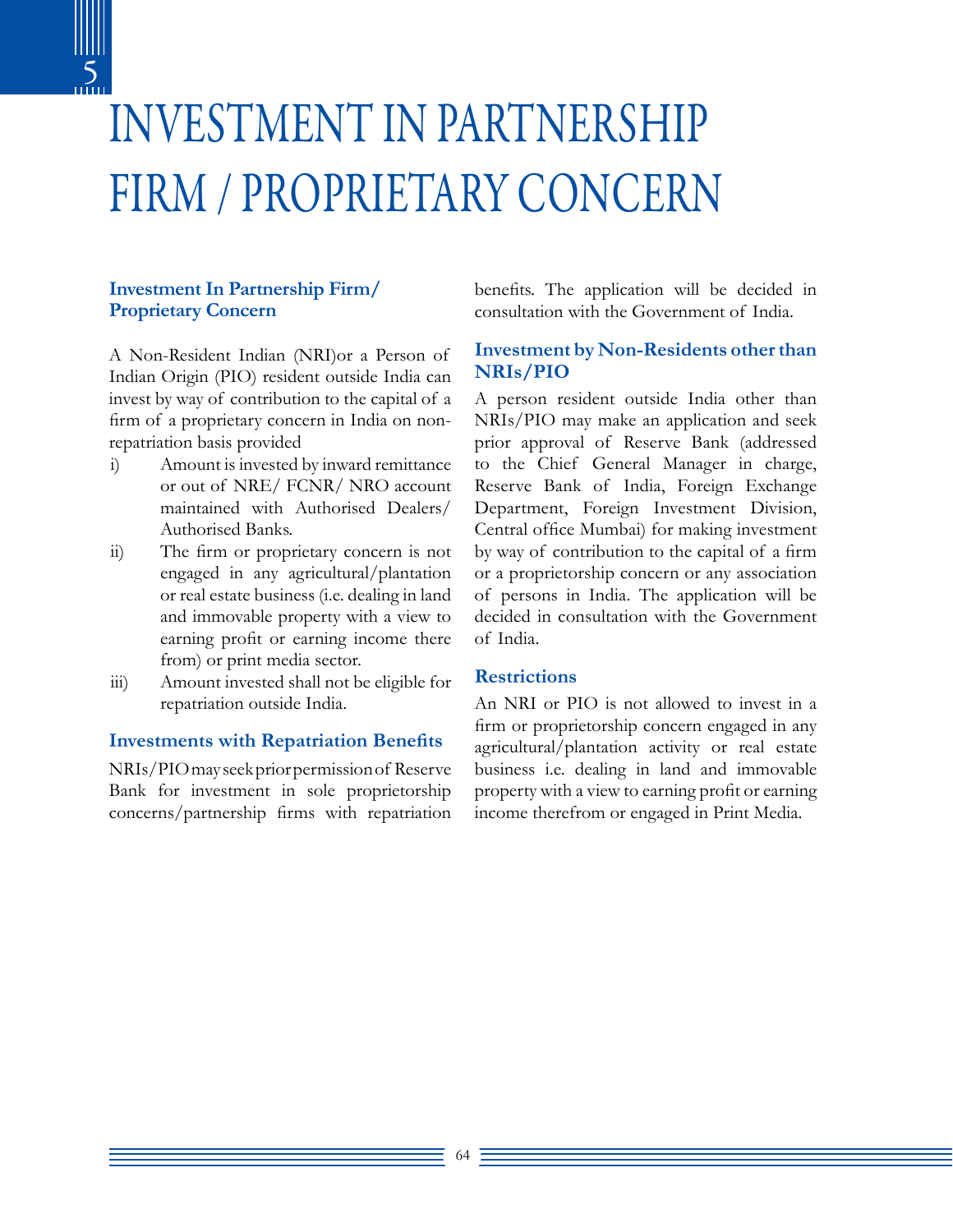

# REMITTANCE FACILITY FOR NRIs/ PIOs/FOREIGN NATIONALS

# **Remittance facilities for Non Resident Indians (NRIs)/persons of Indian Origin (PIO) and Foreign Nationals**

The Regulations for transfer of assets outside India by a person whether resident in India or not are given in the Notifications No. FEMA 13/2000-RB and FEMA 21/2000-RB both dated May 3, 2000 and the related amendments to these Notifications. Accordingly, remittance of capital assets in India held by a person whether resident in or outside India would require approval or the Reserve Bank except to the extent provided in FEMA or Rules or Regulations made there under.

# **Definition of NRI/PIO**

NRI for this purpose is defined as a person resident outside India who is citizen of India.

In terms of Regulation 2 FEMA Notification No. 13 dated May 3, 2000, Non-Resident Indian (NRI) means a person resident outside India who is a citizen of India. Person of Indian Origin (PIO) means a citizen of any country other than Bangladesh or Pakistan who had (a) at any time held Indian passport or (b) he or either of his parents or any of his grandparents was a citizen of India by virtue of the Constitution of India or the Citizenship Act 1955 or (c) the person is a spouse of an Indian citizen or a person referred to in  $(a)$  or  $(b)$ .

# **Remittance of Current Income**

Remittance of current income like rent, dividend, pension, interest etc. of NRIs/PIO even those who do not maintain NRO account is freely allowed, on the basis of appropriate certification by a Chartered Accountant certifying that the

amount proposed to be remitted is eligible for remittance and that applicable taxes have been paid / provided for.

NRIs/PIO have the option to credit the current income to their Non-Resident (External) Rupee account, provided the authorized dealer bank is satisfied that the credit represents current income of the non-resident account holder and income tax thereon has been deducted / provided for.

# **Remittance of Assets by a Foreign National of Non-Indian Origin**

A foreign national of non-Indian origin who has retired from employment in India or who has inherited assets from a person resident in India or who is a widow of an Indian citizen who was resident in India, may remit an amount not exceeding USD one million, per financial year(April-March), on production of documentary evidence in support of acquisition /inheritance of assets, an undertaking by the remitter and certificate by a Chartered Accountant in the formats prescribed by the Central Board of Direct Taxes vide their Circular No.10/2002 dated October 9, 2002.

These remittance facilities are not available to citizen of Nepal and Bhutan.

# **Remittance Of Assets By NrI/ Pio**

A Non-Resident Indian (NRI) or a Person of Indian Origin (PIO) may remit an amount up to USD one million, per financial year, out of the balances held in his Non-Resident(Ordinary) Rupee(NRO) account / sale proceeds of assets (inclusive of assets acquired by way of inheritance of settlement), for all bonafide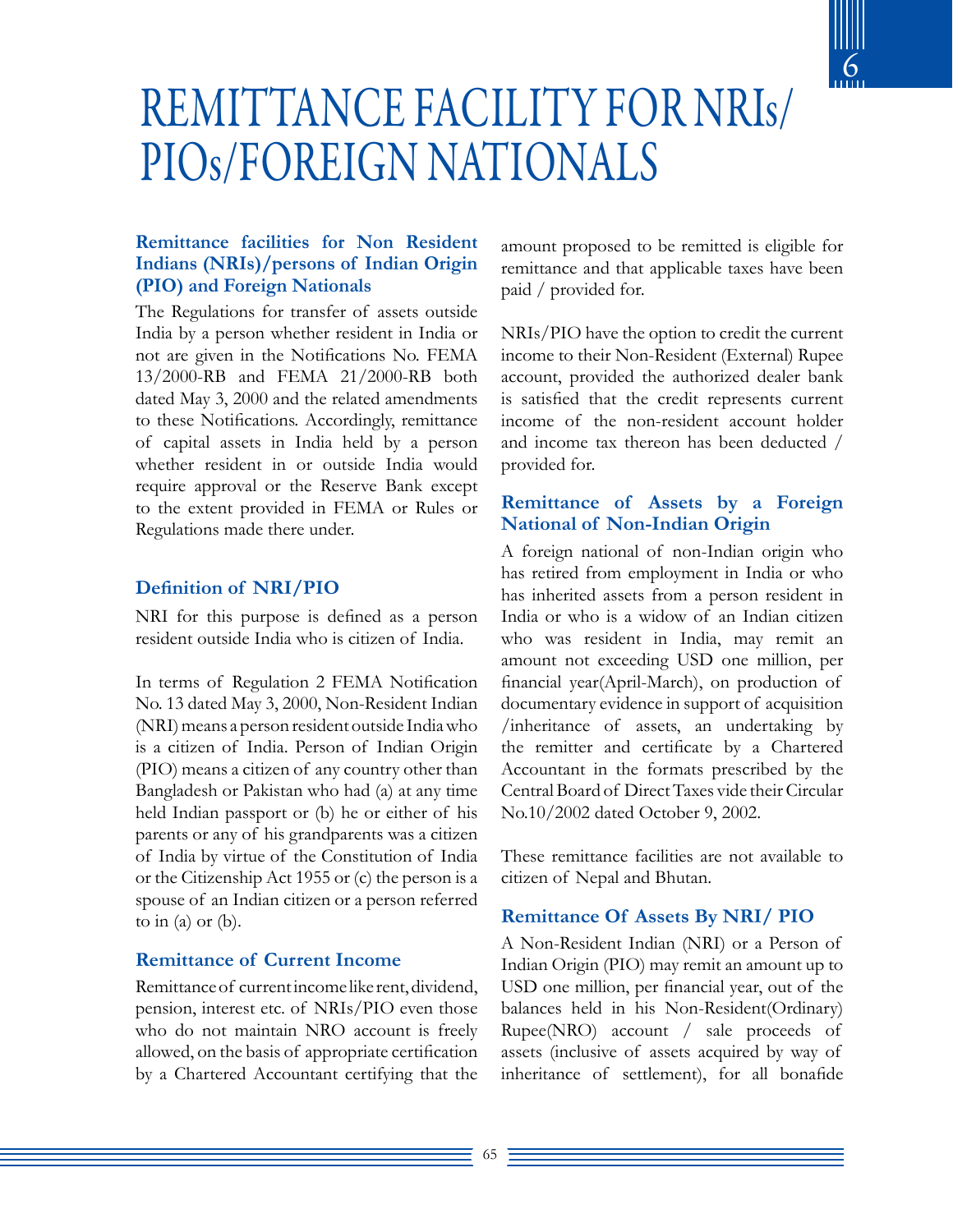

purposes, to the satisfaction of the authorized dealer bank, on production of an undertaking by the remitter and certificate by a Chartered Accountant in the formats prescribed by the Central Board of Direct Taxes vide their Circular NO.10/2002 dated October 9, 2002.

NRI/PIO may remit sale proceed of immovable property purchased by him out of Rupee funds (or as a person in India) as indicated above without any lock in-period.

In respect of remittance of sale proceed of assets acquired by way of inheritance of legacy or settlement for which there is no lock-in-period, NRI/ PIO may submit documentary evidence in support of inheritance or legacy of assets, an undertaking by the remitter and certificate by Chartered Accountant in the prescribed formats. Settlement is also a mode of inheritance from the parent, the only difference being that the property under the settlement passes to the beneficiary on the death of owner/parent without any legal procedures/hassles and helps in avoiding delay and inconvenience in applying probate, etc. Here it is clarified that in case settlement is done without retaining any life interest in the property it would tantamount to regular transfer by way of gift. Therefore, if property is received by NRI/POI by way settlement without the settler retaining life interest it may be reckoned as transfer by way of gift and remittance of sale proceeds of such property would be guided by the extant instructions on remittance of balance in the NRO account.

The remittance facility in respect of sale proceeds of immovable property is not available to citizens of Pakistan, Bangladesh, Sri Lanka, China, Afghanistan, Iran, Nepal and Bhutan.

The facility of remittance of sale proceeds of other financial assets is not available to citizens of Pakistan, Bangladesh, Nepal and Bhutan.

## **Repatriation of Sale Proceeds of Residential**  Property Purchased By NRIs/PIO out of **Foreign Exchange**

Repatriation of sale proceeds of residential property purchased by NRI/PIO is permitted to the extent of the amount paid for acquisition of immovable property in foreign exchange received through banking more than two such properties.

Authorized dealer banks may permit repatriation of amounts representing the refund of application / earnest money/ purchase consideration made by the house building agencies/ seller on account of non-allotment of flat/ plot/ cancellation of booking/ deals for purchase of residential/ commercial property, together with interest, if any (net of income tax payable thereon), provided the original payment was made out of NRE/ FCNR (B) account of the holder, or remittance from outside India through normal banking channels and the authorized dealer bank is satisfied about the genuineness of the transaction. Such funds may also be credited to the NRE/FCNR (B) account of the NRI/PIO, if they so desire.

Authorized dealer banks may allow repatriation of sale proceeds of residential accommodation purchased by NRIs/PIO out of funds raised by way of loans from the authorized dealer banks/ housing finance institutions to the extent of such loans repaid by them out of foreign inward remittances received through normal banking channel or by debit to their NRE/FCNR (B) accounts.

# **Authorisation to Regional Rural Banks (RRBs)**

With a view to make foreign exchange services available to the NRIs/PIO on a wider scale, RRBs are now authorised to open and maintain FCNR (B) Deposit accounts also by NRIs/ PIO.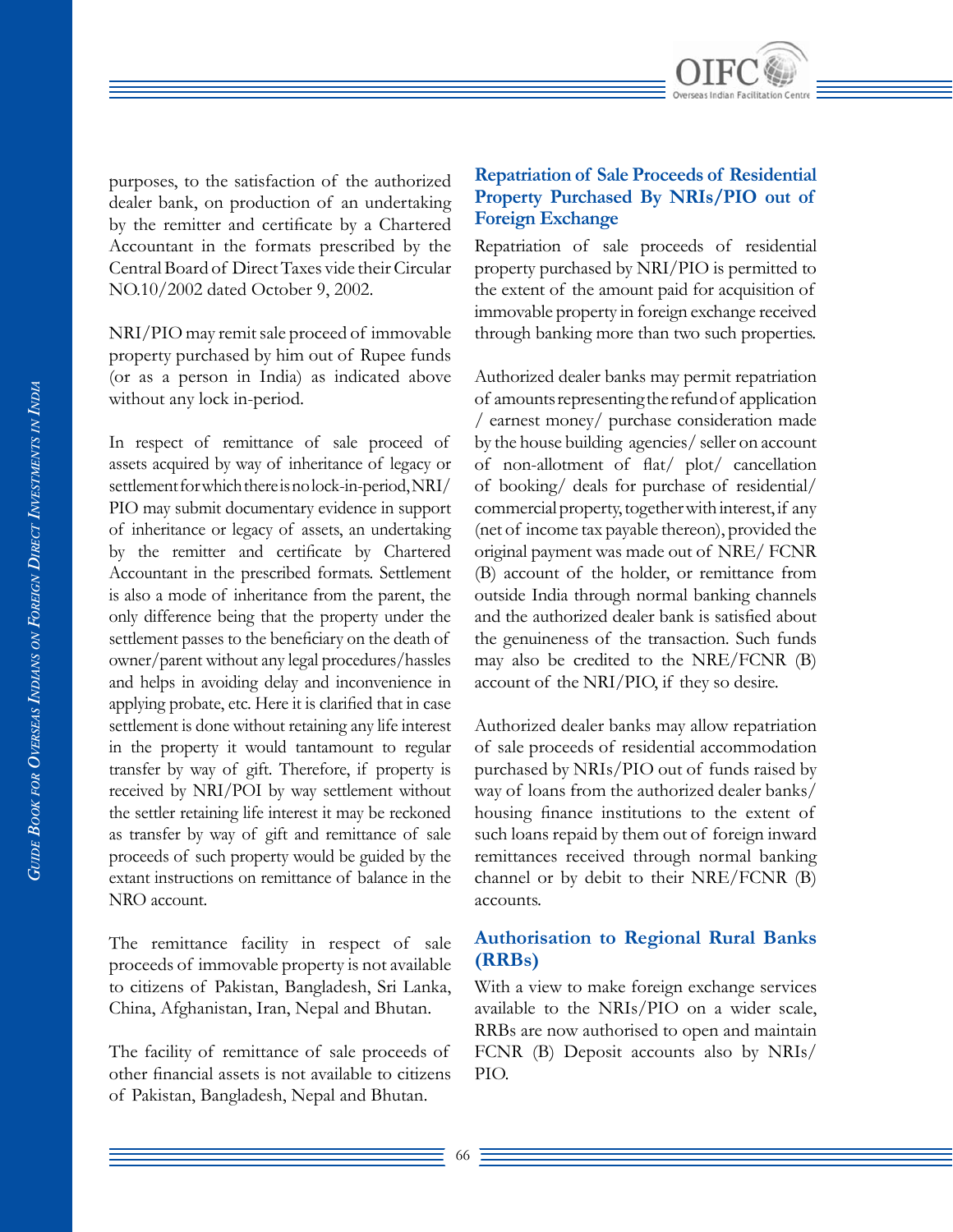# **Repatriation of maturity proceeds of FCNR (B) deposits**

Authorised Dealer banks are permitted to make remittance or the maturity proceeds of FCNR (B) deposits to the third parties outside India, provided the transaction is specifically authorised by the account holder and the authorised dealer is satisfied about the bonafides of the transaction.

# **ESOP to NRI Employees**

Authorised Dealer Banks are permitted to grant Rupee loans to NRIs employees of Indian companies for acquiring shares of the companies under the ESOP Scheme. The loan scheme should be as per the policy approved by the bank's Board and would further be subject to the following conditions:

- (i) The loan amount should not exceed 90 per cent of the purchase price of the shares or Rupees 20 lakhs per NRI employee, whichever is lower.
- (ii) The rate of interest and margin on such loans may be decided by the banks, subject to the directives issued by the Reserve Bank from time to time.
- (iii) The amount shall be paid directly by the bank to the company and should no be credited to the borrowers' non-resident accounts in India.
- (iv) The loan amount should be repaid by the borrower by way of inward remittances or by debit to his NRO/NRE/FCNR (B) account.
- (v) The loans will be included for reckoning capital market exposures and the bank will ensure compliance with prudential limits, prescribed by the Reserve Bank (DBOD) from time to time, for such exposure to capital market.

# **Facilities for Students**

Students going abroad for studies are treated asNon-Resident Indians (NRIs) and are eligible for allthe facilities available to NRIs under FEMA.

As Non-Residents, they will be eligible to receive remittances from India

- (i) up to USD100,000 from close relatives in India on self declaration towards maintenance, which could include remittances towards their studies also and
- (ii) up to USD 1 million per financial year, out of sale proceeds of assets/balances in their NRO account maintained with an AD bank in India.

All other facilities available to NRIs under FEMA are equally applicable to the students.

Educational and other loans availed of by them as residents in India will continue to be available as per FEMA regulations.

# **Income-Tax Clearance**

The remittances will be allowed to be made by the authorized dealer banks on production of an undertaking by the remitter and a Certificate from a Chartered Accountant in the formats prescribed by the Central Board of Direct Taxes, Ministry of Finance, Government of India in their Circular No.10/ 2002 dated October 9, 2002. [cf. A.P.(DIR Series) Circular] No.56 dated November 26, 2002.

# **International Credit Cards**

Authorized dealer banks have been permitted to issue International Credit Cards to NRIs/PIO, without prior approval of Reserve Bank. Such transactions may be settled by inward remittance or out of balances held in the cardholder's FCNR (B) /NRE /NRO accounts.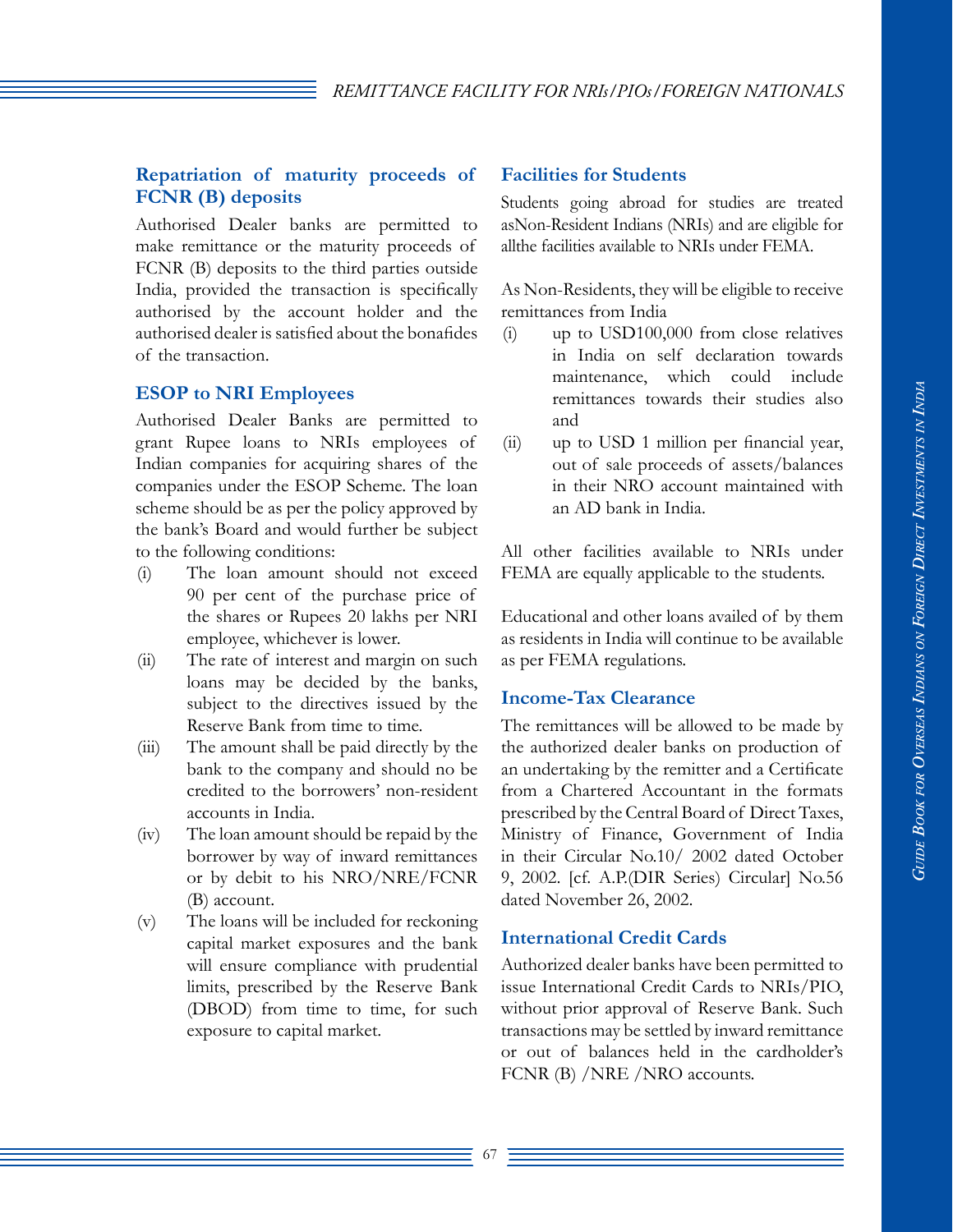

# BANK ACCOUNTS

# Non Resident Ordinary Rupee (NRO) Account Scheme

# **1. Definitions**

Non-Resident Indian (NRI): NRI for this purpose is defined in Regulation 2 of FEMA Notification No. 5 dated May 3, 2000. In terms of this Notification, an NRI is a person resident outside India who is a citizen of India or is a person of Indian origin.

Person of Indian Origin (PIO): PIO for this purpose is defined in Regulation 2 of FEMA ibid as a citizen of any country other than Bangladesh or Pakistan, if (a) he at any time held Indian passport; or (b) he or either of his parents or any of his grand parents was a citizen of India by virtue of the Constitution of India or the Citizenship Act, 1955 (57 of 1955); or (c) the person is a spouse of an Indian citizen or a person referred to in sub clause (a) or (b).

# **2. Eligibility**

- a) Any person resident outside India (as per Section 2 of FEMA), may open NRO account with an Authorised Dealer bank for the purpose of putting through bonafide transactions denominated in Rupees, not involving any violation of the provision of FEMA, Rules, Regulations made thereunder.
- b) Opening of accounts by individuals/ entities of Bangladesh /Pakistan nationality /ownership requires prior approval of Reserve Bank.

# **3. Types of Accounts**

NRO accounts may be opened/maintained in the form of current, savings, recurring or fixed deposit accounts. Rate of interest applicable to these accounts and guidelines for

opening, operating and maintenance of such accounts shall be in accordance with directives/ instructions issued by Reserve Bank from time to time.

# **4. Joint Accounts with Residents /Non Residents**

The accounts may be held jointly with residents and /or with non-residents.

# **5. Permissible Credits/ Debits**

# **A. Credits**

- 1. Proceeds of remittances from outside India through normal banking channels received in foreign currency, which is freely convertible.
- 2. Any foreign currency, which is, freely convertible tendered by the account holder during his temporary visit to India. Foreign currency exceeding USD 5000/-or equivalent in form of cash should be supported by Currency Declaration Form. Rupee funds should be supported by Encashment Certificate, if they represent funds brought from outside India.
- 3. Transfers from rupee accounts of nonresident banks.
- 4. Legitimate dues in India of the account holder. This includes current income like rent, dividend, pension, interest, etc. as also sale proceeds of assets including immovable property acquired out of rupee/foreign currency funds or by way of legacy/inheritance.

# **B. Debit**

- 1. All local payments in rupees including payments for investments in India subject to compliance with the relevant regulations made by the Reserve Bank.
- 2. Remittance outside India of current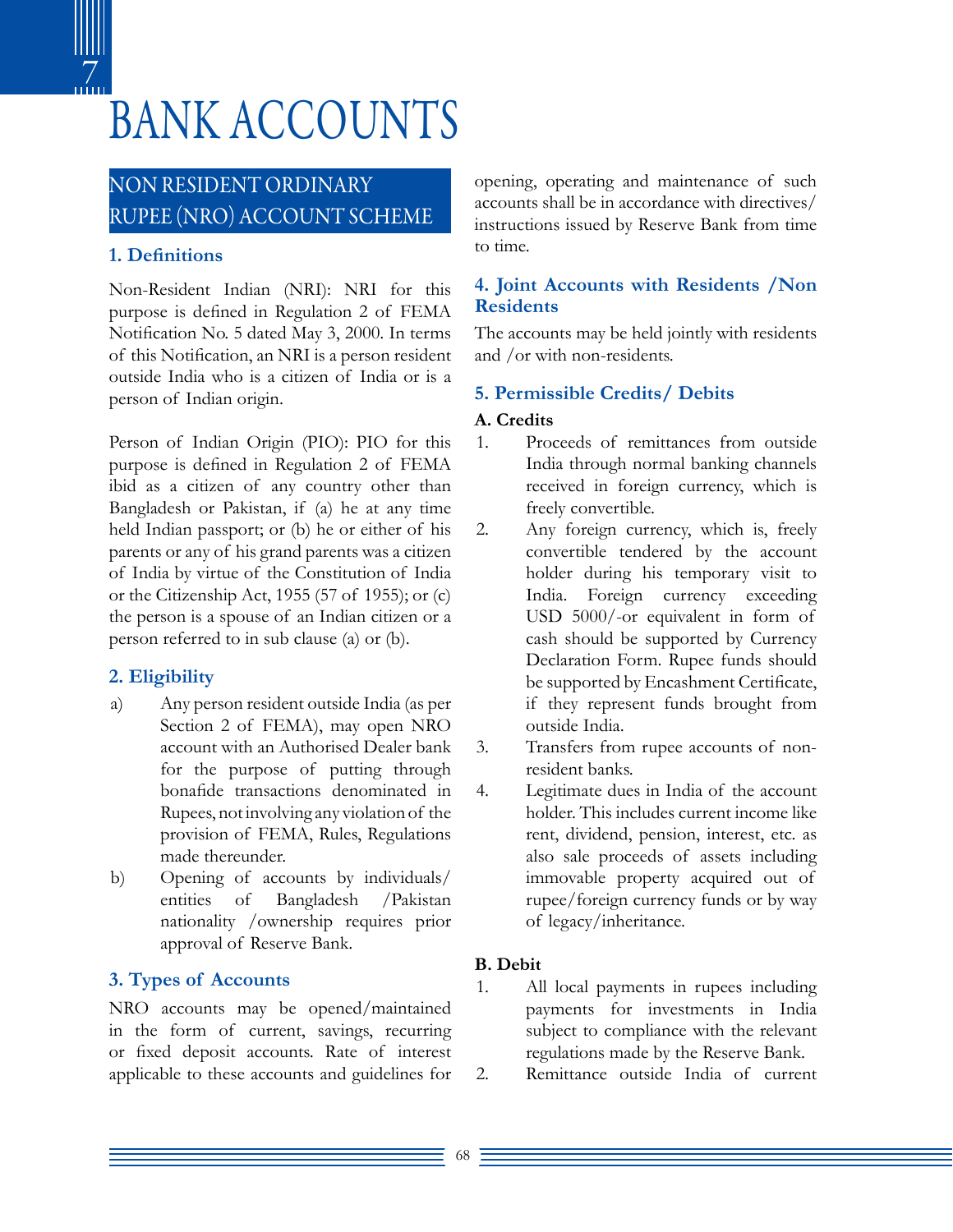#### *BANK ACCOUNTS*

income like rent, dividend, pension, interest, etc. in India of the account holder.

3 Remittance upto USD One million permitted financial year (April – March), for all bonafide purposes, to the satisfaction of the authorised dealer bank.

#### **6. Remittance of Assets**

#### **6.1. Remittance of assets by a foreign national of non Indian origin**

A citizen of foreign state, not being a citizen of Nepal or Bhutan or a Person of Indian Origin, who has retired from an employment in India, or has inherited the assets from a person referred to in sub section (5) of section 6 of the FEMA; or is a widow resident outside India and has inherited assets of her deceased husband who was an Indian citizen resident in India, may remit an amount, not exceeding USD 1,000,000 (US Dollar One Million only) per financial year on production of, documentary evidence in support of acquisition, inheritance or legacy of assets by the remitter and an undertaking by the remitter and certificate by Chartered Accountant in the formats prescribed by the Central Board of Direct Taxes vide their Circular No 10/2002 dated October 9, 2002.

#### **6.2. Remittance of Assets by an NRI/PIO**

a) NRI/PIO may remit an amount, not exceeding USD 1,000,000 permitted financial year, out of the balances held in NRO accounts/sale proceeds of assets /the assets in India acquired by him by way of inheritance /legacy, on production of documentary evidence in support of acquisition, inheritance or legacy of assets by the remitter, and an undertaking by the remitter and

certificate by a Chartered Accountant in the formats prescribed by the Central Board of Direct Taxes vide their Circular No 10/2002 dated October 9,2002.

b) NRI/PIO may within the overall limit of USD 1 million as stated above, remit sale proceeds of assets acquired under a deed of settlement made by either of his parents or a close relative (as defined in section 6 of the Companies Act, 1956) and the settlement taking effect on the death of the settler, on production of the original deed of settlement and an undertaking by the remitter and certificate by a Chartered Accountant in the formats prescribed by the Central Board of Direct Taxes vide their Circular No. 10/2002 dated October 9, 2002.

#### **6.3. Assets Acquired in India Out of Rupee Funds**

NRI/PIO may remit sale proceeds of immovable property purchased by him as a resident or out of Rupee funds as NRI/PIO, without any lock in-period, subject to the above limit of USD 1 million, per financial year.

#### **6.4. Restrictions**

- a) The remittance facility in respect of sale proceeds of immovable property is not available to citizens of Pakistan, Bangladesh, Sri Lanka, China, Afghanistan, Iran, Nepal and Bhutan.
- b) The facility of remittance of sale proceeds of other financial assets is not available to citizens of Pakistan, Bangladesh, Nepal and Bhutan.

#### **7. Foreign Nationals of Non-Indian Origin on a Visit to India**

NRO account (current /saving) can be opened by a Foreign national of non-Indian origin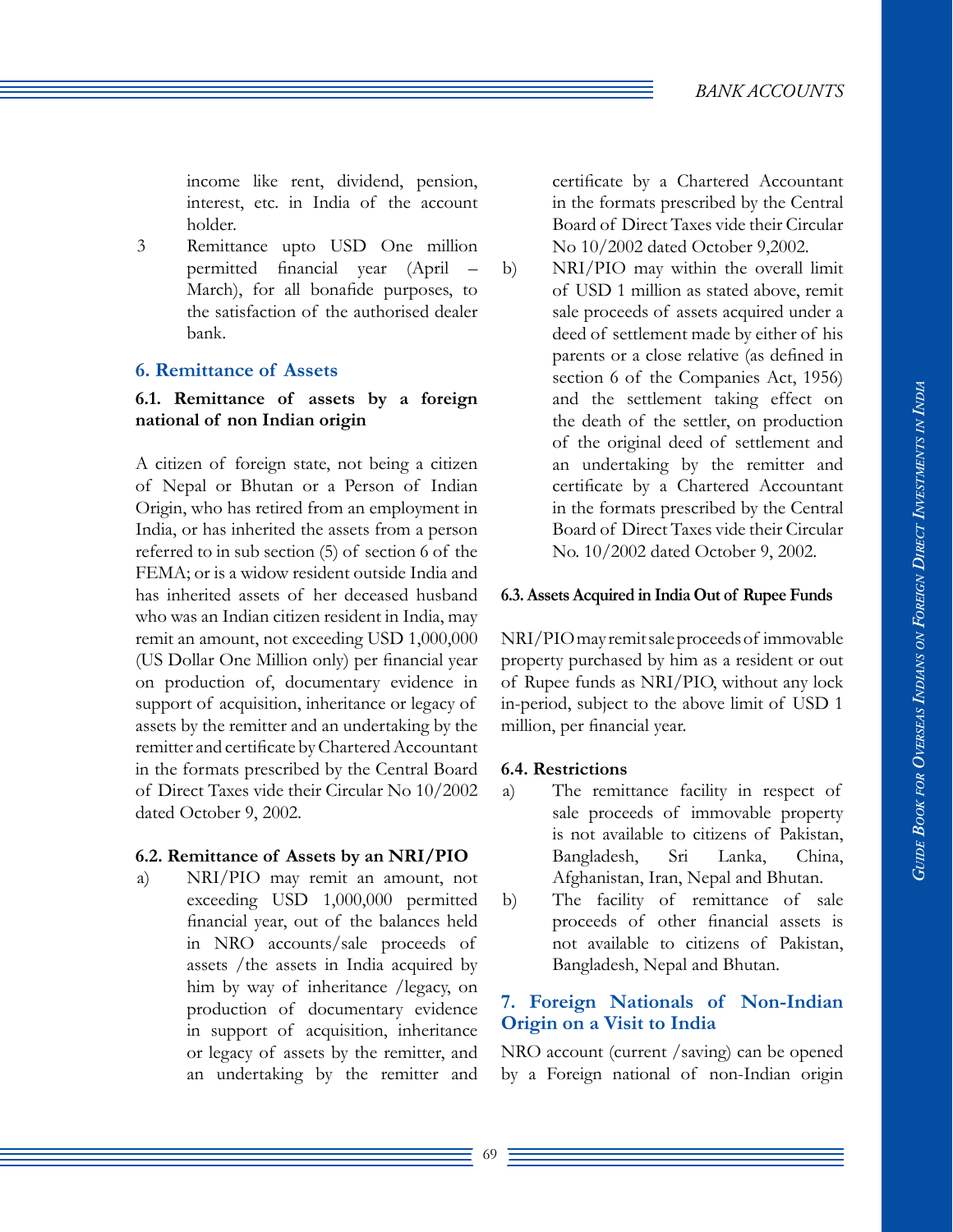

visiting India, with funds remitted from outside India through banking channel or by sale of foreign exchange brought by him to India. The balance in the NRO account may be converted by the authorised dealer/bank into foreign currency for payment to the account holder at the time of his departure from India provided the account has been maintained for a period not exceeding six months and the account has not been credited with any local funds, other than interest accrued thereon.

# **8. Grant of Loans/Overdrafts by Authorised Dealer/Bank to Account Holders and Third Parties**

- a) Loans to Non Resident account holders and to third parties may be granted in Rupees by authorised dealer/bank against the security of fixed deposits subject to the following terms and conditions:
	- (i) The loans shall be utilised only for meeting borrower's personal requirements and /or business purpose and not for carrying on agricultural / plantation activities or real estate business or for re lending.
	- (ii) Regulations relating to margin and rate of interest as stipulated by Reserve Bank from time to time shall be complied with.
	- (iii) The usual norms and considerations as applicable in the case of advances to trade/ industry shall be applicable for such loans /facilities granted to third parties
- b) Authorised dealer /bank may permit overdraft in the account of the account holder subject to his commercial judgment and compliance with the interest rate etc. directives.

# **9. Change of Residential Status of Account Holder**

- **(a) From Resident to Non-resident** 
	- When a person resident in India leaves India for a country (other than Nepal or Bhutan) for taking up employment or for carrying on business or vocation outside India or for any other purpose indicating his intention to stay outside India for an uncertain period, his existing account should be designated as a Non Resident (Ordinary) Account.

When a person resident in India leaves for Nepal or Bhutan for taking up employment or for carrying on business or vocation or for any other purpose indicating his intention to stay in Nepal or Bhutan for an uncertain period, his existing account will continue as a resident account. Such account should not be designated as a Non-Resident (Ordinary) Account (NRO).

#### **(b) From Non Resident to Resident**

NRO accounts may be re-designated as resident rupee accounts on the return of the account holder to India for taking up employment, or for carrying on business or vocation or for any other purpose indicating his intention to stay in India for an uncertain period. Where the account holder is only on a temporary visit to India, the account should continue to be treated as non-resident during such visit.

# **10. Treatment of Loans/Overdraft in the Event of Change in the Resident Status of the Borrower**

In case of person who had availed of loan or overdraft facilities while resident in India and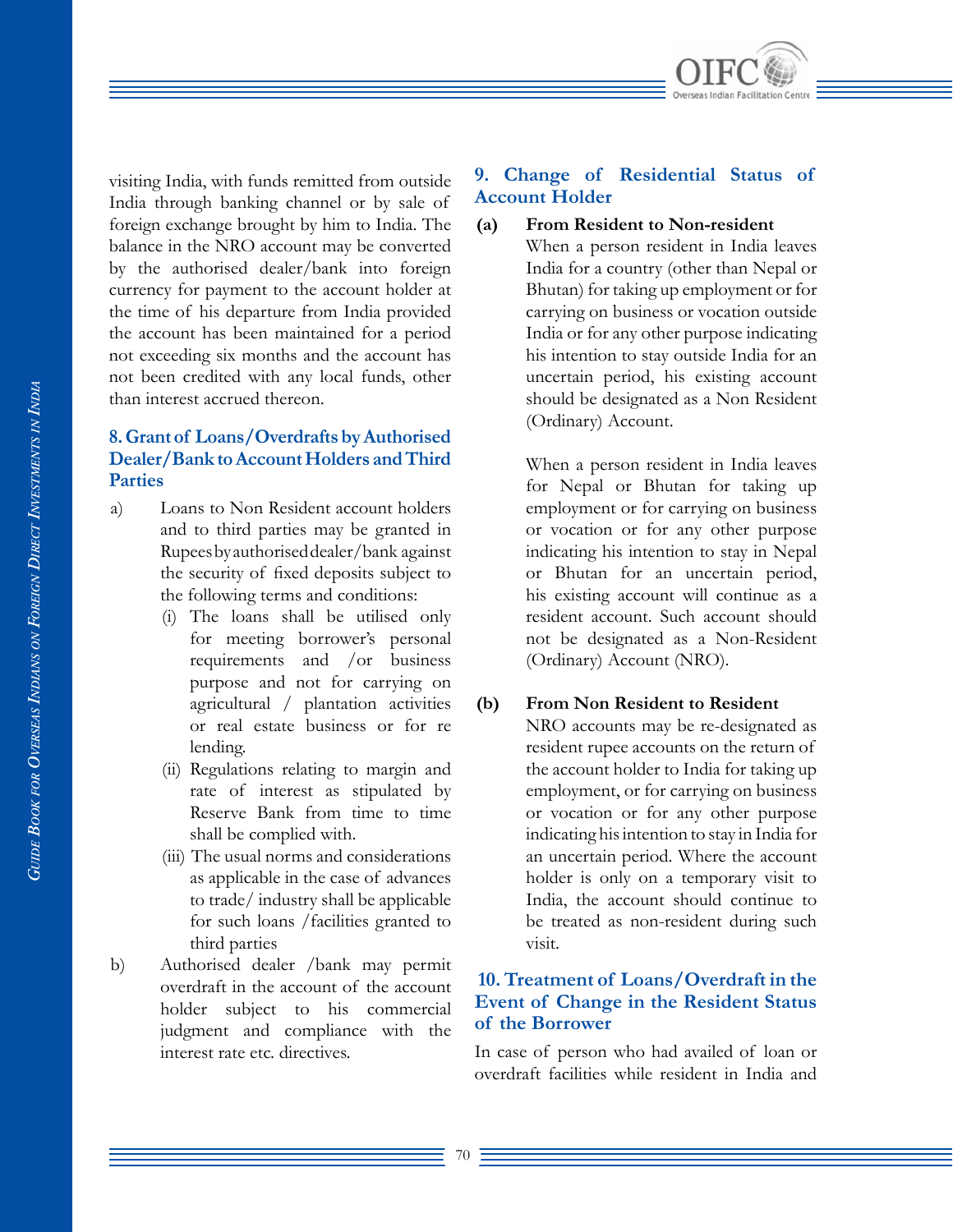who subsequently become a person resident outside India, the authorised dealer / bank may at their discretion and commercial judgment allow continuance of the loan / overdraft facilities. In such cases, payment of interest and repayment of loan may be made by inward remittance or out of legitimate resources in India of the person concerned.

# **11. Payment of funds to Non–Resident / Resident Nominee**

The amount due /payable to non-resident nominee from the NRO account of a deceased account holder shall be credited to NRO account of the nominee with an authorised dealer/bank in India. The amount payable to resident nominee from the NRO account of a deceased account holder shall be credited to resident account of the nominee with a bank in India.

# **12. Operation of NRO Account by Power of Attorney Holder.**

Powers have been delegated to the authorised dealers /banks to allow operations on an NRO account by Power of Attorney granted in favour of a resident by the non-resident individual account holder provided such operations are restricted to (i) all local payments in rupees including payments for eligible investments subject to compliance with relevant regulations made by the Reserve Bank; and (ii) remittance outside India of current income in India of the Non Resident individual account holder, net of applicable taxes.

The resident Power of Attorney holder is not permitted to repatriate outside India funds held in the account other than to the Non Resident individual account holder nor to make payment by way of gift to a resident on behalf of the Non Resident account holder or transfer funds from the account to another NRO account.

# **13. Facilities to a Person Going Abroad for Studies**

Persons going abroad for studies are treated as Non Resident Indians (NRIs) and are eligible for all the facilities available to NRIs. Educational and other loans availed of by them as permitted FEMA regulations.

# **14. International Credit Cards**

Authorised dealer banks have been permitted to issue International Credit Cards to NRI / PIO, without prior approval of Reserve Bank. Such transactions may be settled by inward remittance or out of balances held in the cardholder's FCNR (B)/NRE/NRO Accounts.

# **15. Income – Tax**

The remittances (net of applicable taxes) will be allowed to be made by the authorised dealer banks on production of an undertaking by the remitter and a Certificate from a Chartered Accountant in the formats prescribed by the Central Board of Direct Taxes, Ministry of Finance, Government of India vide their Circular No. 10/2002 dated October 9, 2002 [cf A.P.(DIR Series) Circular No. 56 dated November 26, 2002.]

# REPATRIABLE ACCOUNTS

# **Non-Resident (External) Rupee Account Scheme**

# **1. Eligibility:**

The Non-resident Indians (NRIs) and Overseas Corporate Bodies (OCBs) are permitted to open and maintain these accounts with authorised dealers, and with banks (including cooperative banks) authorised by the Reserve Bank to maintain such accounts.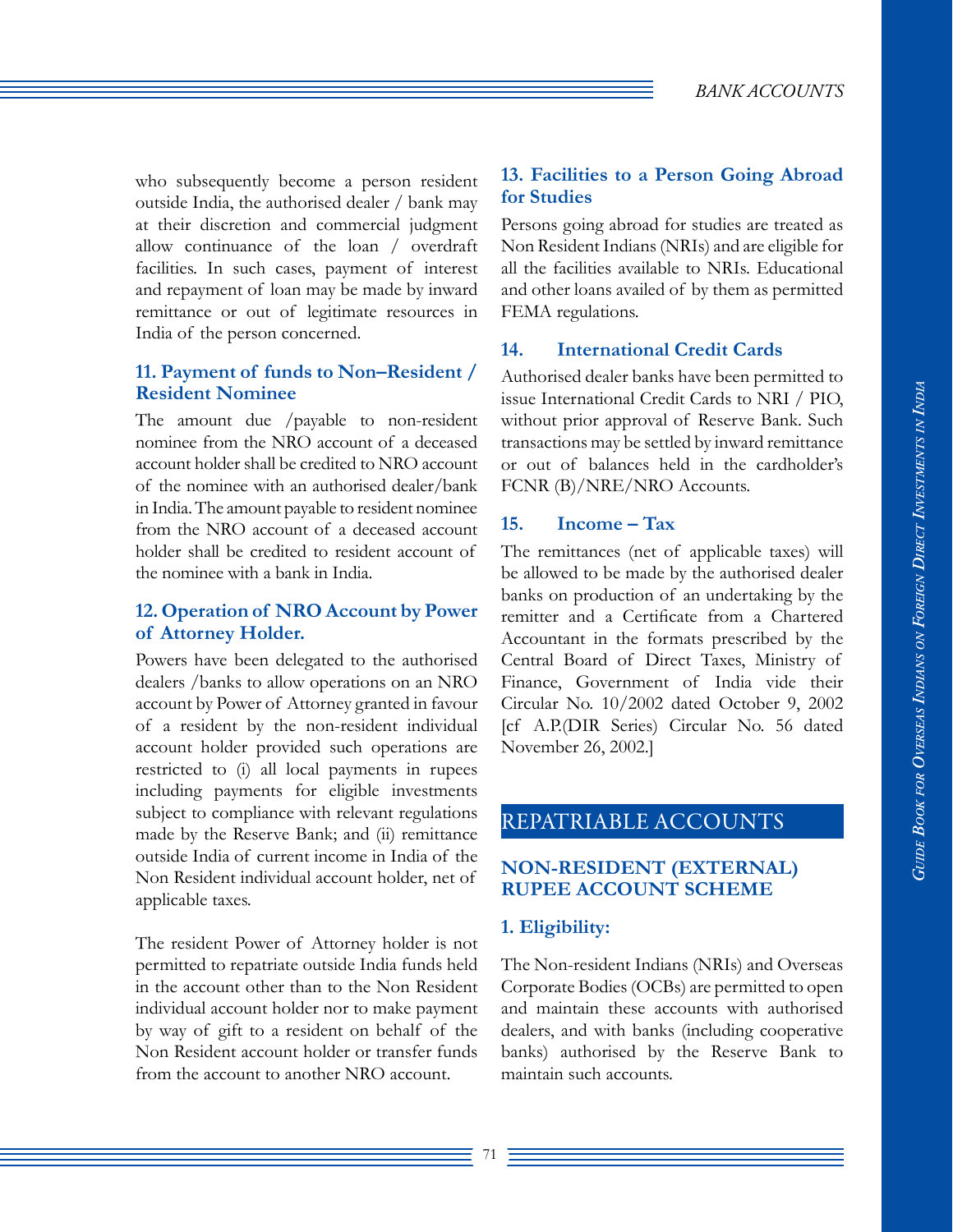

The account should be opened by the nonresident account holder himself and not by the holder of the power of attorney in India.

**Note:** Opening of NRE accounts in the names of individuals/entities of Bangladesh/Pakistan Nationality /ownership requires approval of Reserve Bank.

#### **2. Types of accounts:**

The accounts may be maintained in any form, e.g. savings, current, recurring or fixed deposit account etc.

## **3. Permitted Credits:**

- a) Proceeds of remittances to India in any permitted currency.
- b) Proceeds of personal cheques drawn by the account holder on his foreign currency account and of travelers cheques, bank drafts payable in any permitted currency including instruments expressed in Indian rupees for which reimbursement will be received in foreign currency, deposited by the account holder in person during his temporary visit to India, provided the authorised dealer/bank is satisfied that the account holder is still resident outside India, the travelers' cheques/ drafts are standing/endorsed in the name of the account holder and in the case of travelers' cheques, they were issued outside India.
- c) Proceeds of foreign currency/bank notes tendered by account holder during his temporary visit to India, provided (i) the amount was declared on a Currency Declaration From (CDF), where applicable, and (ii) the notes are tendered to the authorised dealer in person by the account holder himself and the authorised dealer is satisfied that account holder is a person resident

outside India.

- d) Transfers from other NRE/FCNR accounts.
- e) Interest accruing on the funds held in the account.
- f) Interest on Government securities and dividend on units of mutual funds, provided the securities/ units were purchased by debit to the account holder's NRE/FCNR account or out of inward remittance through normal banking channels.
- g) Maturity proceeds of Government securities including National Plan/ Savings Certificates as well as proceeds of Government securities and units of mutual funds sold on a recognised stock exchange in India and sale proceeds of units received from mutual funds, provided the securities/units were originally purchased by debit to the account holder's NRE/FCNR account or out of remittances received from outside India in free foreign exchange.
- h) Refund of share/debenture subscriptions to new issues of Indian companies or portion thereof, if the amount of subscription was paid from the same account or from other NRE/FCNR account of the account holder or by remittance from outside India through normal banking channels.
- i) Refund of application/earnest money made by the house building agencies on account of non-allotment of flat/plot, together with Interest, if any (net of income tax payable thereon), provided the original payment was made out of NRE/FCNR account of the account holder or remittance from outside India through normal banking channels and the authorised dealer is satisfied about

72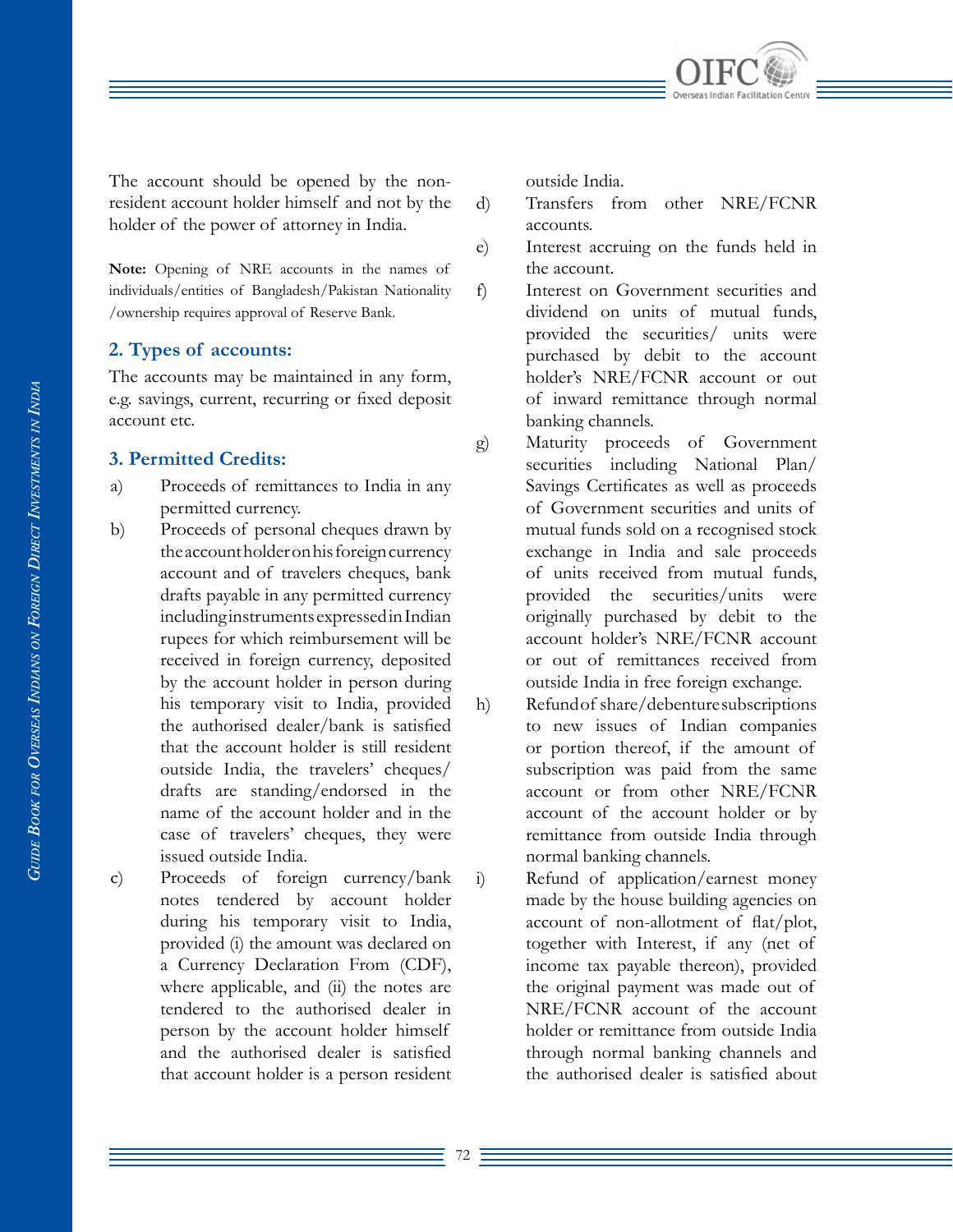the genuineness of the transaction.

j) Any other credit if covered under general or special permission granted by Reserve Bank.

## **4. Permitted Debits:**

- a) Local disbursements.
- b) Remittances outside India.
- c) Transfer to NRE/FCNR accounts of the account holder or any other person eligible to maintain such account.
- d) Investment in shares/securities/ commercial paper of an Indian company or for purchase of immovable property in India provided such investment/ purchase is covered by the regulations made, or the general/special permission granted, by the Reserve Bank.
- e) Any other transaction if covered under general or special permission granted by the Reserve Bank.

## **5. Rate of Interest:**

Rate of interest applicable to these accounts shall be in accordance with the directions/ instruction issued by Reserve Bank from time to time.

## **6. Loans against security of funds held in the account:**

## **a) To account holder:**

Authorised dealers and banks maintaining such accounts are permitted to grant loans in India to the account holder for –

i). Personal purposes or for carrying on business activities except for the purpose of relending or carrying on agriculture/ plantation activities or for investment in real estate business. The authorised dealer/bank should ensure that the advances are fully secured by the fixed deposits and regulations relating to

normal margin, interest rate, etc., are complied with. Repayment shall be made either by adjustment of the deposit or by fresh inward remittances from outside India through normal banking channels. The loan can also be repaid out of local rupee resources in the NRO account of the borrower. The interest on such loans shall be in accordance with directives issued by Reserve Bank from time to time;

- ii). the purpose of making direct investment in India on non-repatriation basis by way of contribution to the capital of Indian firms/companies subject to compliance with the provisions of the Foreign Exchange Management (Transfer of Indian security by a person resident outside India) Regulations, 2000 and Foreign Exchange Management (Investment in proprietary or a partnership firm) Regulations, 2000.
- iii). the purpose of acquisition of flat/house in India for his own residential use subject to the provisions of the relevant Regulations made under the Act.

## **b) To third parties:**

Authorised dealers and authorised banks may grant any type of fund based and/or non-fund based facilities to resident individuals/firms/ companies in India against the collateral of fixed deposits held in NRE account subject to the following conditions.

- i). There should be no direct or indirect foreign exchange consideration for the non-resident depositor agreeing to pledge his deposits to enable the resident individual/firm/company to obtain such facilities.
- ii). Regulations relating to margin, interest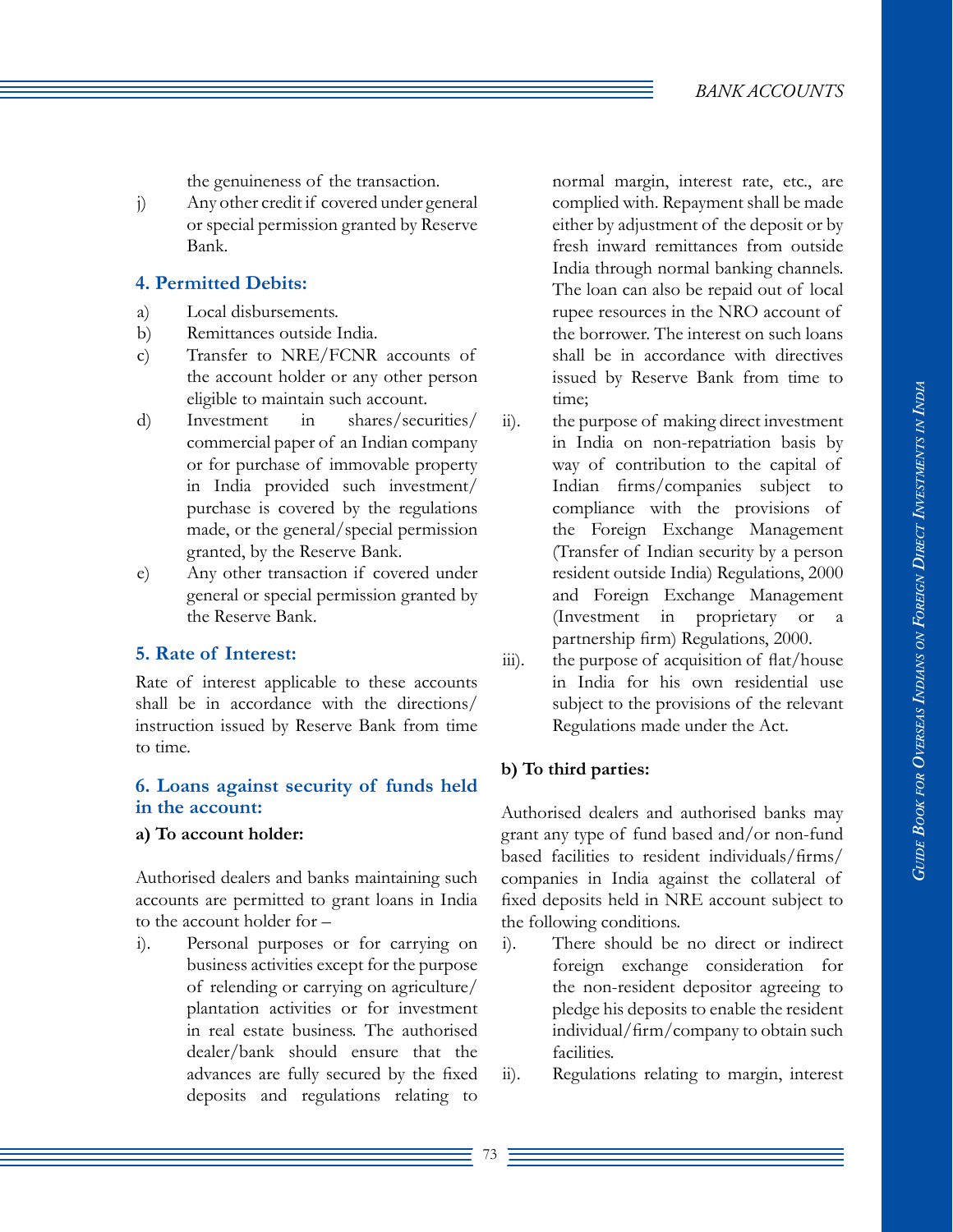

rate, purpose of loan, etc., as stipulated by Reserve Bank from time to time should be complied with.

- iii). The loan should be utilised for personal purposes or for carrying on business activities other than agricultural/ plantation activities or real estate business. The loan should not be utilised for relending.
- iv). The usual norms and considerations as applicable in the case of advances to trade/industry shall be applicable to such credit facilities.

#### **c) Loans outside India**

Authorised dealers may allow their branches/ correspondents outside India to grant any type of fund based and/or non-fund based facilities to or in favour of non-resident depositor or to third parties at the request of depositor for bonafide purpose against the security of funds held in the NRE accounts in India and also agree to remittance of the funds from India, if necessary, for liquidation of the outstandings.

#### **7. Change of resident status of the account holder:**

NRE accounts should be redesignated as resident accounts or the funds held in these accounts may be transferred to the RFC accounts (if the account holder is eligible for maintaining RFC account) at the option of the account holder immediately upon the return of the account holder to India for taking up employment or for carrying on business or vocation or for any other purpose indicating intention to stay in India for an uncertain period. Where the account holder is only on a short visit to India, the account may continue to be treated as NRE account even during his stay in India.

## **8. Repatriation of funds to non-resident nominee:**

Authorised dealers/authorised banks may allow remittance of funds lying in the NRE account of the deceased account holder to his nonresident nominee.

#### **9. Miscellaneous:**

- a) Joint accounts: Joint accounts in the names of two or more non-resident individuals may be opened provided all the account holders are persons of Indian nationality or origin. When one of the joint holder becomes resident, the authorised dealer may either delete his name and allow the account to continue as a NRE account or redesignate the account as a resident account, at the option of the account holders. Opening of these accounts by a non-resident jointly with a resident is not permissible.
- b) Opening of account during temporary visit: An account may be opened in the name of an eligible NRI during his temporary visit to India against tender of foreign currency travelers cheques or foreign currency notes and coins tendered, provided the authorised dealer is satisfied that the person has not ceased to be a non-resident.
- c) Operations by Power of attorney: Authorised dealers/authorised banks may allow operations on an NRE account in terms of Power of Attorney or other authority granted in favour of a resident by the non-resident account holder, provided such operations are restricted to withdrawals for local payments or remittance to the account holder himself through normal banking channels. In cases where the account holder or a bank designated by him is eligible to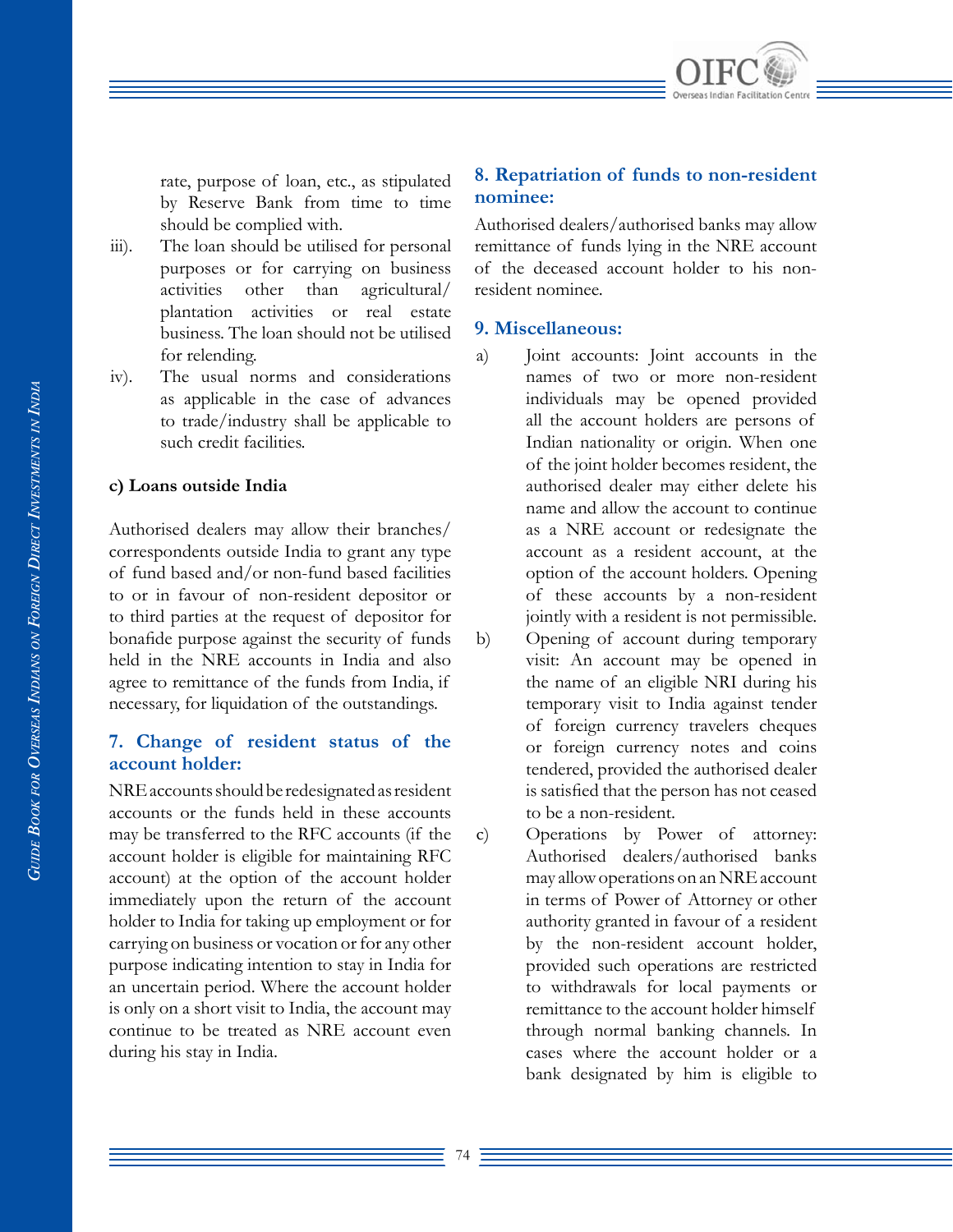make investments in India, the Power of Attorney holder may be permitted by authorised dealers to operate the account to facilitate such investment. The resident Power of Attorney holder shall not, however be allowed to repatriate outside India funds held in the account under any circumstances other than to the account holder himself, nor to make payment by way of gift to a resident on behalf of the account holder or transfer funds from the account to another NRE account.

- d) Special Series of Cheques: For easy identification and quicker processing of cheques drawn on NRE accounts, authorised dealers/banks shall issue cheque books containing a special series of cheques to their constituents holding NRE accounts.
- e) Temporary overdrawings: Authorised dealers/authorised banks may at their discretion/commercial judgment allow for a period of not more than two weeks, overdrawings in NRE savings bank accounts, upto a limit of Rs.50,000 subject to the condition that such overdrawings together with the interest payable thereon are cleared/repaid within the said period of two weeks, out of inward remittances through normal banking channels or by transfer of funds from other NRE/FCNR accounts.
- f) Remittances abroad by Resident nominee: Application from a resident nominee for remittance of funds outside India for meeting the liabilities, if any, of the deceased account holder or for similar other purposes, should be forwarded to the Reserve Bank for consideration.
- g) Tax Exemption: Income from interest on balances standing to the credit of NRE

Accounts is exempt from Income tax. Likewise balances held in such accounts are exempt from wealth tax.

h) Reporting: The transactions in these accounts shall be reported to the Reserve Bank in accordance with the directions issued by it from time to time.

## **FOREIGN CURRENCY (NON-RESIDENT) ACCOUNT (BANKS) SCHEME – FCNR (B)**

## **1. Eligibility :**

(a) NRIs and OCBs are eligible to open and maintain these accounts with an authorised dealer.

**NOTE:** Opening of FCNR (B) accounts in the names of NRIs/OCBs of Bangladesh/Pakistan nationality/ ownership requires approval of Reserve Bank.

- (b) These accounts may be opened with funds remitted from outside India through normal banking channels or funds received in rupees by debit to the account of a non-resident bank maintained with an authorised dealer in India or funds which are of repatriable nature in terms of the regulations made by Reserve Bank. Accounts may also be opened by transfer of funds from existing NRE/FCNR accounts.
- (c) Remittances from outside India for opening of or crediting to these accounts should be made in the designated currency in which the account is desired to be opened /maintained. Without prejudice to this, if the remittance is received in a currency other than the designated currency (including funds received in rupees by debit to the account of a nonresident bank), it should be converted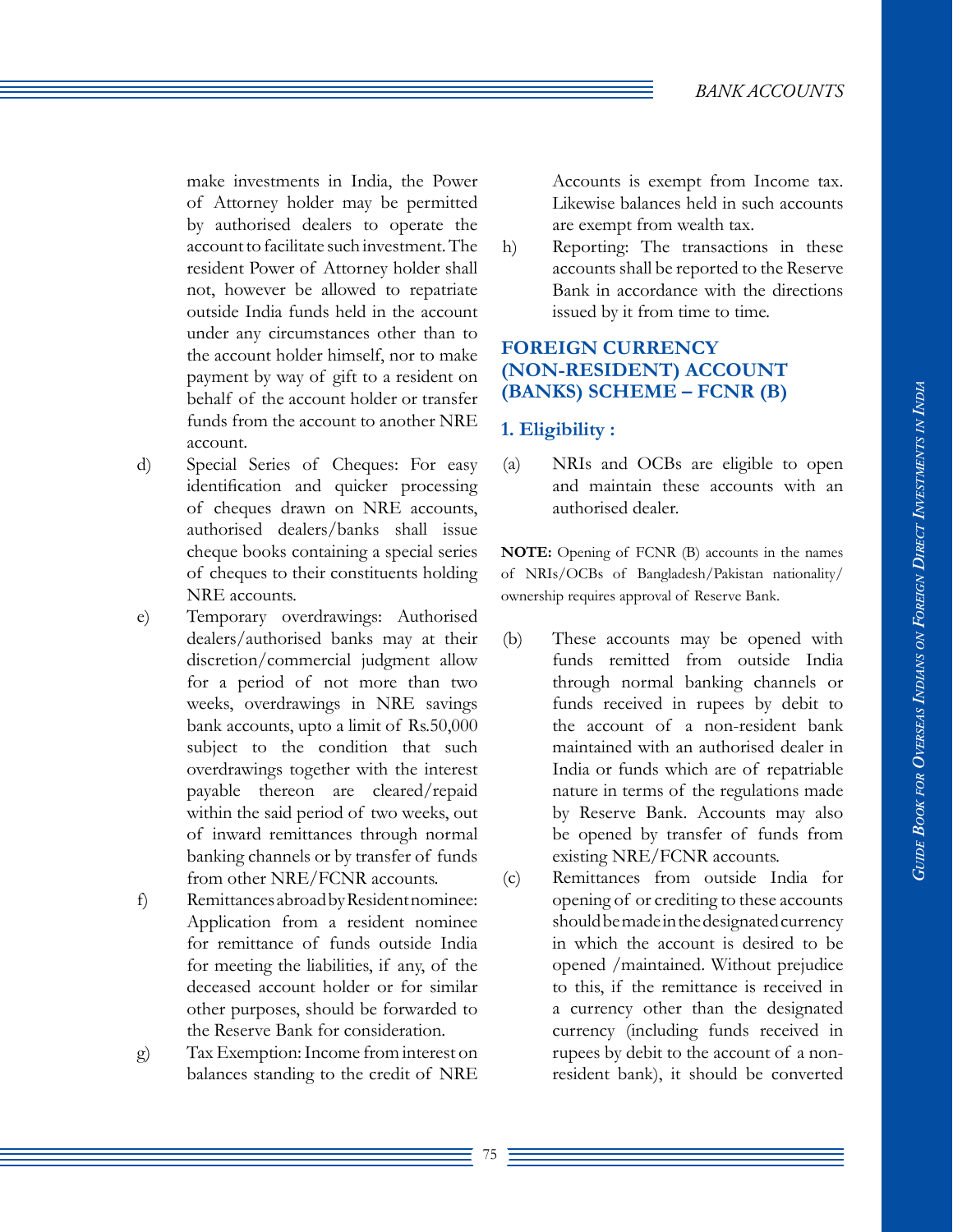

into the latter currency by the authorised dealer at the risk and cost of the remitter and account should be opened/credited in only the designated currency.

(d) In case the depositor with any convertible currency other than designated currency desires to place a deposit in these accounts, authorised dealers may undertake with the depositor a fully covered swap in that currency against the desired designated currency. Such a swap may also be done between two designated currencies.

#### **2. Designated currencies:**

Deposit of funds in the accounts may be accepted in Pound Sterling, US Dollar, Deutsche Mark, Japanese Yen, Euro and such other currencies as may be designated by Reserve Bank from time to time.

#### **3. Type of account:**

These accounts may be opened only in the form of term deposit for any of the three maturity periods, viz. one year and above but less than two years, two years and above but less than three years and three years only.

#### **4. Rate of Interest:**

The rate of interest on funds held in these deposit accounts will be in accordance with the directives issued by the Reserve Bank from time to time.

#### **5. Permissible Debits/Credits:**

All debits/credits permissible in respect of NRE accounts as specified in NRE Rupee Account Scheme shall be permissible in respect of these accounts also.

#### **6. Rate for Conversion of Rupees into Designated Currencies and vice versa:**

- i). Remittances received in Indian rupees for opening these accounts shall be converted by the authorised dealer into the designated foreign currency at the clean T.T. selling rate for that currency ruling on the date of conversion.
- ii). For the purpose of payment in rupees, funds held in these accounts shall be converted into rupees at the authorised dealer's clean T.T. buying rate for the concerned currency ruling on the date of withdrawal.

#### **7. Inland Movement of Funds:**

Any inland movement of funds for the purpose of opening these accounts as well as for repatriation outside India of balances held in these accounts will be free of inland exchange or commission for the non-resident depositors. The Authorised dealer receiving foreign currency remittances in these accounts will also, on request, pass on the foreign currency to another authorised dealer if the account has to be opened with the latter, at no extra cost to the remitter.

#### **8. Manner of Payment of Interest:**

- i). Interest on balances held in these accounts may be paid half-yearly or on an annual basis as desired by the depositor.
- ii). Interest may be credited to a new FCNR(B) account or an existing/new NRE/NRO/NRNR/NRSR account in the name of the account holder, at his option.

## **9. Loans/overdrafts against security of funds held in the account:**

i). The terms and conditions as applicable to NRE deposits in respect of loans and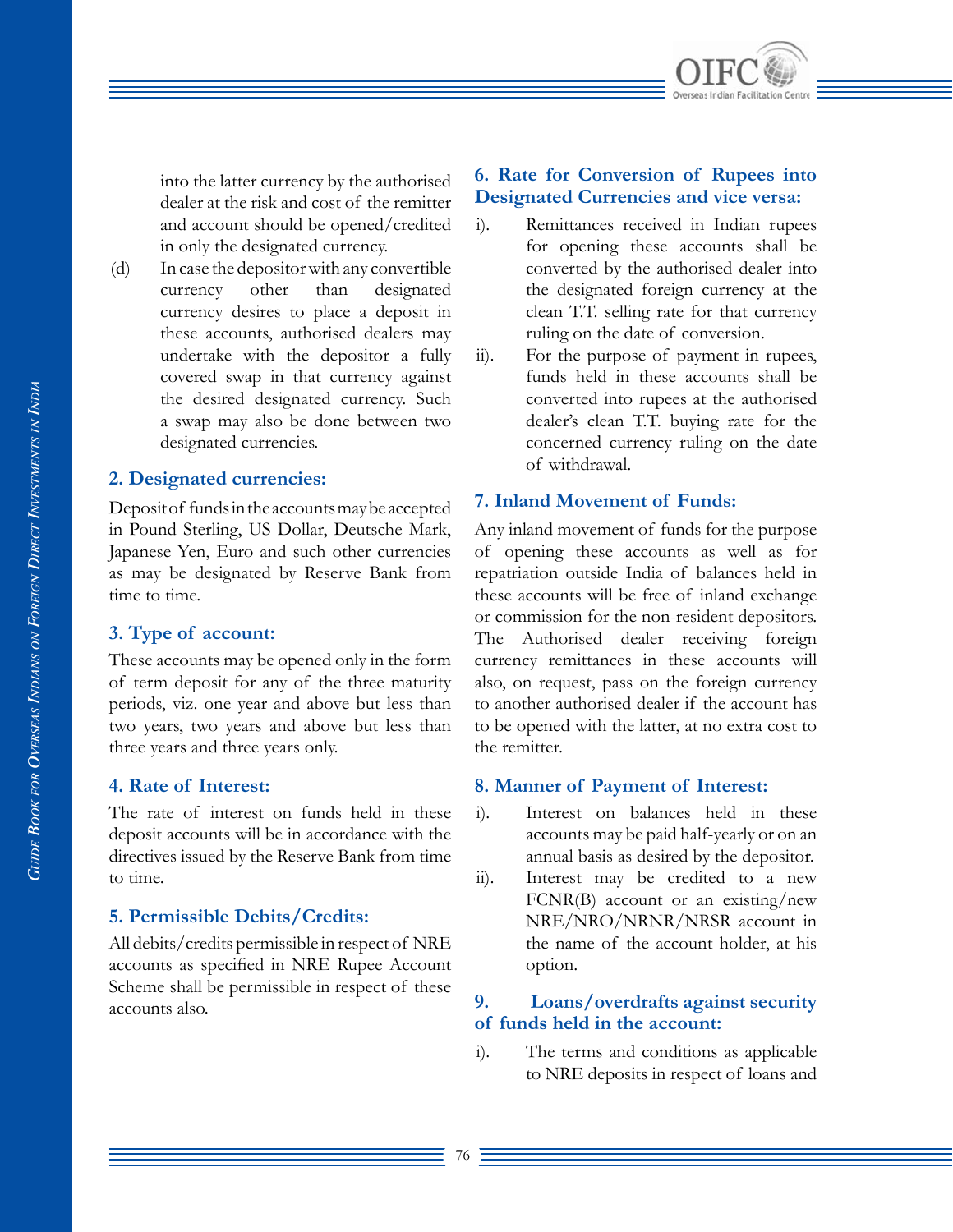overdrafts in India to depositor and to third parties as also loans outside India against security of deposits, shall apply mutatis mutandis to FCNR(B) deposits.

ii). The margin requirement shall be notionally calculated on the rupee equivalent of the deposits.

## **10. Change of resident status of the account holder:**

When an account holder becomes a person resident in India, deposits may be allowed to continue till maturity at the contracted rate of interest, if so desired by him. However, except the provisions relating to rate of interest and reserve requirements as applicable to FCNR(B) deposits, for all other purposes such deposits shall be treated as resident deposits from the date of return of the account holder to India. Authorised dealers should convert the FCNR(B) deposits on maturity into resident rupee deposit accounts or RFC account (if the depositor is eligible to open RFC account), at the option of the account holder and interest on the new deposit (rupee account or RFC account) shall be payable at the relevant rates applicable for such deposits.

## **11. Joint account, repatriation of balances, etc. :**

Terms and conditions as applicable to NRE accounts in respect of joint accounts, repatriation of funds, opening account during temporary visit, operation by power of attorney, loans/overdrafts against security of funds held in accounts, shall apply mutatis mutandis to FCNR(B) accounts.

## **12. Reporting:**

The transactions in these accounts shall be reported to Reserve Bank in accordance with the directions issued by it from time to time

## **13. Other Features:**

- (a) Reserve Bank will not provide exchange rate guarantee to authorised dealers for deposits of any maturity in these accounts.
- (b) Lending of resources mobilised by authorised dealers under these accounts are not subject to any interest rate stipulations.

**NOTE:** Premature withdrawal of FCNR(B) deposits for the purpose of opening NRNR Rupee Deposit accounts with an authorised dealer other than the one with whom the account FCNR(B) is maintained will attract penalty as per the directions issued by Reserve Bank from time to time.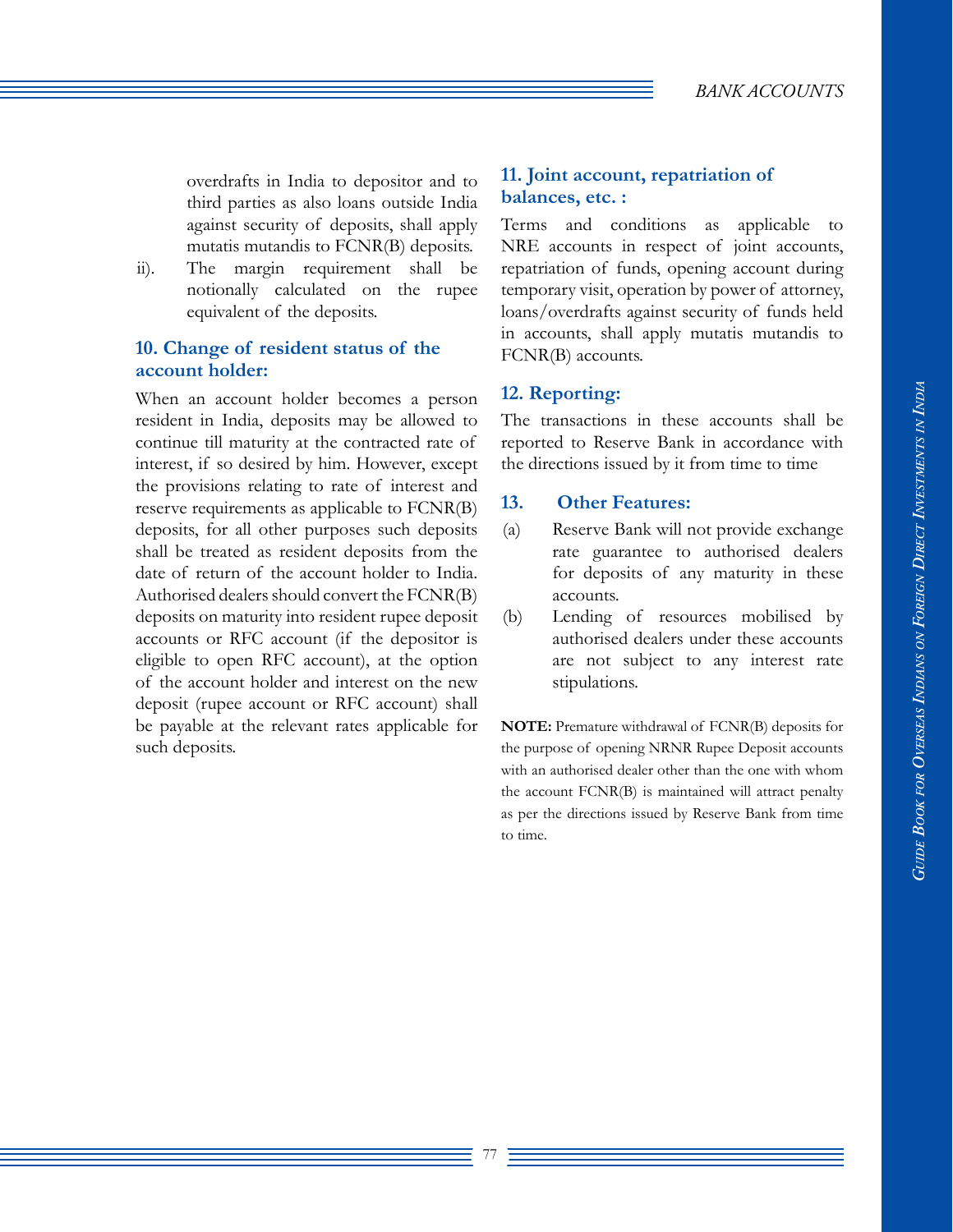

## **FEATURES OF VARIOUS DEPOSIT SCHEMES AVAILABLE TO NON-RESIDENT INDIANS (NRIs)**

| <b>Particulars</b>                             | <b>Foreign Currency</b><br>(Non-Resident)<br><b>Account (Banks)</b><br>Scheme [FCNR(B)<br>Account]                   | <b>Non-Resident</b><br>(External) Rupee<br><b>Account Scheme</b><br>(NRE Account)                                    | <b>Non-Resident</b><br><b>Ordinary Rupee</b><br><b>Account Scheme</b><br>(NRO) Account                                                                                                                                                                                                                                                                                                            |
|------------------------------------------------|----------------------------------------------------------------------------------------------------------------------|----------------------------------------------------------------------------------------------------------------------|---------------------------------------------------------------------------------------------------------------------------------------------------------------------------------------------------------------------------------------------------------------------------------------------------------------------------------------------------------------------------------------------------|
| Who can open<br>an account                     | NRIs (individual/<br>entities of Bangladesh/<br>Pakistan nationality/<br>ownership require prior<br>approval of RBI) | NRIs (individual/<br>entities of Bangladesh/<br>Pakistan nationality/<br>ownership require prior<br>approval of RBI) | Any person resident<br>outside India other than<br>a person resident Nepal<br>and Bhutan (individual/<br>entities of Bangladesh/<br>Pakistan nationality/<br>ownership as well as<br>erstwhile OCBs require<br>prior approval of RBI)                                                                                                                                                             |
| Joint account                                  | In the names of two<br>or more non-resident<br>individuals                                                           | In the names of two<br>or more non-resident<br>individuals                                                           | May be held jointly<br>with residents                                                                                                                                                                                                                                                                                                                                                             |
| Nomination                                     | Permitted                                                                                                            | Permitted                                                                                                            | Permitted                                                                                                                                                                                                                                                                                                                                                                                         |
| Currency in<br>which account is<br>denominated | Pound Sterling, US<br>Dollar, Jap Yen,<br>Euro, Canadian and<br>Australian Dollar                                    | <b>Indian Rupees</b>                                                                                                 | Indian Rupees                                                                                                                                                                                                                                                                                                                                                                                     |
| Repatriable                                    | Repatriable                                                                                                          | Repatriable                                                                                                          | Not repatriable except<br>for the following in<br>account :- 1. Current<br>income 2. Upto USD<br>1 million per financial<br>year (April-March), for<br>any bonafide purpose<br>out of the balances<br>in NRO account /<br>sale proceeds of assets<br>in India acquired by<br>way of inheritance /<br>legacy inclusive of<br>assets acquired out of<br>settlement subject to<br>certain conditions |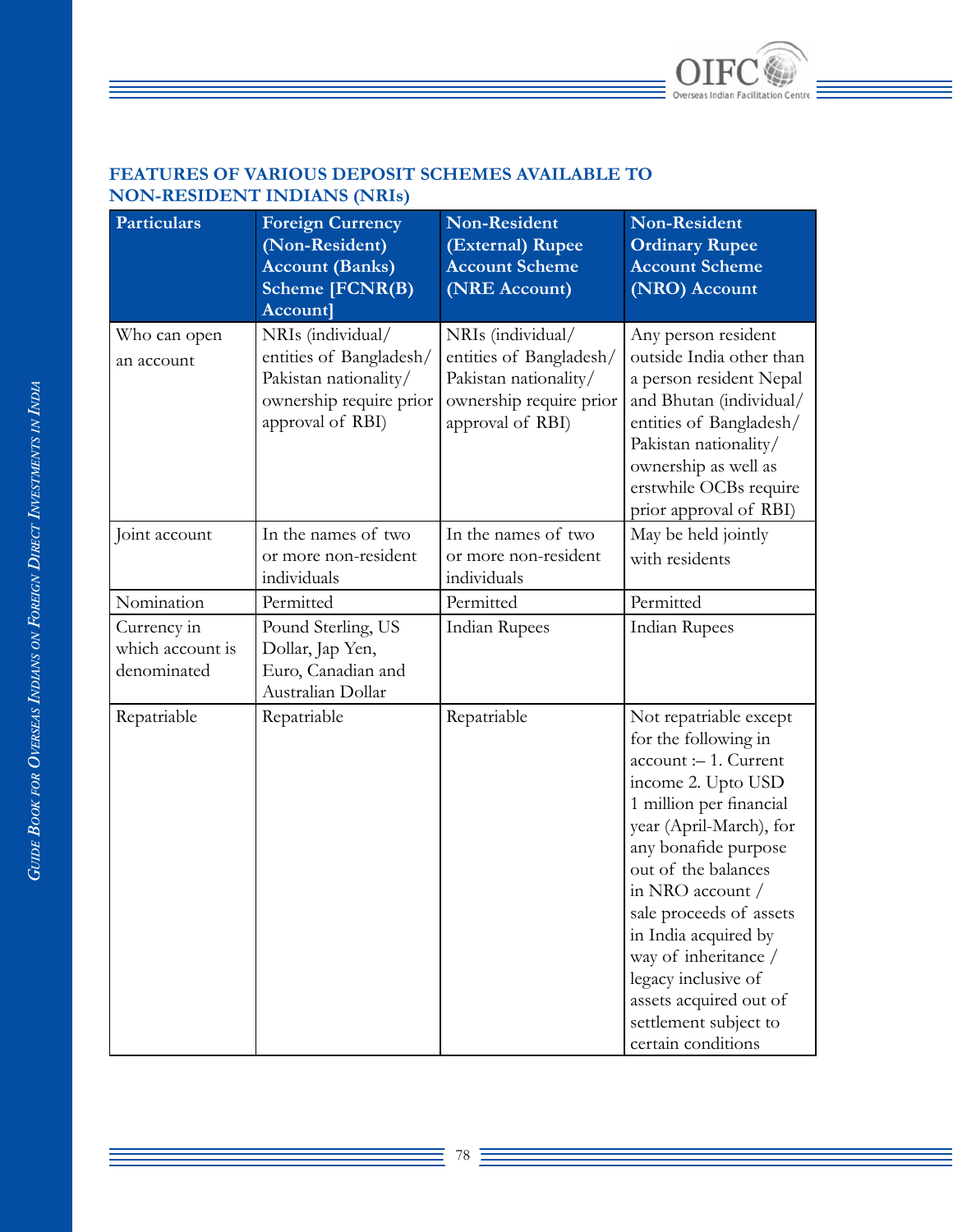| <b>Particulars</b> | <b>Foreign Currency</b> | Non-Resident               | Non-Resident              |
|--------------------|-------------------------|----------------------------|---------------------------|
|                    | (Non-Resident)          | (External) Rupee           | <b>Ordinary Rupee</b>     |
|                    | <b>Account (Banks)</b>  | <b>Account Scheme</b>      | <b>Account Scheme</b>     |
|                    | Scheme [FCNR(B)         | (NRE Account)              | (NRO) Account             |
|                    | <b>Accountl</b>         |                            |                           |
| Type of Account    | Term deposit only       | Saving, Current,           | Saving, Current,          |
|                    |                         | Recurring, Fixed           | Recurring, Fixed          |
|                    |                         | Deposit                    | Deposit                   |
| Period for fixed   | For terms not less than | At the discretion of the   | As applicable to resident |
| deposit            | 1 year and not more     | bank                       | accounts.                 |
|                    | than 5 years.           |                            |                           |
| Rate of interest   | Subject to cap: LIBOR   | Subject to cap: Fixed      | Banks are free to         |
|                    | /SWAP rates for the     | Deposits: LIBOR /          | determine interest rates  |
|                    | respective currency/    | SWAP rates, as on          | for term deposits.        |
|                    | corresponding           | the last working           |                           |
|                    | maturities minus 25     | day of the previous        |                           |
|                    | basis points            | month, for US dollar       |                           |
|                    |                         | of corresponding           |                           |
|                    |                         | maturities plus 50         |                           |
|                    |                         | basis points with effect   |                           |
|                    |                         | from close of business     |                           |
|                    |                         | on January 31, 2007.       |                           |
|                    |                         | <b>Saving Bank Account</b> |                           |
|                    |                         | Interest rate shall be     |                           |
|                    |                         | at the rate applicable     |                           |
|                    |                         | to domestic savings        |                           |
|                    |                         | account with effect        |                           |
|                    |                         | from close of business     |                           |
|                    |                         | in India on 17-1-2005.     |                           |
| Operations         | Operations on the       | Operations on the          |                           |
| by Power of        | account in terms of     | account in terms of        |                           |
| Attorney in favour | Power of Attorney       | Power of Attorney          |                           |
| of a resident by   | is restricted to        | is restricted to           |                           |
| the non-resident   | withdrawals for         | withdrawals for            |                           |
| account holder     | permissible local       | permissible local          |                           |
|                    | payments or remittance  | payments or remittance     |                           |
|                    | to the account holder   | to the account holder      |                           |
|                    | himself through         | himself through            |                           |
|                    | normal banking          | normal banking             |                           |
|                    | channels.               | channels.                  |                           |

Ξ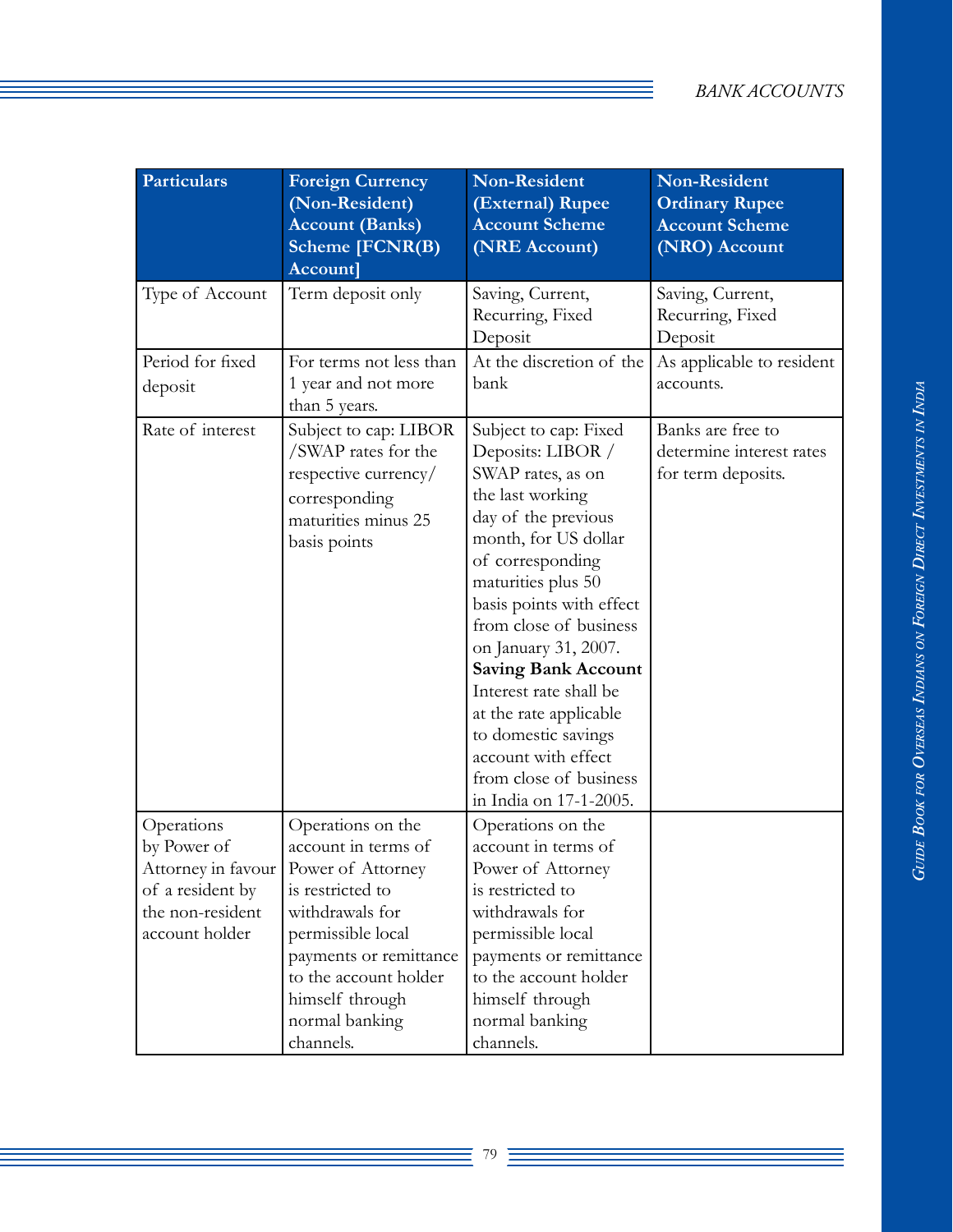

| <b>Particulars</b>       | <b>Foreign Currency</b><br>(Non-Resident) | <b>Non-Resident</b><br>(External) Rupee | <b>Non-Resident</b><br><b>Ordinary Rupee</b> |
|--------------------------|-------------------------------------------|-----------------------------------------|----------------------------------------------|
|                          | <b>Account (Banks)</b>                    | <b>Account Scheme</b>                   | <b>Account Scheme</b>                        |
|                          | Scheme [FCNR(B)                           | (NRE Account)                           | (NRO) Account                                |
|                          | Account]                                  |                                         |                                              |
| Loans                    | Permitted upto Rs. 20                     | Permitted upto Rs. 20                   | Permitted                                    |
| a. In India              | lakhs                                     | lakhs                                   |                                              |
| To the Account<br>holder |                                           |                                         |                                              |
| To Third Parties         | Permitted upto Rs. 20                     | Permitted upto Rs. 20                   | Permitted                                    |
|                          | lakhs                                     | lakhs                                   |                                              |
| b. Abroad                | Permitted upto Rs. 20                     | Permitted upto Rs. 20                   | Not Permitted                                |
| To the Account           | lakhs                                     | lakhs                                   |                                              |
| holder                   |                                           |                                         |                                              |
| To Third Parties         | Permitted upto Rs. 20                     | Permitted upto Rs. 20                   | Not permitted                                |
|                          | lakhs                                     | lakhs                                   |                                              |
| c. Foreign               |                                           |                                         |                                              |
| Currency                 |                                           |                                         |                                              |
| Loans in India           |                                           |                                         |                                              |
| To the Account           | Not permitted                             | Not permitted                           | Not permitted                                |
| holder                   |                                           |                                         |                                              |
| To Third Parties         | Not permitted                             | Not permitted                           | Not permitted                                |
| Purpose of Loan          |                                           |                                         |                                              |
| a. In India              | i. Personal purpose                       | i. Personal purpose                     | *Personal requirement                        |
| To the Account           | or for carrying on                        | or for carrying on                      | and/ or business                             |
| holder                   | business activities.*                     | business activities.*                   | purpose.*                                    |
|                          | ii. Direct investment                     | ii. Direct investment in                |                                              |
|                          | in India on non-                          | India on non-                           |                                              |
|                          | repatriation basis by                     | repatriation basis by                   |                                              |
|                          | way of contribution to                    | way of contribution to                  |                                              |
|                          | the capital of Indian                     | the capital of Indian                   |                                              |
|                          | firms/companies.                          | firms/companies.                        |                                              |
|                          | iii. Acquisition of flat                  | iii. Acquisition of flat                |                                              |
|                          | /house in India for                       | /house in India for                     |                                              |
|                          | his own residential                       | his own residential                     |                                              |
|                          | use.                                      | use.                                    |                                              |

 $\equiv$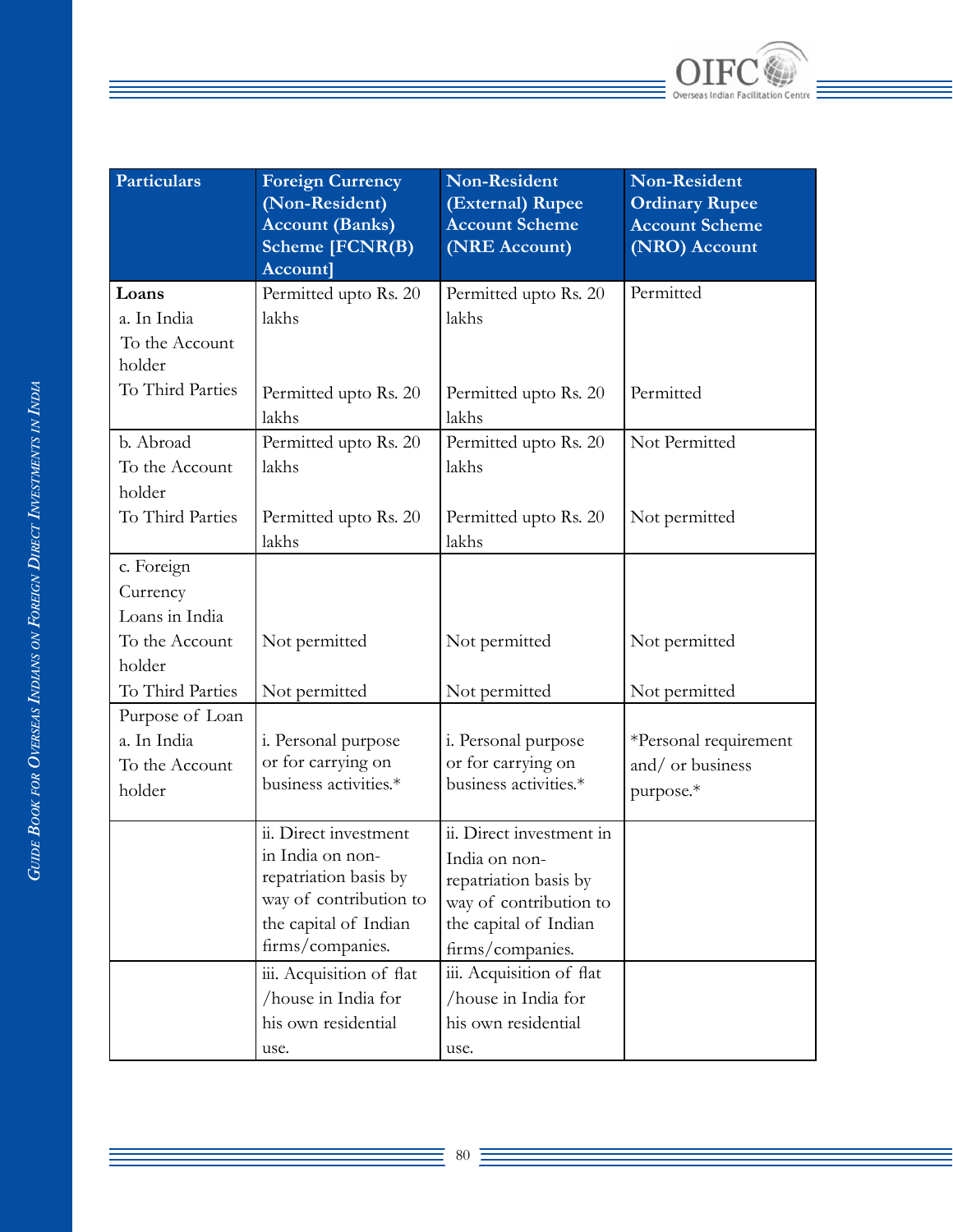| <b>Particulars</b>                                           | <b>Foreign Currency</b><br>(Non-Resident)<br><b>Account (Banks)</b><br>Scheme [FCNR(B)<br>Account]                         | Non-Resident<br>(External) Rupee<br><b>Account Scheme</b><br>(NRE Account)                                                 | Non-Resident<br><b>Ordinary Rupee</b><br><b>Account Scheme</b><br>(NRO) Account |
|--------------------------------------------------------------|----------------------------------------------------------------------------------------------------------------------------|----------------------------------------------------------------------------------------------------------------------------|---------------------------------------------------------------------------------|
| To Third Party                                               | Fund based and /<br>or non-fund based<br>facilities for personal<br>purposes or for<br>carrying on business<br>activities* | Fund based and /<br>or non-fund based<br>facilities for personal<br>purposes or for<br>carrying on business<br>activities* | Personal requirement<br>and/ or business<br>purpose. *                          |
| <b>b.</b> Abroad To the<br>account holder<br>and third party | Fund based and /<br>or non-fund based<br>facilities for bonafide<br>purposes.                                              | Fund based and /<br>or non-fund based<br>facilities for bonafide<br>purposes.                                              | Not permitted                                                                   |

*\* The loans cannot be utilised for the purpose if Regulation-lending or for carrying on agriculture or plantation activities or for investment in real estate business.*

#### **Note:**

- a) When a person resident in India leaves India for Nepal and Bhutan for taking up employment or for carrying on business or vocation or for any other purpose indicating his intention to stay in Nepal and Bhutan for an uncertain period, his existing account will continue as a resident Rupee account. Such account should not be designated as Non-Resident (Ordinary) Account (NRO).
- b) ADs may open and maintain NRE/FCNR (B) Accounts of the persons resident in Nepal and Bhutan who are citizens of India or of Indian Origin, provided the funds for opening these accounts are remitted in free foreign exchange. Interest earned in NRE/FCNR ( B) accounts can be remitted only in Indian rupees to NRIs and PIO resident in Nepal and Bhutan.
- c) In terms of Regulation 4(4) of the Notification No FEMA 5/2000-RB dated May 3,2000, ADs may open and maintain rupee accounts for a person resident in Nepal /Bhutan.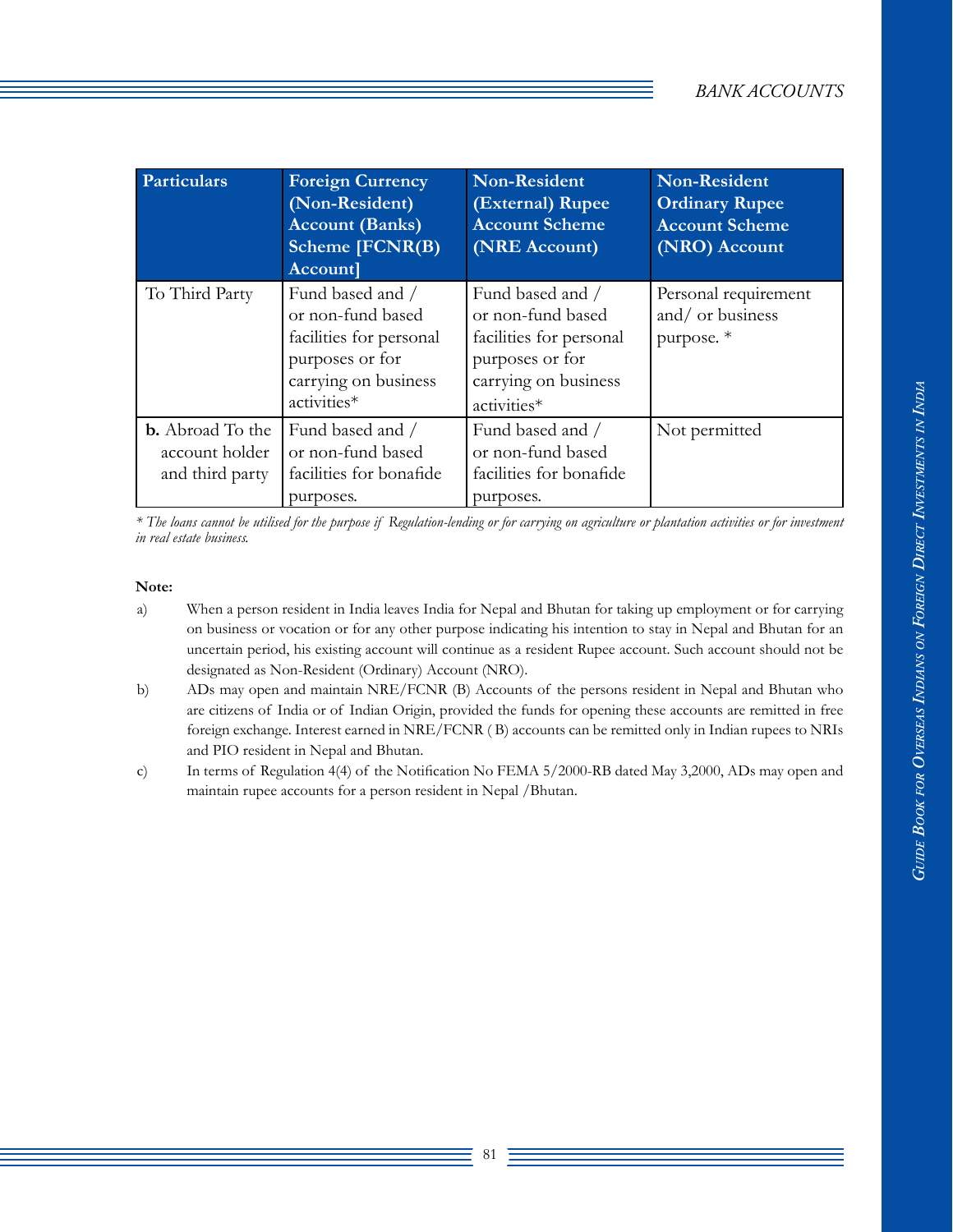

# MISCELLANEOUS REMITTANCES FROM INDIA

# RELEASE OF FOREIGN EXCHANGE BY AUTHORISED DEALERS

## **RELEASE OF FOREIGN EXCHANGE BY AUTHORISED DEALERS**

## **A.1 General**

1.1 For release of foreign exchange to persons resident in India for various current account transactions, authorized dealers are to be guided by the Rules made by the Government of India under Section 5 of Foreign Exchange Management Act, 1999 which are detailed in the Foreign Exchange Management (Current Account Transactions) Rules, 2000 (Annexure I) notified by the Government of India vide Notification No. G.S.R.381 (E) dated 3rd May 2000 (Rules). In terms of the said Rules, drawal of exchange for certain categories of transactions as listed in Schedule I is expressly prohibited. Exchange facilities for transactions included in Schedule II to the Rules may be permitted by the authorised dealers provided the applicant has secured the approval from the Ministry/Department of Government of India as specified therein. In respect of transactions included in Schedule III, prior approval of the Reserve Bank would be required for remittance exceeding specified values. The release of foreign exchange up to the threshold values specified in Schedule III stands delegated to Authorised Dealers. All applications for release of exchange exceeding the limit as prescribed in

Schedule III to the Rules should be referred to the Regional office of the Foreign Exchange Department of the Reserve Bank, under whose jurisdiction the applicant is functioning/residing.

- 1.2 "Drawal" of foreign exchange includes use of International Credit Cards (ICC), includes International Debit Cards (IDC), ATM cards, etc. "Currency", inter alia, includes ICC, IDC, and ATM Cards. Accordingly, all Rules, Regulation made and directions issued under the Act apply to the use of ICC, IDC, and ATM Cards.
- 1.3 In order to provide adequate foreign exchange facilities and efficient customer service, the Reserve Bank has decided to grant licences to certain entities by authorizing them as Authorised Dealer-Category – II to undertake a range of miscellaneous non-trade current account transactions. Accordingly, Authorised Dealer-Category – II are authorised to release/ remit foreign exchange for the following non trade current account transactions:
	- a) Private visits,
	- b) Remittance by tour operators/ travel agents to overseas agents/ principals/hotels,
	- c) Business travel,
	- d) Fee for participation in global conferences and specialized training,
	- e) Remittance for participation in international events / competitions (towards training, sponsorship and prize money),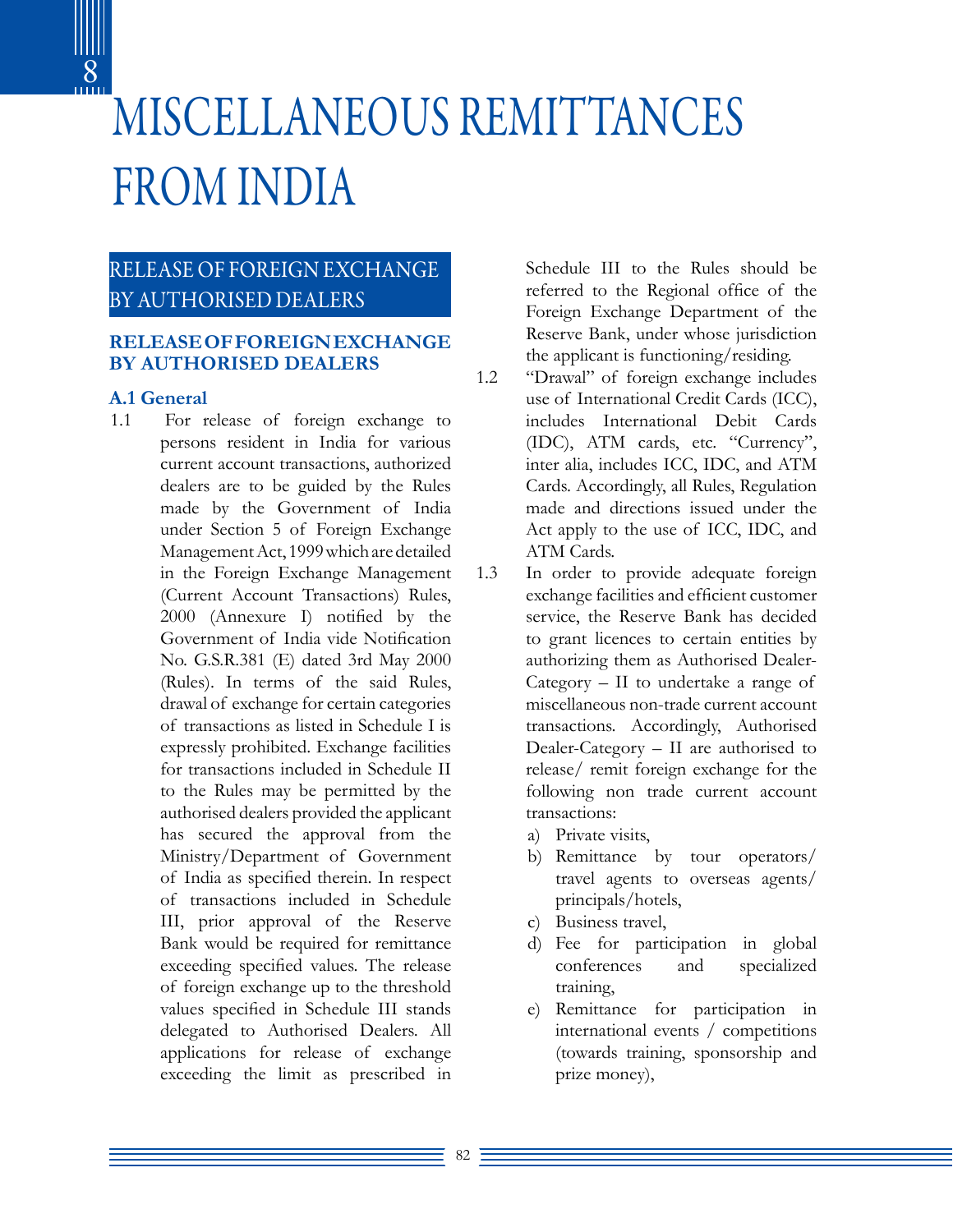## *MISCELLANEOUS REMITTANCES FROM INDIA*

- f) Film shooting,
- g) Medical treatment abroad,
- h) Disbursement of crew wages,
- i) Overseas Education,
- j) Remittance under educational tie up arrangements with universities abroad,
- k) Remittance towards fees for examinations held in India and abroad and additional score sheets for GRE, TOEFL etc.
- l) Employment and processing, assessment fees for overseas job applications,
- m) Emigration and emigration Consultancy Fees,
- n) Skills /credential assessment fees for intending migrants,
- o) Visa fees,
- p) Processing fees for registration of documents as required by the Portuguese /other Governments, Registration/Subscription/ Membership fees to International Organisations.
- 1.4 Release of foreign exchange is not admissible for travel to and transaction with residents of Nepal and Bhutan. (cf. Clause (b) of rule 3 of the Rules.)

#### **A.2 Sale of Exchange**

- 2.1 Where approvals have been granted by the Reserve Bank /Government of India, foreign exchange may be sold within the period of validity stated in the approval and the details of the sale should be endorsed on the reverse of the original approval.
- 2.2 Authorised Dealers may release foreign exchange for travel puporse on the basis of a declaration given by the traveler regarding the amount of foreign exchange availed of during the financial year.
- 2.3 In case of issue of travelers cheques, the traveler should sign the cheques in the presence of an authorised official and the purchaser's acknowledgement for receipt of the travelers cheques should be held on record.
- 2.4 Out of the overall foreign exchange being sold to a traveler, exchange in the form of foreign currency notes and coins may be sold upto the limit indicated below:
	- a) Travelers proceeding to countries other than Iraq, Libya, Islamic Republic of Iran, Russian Federation and other Republics of Commonwealth of Independent States not exceeding USD 2000 or its equivalent.
	- b) Travelers proceeding to Iraq or Libya, not exceeding USD 5000 or its equivalent.
	- c) Travelers proceeding to Islamic Republic of Iran, Russian Federation and other Republics of Commonwealth of Independent States, Full exchange may be released.
- 2.5 The form A2 relating to sale of foreign exchange should be retained for a period of one year by the authorised dealers, together with the related documents, for the purpose of verification by their Internal Auditors. However, in respect of remittance applications for miscellaneous non-trade current account transactions of value not exceeding USD 5,000, Authorised Dealers may obtain simplified Application cum Declaration Form (Form A2).
- 2.6 In cases where the remittances are allowed on the basis of self-declaration, the onus of furnishing the correct details in the application will remain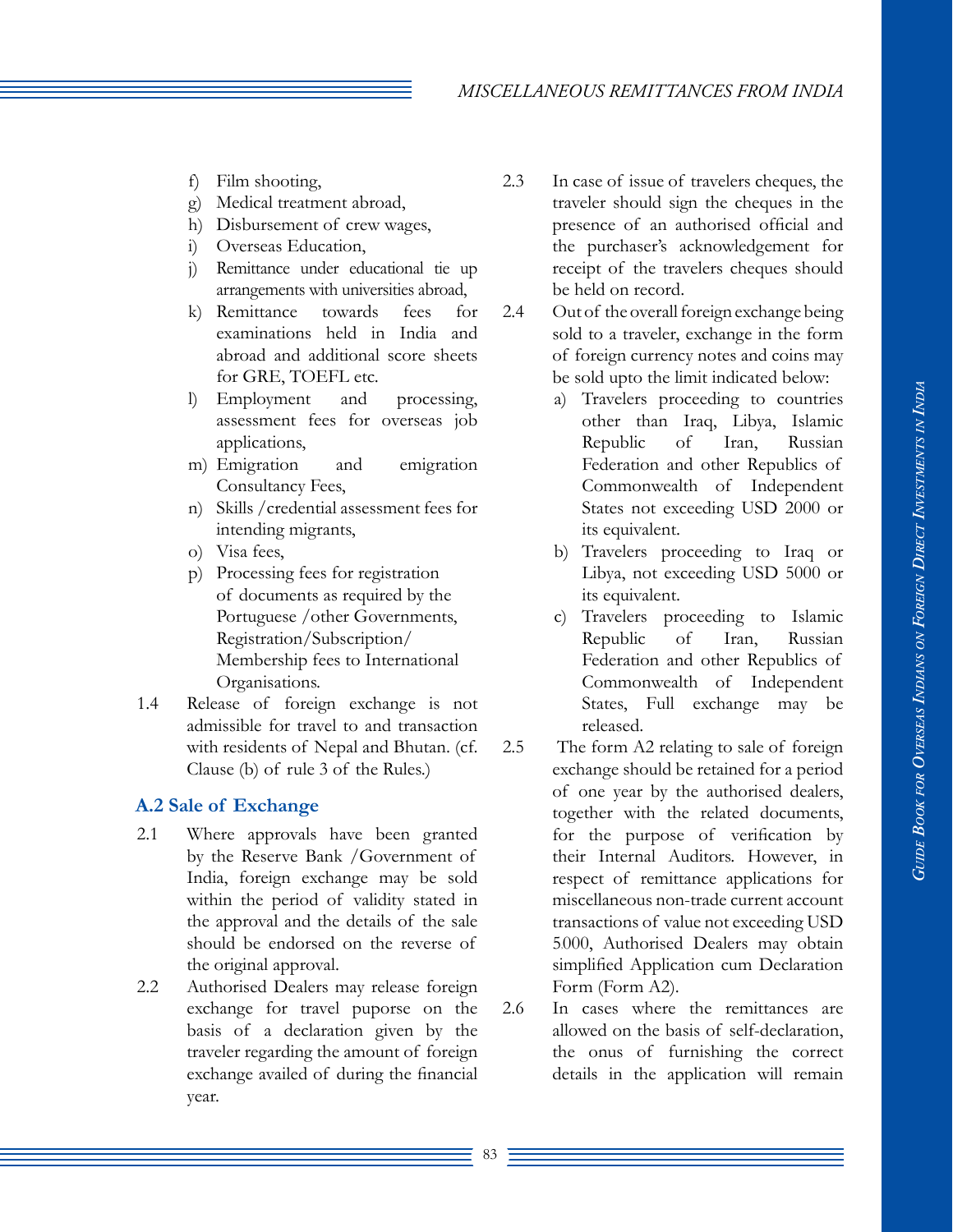

with the applicant who has certified the details relating to the purpose of such remittance.

## **A.3 Medical Treatment**

- 3.1 With a view to enable residents to avail of foreign exchange for medical treatment abroad without any hassles and any loss of time, Authorised Dealers may release foreign exchange upto an amount of USD 1,00,000 or its equivalent, on the basis of self declaration that the applicant is buying exchange for medical treatment outside India, without insisting on any estimate from a hospital/doctor.
- 3.2 For amount exceeding the above limit, estimate from the doctor in India or hospital/ doctor abroad, is required to be submitted to the Authorised Dealers.
- 3.3 A person who has fallen sick after proceeding abroad may also be released foreign exchange by an Authorised Dealer for medical treatment outside India.

## **A.4 Cultural Tours**

Dance troupes, artistes, etc., who wish to undertake tours abroad for cultural purposes should apply to the Ministry of Human Resources Development (Department of Education and Culture), Government of India, for their foreign exchange requirements. Authorised Dealers may release foreign exchange, on the strength of the sanction from the concerned Ministry, to the extent and subject to conditions indicated therein.

## **A.5 Private Visits**

Foreign exchange for private visit can also be released to a person who is availing of foreign exchange for travel outside India for any purpose upto the limits specified in Schedule III to the Rules.

## **A.6 Business Visits**

Foreign exchange for undertaking business travel or attending a conference or specialised training or for maintenance expenses of a patient going abroad for medical treatment or check up abroad or for accompanying as attendant to a patient going abroad for medical treatment / check up to the limits specified in Specified in Schedule III to the Rules.

## **A.7 Period of surrender of foreign exchange**

In case foreign exchange purchased for a specific purpose is not utilized for that purpose, it could be utilized for any other eligible purpose for which drawal of foreign exchange is permitted under the relevant Regulation.

General permission is available to any resident individual to surrender received / realized / unspent / unused foreign exchange to an authorised person within a period of 180 days from the date of receipt /realization /purchase /acquisition / date of return of the traveler, as the case may be.

The liberalized uniform limit of 180 days is applicable only to resident individuals and that too in areas other than export of goods and services.

In all other cases, the regulations /directions on surrender requirement shall remain unchanged. (cf Notification No. FEMA 9/ 2000-RB dated May 3rd 2000, as amended from time to time).

## **A.8 Unspent Foreign Exchange**

8.1 As stated above, unspent foreign exchange brought back to India by a resident individual should be surrendered to an authorised person within 180 days from the date of return of the traveler. Exchange so brought back can be utilised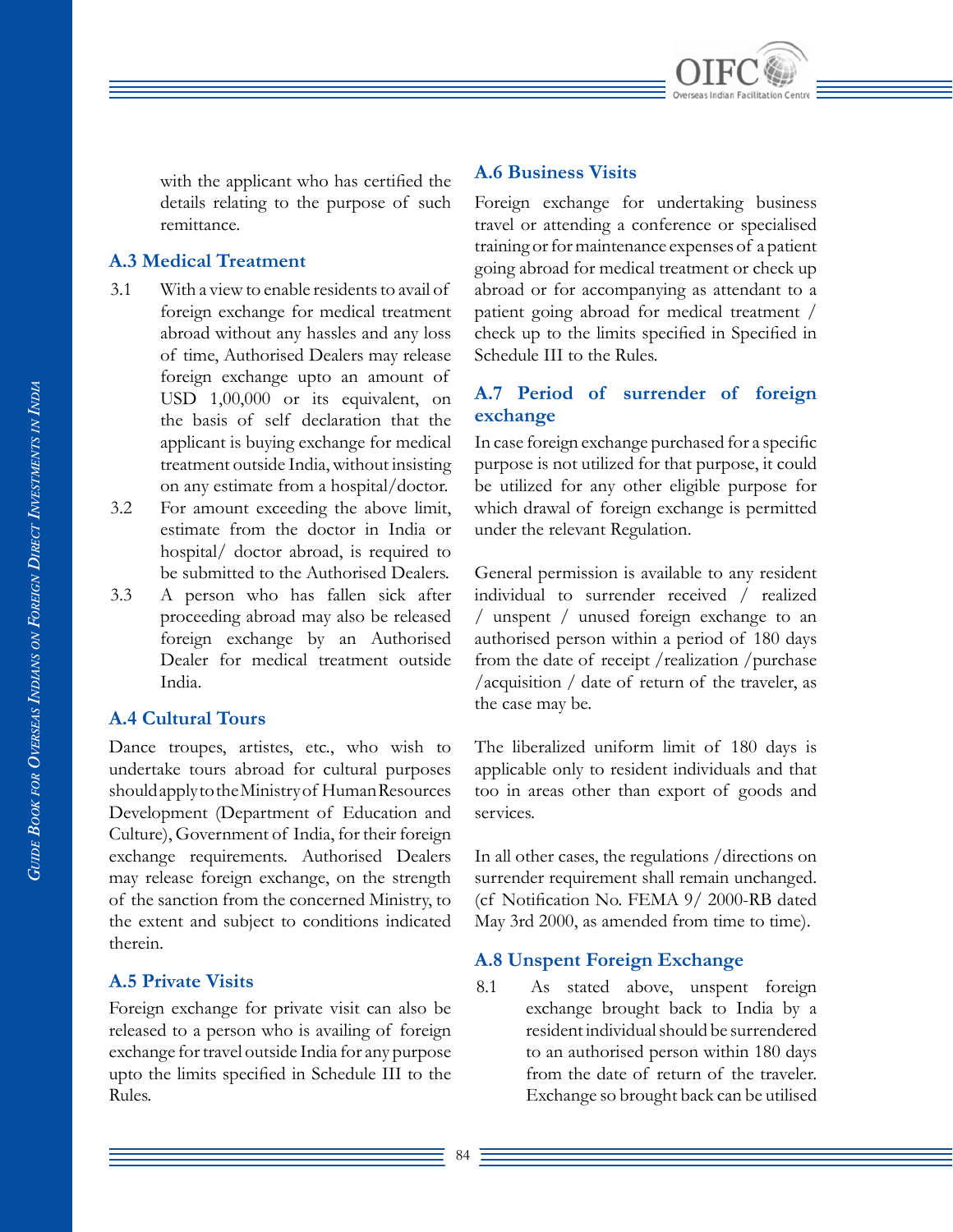by the individual for his /her subsequent visit abroad.

- 8.2 However, a returning traveler is also permitted to retain with him, foreign currency travelers cheques and currency notes upto an aggregate amount of USD 2000 and foreign coins without any ceiling (cf Notification No. FEMA 9/2000-RB dated May 3rd 2000). Foreign exchange so retained, can be utilised by the traveler for his subsequent visit abroad.
- 8.3 A person resident in India can open, hold and maintain with an Authorised Dealer in India, a **Resident Foreign Currency (Domestic) Account,** out of foreign exchange acquired in the form of currency notes, bank notes and travelers cheques from any of the sources like, payment for services rendered abroad, as honorarium, gift, services rendered or in settlement of any lawful obligation from any person not resident in India.
- 8.4 The account may also be opened / credited with foreign exchange earned abroad, including proceeds of export of goods and /or services, royalty, honorarium, etc and /or gifts received from close relatives (as defined in the Companies Act) and repatriated to India through normal banking channels by resident individuals.
- 8.5 The eligible credits to the Resident Foreign Currency (Domestic) Account, out of foreign exchange acquired in the form of currency notes, bank notes and travelers cheques, are as under:
	- a) acquired by him from an authorised person for travel abroad and represents the unspent amount thereof, or
	- b) acquired by him while on a visit to any place outside India, by way of

payment for services not arising from any business in or anything done in India and by way of honorarium or gift, or

c) acquired by him from any person not resident in India, and who is on a visit to India, as honorarium, gift, for services rendered or in settlement of any lawful obligation.

**Note:** Where a person approaches an authorized person for surrender of unspent / unutilized foreign exchange after the prescribed period, Authorised Person should not refuse to purchase the foreign exchange merely on the ground that the prescribed period has expired.

## **A. 9 Remittances for Tour arrangements, etc.**

- 9.1 Authorised Dealers may remit foreign exchange upto a reasonable limit, at the request of a traveler towards his hotel accommodation, tour arrangement, etc. in the countries proposed to be visited by him, provided it is out of the foreign exchange purchased by the traveler from an Authorised Person (including exchange drawn for private travel abroad) in accordance with the Rules, Regulations and Directions in force.
- 9.2 Authorised Dealers may effect remittances at the request of agents in India who have tie up arrangements with hotels / agents, etc abroad for providing hotel accommodation or making other tour arrangement for travelers from India, provided the Authorised Dealer is satisfied that the remittance is being made out of the foreign exchange purchased by the concerned traveler from an authorised person (including exchange drawn for private travel abroad) in accordance with the Rules, Regulations and Directions in force.
- 9.3 Authorised Dealer may open foreign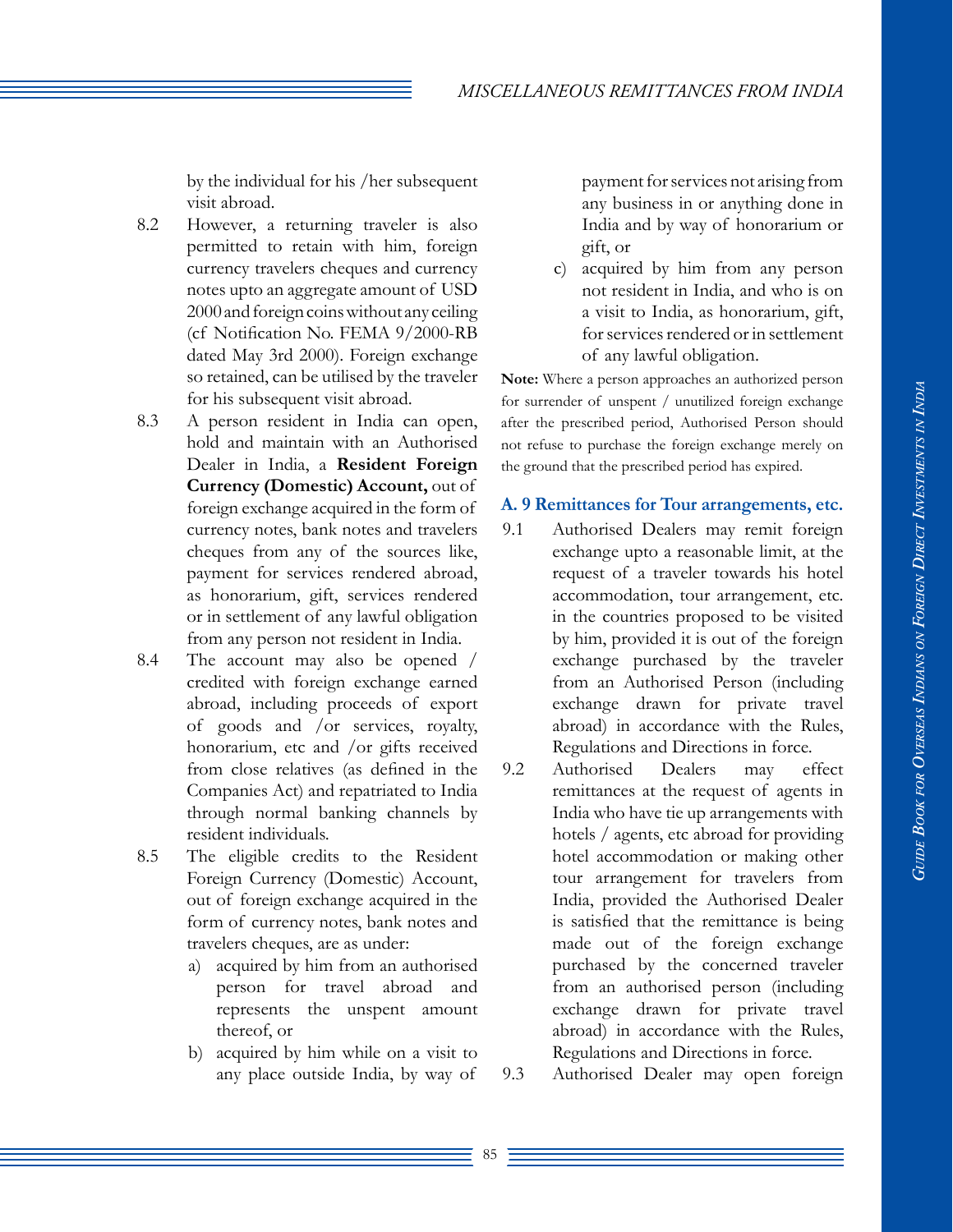

currency accounts in the name of agents in India who have tie up arrangements with hotels/agents etc., abroad for providing hotel accommodation or making other tour arrangements for travelers from India provided:

- a) The credits to the account are by way of depositing
	- i. Collections made in foreign exchange from travelers, and
	- ii. Refunds received from outside India on account of cancellation of bookings /tour arrangements etc., and
- b) the debits in foreign exchange are for making payments towards hotel accommodation, tour arrangements, etc., outside India, in accordance with 9.2 above
- 9.4 Authorised Dealer may allow tour operators to remit the cost of rail/road/ water transportation charges outside India without any prior approval from the Reserve Bank, net of commission / mark up due to the agent. The sale of passes/ticket in India can be made either against the payment in Indian Rupees or in foreign exchange released for visits abroad. The cost of passes/ tickets collected in Indian Rupees need not be adjusted in the travelers' entitlement of foreign exchange for private visit.
- 9.5 In respect of consolidated tours arranged by travel agents in India for foreign tourists visiting India and neighbouring countries like Nepal, Bangladesh, Sri Lanka, etc. against advance payments/ reimbursement through an authorised dealer, part of the foreign exchange received in India against such consolidated tour arrangement, may

require to be remitted from India to these neighbouring countries for services rendered by travel agent and hoteliers in these countries. Authorised dealers may allow such remittances after verifying that the amount being remitted to the neighbouring countries (inclusive of remittances, if any, already made against the tour) does not exceed the amount actually remitted to India and the country of residence of the beneficiary is not Pakistan.

## **A.10 Payment in Rupees**

Authorised Dealers may accept payment in cash upto Rs.50,000 only against sale of foreign exchange for travel abroad (for private visit or for any other purpose). Wherever the sale of foreign exchange exceeds the amount equivalent to Rs.50,000 the payment must be received only by a

- i. Crossed Cheque drawn on the applicant's bank account, or
- ii. Crossed Cheque drawn on the bank account of the firm/company sponsoring the visit of the applicant, or
- iii. Banker's Cheque/ Pay Order/ Demand Draft.

**Note:** Where the rupee equivalent of foreign exchange drawn exceeds Rs.50,000 either for any single drawal or more than one drawal reckoned together for a single journey/visit, it should be paid by cheque or draft.

## **A.11 Advance Remittance-Import of Services**

Authorised Dealers may allow advance remittance for import of services. However, where the amount exceeds USD 1,00,000 or its equivalent, a guarantee from a bank of International repute situated outside India or a guarantee from an authorised dealer in India, if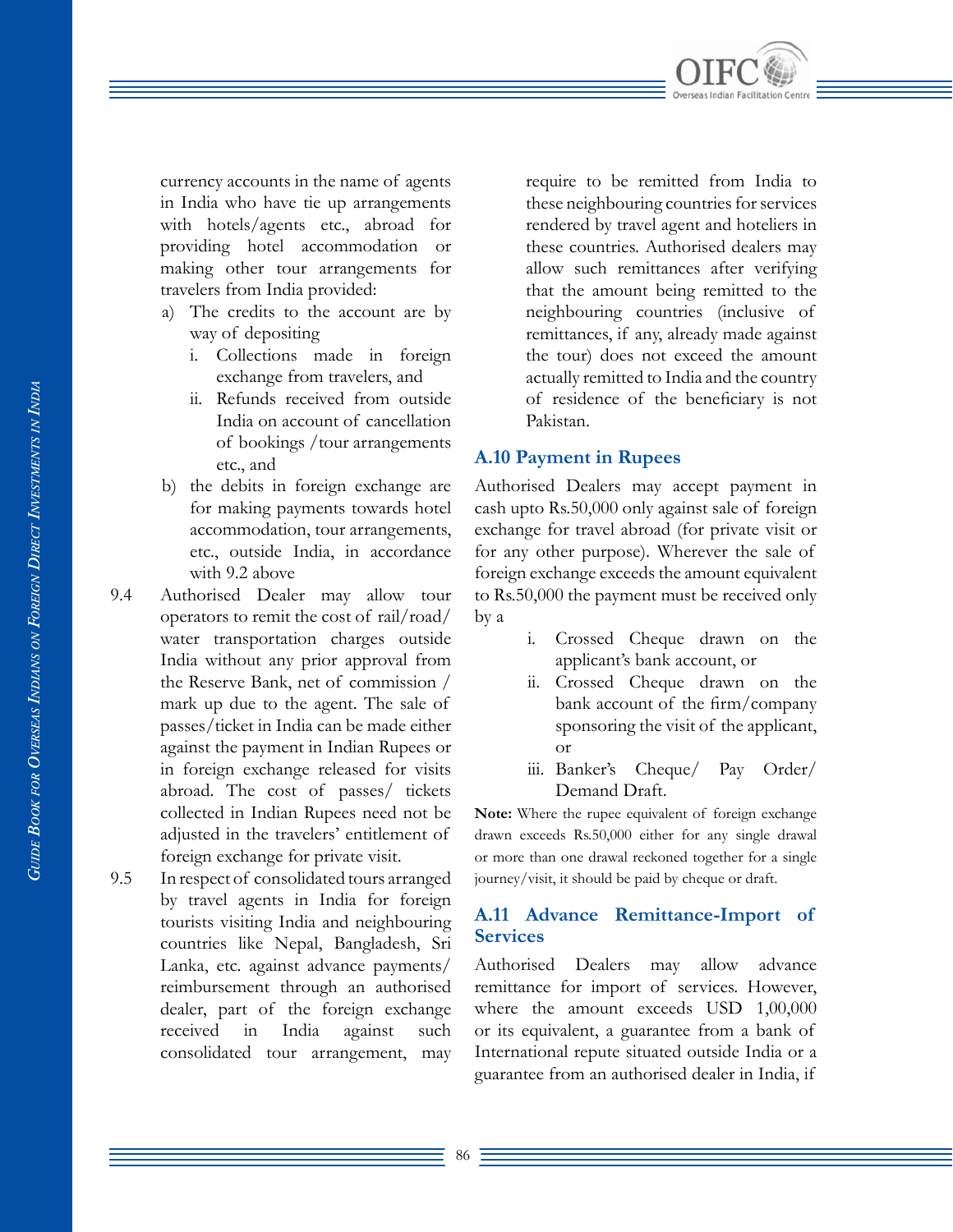## *MISCELLANEOUS REMITTANCES FROM INDIA*

such a guarantee is issued against the counterguarantee of a bank of International repute situated outside India, should be obtained from the overseas beneficiary. The authorised dealer should also follow up to ensure that the beneficiary of the advance remittance has fulfilled his obligations under the contract or agreement with the remitter in India.

#### **A.12 Issue of Guarantee-Import of Service**

Authorised dealer may issue guarantee on behalf of their customers importing services, provided:

- a) The guarantee amount does not exceed USD 100,000;
- b) Authorised dealer is satisfied about the bonafides of the transaction;
- c) Authorised dealer ensures submission of documentary evidence for import of services in the normal course; and
- d) The guarantee is to secure a direct contractual liability arising out of contract between a resident and a nonresident.

In case of invocation of the guarantee, the Authorised Dealer is required to submit to the Chief General Manager - in-Charge, Foreign Exchange Department, Foreign Investments Division (EPD), Reserve Bank of India, Central office, Mumbai-400001 a report on the circumstances leading to the invocation of the guarantee.

## **A.13. Liberalised Remittance Scheme of USD 2,00,000 for Resident Individuals**

13.1 Under this scheme, Authorised Dealers may freely allow remittances by resident individuals upto USD 2,00,000 per financial year (April- March) for any permitted current or capital account transactions or a combination of both.

- 13.2 The limit of USD 2,00,000 under the Scheme would also include remittances towards gift and donation by a resident individual.
- 13.3 Remittances under the scheme are allowed only in respect of permissible current or capital account transactions or combination of both. All other transactions Which are otherwise not permissible under FEMA and those in the nature of remittance for margins or margin calls to overseas exchanges/ overseas counterparty are not allowed under the scheme.
- 13.4 Resident individuals are free to acquire and hold immovable property or shares (of listed companies or otherwise) or debt instruments or any other assets outside India without prior approval of the Reserve Bank.
- 13.5 Individuals can also open, maintain and hold foreign currency accounts with a bank outside India for making remittances under the scheme without prior approval of the Reserve Bank. The foreign currency accounts may be used for putting through all transactions connected with or arising from remittances eligible under this scheme.
- 13.6 Banks should not extend any kind of credit facilities to resident individuals to facilitate remittances under the Scheme.
- 13.7 Liberalised Remittance Scheme is not available for remittance to countries identified by Financial Action Task Force (FATF) as non co-operative countries and territories as available on FATF website www.fatf-gafi.org or as notified by the Reserve Bank.
- 13.8 For undertaking transactions under the Scheme, resident individuals may use the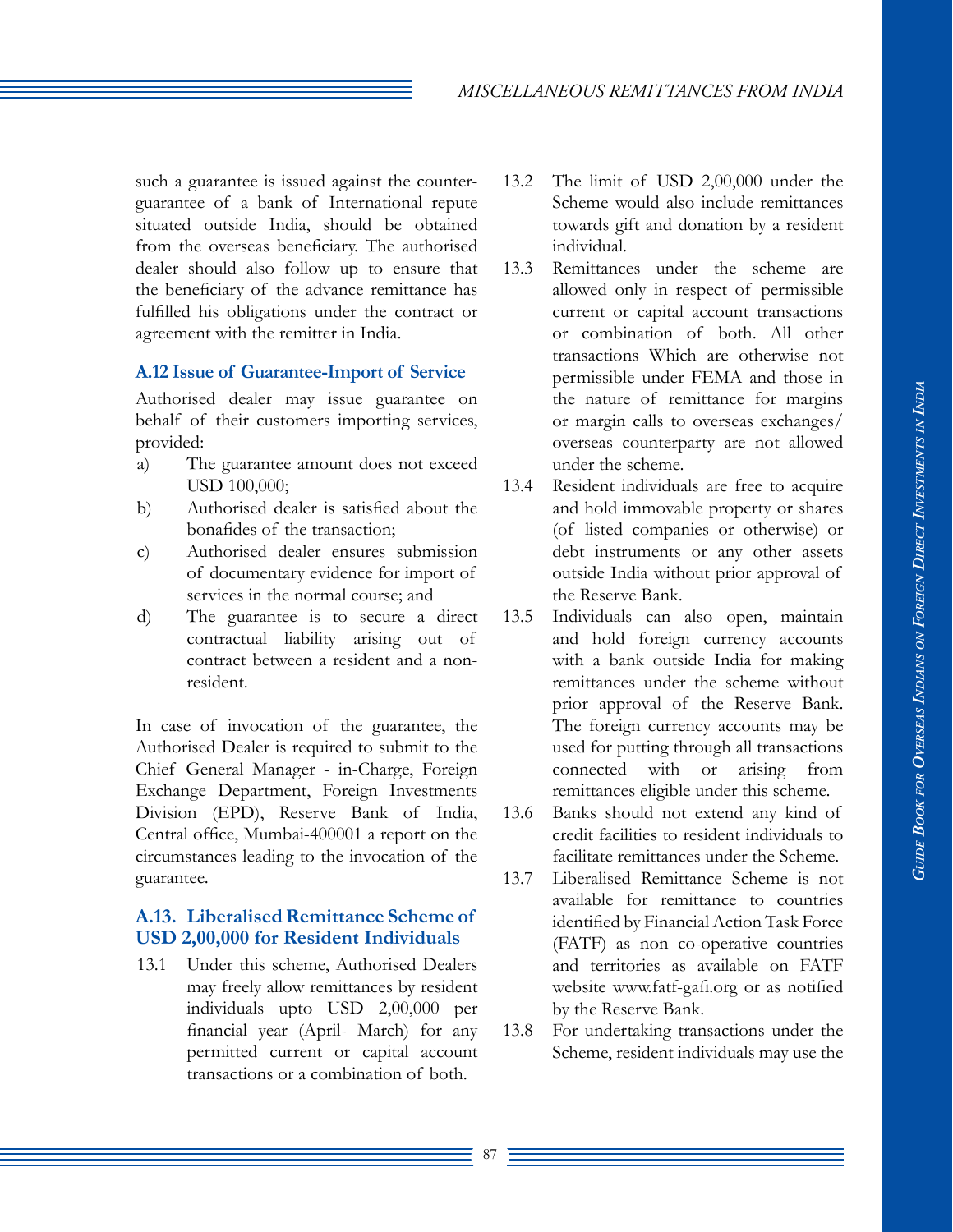

Beginning from April 2008, AD Category-I banks are required to furnish the informaion on a monthly basis to the Chief General Manager -in-Charge, Foreign Exchane Department, (FID -EPD), Reserve Bank of India, Centeral Office, 11th Floor, Central Office Building, Mumbai -400 001, on or before fifth of the following month to which it relates. A soft copy of the statement (in Excel format) may also be sent by e-mail to fedcofid@rbi.org.in

## **A.14 Documentation**

- 14.1 The Reserve Bank will not, generally, prescribe the documents, which should be verified by the Authorised Dealers while releasing foreign exchange. In this connection, attention of authorised dealers is drawn to sub-section (5) of Section 10 of the FEMA, 1999 which provides that an authorised person shall require any person wanting to transact in foreign exchange to make such a declaration and to give such information as will reasonably satisfy him that the transaction will not involve and is not designed for the purpose of any contravention or evasion of the provision of the FEMA or any rule, regulation, notification, direction or order issued thereunder.
- 14.2 Authorised dealers are also require to keep on record any information / documentation, on the basis of which the transaction was undertaken, for verification by Reserve Bank. In case the applicant refuses to comply with any such requirement or makes unsatisfactory compliance therewith, the authorised dealer shall refuse, in writing to undertake the transaction and shall, if he has

reasons to believe that any contravention /evasion is contemplated by the person, report the matter to Reserve Bank.

14.3 Authorised Dealers have specifically been advised that they may release foreign exchange upto USD 1,00,000 each for employment, emigration, maintenance of close relatives, education and medical treatment abroad without insisting on any supporting documents but on the basis of self declaration incorporating certain basic details of the transactions and submission of Form A2.

In addition, the excisting facility of release of exchange by Authorised Persons upto USD 10,000 or its equivalent in one financial year for one or more private visits to any country (except Nepal and Bhutan) will continue to be available on a self - declaration basis.

## **A.15 Endorsement on Passport**

It is not mandatory for authorised dealers to endorse the amount of foreign exchange sold for travel abroad on the passport of the traveler. However, if requested by the traveler, they may record under their stamp, and signature, details of foreign exchange sold for travel.

## **A.16 International Credit Cards**

- 16.1 The restrictions contained in Rule 5 of the Foreign Exchange Management (Current Account Transactions) Rules, 2000 will not be applicable for use of International Credit Cards (ICCs) by residents for making payment towards expenses, while on a visit outside India.
- 16.2 Residents can use ICCs on internet for any purpose for which exchange can be purchased from an authorised dealer in India, e.g. for import of books, purchase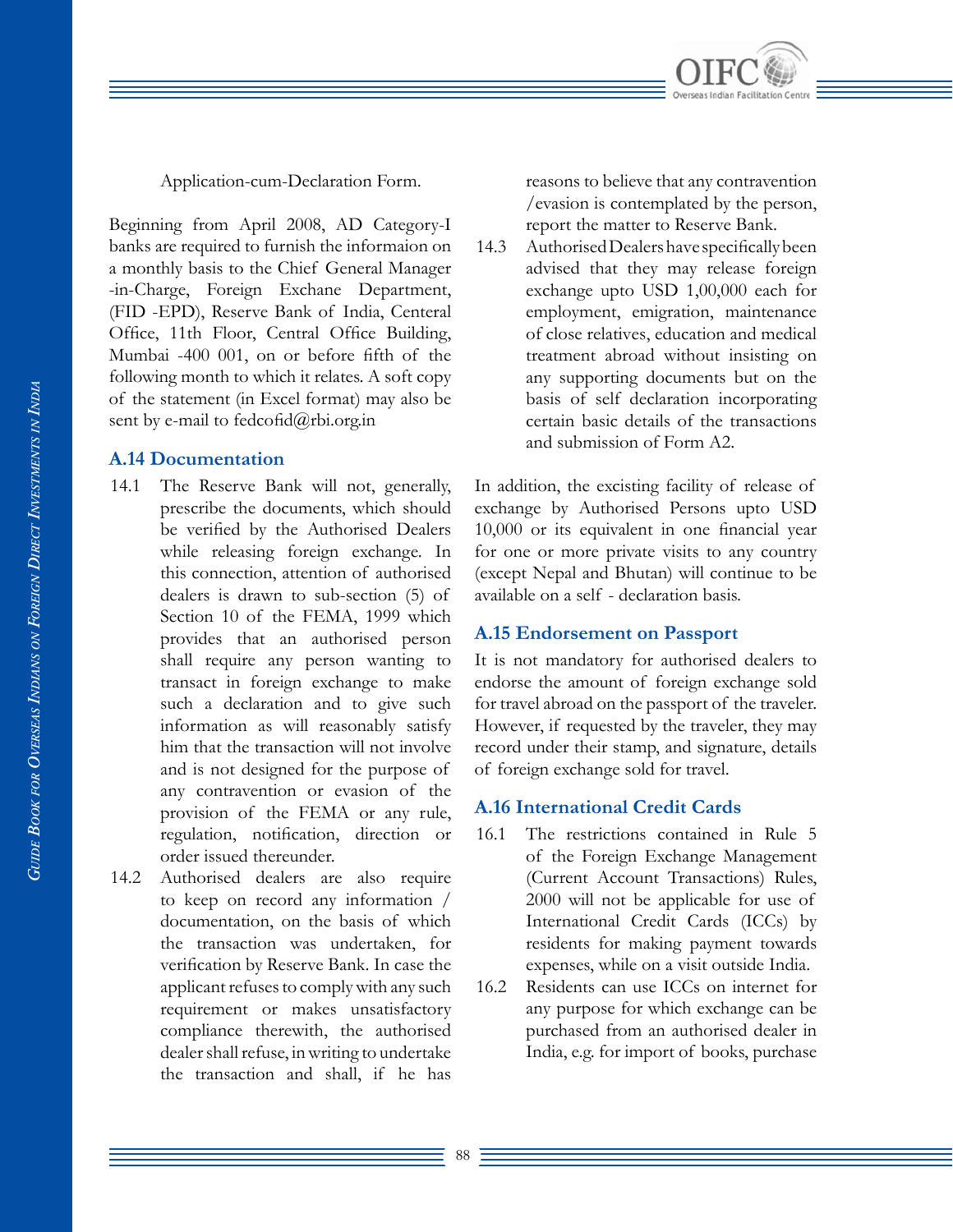#### *MISCELLANEOUS REMITTANCES FROM INDIA*

of downloadable software or import of any other item permissible under Foreign Trade Policy (FTP).

- 16.3 ICCs cannot be used on internet or otherwise for purchase of prohibited items, like lottery tickets, banned or prescribed magazines, participation in sweepstakes, payment for call-back services, etc. since no drawal of foreign exchange is permitted for such items / activities.
- 16.4 There is no aggregate monetary ceiling separately prescribed for use of ICCs through internet.
- 16.5 Resident individuals maintaining foreign currency accounts with an authorised dealer in India or a bank abroad, as permissible under Foreign Exchange Regulations, are free to obtain ICCs issued by overseas banks and other reputed agencies. The charges incurred against the card either in India, or abroad, can be met out of funds held in such foreign currency account/s of the card holder or through remittances, if any, from India only through a bank where the card holder has current or saving account. The remittance for this purpose should also be made directly to the card-issuing agency abroad and not to a third party.
- 16.6 The applicable limit will be the credit limit fixed by the card issuing banks. There is no monetary ceiling fixed by the Reserve Bank for remittances, if any, under this facility.

## **A.17 International Debit Cards**

17.1 Banks authorised to deal in foreign exchange are issuing International Debit Cards (IDCs) which can be used by a resident for drawing cash or making payment to establishment overseas during his visit abroad. It is clarified that IDCs can be used only for permissible current account transactions and the item - wise limits as mentioned in the schedules to Rules as amended from time to time, are equally applicable to payments made through use of these cards.

- 17.2 The IDCs cannot be used on internet for purchase of prohibited items like lottery tickets, banned or prescribed magazines, participation in sweepstakes, payment for call-back services, etc i.e. for such items/ activities for which drawal of foreign exchange is not permitted.
- 17.3 The International Banking Divisions/ Foreign Exchange Departments of AD banks may submit a statement as on December 31, each year in case the aggregate forex utilization by the IDC holders exceeds USD 100,000 in a calander year. The statement should reach the Chief General Manager - in - Charge, Foreign Exchange Department, External Payments Divison, Central Office, Mumbai-400 001 on or before 20th January of the succeeding year.

## **A.18 Store Value Cards/Charge Cards/ Smart Cards, etc.**

Certain AD banks are also issuing Store Value Card /Charge Card/ Smart Card to residents traveling on private/ business visit abroad which are used for making payments at overseas merchant establishments and also for drawing cash from ATM terminals. No prior permission from Reserve Bank is required for issue of such cards. However, the use of such cards is limited to permissible current account transactions and subject to the prescribed limits under the Rules, as amended from time to time.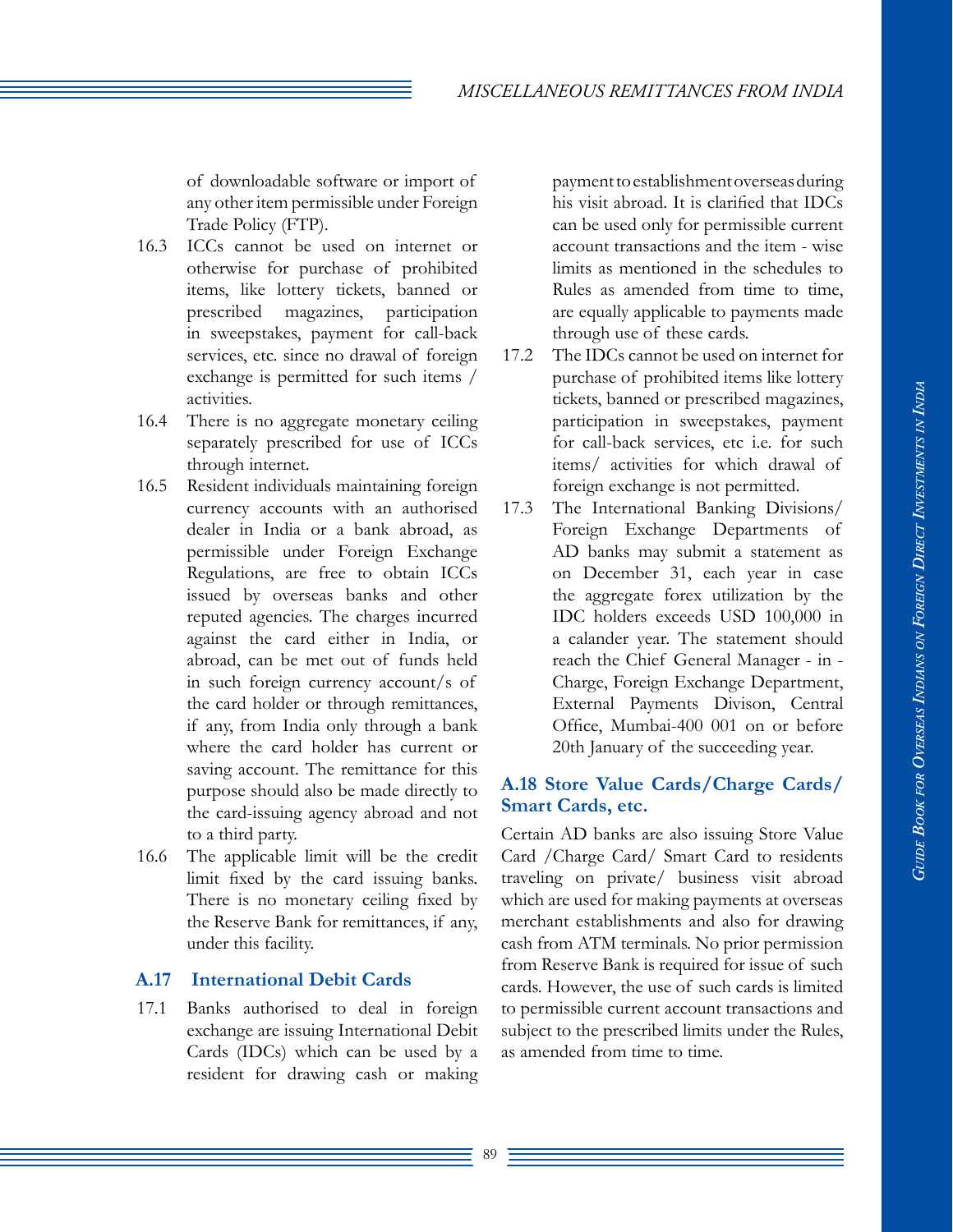

## **A.19 Acquisition of Foreign Securities Under Employees Stock Option Plan (ESOP)**

Resident individuals who are either employees or director of an Indian office or a branch of a foreign company in which foreign holding is not less than 51% are permitted to acquire foreign securities under ESOP Scheme without any monetary limit. They are also permitted to freely sell the shares provided the proceeds thereof are repatriated to India.

## **A.20 Income–Tax Clearance**

Remittances to non-residents will be allowed to be made by the authorised dealers on production of an undertaking by the remitter and a Certificate from Chartered Accountant in the formats prescribed by the Central Board of Direct Taxes, Ministry of Finance, Government of India in their circular No. 10/2002 dated October 9, 2002. [c.f. A. P. (DIR Series) circular No. 56 dated November 26, 2002].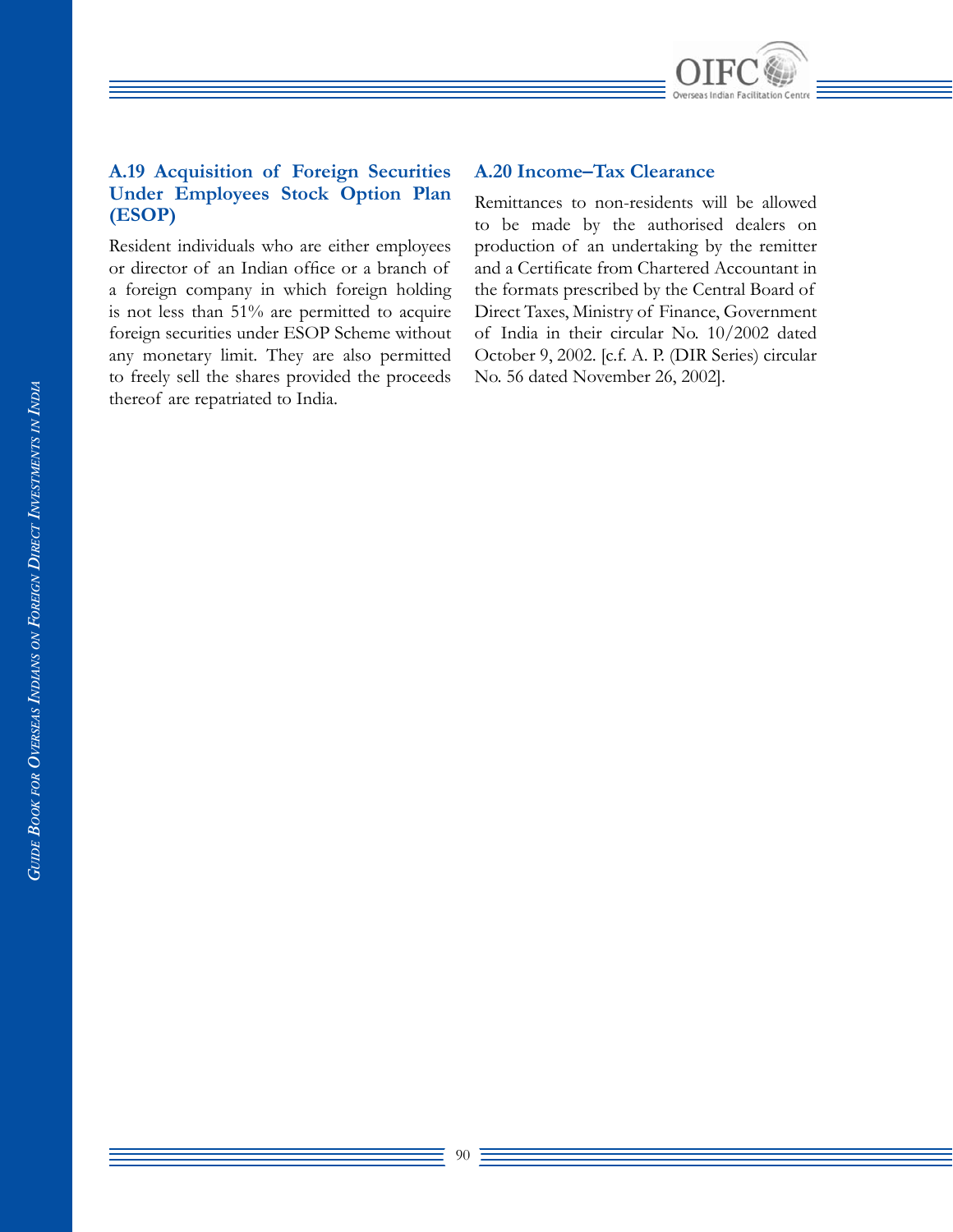## **ANNEXURE-I**

## **Foreign EXCHANE MANAGEMENT (CURRENT ACCOUNT TRANSACTIONS) RULES, 2000**

#### **1. Short title and commencement**

- 1). These rules may be called the Foreign Exchange Management (Current Account Transacions) Rules, 2000:
- 2). They Shall come into effect on the 1st day of June 2000.

#### **2. Definitions - In these rules, unless the context otherwise requires:**

- (a) "Act" means the Foreign Exchange Management Act, 1999 (42 of 1999);
- (b) "Drawal" means drawal of foreign exhange from an authorised person and includes opening of Latter of Credit or use of International Credit Card or International Debit Card or ATM Card or any other thing by whatever name called which has the effect of creating foreign exchange liability;
- (c) "Schedule" means a schedule appended to these rules;
- (d) The words and expressions not defined in these rules but defined in the Act shall have the same meanings respectively assigned to them in the Act.

## **3. Prohibition on Drawal of Foreign Exchange**

Drawal of foreign exchange by any person for the following purpose is prohibited, namely;

- a. a transaction specified in the schedule I; or
- b. a travel to Nepal and/or Bhutan; or
- c. a transaction with a person resident in Nepal or Bhutan

Provided that the prohibition in clause (c) may be exempted by RBI subject to such terms and conditions as it may necessary to stipulate by special or general order.

#### **4. Prior Approval of Govt. of India**

No person shall draw foreign exchange for a transaction included in the Schedule II without prior approval of the Government of India;

Provided that this rule shall not apply where the payment is made out of funds held in Resident Foreign Currency (RFC) Account of the remitter.

## **5. Prior Approval of Reserve Bank**

No person shall draw foreign exchange for a transaction included in the Schedule III without prior approval of Reserve Bank;

Provided this rule shall not apply where the payment is made out of funds held in Resident Foreign Currency (RFC) account of the remitter.

- **6.** (1) Nothing contained in Rule 4 or Rule 5 shall apply to drawal made out of funds held in Exchange Earners' Foreign Currency (EEFC) account of the remitter.
	- **(2)** Notwithstanding anything contained in subrule(1), restricitons imposed under rule 4 or rule 5 shall continue to apply where the drawal of foreign exchange from the Exchange Earners Foreign currencey (EEFC) Account is for the purpose specified in items 10 and 11 of schedule II, or item 3, 4, 11, 16, 17 of schedule III as the case may be.

## **Use of International Credit Card while Outside India**

Prior approval of Reserve Bank for a transaction included in Schedule III is not required for use of International Credit card for making payment by a person towards meeting expenses while such person is on a visit outside India.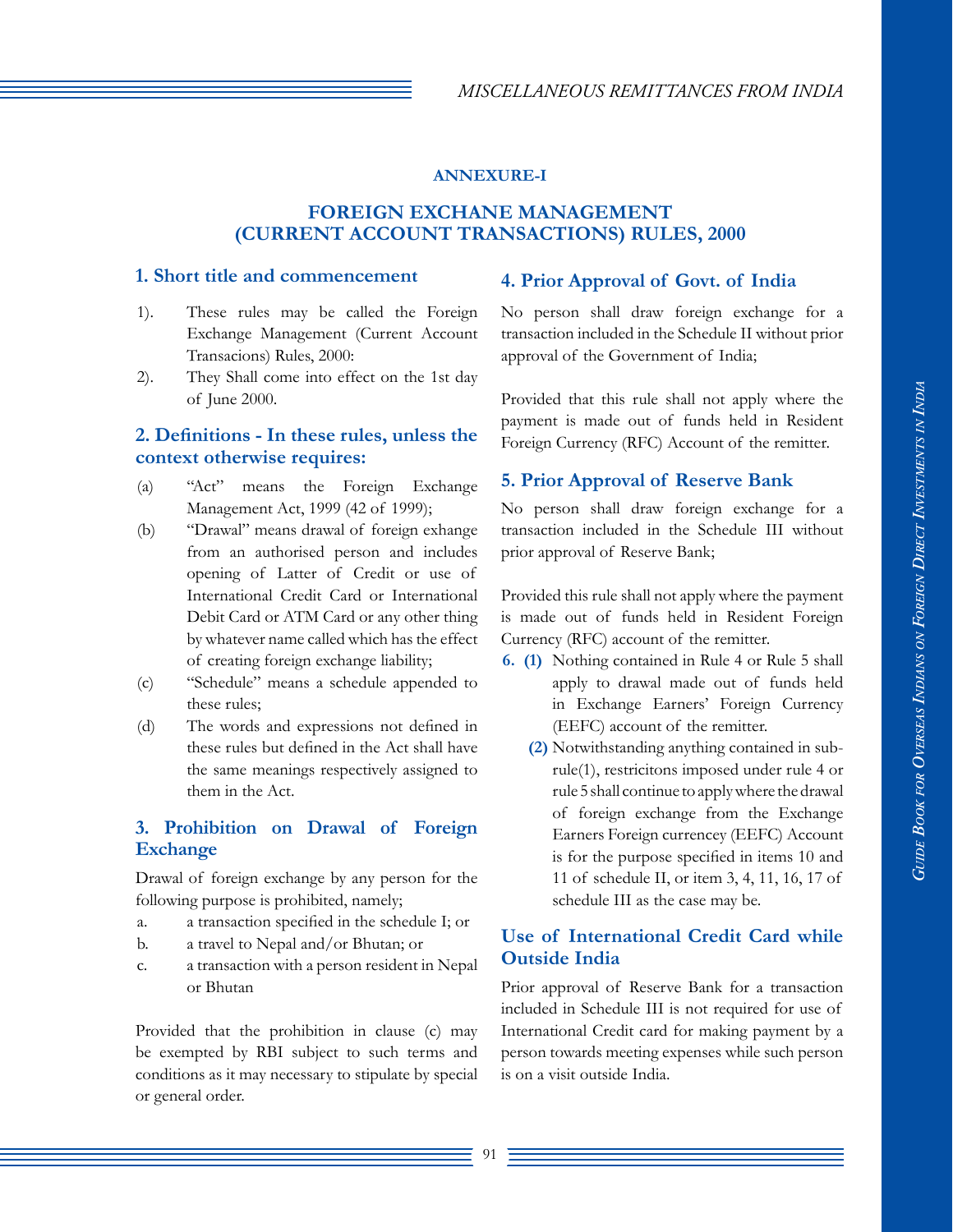

#### **SCHEDULE-I**

## **TRANSACTION WHICH ARE PROHIBITED (SEE RULE - 3)**

- 1. Remittance out of lottery winning.
- 2. Remittance of income from racing/ riding etc. or any other hobby.
- 3. Remittance for purchase of lottery tickets, banned/prescribed magazines, football pools, sweepstakes, etc.
- 4. Payment of commission on exports made towards equity investment in Joint Ventures/ Wholly owned Subsidiaries abroad of Indian companies.
- 5. Remittance of dividend by any company to which the requirement of dividend balancing is applicable.
- 6. Payment of commission on exports under Rupee State Credit Route, except commission upto 10% of invoice value of export of tea and tobacco.
- 7. Payment related to "Call Back Services" of telephones.
- 8. Remittance of interest income on funds held in Non-Resident Special Rupee (Account) Scheme.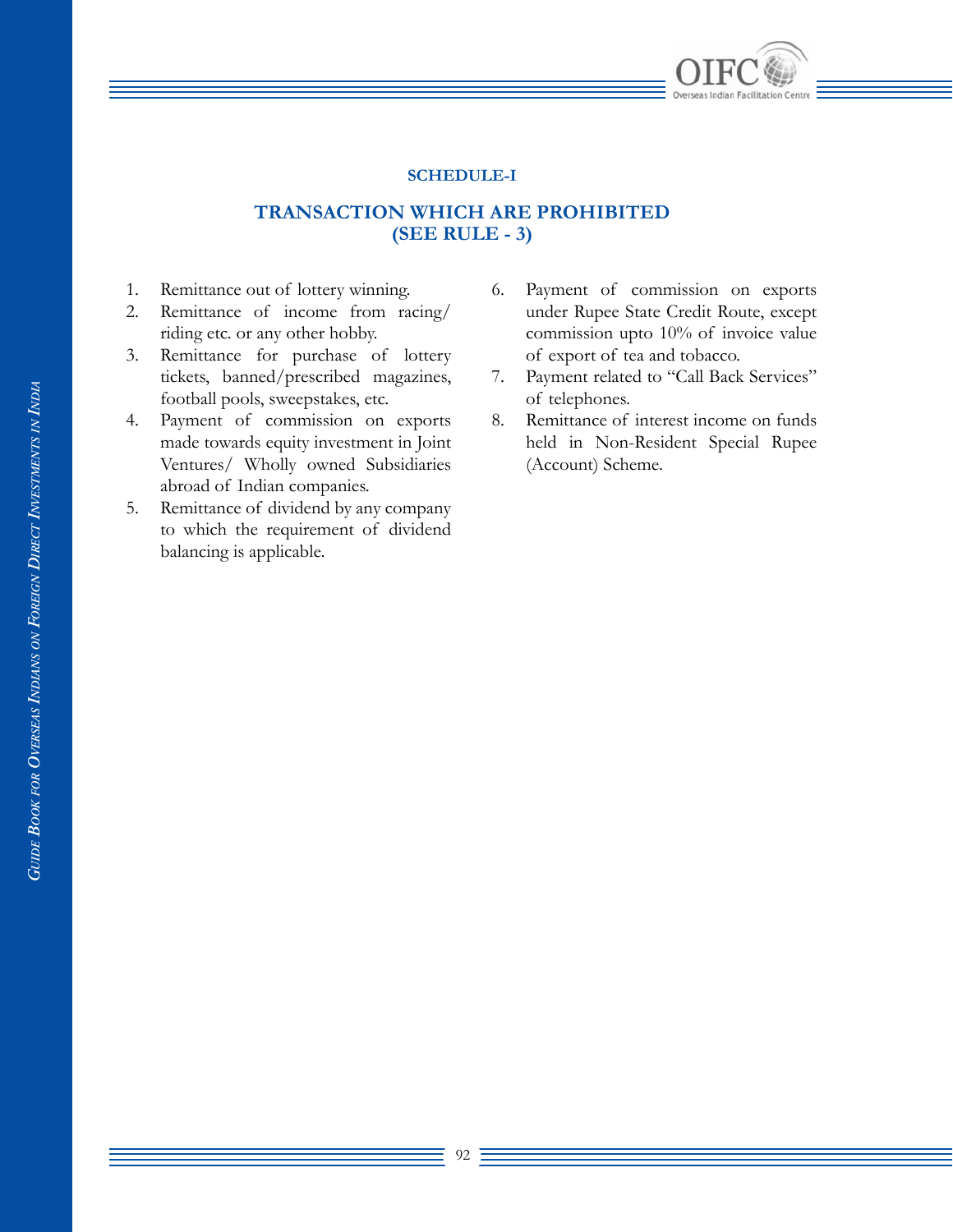## **SCHEDULE-II**

## **TRANSACTION WHICH REQUIRE PRIOR APPROVAL OF THE CENTRAL GOVERNMENT (SEE RULE - 4)**

|    | S. NO. Purpose of Remittance                                                                                                                                                                                                        | Ministry/Department of Govt. of India<br>whose approval is required                                 |  |
|----|-------------------------------------------------------------------------------------------------------------------------------------------------------------------------------------------------------------------------------------|-----------------------------------------------------------------------------------------------------|--|
| 1. | Cultural Tours                                                                                                                                                                                                                      | Ministry of Human Resources Development,<br>(Department of Education and Culture)                   |  |
| 2. | Advertisement in foreign print media<br>for the purposes other than promotion<br>of tourism, foreign investments and<br>international bidding (exceeding USD<br>10,000) by a State Government and<br>its Public Sector Undertakings | Ministry of Finance, (Department of Economic<br>Affairs)                                            |  |
| 3. | chartered by a PSU                                                                                                                                                                                                                  | Remittance of freight of vessel Ministry of Surface Transport, (Chartering<br>Wing)                 |  |
| 4. | Payment of import by a Govt.<br>Department or a PSU on c.i.f. basis<br>(i.e. other than f.o.b. and f.a.s. basis)                                                                                                                    | Ministry of Surface Transport, (Chartering<br>Wing)                                                 |  |
| 5. | Multi-modal<br>transport<br>operators<br>making remittance to their agents<br>abroad                                                                                                                                                | Registration Certificate from the Director<br>General of Shipping                                   |  |
| 6. | Remittance of hiring charges of<br>transponders by<br>(a) TV Channels<br>(b) Internet Service providers                                                                                                                             | Ministry of Information and Broadcasting<br>Ministry of Communication and Information<br>Technology |  |
| 7. | Remittance of container detention<br>charges exceeding the rate prescribed<br>by Director General of Shipping                                                                                                                       | Ministry of Surface Transport (Director General<br>of shipping)                                     |  |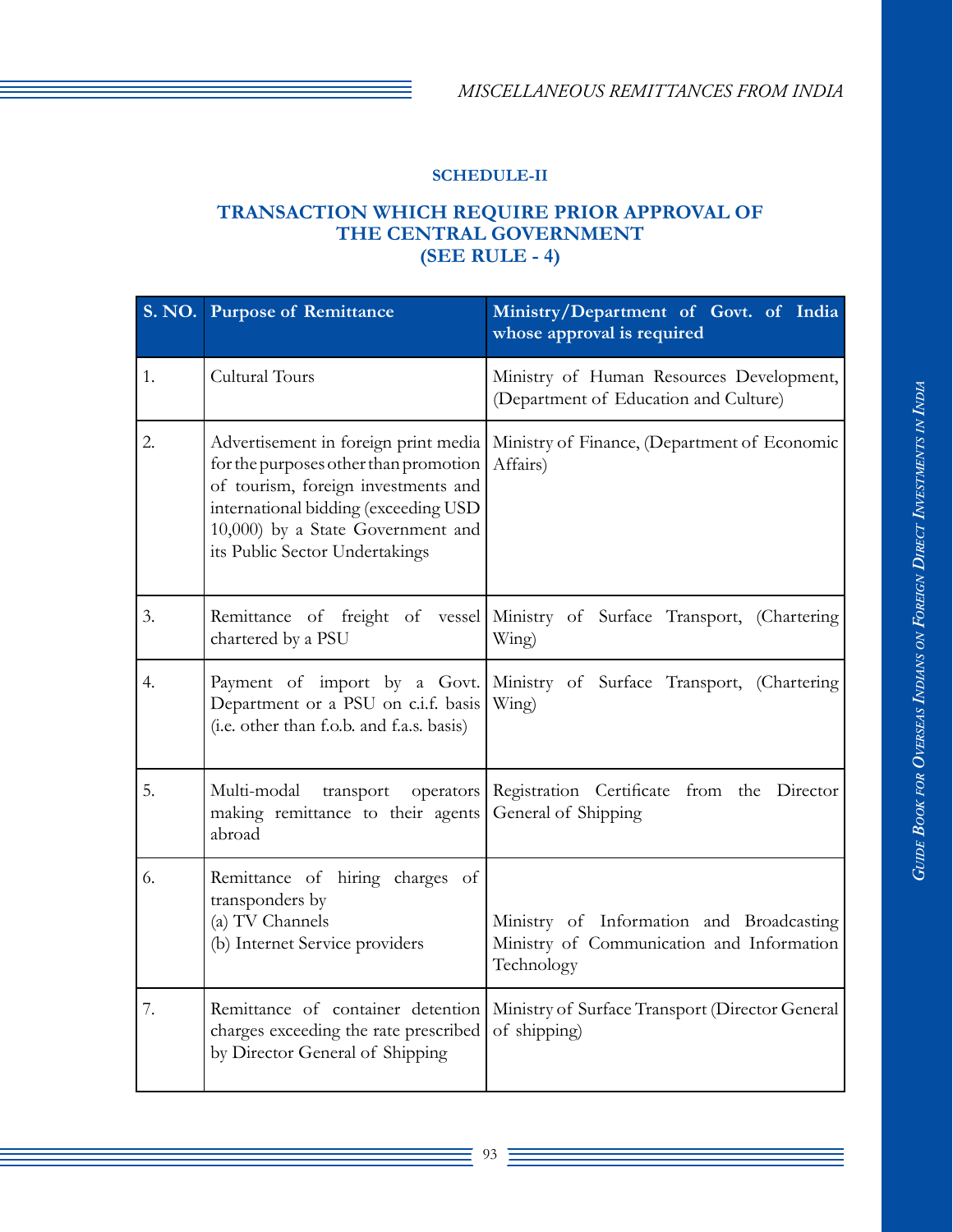

|     | S. NO. Purpose of Remittance                                                                                                                                                                                          | Ministry/Department of Govt. of India<br>whose approval is required                 |
|-----|-----------------------------------------------------------------------------------------------------------------------------------------------------------------------------------------------------------------------|-------------------------------------------------------------------------------------|
| 8.  | Remittances under technical Ministry of Commerce and Industry<br>collaboration agreements where<br>payment of royalty exceeds 5% on<br>local sales and 8% on exports and<br>lump-sum payment exceeds USD 2<br>million |                                                                                     |
| 9.  | Remittance of prize money<br>sponsorship of sports activity abroad<br>by a person other than International<br>/ national / state Level sports bodies,<br>if the amount involved exceeds USD<br>100,000.               | Ministry of Human Resources Development<br>(Department of Youth Affairs and Sports) |
| 10. | Omitted                                                                                                                                                                                                               |                                                                                     |
| 11. | I Club                                                                                                                                                                                                                | Remittance for membership of $P \& \text{Ministry of Finance (Insurance Division)}$ |

 $\equiv$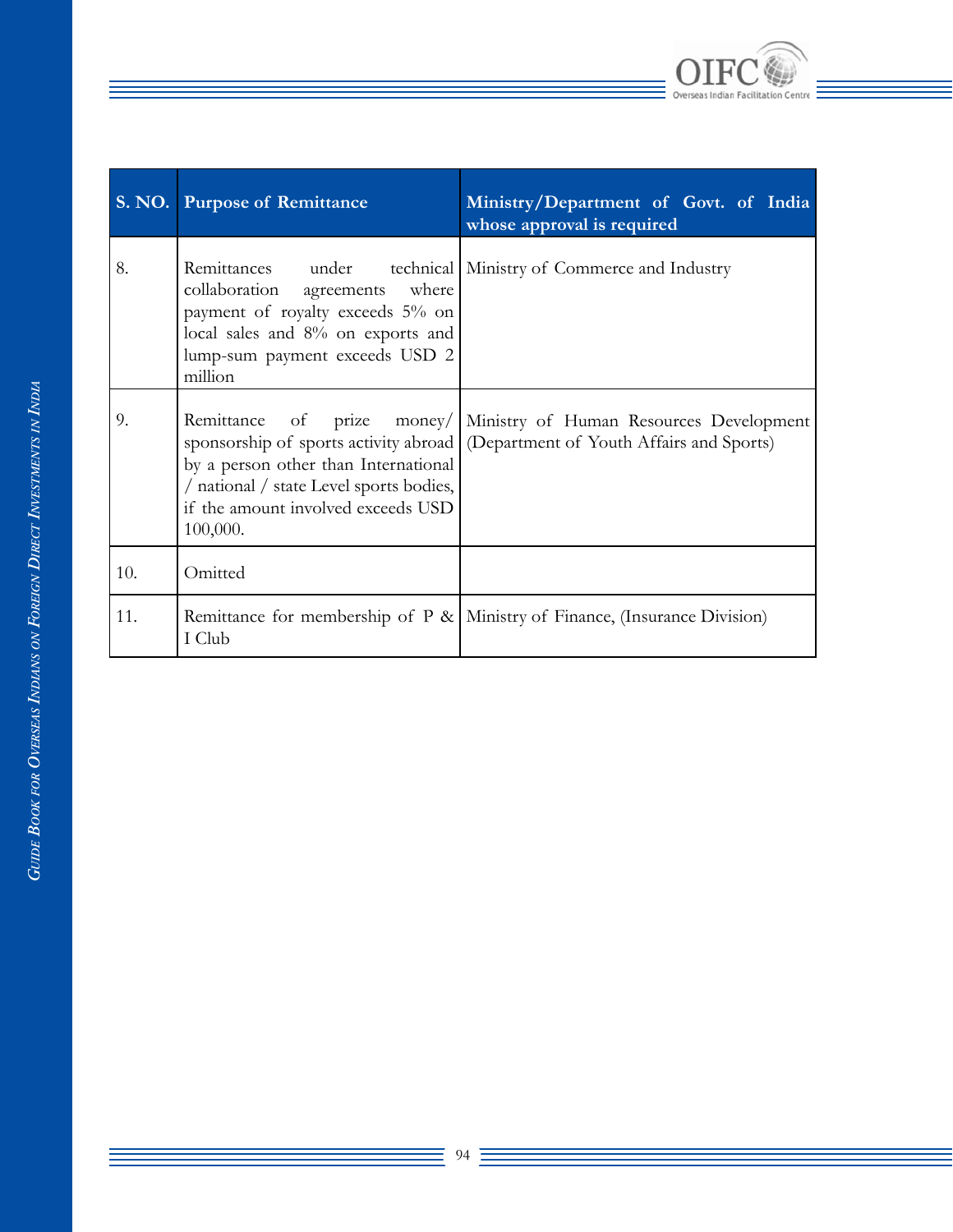## **SCHEDULE-III**

## **TRANSACTION WHICH REQUIRE PRIOR APPROVAL OF RESERVE BANK (SEE RULE - 5)**

- 1. Omitted.
- 2. Release of exchange exceeding USD 10,000 or its equivalent in one calendar year, for one or more private visits to any country (except Nepal and Bhutan).
- 3. Gift remittance exceeding USD 5,000 per remitter/donor per annum.
- 4. Donation exceeding USD 5,000 per remitter/donor per annum.
- 5. Exchange facilities exceeding USD 100,000 for persons going abroad for employment.
- 6. Exchange facilities for emigration exceeding USD 100,000 or amount prescribed by country of emigration.
- 7. Remittance for maintenance of close relatives abroad,
	- i. Exceeding net salary (after deduction of taxes, contribution to provident fund and other deductions) of a person who is resident but not permanently resident in India and-
		- (a) is a citizen of a foreign State other than Pakistan; or
		- (b) is a citizen of India, who is on deputation to the office or branch or subsidiary or joint venture in India of such foreign company.
	- ii. Exceeding USD 100,000 per year, per recipient, in all other cases.

**Explanation :** For the purpose of this item, a person resident in India on account of his employment or deputation of a specified duration (irrespective of length thereof) or for a specific job or

assignment; the duration of which does not exceed three years, is a resident but not permanently resident.

- 8. Release of foreign exchange, exceeding USD 25,000 to a person, irrespective of period of stay, for business travel or attending a conference or specialised training or for maintenance expenses of a patient going abroad for medical treatment or check-up abroad, or for accompanying as attendant to a patient going abroad for medical treatment/ check-up.
- 9. Release of exchange for meeting expenses for medical treatment abroad exceeding the estimate from the doctor in India or hospital/doctor abroad.
- 10. Release of exchange for studies abroad exceeding the estimate from the institution abroad or USD 100,000 per academic year, whichever is higher.
- 11. Commission, per transaction, to agents abroad for sale of residential flats or commercial plots in India exceeding USD 25,000 or 5% of the inward remittance whichever is more.
- 12. Omitted
- 13. Omitted
- 14. Omitted
- 15. Remittance exceeding USD 1,000,000 per project, for any consultancy service procured from outside India.
- 16. Omitted
- 17. Remittance exceeding USD 100,000 by an entity in India by way of reimbursement of pre-incorporation expenses.
- 18. Omitted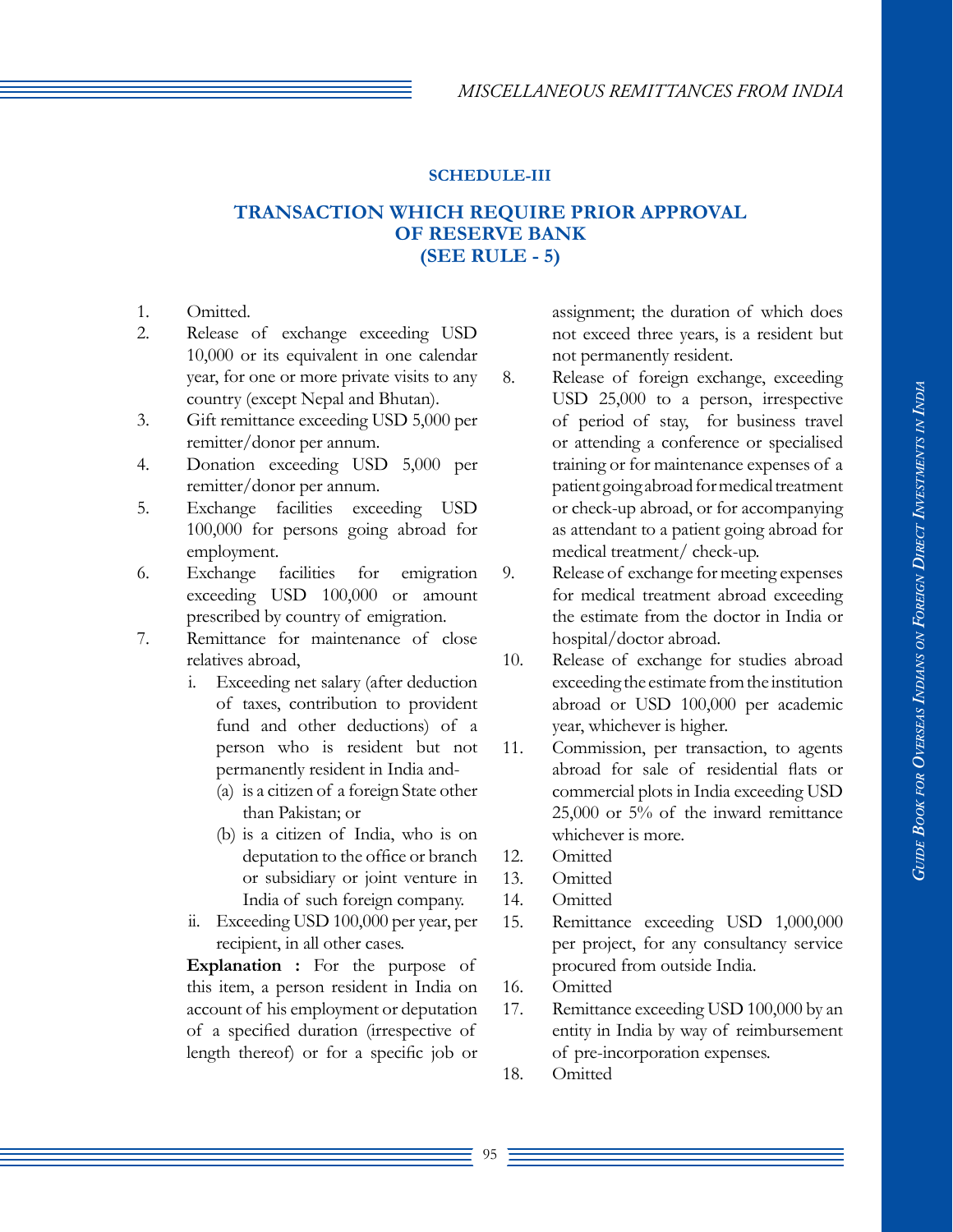

# FREQUENTLY ASKED QUESTIONS (FAQs)

# GUIDELINES ON TRAVEL RELATED MATTERS

#### **Q. 1. Who is a resident?**

- **A.1.** A 'person resident in India' is defined in Section 2(v) of FEMA, 1999 as: A person residing in India for more than one hundred and eighty-two days during the course of the preceding financial year but does not include -
	- A) a person who has gone out of India or who stays outside India, in either case-

for or on taking up employment outside India, or

for carrying on outside India a business or vocation outside India, or

for any other purpose, in such circumstances as would indicate his intention to stay outside India for an uncertain period;

(B) a person who has come to or stays in India, in either case, otherwise than - for or on taking up employment in India,

or

for carrying on in India a business or vocation in India,

or

for any other purpose, in such circumstances as would indicate his intention to stay in India for an uncertain period;

any person or body corporate

registered or incorporated in India,

an office, branch or agency in India owned or controlled by a person resident outside India,

an office, branch or agency outside India owned or controlled by a person resident in India;

That is to qualify as a resident the person concerned will have to fulfill the criterion regarding (a) the duration of stay and (b) the purpose of stay.

The term Person Resident Outside India is defined in the Act as a person who is not a person resident in India.

## **Q.2. From where one can buy foreign exchange ?**

**A.2.** Foreign exchange can be purchased from any authorised dealer. Besides authorised dealers, Full-Fledged money changers are also permitted to release exchange for business and private visits.

## **Q.3. Who is an Authorised Dealer?**

**A.3.** An Authorised Dealer is normally a bank specifically authorised by the Reserve Bank under Section 10(1) of FEMA, 1999, to deal in foreign exchange or foreign securities (List available on www. fedai.org.in).

## **Q.4. How much exchange is available for a business trip?**

**A.4.** Authorised Dealers can release foreign exchange up to USD 25,000 for a business trip to any country other than Nepal and Bhutan. Release of foreign exchange exceeding USD 25,000 for a travel abroad (other than Nepal and Bhutan) for business purposes, irrespective of period of stay, requires prior permission from Reserve Bank. Visits in connection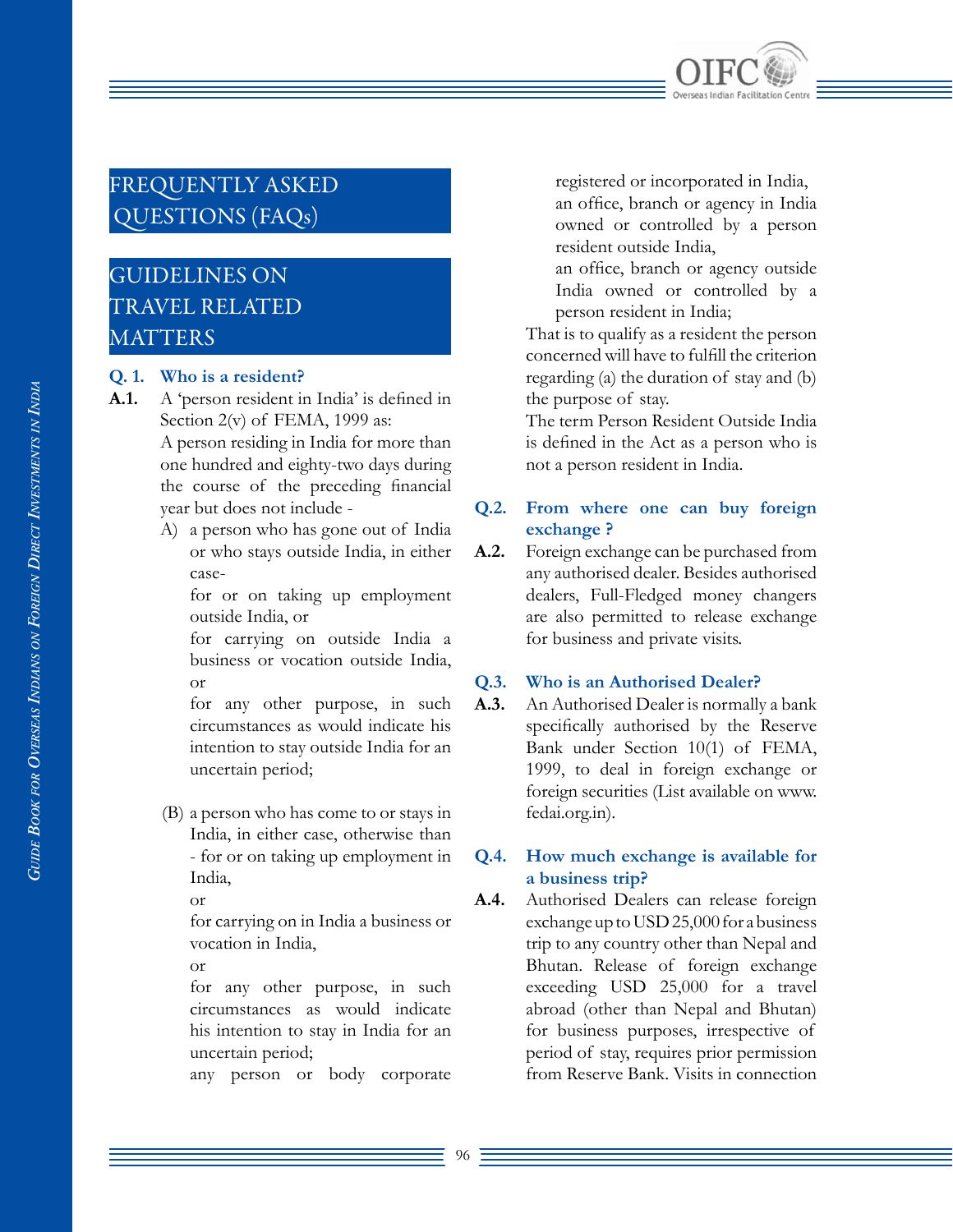#### *MISCELLANEOUS REMITTANCES FROM INDIA*

with attending of an international conference, seminar, specialised training, study tour, apprentice training, etc., are treated as business visits.

Incidentally, no release of foreign exchange is admissible for any kind of travel to Nepal and Bhutan or for any transaction with persons resident in Nepal and Bhutan.

#### **Q.5. Can one obtain foreign exchange for medical treatment outside India?**

**A.5.** Authorised Dealers may release foreign exchange upto USD 100,000 or its equivalent to resident Indians for medical treatment abroad on self declaration basis of essential details, without insisting on any estimate from a hospital/doctor in India/ abroad. A person visiting abroad for medical treatment can obtain foreign exchange exceeding the above limit, provided the request is supported by an estimate from a hospital/doctor in India/ abroad. This release of foreign exchange of USD 100,000 is to meet the expenses involved in treatment and it is in addition to the amount of USD 25,000 released for maintenance expenses of a patient going abroad for medical treatment or check-up abroad or for accompanying as attendant to a patient going abroad for medical treatment/check-up.

#### **Q.6. How much exchange is available for studies outside India?**

**A.6.** Authorised Dealers may release foreign exchange for an amount of USD 100,000 per academic year or the estimate received from the institution abroad, whichever is higher. Students going abroad for studies are treated as Non-Resident Indians (NRls) and are eligible for all

the facilities available to NRls under FEMA. In addition, they can receive remittances up to USD 100,000 from close relatives (as defined in Section 6 of the Companies Act, 1956) from India on self-declaration, towards maintenance, which could include remittances towards their studies also. Educational and other loans availed of by students as resident in India can be allowed to continue. There is no dilution in the existing remittance facilities to students in regard to their academic pursuits.

## **Q.7. How much foreign exchange can one buy when traveling abroad on private visits to a country outside India?**

**A.7.** In connection with private visits abroad, viz., for tourism purposes, etc., foreign exchange up to USD10,000, in any financial year may be obtained from an authorised dealer on a self-declaration basis. The ceiling of USD10,000 is applicable in aggregate and foreign exchange may be obtained for one or more than one visit provided the aggregate foreign exchange availed of in one financial year does not exceed the prescribed ceiling of USD10,000 {The facility was earlier called B.T.Q or F.T.S.}. This limit of USD10,000 per financial year can be availed of by a person along with foreign exchange for travel abroad for any purpose, including for employment or immigration or studies. However, no foreign exchange is available for visit to Nepal and/or Bhutan for any purpose.

## **Q.8. How much foreign exchange is available to a person going abroad on employment?**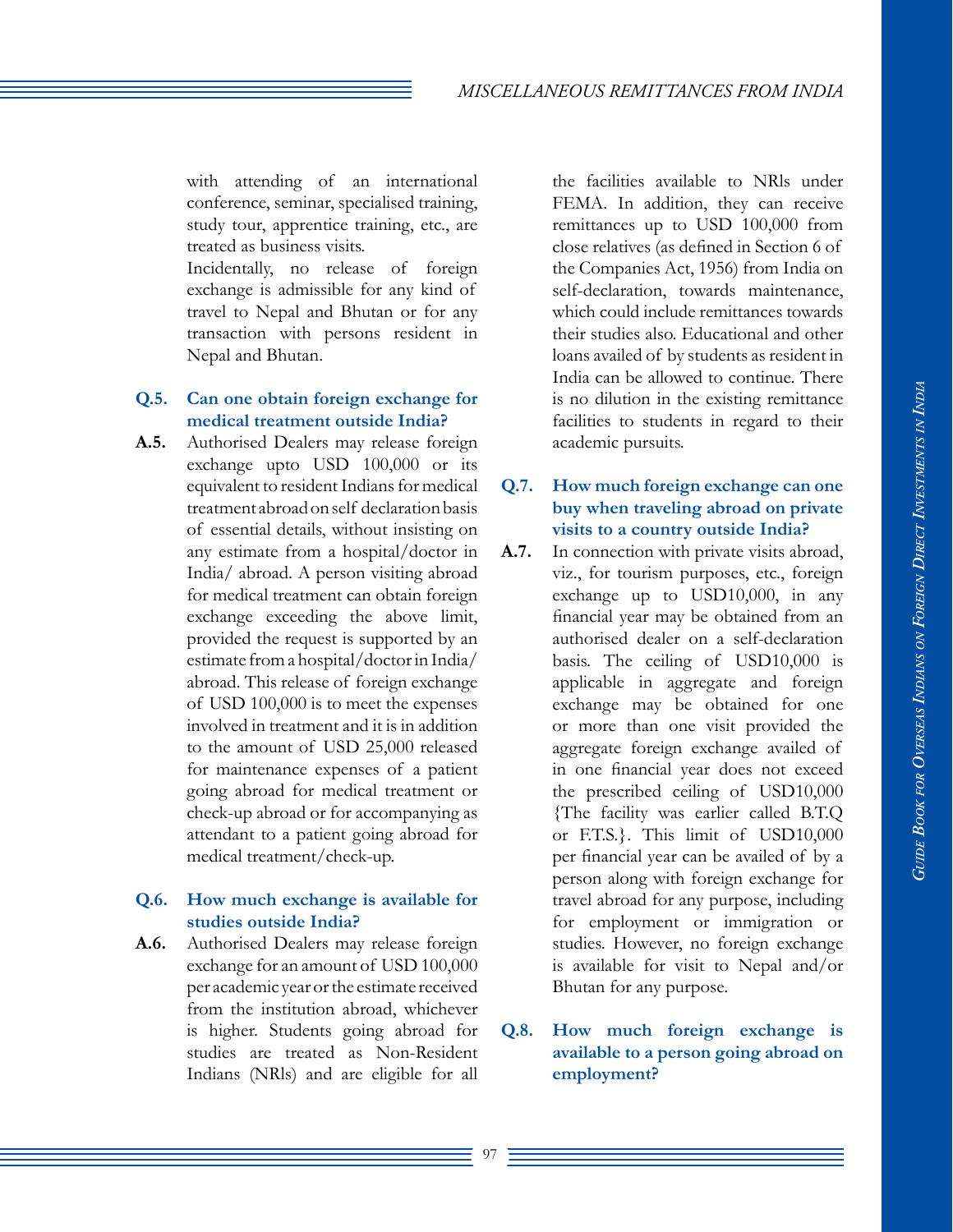

**A.8.** Person going abroad for employment can draw foreign exchange up-to USD100,000 from any authorised dealer in India on the basis of self-declaration.

## **Q.9. How much foreign exchange is available to a person going abroad on emigration?**

**A.9.** Person going abroad on emigration can draw foreign exchange upto USD100,000 on self-declaration basis from an authorised dealer in India. This amount is only to meet the incidental expenses in the country of emigration. No amount of foreign exchange can be remitted outside India to become eligible or for earning points or credits for immigration. All such remittances require prior permission of the Reserve Bank.

#### **Q.10. Is there any category of visit which requires prior approval from the Reserve Bank or Govt. of India?**

**A.10.** In case of dance troupes, artistes, etc., who wish to undertake cultural tours abroad, are required to obtain prior approval from the Ministry of Human Resources Development, Government of India, New Delhi.

## **Q.11. How much foreign exchange can be purchased in foreign currency notes while buying exchange for travel abroad?**

**A.11.** Travellers are allowed to purchase foreign currency notes/coins only up to USD 2000. Balance amount can be taken in the form of travellers cheque or banker's draft. Exceptions to this are (a) travellers proceeding to Iraq and Libya can draw foreign exchange in the form of foreign currency notes and coins not exceeding USD 5000 or its equivalent; (b) travellers proceeding to the Islamic Republic of Iran, Russian Federation and other Republics of Commonwealth of Independent States can draw entire foreign exchange released in the form of foreign currency notes or coins.

#### **Q.12. Do same Rules apply to persons going for studies abroad?**

**A.12.** For the purpose of studies abroad, exchange for maintenance expenses is released in the form of (i) currency notes up to USD 2,000, (ii) the balance foreign exchange may be taken in the form of travellers cheques or bank draft payable overseas.

#### **Q.13. How much in advance one can buy foreign exchange for travel abroad?**

**A.13.** The foreign exchange acquired for any purpose has to be used within 180 days of purchase. In case it is not possible to use the foreign exchange within the period of 180 days, it should be surrendered to an authorised person.

## **Q.14. Can one pay by cash full rupee equivalent of foreign exchange being purchased for travel abroad?**

**A.14.** Foreign exchange for travel abroad can be purchased from authorized person against rupee payment in cash up to Rs.50,000/-. However, if the rupee equivalent exceeds Rs.50,000/-, the entire payment should be made by way of a crossed cheque/banker's cheque/ pay order/demand draft only.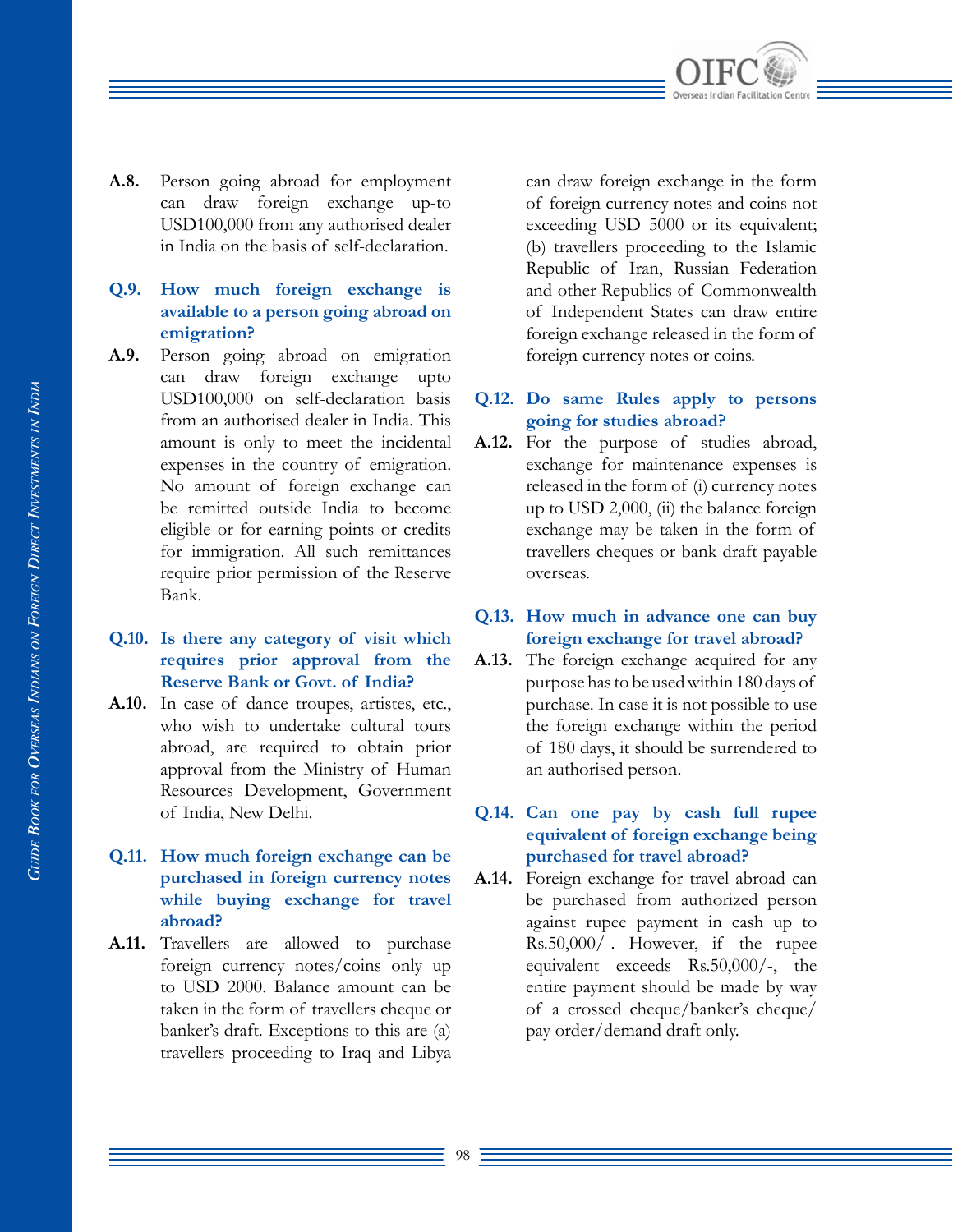#### *MISCELLANEOUS REMITTANCES FROM INDIA*

## **Q.15. IS there any time frame for a traveller for surrender of foreign exchange on his return to India?**

**A.15.** On return from a foreign trip, travellers are required to surrender the unspent foreign exchange, whether in the form of currency notes or travellers cheques, within 180 days of return. However, they are free to retain foreign exchange upto USD 2000, in the form of foreign currency notes or TCs for future use or credit to their RFC (Domestic) Accounts without any limit.

#### **Q.16. On return to India can one retain foreign exchange?**

- **A.16.** Residents have the choice of either holding foreign currency upto USD 2,000 or its equivalent or cedit the amount to their RFC (Domestic) Accounts provided the foreign exchange was acquired by them:
	- a. while on a visit abroad as payment for services not arising from any business in or anything done in India; or
	- b. as honorarium or gift or for services rendered or in settlement of any lawful obligation from any person who is not resident in India and who is on a visit to India; or
	- c. as honorarium or gift while on a visit to any place outside India; or
	- d. from an authorised person for travel abroad and represents the unspent amount thereof.

## **Q.17. Is one required to surrender foreign coins also to an authorised dealer?**

**A.17.** The residents can hold foreign coins without any limit.

## **Q.18. How much foreign exchange can a resident individual send as gift/ donation to a person resident outside India?**

**A.18.** Limit of USD 200,000 per financial year under the Liberalised Remittance Scheme would also include remittances towards gift and donation by a resident individual. Accordingly, under the Scheme, any resident individual, if he so desires, may remit the entire limit of USD 200,000 in one financial year as gift to a person residing outside India or as donation to a charitable/ educational/ religious/cultural organization outside India. Remittances exceeding the limit will require prior permission from the Reserve Bank.

## **Q.19. How much foreign exchange can other residents send as gift I donation to a person resident outside India?**

**A.19.** ADs have been premitted to make remittances on account of donations by corporates for some specified purposes subject to a limit of one percent of the foreign exchange earning during the previous three financial years or USD 5 million, whichever is less. Other residents like partnership firms, trusts etc., are free to remit up to USD 5000 per annum per donor/remitter each as gift and donation. Remittances exceeding the limit will require prior permission from the Reserve Bank.

## **Q.20. Is one permitted to use International Credit Card (ICC) for undertaking foreign exchange transactions?**

**A.20.** Use of the International Credit Cards (ICCs) / ATMs/ Debit Cards can be made for making personal payments like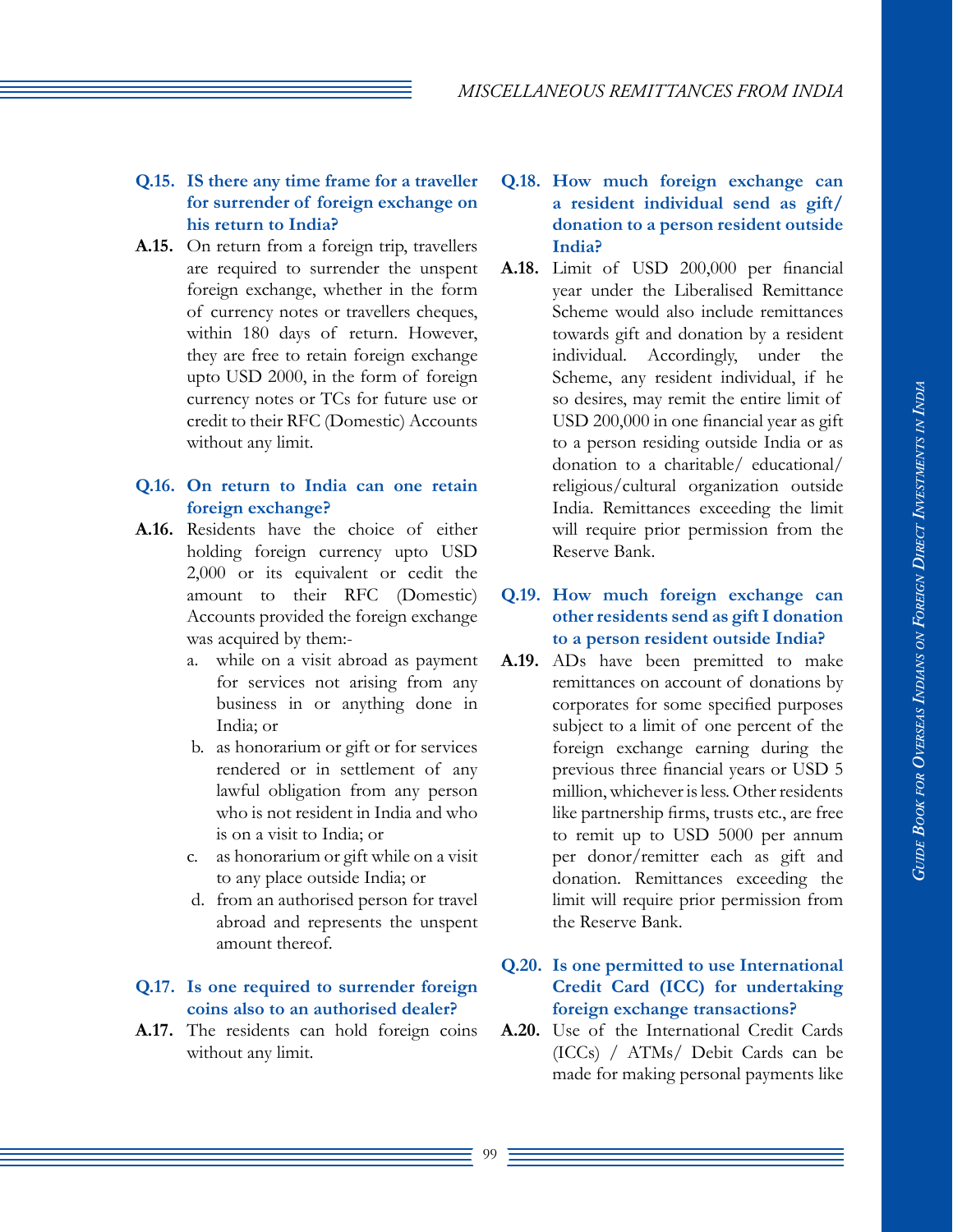

subscription to foreign journals, internet subscription, etc., and for travel abroad in connection with various purposes. The entitlement of foreign exchange on International Credit Cards (ICCs) is limited by the credit limit fixed by the card issuing authority only. With ICCs one can (i) meet expenses/make purchases while abroad (ii) make payments in foreign exchange for purchase of books and other items through internet in India. If the person has a foreign currency account in India or with a bank overseas, he/she can even obtain ICCs of overseas banks and reputed agencies.

Use of these instruments for payment in foreign exchange in Nepal and Bhutan is not permitted.

## **Q.21. While coming into India how much Indian currency can be brought in?**

- **A.21.** A person coming into India from abroad can bring in with him Indian currency notes within the limits given below:
	- a. up to Rs. 5,000 from any country other than Nepal or Bhutan, and
	- b. any amount in denomination not exceeding Rs.100 from Nepal or Bhutan.

## **Q.22. While going abroad how much foreign exchange, in cash, can a person carry?**

**A.22.** A person is allowed to carry foreign exchange in the form of currency notes/ coins up to USD 2,000 or its equivalent only. Balance amount as applicable can be carried in the form of travellers cheque or banker/ s draft. (In this connection please see item No.11).

## **Q.23. While going abroad how much Indian currency, in cash, can a person**

#### **carry?**

**A.23.** Residents are free to take outside India (other than to Nepal and Bhutan) currency notes of Government of India and Reserve Bank of India notes up to an amount not exceeding Rs. 5,000/ - per person. They may take or send outside India (other than to Nepal and Bhutan) commemorative coins not exceeding two coins each.

> **Explanation:** 'Commemorative Coin' includes coin issued by Government of India Mint to commemorate any specific occasion or event and expressed in Indian currency.

> A person can take or send out of India to Nepal or Bhutan, currency notes of Government of India and Reserve Bank of India notes (other than notes of denominations of above Rs. 100);

## **Q.24. While coming into India how much foreign exchange can be brought in?**

**A.24.** A person coming into India from abroad can bring with him foreign exchange without any limit. However, if the aggregate value of the foreign exchange in the form of currency notes, bank notes or travellers cheques brought in exceeds USD 10,000/- or its equivalent and/or the value of foreign currency exceeds USD 5,000/- or its equivalent, it should be declared to the Customs Authorities at the Airport in the Currency Declaration Form (CDF), on arrival in India.

## **Q.25. Is one required to follow complete export procedure when a gift parcel is sent outside India?**

**A.25.** A person resident in India is free to send (export) any gift article of value not exceeding Rs. 5,00,000 provided export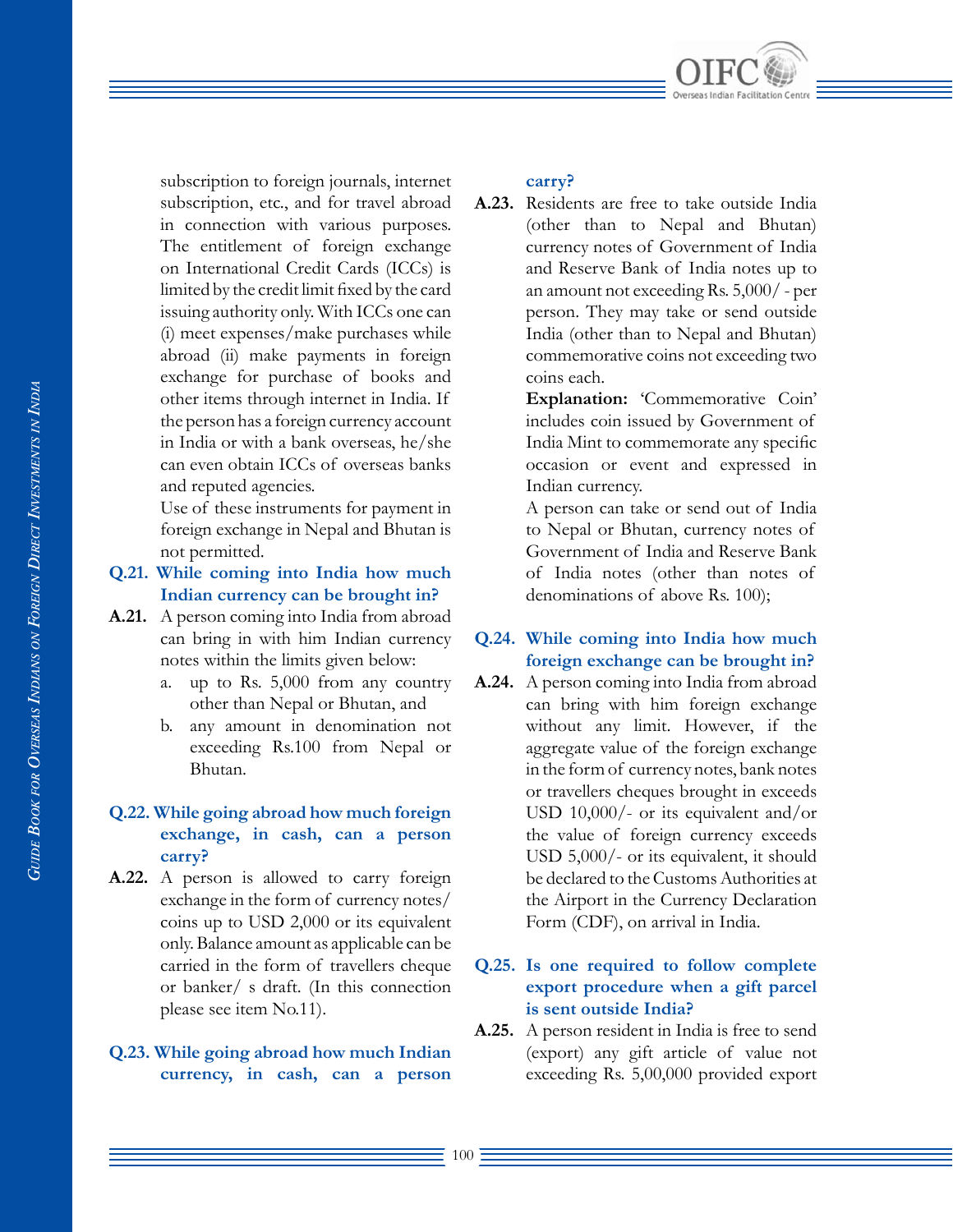of that item is not prohibited under the extant Foreign Trade Policy and exporter submits a declaration that goods of gifts are not more than Rs. 5,00,000 in value.

## **Q.26. How much jewellery one can carry while going abroad?**

**A.26.** Taking personal jewellery out of India is governed by Baggage Rules framed under Foreign Trade Policy by the Government of India. No approval of Reserve Bank is required in this case.

## **Q.27. Can a resident extend local hospitality to a non-resident?**

**A.27.** A person resident in India is, free to make any payment in Indian Rupees towards meeting expenses on account of boarding, lodging and services related thereto or travel to and from and within India of a person resident outside India who is on a visit to India.

## **Q.28. Can residents purchase air tickets in India for their travel not touching India?**

**A.28.** Residents may book their tickets in India for their visit to any third country. That is, residents can book their tickets for travel, for instance from London to New York, through domestic/foreign airlines in India itself.

#### **Q.29. Can a resident open a foreign currency denominated account in India?**

- **A.29.** Persons resident in India are permitted to maintain foreign currency accounts in India under the following three Schemes:
	- **a. Exchange Earners' Foreign Currency (EEFC) Accounts:**

All categories of resident foreign exchange earners can credit up to 100 per cent of their foreign exchange earnings, as specified in the paragraph 1 (A) of the Schedule to Notification No. FEMA.10/2000-RB dated 3rd May, 2000 and as amended from time to time, to their EEFC Account with an authorised dealer in India. Funds held in EEFC account can be utilised for all permissible current account transactions and also for approved capital account transactions as specified by the extant Rules/Regulations/ Notifications/ Directives issued by the Government/RBI from time to time. EEFC account holders can now maintain outstanding balances to the extent of USD 1 million in the form of term deposits upto one year maturing on or before 31st October' 2008. The rate of interest will be determined by the bank themselves. **b. Resident Foreign Currency Accounts :-**

Returning Indians, i.e., those Indians, who were non-residents earlier, and are returning now for permanent stay; are permitted to open, hold and maintain with an authorised dealer in India a Resident Foreign Currency (RFC) Account to keep their foreign currency assets. Assets held outside India at the time of return can be credited to such accounts. The foreign exchange (i) received or acquired as gift or inheritance from a person referred to sub-section (4) of section 6 of FEMA,1999 or (ii) referred to in clause (c) of section 9 of the Act or acquired as gift or inheritance therefrom or (iii) received as the proceeds of life insurance policy claims/maturity/ surrender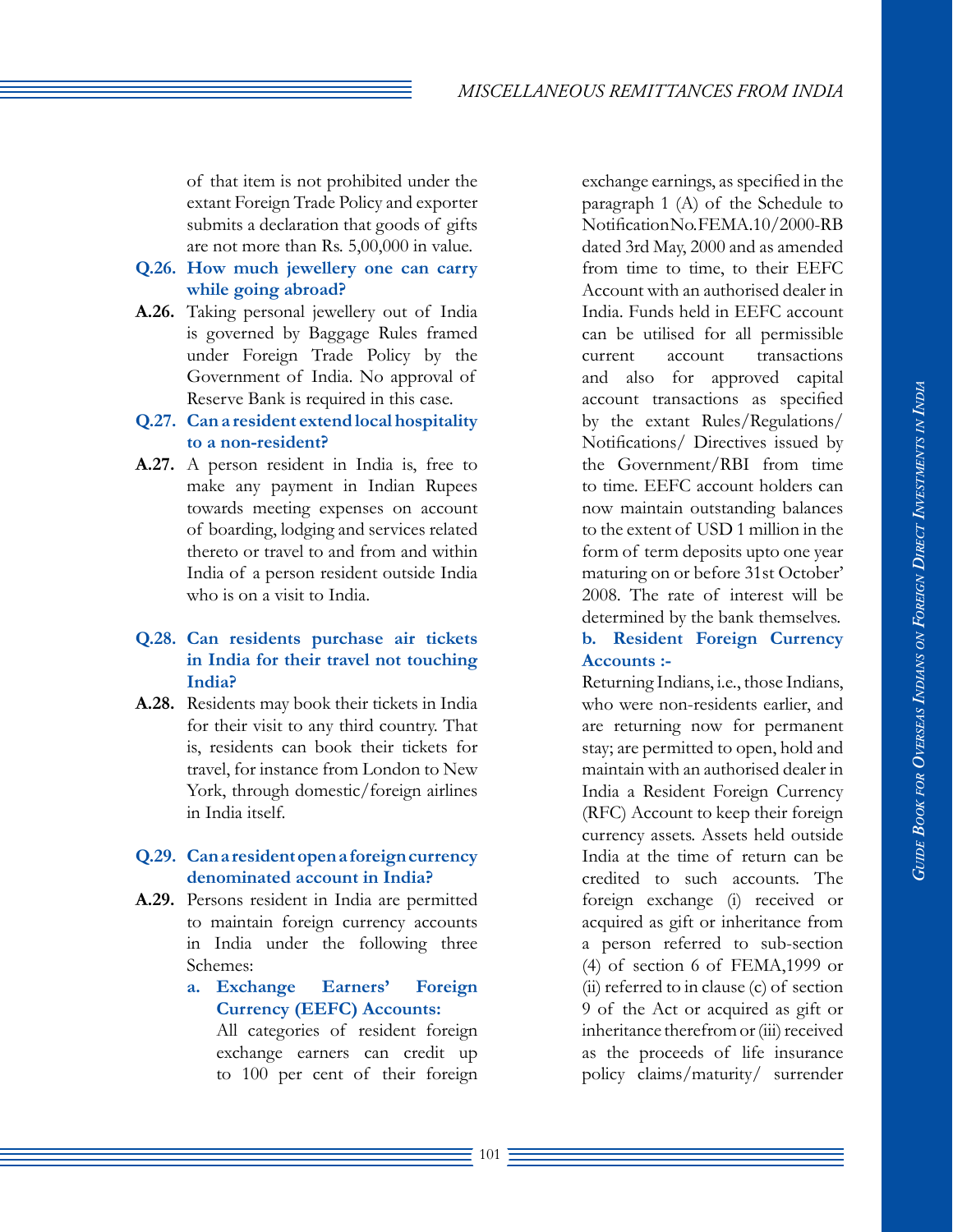

values settled in foreign currency from an insurance company in India permitted to undertake life insurance business by the Insurance Regulatory and Development Authority may also be credited to this account.

The funds in RFC account are free from all restrictions regarding utilisation of foreign currency balances including any restriction on investment outside India.

## **c. Resident Foreign Currency (Domestic) Account:-**

A person resident in India can open, hold and maintain with an authorized dealer in India, a Resident Foreign Currency (Domestic) Account, out of foreign exchange acquired in the form of currency notes, Bank notes and travellers cheques from any of the sources like, payment for services rendered abroad, as honorarium, gift, services rendered or in settlement of any lawful obligation from any person not resident in India. The account may also be credited with/ opened out of foreign exchange earned like proceeds of export of goods and/or services, royalty, honorarium, etc., and/or gifts received from close relatives (as defined in the Companies Act) and repatriated to India through normal banking channels. The account shall be maintained in the form of Current Account and shall not bear any interest. There is no ceiling on the balances in the account.

## **Q.30. Can a person resident in India hold assets outside India?**

**A.30.** In terms of sub-section 4, of Section (6) of the Foreign Exchange Management Act, 1999, a person resident in India is free to hold, own, transfer or invest in foreign currency, foreign security or any immovable property situated outside India if such currency, security or property was acquired, held or owned by such person when he was resident outside India or inherited from a person who was resident outside India. (Please also refer to the Liberalised Remittance Scheme of USD 200,000 discussed below).

## LIBERALISED REMITTANCE SCHEME OF USD 200,000

- **Q.31. What is the Liberalised Remittance Scheme of USD 200,000?**
- **A.31.** This is a facility extended to all resident individuals under which, they may freely remit upto USD 200,000 per financial year for any permissible current or capital account transaction or a combination of both.

## **Q.32. What are the purpose/s for which remittance can be made under the Scheme?**

**A.32.** This facility is available for making remittance/s for any permissible current or capital account transaction or a combination of both. It is not available for purposes specifically prohibited (Schedule I) or regulated by the Government of India (Schedule II) of Foreign Exchange Management (Current Account Transactions) Rules, 2000.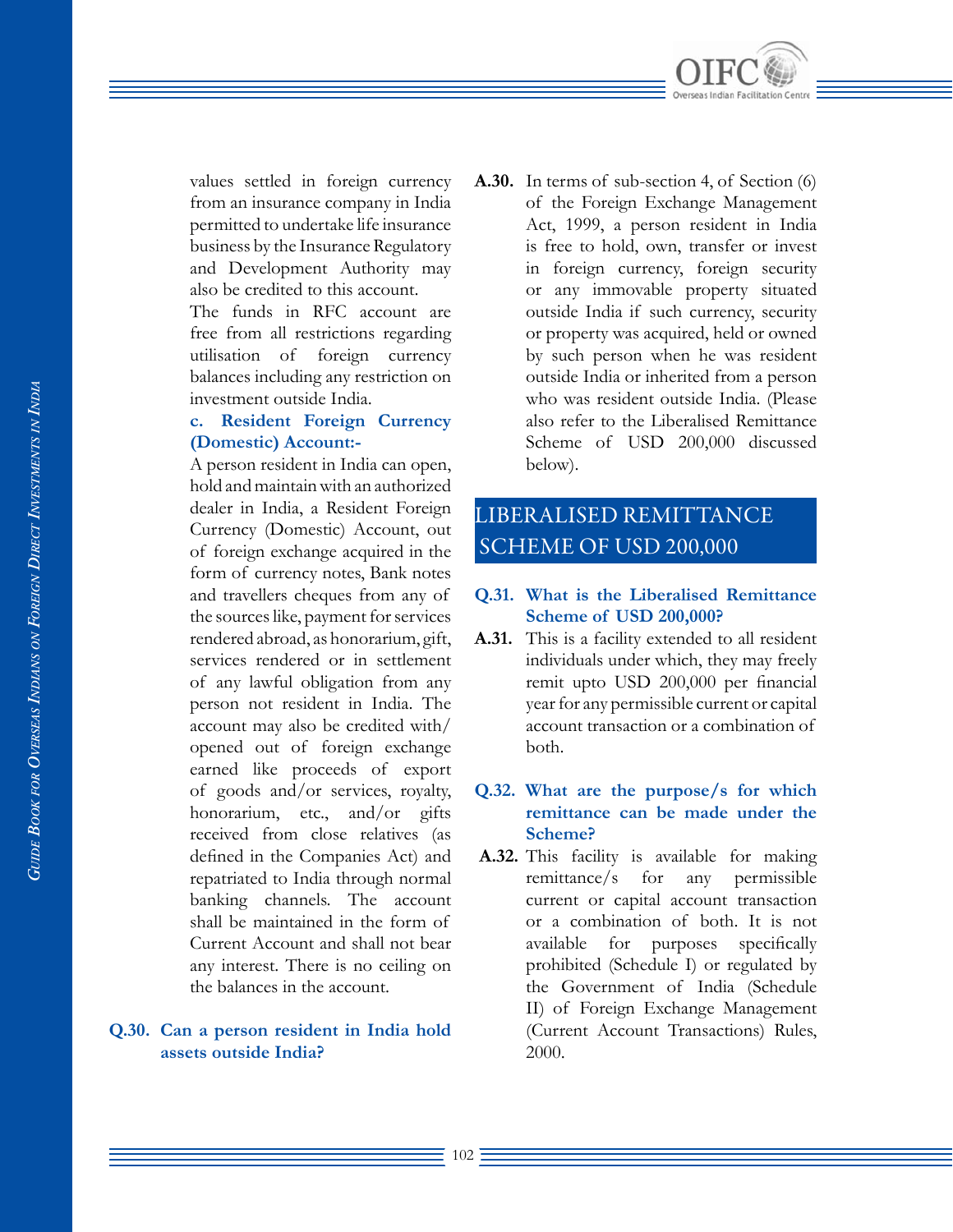- **Q.33. Who is eligible to avail of this Liberalised Remittance Facility?**
- **A.33.** The facility is available to resident individuals only.
- **Q.34. Provide an illustrative list of capital account transactions permitted under the scheme?**
- **A.34.** The remittance under the Scheme is available to the resident individuals for any permitted current or capital account transactions or a combination of both. Under the Scheme, resident individuals can acquire and hold immovable property or shares or debt instruments or any other assets outside India, without prior approval of the Reserve Bank. Individuals can also open, maintain and hold foreign currency accounts with banks outside India. However, it is clarified that remittance from India for margins or margin calls to overseas exchanges / overseas counterparty are not allowed under the Scheme.

The remittance facility under the Scheme is also not available for the following:

- i) Remittance for any purpose specifically prohibited under Schedule-I (like purchase of lottery/sweep stakes, tickets, proscribed magazines, etc.) or any item restricted under Schedule II of Foreign Exchange Management (Current Account Transactions) Rules, 2000.
- ii) Remittances made directly or indirectly to Bhutan, Nepal, Mauritius or Pakistan.
- iii) Remittances made directly or indirectly to countries identified by the

Financial Action Task Force (FATF) as "non co-operative countries and territories" from time to time.

iv) Remittances directly or indirectly to those individuals and entities identified as posing significant risk of committing acts of terrorism as advised separately by the Reserve Bank to the banks.

## **Q.35. Whether this facility is in addition to existing facilities detailed in Schedule III under remittances?**

- A.35. The facility under the Scheme is in addition to those already available for private travel, business travel, studies, medical treatment, etc., as described in Schedule III of Foreign Exchange Management (Current Account Transactions) Rules, 2000. The Scheme can also be used for these purposes. However, gift and donation remittances cannot be made separately and have to be made under the Scheme only. Accordingly, resident individuals can remit gifts and donations up to USD 200,000 per financial year under the Scheme.
- **Q.36. Whether resident individuals under this Scheme have to repatriate the accrued yield on deposits/ investments abroad, over and above the principal amount?**
- **A.36.** The investor can retain and reinvest the income earned on investments made under the Scheme. Currently, the residents are not required to repatriate the funds or income generated out of investments made under the Scheme.
- **Q.37. Whether remittance under the Scheme is on gross basis or net basis (net of repatriation from abroad)?**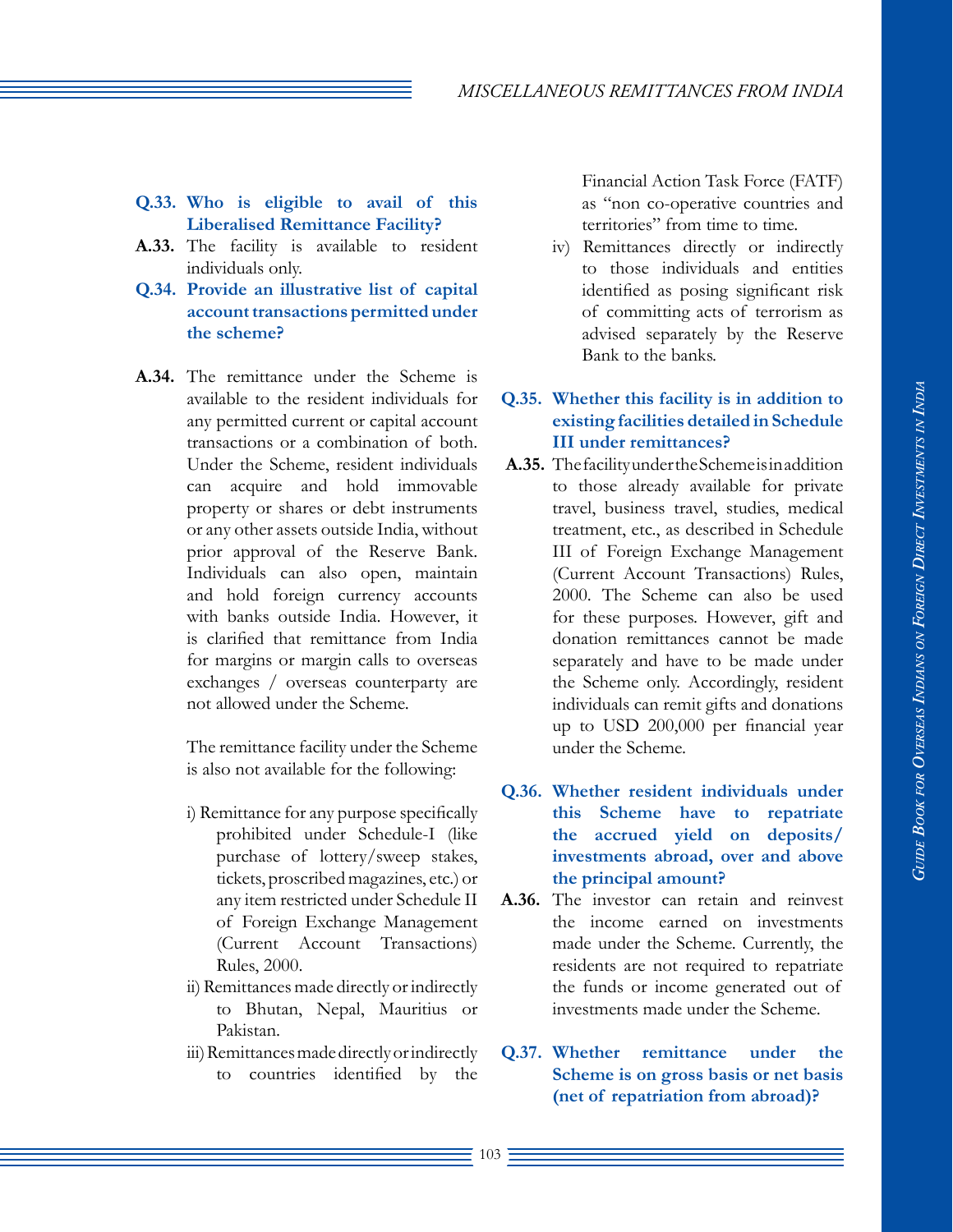

- **A.37.** Remittance under this scheme is on a gross basis.
- **Q.38. Whether minors can also avail of the remittance facility?**
- **A.38.** The facility is available to all the resident individuals including minors.

## **Q.39. Whether remittances under the facility can be consolidated in respect of family members?**

**A.39.** Remittances under the facility can be consolidated in respect of family members subject to the individual family members complying with the terms and conditions of the Scheme.

## **Q.40. Whether the Scheme can be used for purchase of objects of art (paintings, etc.,) either directly or through auction house?**

**A.40.** Remittances under the Scheme can be used for purchasing objects of art subject to the provisions of other applicable laws such as the extant Foreign Trade Policy of the Government of India.

## **Q.41. Whether small value remittance of USD 5000/- (gifts, donation, etc.,) is in addition to LRS of USD 200,000?**

- **A.41.** Remittance against gifts and donations cannot be made separately and have to be made under the Scheme only and therefore, no separate limits for gift and donation are available
- **Q.42. Whether the AD is required to check permissibility of remittances based on nature of transaction or allow the same based on remitters declaration?**
- **A.42.** AD will be guided by the nature of transaction as declared by the remitter and will certify that the remittance is in conformity with the instructions issued by Reserve Bank.
- **Q.43. Whether under this scheme a customer can remit funds for acquisition of ESOPs?**
- **A.43.** The Scheme can also be used for remittance of funds for acquisition of ESOPs.
- **Q.44. Whether the scheme is in addition to acquisition of ESOPs linked to ADR/GDR (i.e USD 50,000/- for a block of 5 calendar years)?**
- **A.44.** The remittance under the Scheme is in addition to acquisition of ESOPs linked to ADR/GDR.
- **Q.45. Whether the Scheme is in addition to acquisition of qualification shares (i.e USD 20,000/- or 1% of paid up capital of overseas company whichever is lower)?**
- **A.45.** The remittance under the Scheme is in addition to acquisition of qualification shares.
- **Q.46. Whether a resident individual can invest in units of Mutual Funds, Venture Funds, unrated debt securities, promissory notes, etc., under this scheme?**
- **A.46.** A resident individual can invest in units of Mutual Funds, Venture Funds, unrated debt securities, promissory notes, etc under this Scheme. Further, the resident can invest in such securities out of the bank account opened abroad under the Scheme.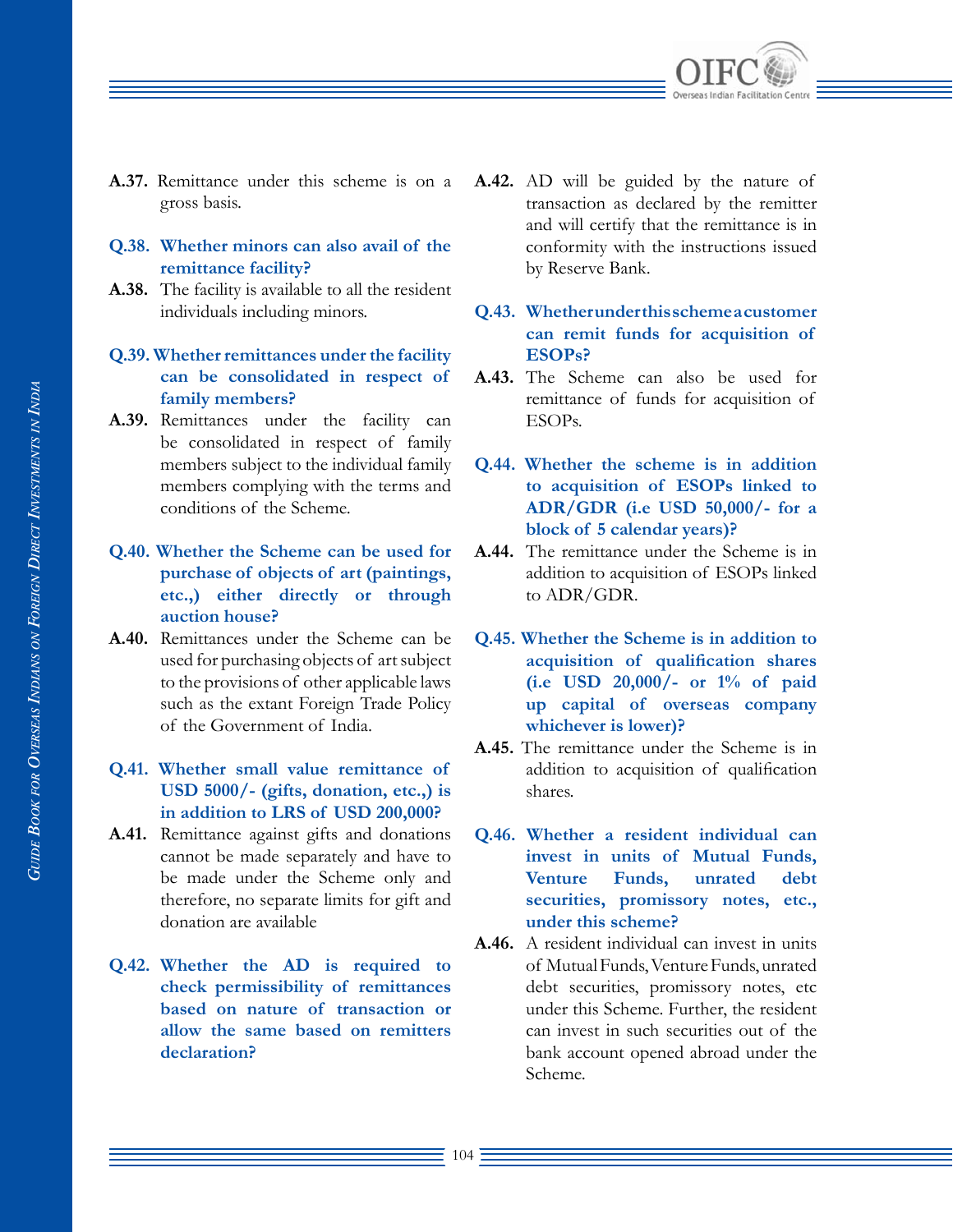- **Q.47. Whether an individual, who has availed of a loan abroad while a non-resident can repay the same on return to India, under this Scheme as a resident?**
- **A.47.** This is permissible.
- **Q.48. Whether it is mandatory for resident individuals to have PAN number for sending outward remittances under the Scheme?**
- **A.48.** It is mandatory to have PAN number to make remittances under the Scheme.
- **Q.49. In case a resident individual requests for an outward remittance by way of issuance of a demand draft (either in his own name or in the name of the beneficiary with whom he intends putting through the permissible transactions) at the time of his private visit abroad, whether against self declaration of the remitter such an outward remittance can be effected?**
- **A.49.** Such outward remittance in the form of a DD can be effected against the declaration by the resident individual in the format prescribed under the Scheme.
- **Q.50. Is there any frequency for the remittance?**
- **A.50.** There is no restriction on the frequency. However, the total amount of foreign exchange purchased from or remitted through, all sources in India during a financial year should be within the limit of USD 200,000/-.

## **Q.51. Can residents avail of this facility for acquiring immovable property and other assets abroad?**

- **A.51.** Yes. Individuals are free to use this Scheme to acquire and hold immovable property, shares or any other asset outside India without prior approval of Reserve Bank.
- **Q.52. Can individuals open foreign currency account abroad for making remittance under the Scheme?**
- **A.52.** Yes. Individuals are free to open, hold and maintain foreign currency accounts with a bank outside India for making remittances under the Scheme without the prior approval of Reserve Bank. The account can be used for putting through any transaction connected with or arising from remittances under the Scheme.

## **Q.53. What are the requirements to be complied with by the remitter?**

**A.53.** The individual will have to designate a branch of an AD through which all the remittances under the Scheme will be made.The applicants should have maintained the bank account with the bank for a minimum period of one year prior to the remittance. If the applicant seeking to make the remittance is a new customer of the bank, Authorised Dealers should carry out due diligence on the opening, operation and maintenance of the account. Further the AD should obtain bank statement for the previous year from the applicant to satisfy themselves regarding the source of funds. If such a bank statement is not available, copies of the latest Income Tax Assessment Order or Return filed by the applicant may be obtained. He has to furnish an application-cum-declaration in the specified format regarding the purpose of the remittance and declare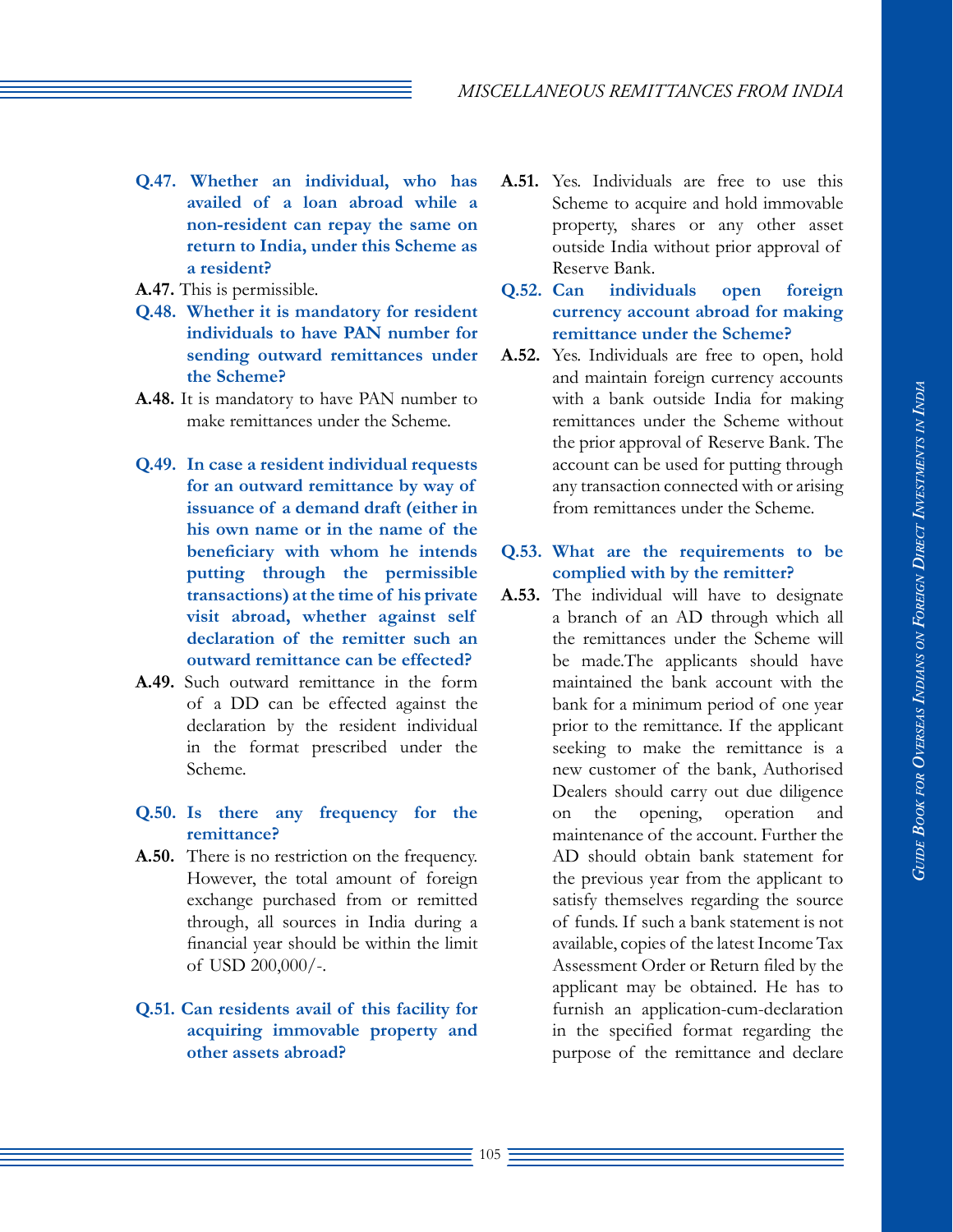

that the funds belong to him and will not be used for purposes prohibited or regulated under the Scheme.

## **Q.54. Can an individual, who has repatriated the amount remitted during the financial year, avail of the facility once again?**

**A.54.** Once a remittance is made for an amount upto USD 200,000 during the financial year, he would not be eligible to make any further remittances under this route, even if the proceeds of the investments have been brought back into the country.

#### **Q.55. Can remittances be made only in US Dollars?**

- **A.55.** The remittances can be made in any currency equivalent to USD 200,000 in a financial year.
- **Q.56. In the past resident individuals could invest in overseas companies listed on a recognised stock exchange abroad and which has the shareholding of at least 10 per cent in an Indian company listed on a recognised stock exchange in India. Does this condition still exist?**
- **A.56.** Investment by resident individual in overseas companies is subsumed under the Scheme of USD 200,000. The requirement of 10 per cent reciprocal shareholding in the listed Indian companies by such overseas companies has since been dispensed with.

GUIDELINES FOR FINANCIAL INTERMEDI ARIES OFFERING SPECIAL SCHEMES, PRO TECTION UNDER THE SCHEME.

- **Q.57. Are intermediaries expected to seek specific approval for making overseas investments available to clients?**
- **A.57.** Banks including those not having operational presence in India are required to obtain prior approval from Reserve Bank for soliciting deposits for their foreign/overseas branches or for acting as agents for overseas mutual funds or any other foreign financial services company.
- **Q.58. Are there any restrictions on the kind/ quality of debt or equity instruments an individual can invest in?**
- **A.58.** No ratings or guidelines have been prescribed under the Liberalised Remittance Scheme of USD 200,000 on the quality of the investment an individual can make. However, the individual investor is expected to exercise due diligence while taking a decision regarding the investments which he or she proposes to make.
- **Q.59. Whether credit facilities in Indian Rupees or foreign currency would be permissible against security of such deposits?**
- **A.59.** No. The Scheme does not envisage extension of credit facility against the security of the deposits.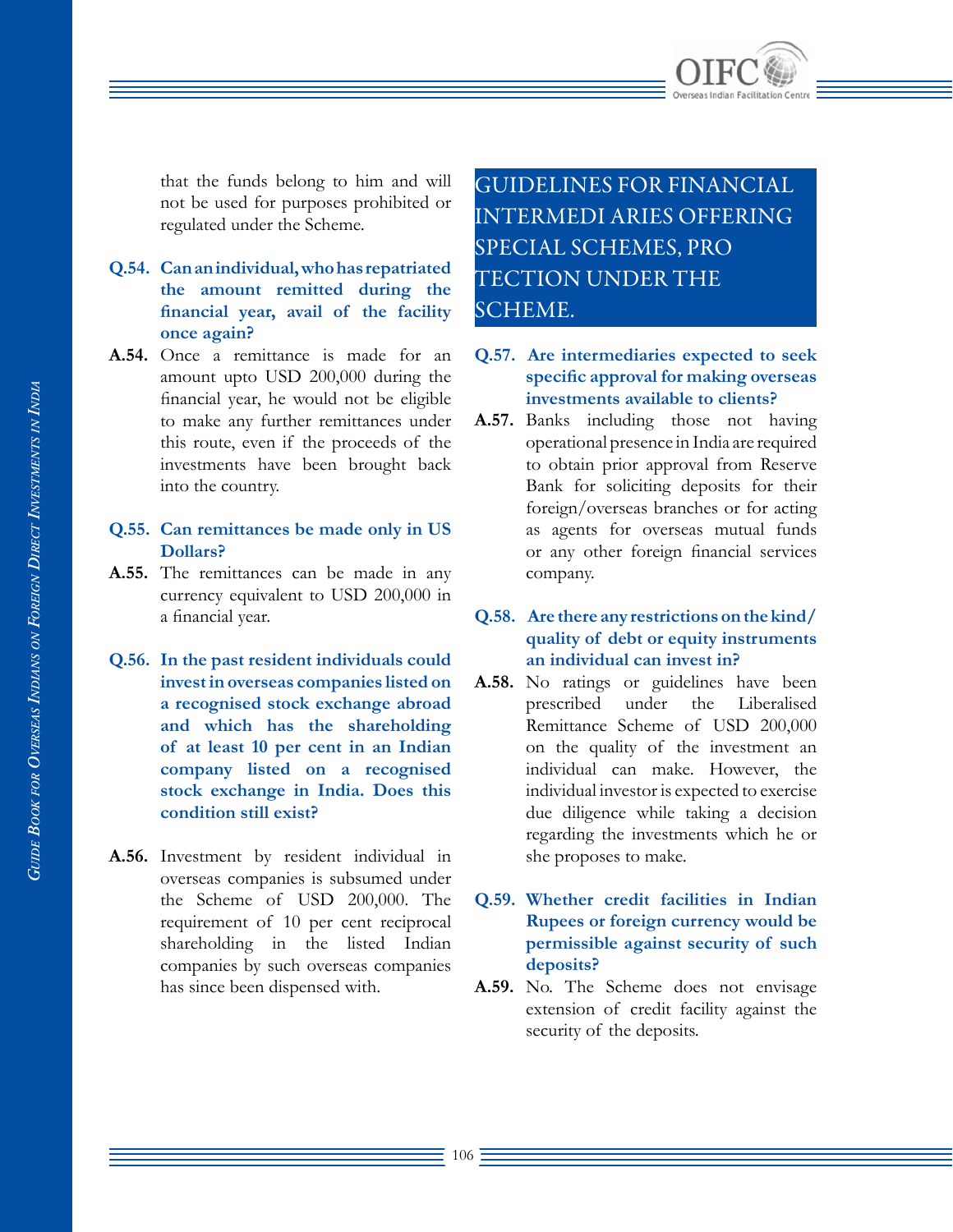- **Q.60. Can bankers open foreign currency accounts in India for residents under the Scheme?**
- **A.60.** No. Banks in India can not open foreign currency accounts in India for residents under the Scheme.
- **Q.61. Can an Offshore Banking Unit (OBU) in India be treated on par with a branch of the bank outside India for the purpose of opening of foreign currency accounts by residents under the Scheme?**
- **A.61.** No. For the purpose of the Scheme, an OBU in India is not treated as an overseas branch of a bank in India.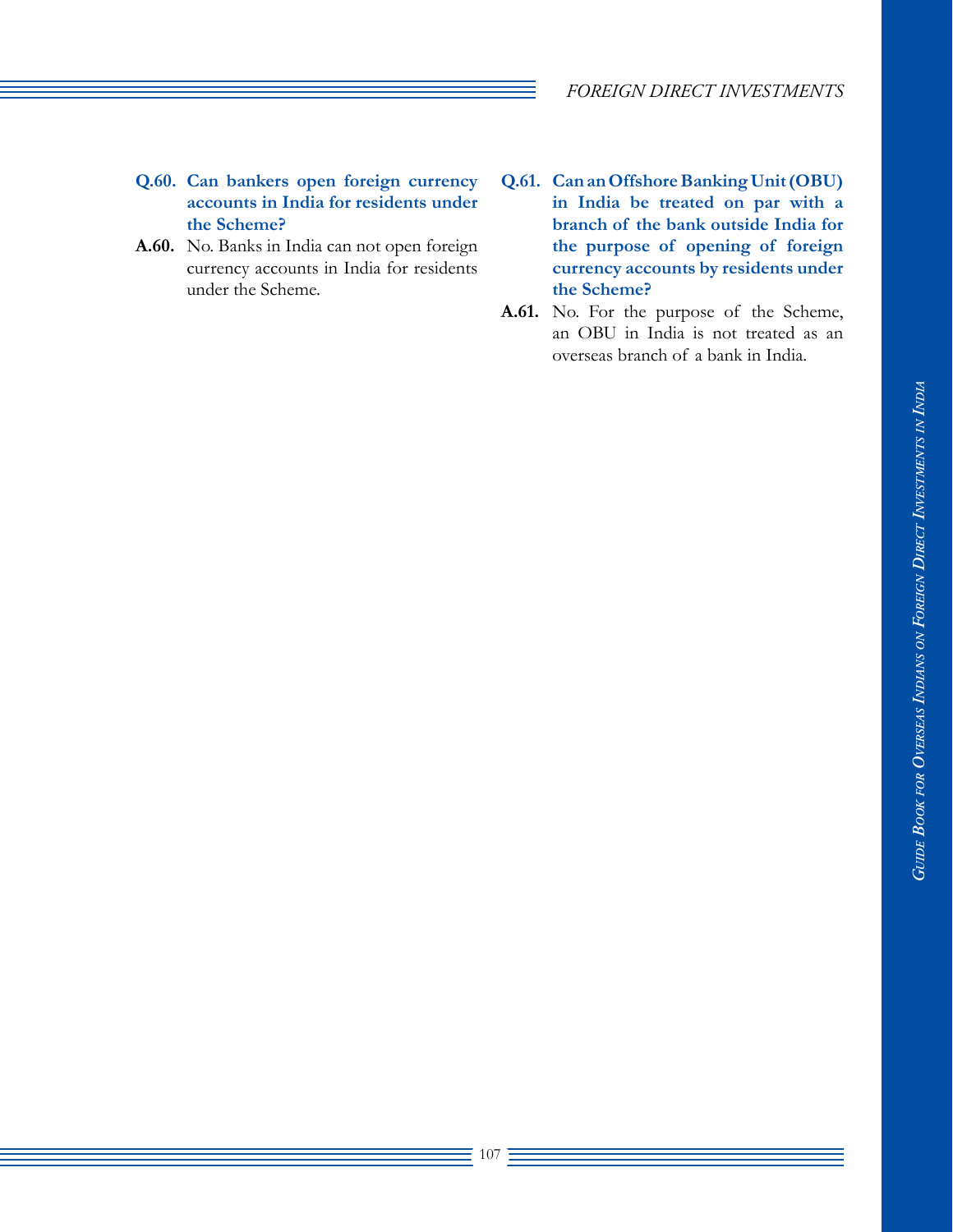

# RELEASE OF FOREIGN EXCHANGE BY AUTHORISED DEALERS

#### **RELEASE OF FOREIGN EXCHANGE BY AUTHORISED DEALERS**

#### **A.1 General**

- (a) External Commercial Borrowings (ECB) refer to commercial loans [in the form of bank loans, buyers' credit, suppliers' credit, securitised instruments (e.g. floating rate notes and fixed rate bonds)] availed from non-resident lenders with minimum average maturity of 3 years.
- (b) Foreign Currency Convertible bonds (FCCBs) mean a bond issued by an Indian company expressed in foreign currency, and the principal and interest in respect of which is payable in foreign currency. Further the bonds are required to be issued in accordance with the scheme viz., "Issue of Foreign Currency convertible bonds and Ordinary Shares (Through Depositary Receipt Mechanism) Scheme, 1993", and subscribed by a non-resident in foreign currency and convertible into ordinary shares of the issuing company in any manner, either in whole, or in part, on the basis of any equity related warrants attached to debt instruments. The policy for ECB is also applicable to FCCBs. The issue of FCCBs are also required to adhere to the provisions of Notification FEMA No. 120/RB-2004 dated July 7, 2004 as amended from time to time.
- (c) ECB can be accessed under two routes, viz., (i) Automatic Route outlined in

Paragraph I (A) and (ii) Approval Route outlined in paragraph I (B).

(d) ECB for investment in real sector –industrial sector, especially infrastructure sector-in India, are under Automatic Route, i.e. do not require RBI/Government approval. In case of doubt as regards eligibility to access Automatic Route, applicants may take recourse to the Approval Route.

#### **I. (A) AUTOMATIC ROUTE**

#### **(i) Eligible borrowers**

- (a) Corporates (registered under the companies Act except financial intermediaries (such as banks, financial institutions (FIs), housing finance companies and NBFCs) are eligible to raise ECB. Individuals, Trusts and Non-Profit making Organisations are not eligible to raise ECB.
- (b) Units in Special Economic Zones (SEZ) are allowed to raise ECB for their own requirement. However, they cannot transfer or on-lend ECB funds to sister concerns or any unit in the Domestic Tariff Area.

## **(ii) Recognised lenders**

Borrowers can raise ECB from internationally recognised sources such as (i) international banks, (ii) international capital markets, (iii) multilateral financial institutions (such as IFC, ADB, CDC, etc.,), (iv) export credit agencies, (v) suppliers of equipment,(vi) foreign collaborators and (vii) foreign equity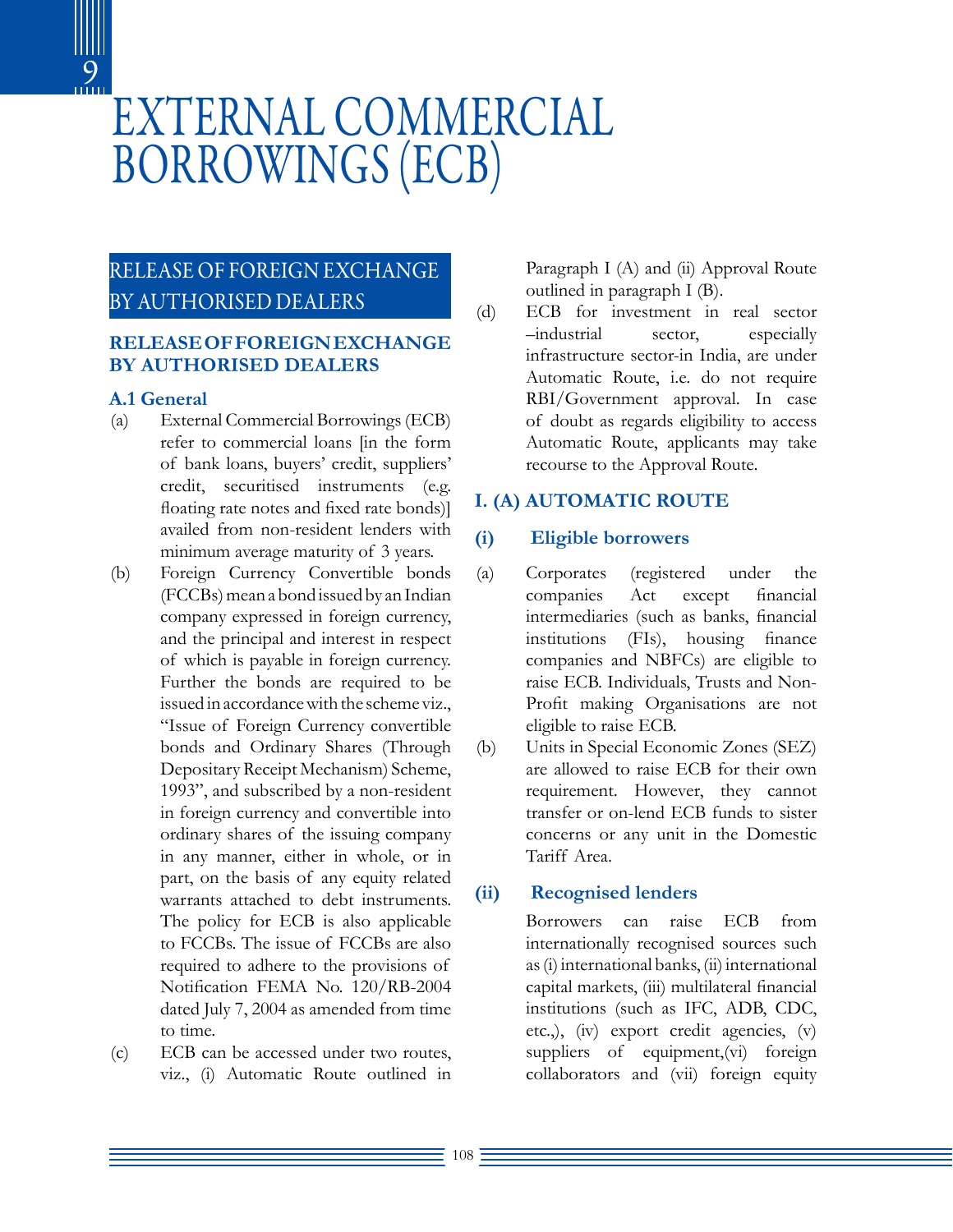holders (other than erstwhile OCBs). A "foreign equity holder' to be eligible as "recognized lender' under the automatic route would require minimum holding of equity in the borrower company as set out below:

- (i) For ECB up to USD 5 million minimum equity of 25 per cent held directly by the lender.
- (ii) For ECB more than USD 5 million minimum equity of 25 per cent held directly by the lender and debt-equity ratio not exceeding 4:1 (i.e. the proposed ECB not exceeding four times the direct foreign equity holding).

#### **(iii) Amount and Maturity**

- (a) The maximum amount of ECB which can be raised by a corporate is USD 500 million or equivalent during a financial year.
- (b) ECB up to USD 20 million or equivalent in a financial year with minimum average maturity of three years.
- (c) ECB above USD 20 million and upto USD 500 million or equivalent with a minimum average maturity average maturity of five years.
- (d) ECB upto USD 20 million can have call / put option provided the minimum average maturity of three years is complied with before exercising call / put option.

#### **(iv). All-in-cost ceilings**

All-in-cost includes rate of interest, other fees and expenses in foreign currency except commitment fee, pre-payment fee, and fees payable in Indian Rupees. Moreover, the payment of withholding tax in Indian Rupees is excluded for calculating the all-in-cost.

The all-in-cost ceilings for ECB are reviewed from time to time. The following ceilings are valid till reviewed:

| <b>Average Maturity</b><br>Period  | <b>All-in-cost Ceilings</b><br>over 6 month LIBOR* |
|------------------------------------|----------------------------------------------------|
| Three years and upto<br>five years | 200 basis points                                   |
| More than five years               | 350 basis points                                   |

\* for the respective currency of borrowing or applicable benchmark

#### **(v) End-use**

- $(a)$  Investmente.g. import of capital goods (as classified by DGFT in the Foreign Trade Policy), by new or existing production units, in real sector- industrial sector including small and medium enterprises (SME) and infrastructure sector – in India. Infrastructure sector is defined as (i) power, (ii) telecommunication, (iii) railways, (iv) road including bridges, (v) sea port and airport, (vi) industrial parks, and (vii) urban infrastructure (water supply, sanitation and sewage projects);
- (b) Overseas direct investment in Joint Ventures (JV) / Wholly Owned Subsidiaries (WOS) subject to the existing guidelines on Indian Direct Investment in JV/WOS abroad.

#### **vi) Ends-users not permitted**

- (a) Utilisation of ECB proceeds is not permitted for on-lending or investment in capital market or acquiring a company (or a part thereof) in India by a corporate,
- (b) Utilisation of ECB proceeds is not permitted in real estate,
- (c) Utilisation of ECB proceeds is not permitted for working capital, general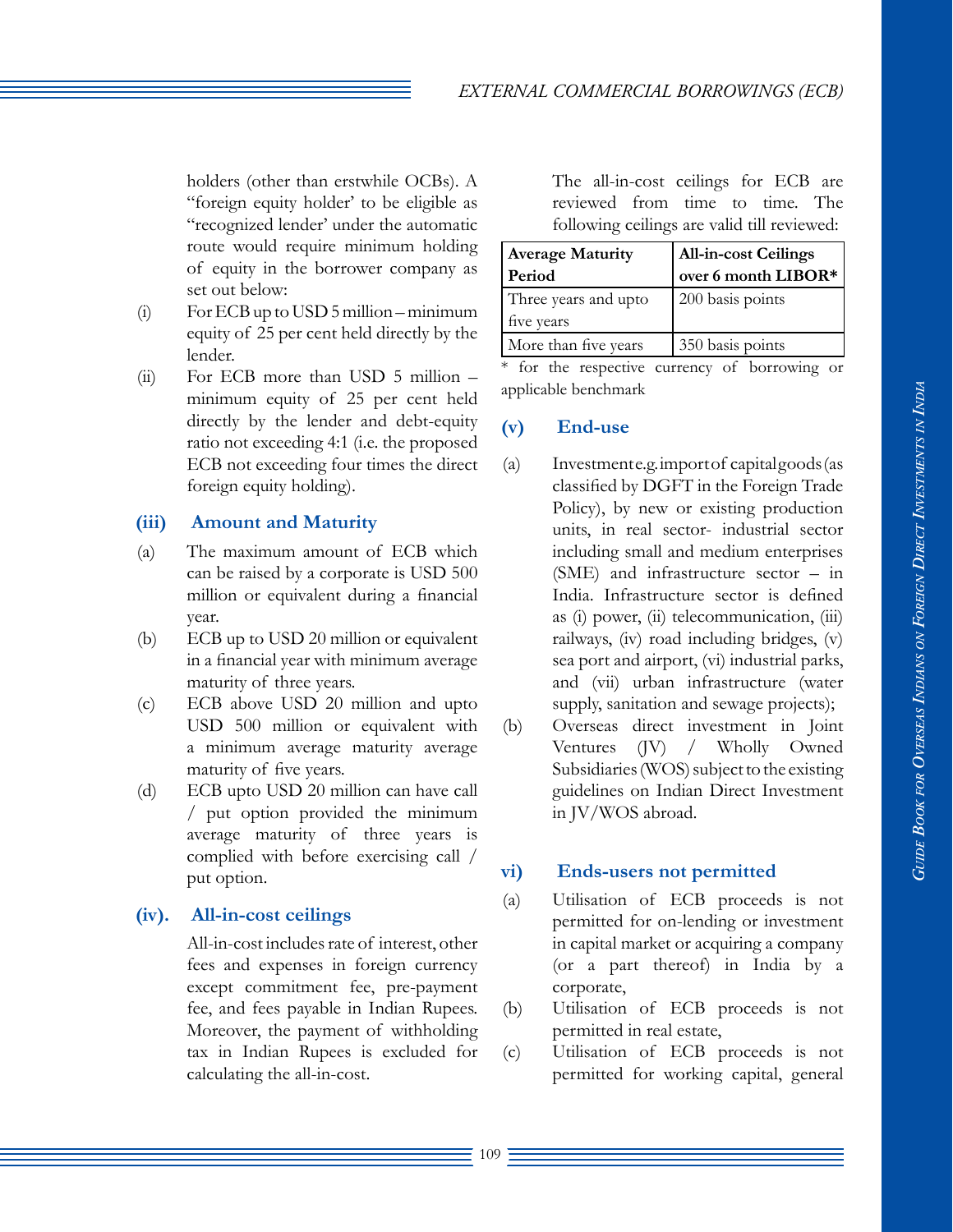

corporate purpose and repayment of existing Rupee loans.

#### **vii) Guarantees**

Issuance of guarantee, standby letter of credit, letter of undertaking or letter of comfort by banks, Financial Institutions and Non-Banking Financial Companies (NBFCs) relating to ECB is not permitted.

#### **viii) Security**

The choice of security to be provided to the lender / supplier is left to the borrower. However, creation of charge over immovable assets and financial securities, such as shares, in favour of the overseas lender is subject to Regulation 8 of Notification No. FEMA 21/RB-2000 dated May 3, 2000 and Regulation 3 of Notification No. FEMA 20/RB-2000 dated May 3, 2000 respectively, as amended from time to time.

#### **ix) Parking of ECB proceed overseas**

ECB raised for foreign currency expenditure for permissible end-uses shall be parked overseas and not to be remitted to India. ECB proceeds parked overseas can be invested in the following liquid assets (a) deposits or Certificate of Deposit or other products offered by banks rated not less than AA (-) by Standard and Poor / Fitch IBCA or Aa3 by Moody's; (b) deposits with overseas branch of an Authorised Dealer in India; and (c) Treasury bills and other monetary instruments of one year maturity having minimum rating as indicated above. The funds should be invested in such a way that the investments can be liquidated as and when funds are required by the borrower in India.

#### **x) Prepayment**

Prepayment of ECB upto USD 500 million may be allowed by AD banks without prior approval of RBI subject to compliance with the stipulated minimum average maturity period as applicable to the loan.

#### **xi) Refinancing of an existing ECB**

The existing ECB may be refinanced by raising a fresh ECB subject to the condition that the fresh ECB is raised at a lower all-in-cost and the outstanding maturity of the original ECB is maintained.

#### **xii) Debt Servicing**

The designated Authorised Dealer (AD bank) has the general permission to make remittances of installments of principal, interest and other charges in conformity with ECB guidelines issued by Government / Reserve Bank of India from time to time.

#### **xiii) Procedure**

Borrowers may enter into loan agreement complying with ECB guidelines with recognised lender for raising ECB under Automatic Route without prior approval of RBI. The borrower must obtain a Loan Registration Number (LRN) from the Reserve Bank of India before drawing down the ECB. The procedure for obtaining LRN is detailed in para II (i) (b).

#### **I. (B) APPROVAL ROUTE**

#### **i). Eligible Borrowers**

The following types of proposals for ECB are covered under the Approval Route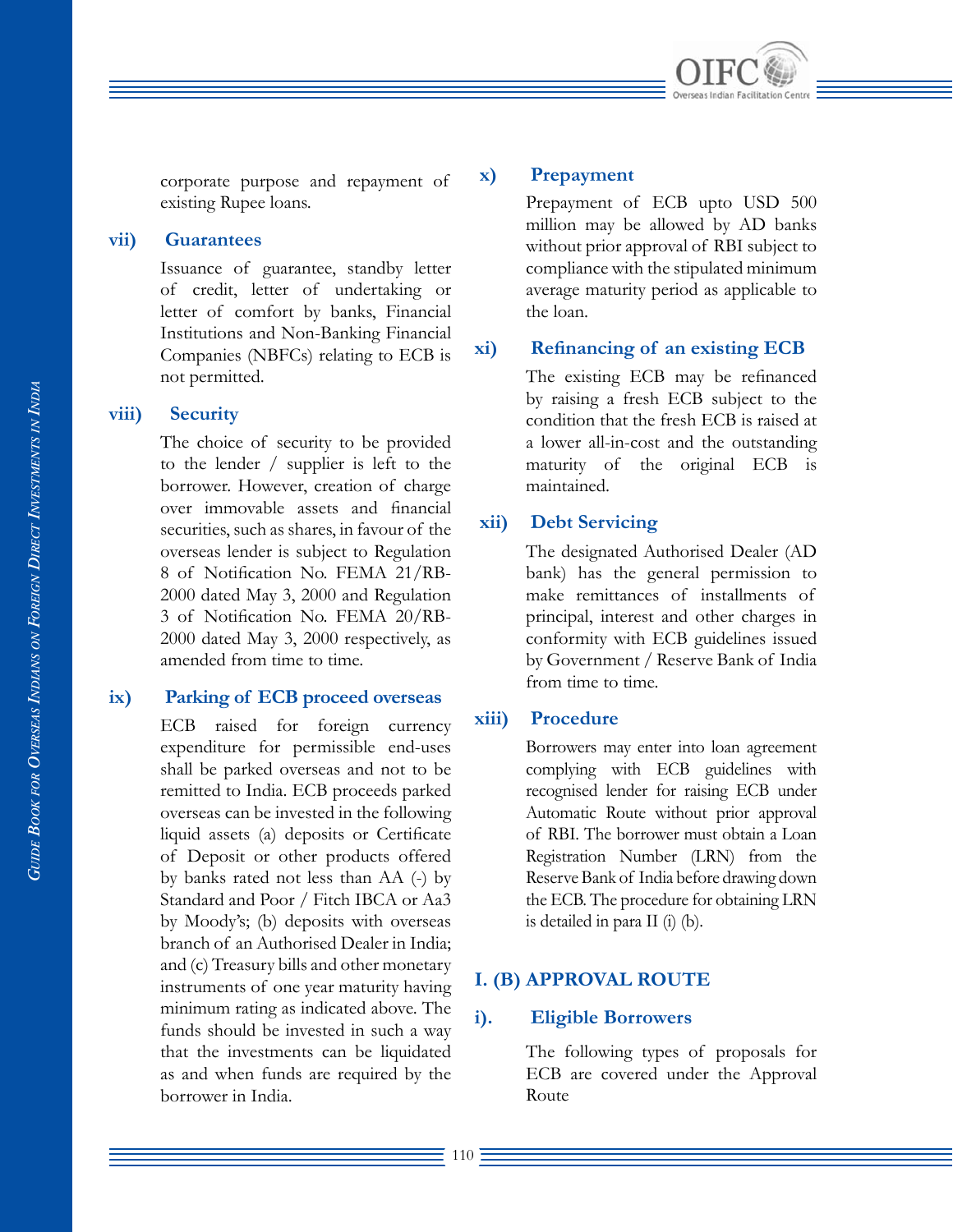- a). Financial institutions dealing exclusively with infrastructure or export finance such as IDFC, IL&FS, Power Finance Corporation, Power Trading Corporation, IRCON and EXIM Bank are considered on a case by case basis.
- b). Banks and financial institutions which had participated in the textile or steel sector restructuring package as approved by the Government are also permitted to the extent of their investment in the package and assessment by Reserve Bank based on prudential norms. Any ECB availed for this purpose so far will be deducted from their entitlement.
- c). ECB with minimum average maturity of 5 years by Non-Banking Financial Companies (NBFCs) from multilateral financial institutions, reputable regional financial institution, official export credit agencies and international banks to finance import of infrastructure equipment for leasing to infrastructure projects.
- d). Foreign Currency Convertible Bonds (FCCBs) by housing finance companies satisfying the following minimum criteria: (i) the minimum net worth of the financial intermediary during the previous three years shall not be less than Rs.500 cores, (ii) a listing on the BSE or NSE, (iii) minimum size of FCCB is USD 100 million, (iv) the applicant should submit the purpose / plan of utilization of funds.
- e). Special Purpose Vehicles, or any other entity notified by the Reserve Bank, set upto finance infrastructure companies / projects exclusively, will be treated as Financial Institutions and ECB by such entities will be considered under the Approval Route.
- f). Multi-State Co-operate Societies engaged in manufacturing activity satisfying the following criteria (i) the Co-operative Society is financially solvent and (ii) the Co-operative Society submits its up-todate audited balance sheet.
- g). Corporates engaged in industrial sector and infrastructure sector in India can avail ECB for Rupee expenditure for permissible end-uses.
- h). Non-Government Organisations (NGOs) engaged in micro finance activities are eligible to avail ECB for Rupee expenditure for permissible end-uses. Such NGO (i) should have a satisfactory borrowing relationship for at least 3 years with a scheduled commercial bank authorised to deal in foreign exchange and (ii) would require a certificate of due diligence on 'fit and proper' status of the board / committee of management of the borrowing entity from designated AD Bank.
- i). Corporate in services sector viz. hotels, hospitals and software companies can avail ECB for import of capital goods.
- j). Cases falling outside the purview of the automatic route limits and maturity period indicated at paragraph I A (iii).

#### **ii). Recognised Lenders**

- (a) Borrowers can raise ECB from internationally recognised sources such as (i) international banks, (ii) international capital markets, (iii) multilateral financial institutions (such as IFC, ADB, CDC, etc.), (iv) export credit agencies, (v) suppliers' of equipment, (vi) foreign collaborators and (vii) foreign equity holders (other than erstwhile OCBs)
- (b) From 'foreign equity holder' where the minimum equity held directly by the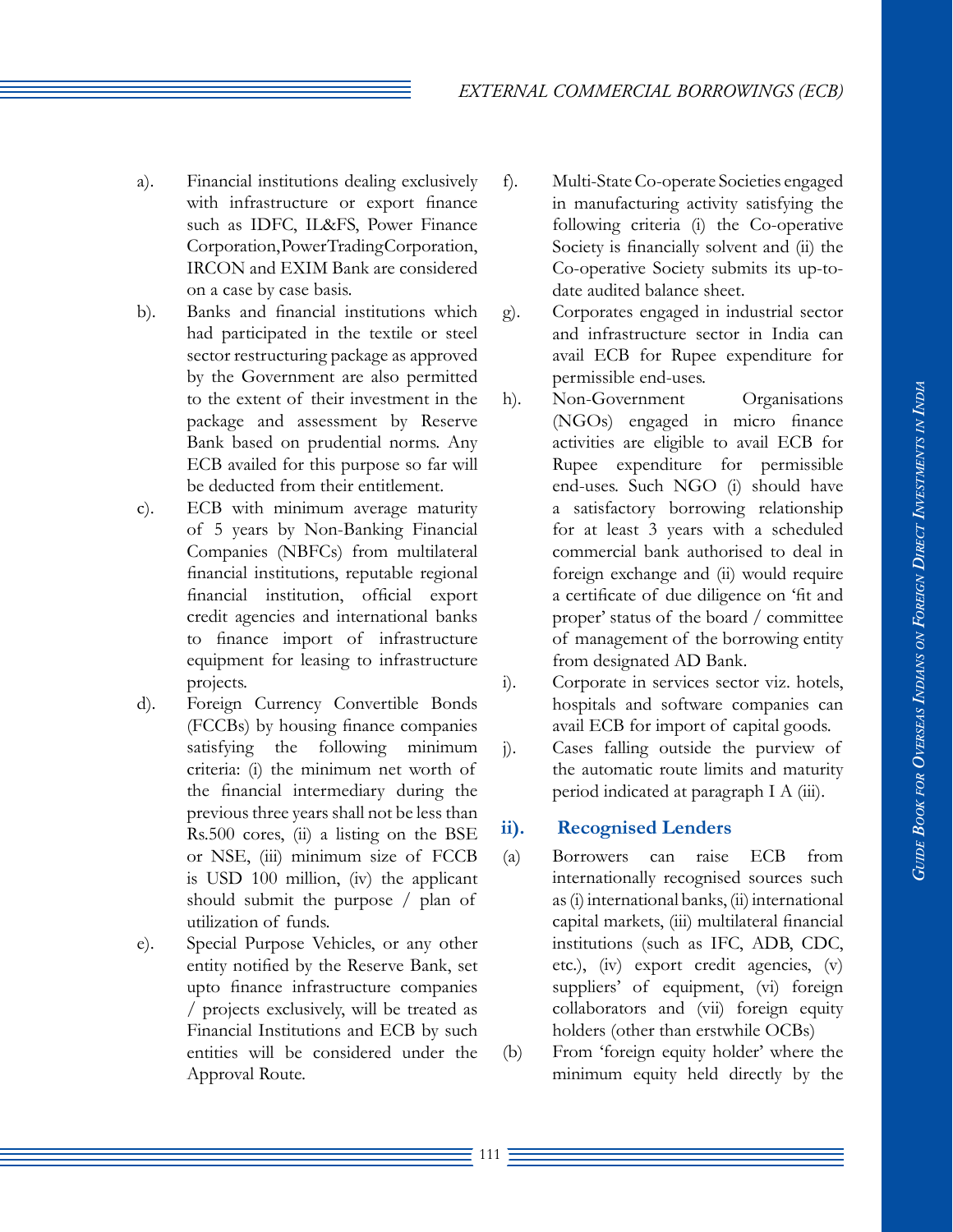

- (c) Overseas organisations and individuals complying with following safeguards may provide ECB to Non-Government Organisations (NGOs) engaged in micro finance activities.
	- (i) Overseas Organisations proposing to lend ECB would have to furnish a Certificate of due diligence from an overseas bank which in turn is subject to regulation of host-country regulator and adheres to Financial Action Task Force (FATF) guidelines to the AD bank of the borrower. The certificate of due diligence should comprise the following (i) that the lender maintains an account with the bank for at least a period of two years, (ii) that the lending entity is organised as per the local law and held in good esteem by the business / local community and (iii) that there is no criminal action pending against it.
	- (ii) Individual Lender has to obtain a certificate of due diligence from an overseas bank indicating that the lender maintains an account with the bank for at least a period of two years. Other evidence / documents such as audited statement of account and income tax return which the overseas lender may furnish need to be certified and forwarded by the overseas bank. Individual lenders from countries wherein banks are not required to adhere to Know Your Customer (KYC) guidelines are not eligible to extend ECB.

#### **iii). Amount and Maturity**

- (a) Corporates can avail of ECB of an additional amount of USD 250 million with average maturity of more than 10 years under the approval route, over and above the existing limit of USD 500 million under the automatic route, during a financial year. Other ECB criteria such as end-use, all-in-cost ceiling, recognised lender, etc., need to be complied with. Prepayment and call / put options, however, would not be permissible for such ECB upto a period of 10 years.
- (b) Corporates in infrastructure sector {as defined in paragraph  $1(A)$  (v) (a)} can avail ECB up to USD 100 million and Corporates in industrial sector can avail ECB up to USD 50 million for Rupee capital expenditure for permissible enduses within the overall limit of USD 500 million per borrower, per financial year, under Automatic Route.
- (c) NGOs engaged in micro finance activities can raise ECB up to USD 5 million during a financial year. Designated AD bank has to ensure that at the time of drawdown the forex exposure of the borrower is hedged.
- (d) Corporates in the services sector viz. hotels, hospitals and software companies can avail ECB up to USD 100 million, per borrower, per financial year, for import of capital goods.

#### **iv). All-in-cost ceilings**

All-in-cost includes rate of interest, other fees and expenses in foreign currency except commitment fee, pre-payment fee, and fee payable in Indian Rupees. Moreover, the payment of withholding tax in Indian Rupees is excluded for calculating the all-in-cost.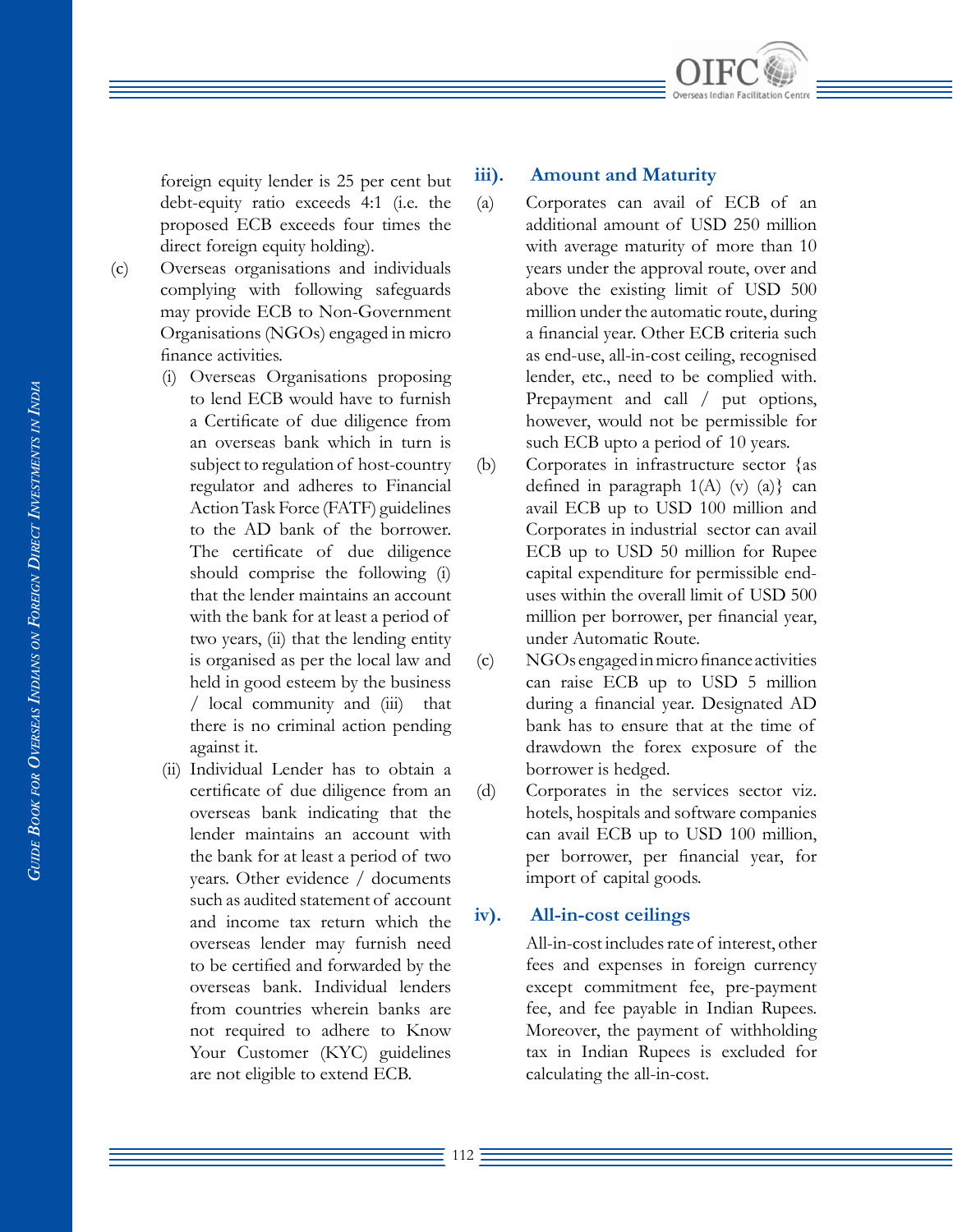The current all-in-cost ceilings are as under: The following ceilings are valid till reviewed:

| <b>Average Maturity</b> | <b>All-in-cost Ceilings</b> |
|-------------------------|-----------------------------|
| Period                  | over 6 month LIBOR*         |
| Three years and upto    | 200 basis points            |
| five years              |                             |
| More than five years    | 350 basis points            |

\* For the respective currency of borrowing or applicable benchmark

#### **v). End-Use**

- (a) Investment [such as import of capital goods (as classified by DGFT in the Foreign Trade Policy), implementation of new projects, modernization / expansion of existing production units] in real sector – industrial sector including small and medium enterprises (SME) and infrastructure sector – in India. Infrastructure sector is defined as (i) power, (ii) telecommunication, (iii) railways, (iv) road including bridges, (v) sea port and airport, (vi) industrial parks and (vii) urban infrastructure (water supply, sanitation and sewage projects);
- (b) Overseas direct investment in Joint Ventures (JV) / Wholly Owned Subsidiaries (WOS) subject to the existing guidelines on Indian Direct investment in JV/WOS abroad.
- (c) The first stage acquisition of shares in the disinvestment process and also in the mandatory second stage offer to the public under the Government's disinvestment programme of PSU shares.
- (d) Import of capital goods by Corporates in the service sector, viz., hotels, hospitals and software companies.

#### **vi). End-uses not permitted**

- (a) Utilisation of ECB proceeds is not permitted for on-lending or investment in capital market or acquiring a company (or a part thereof) in India by a corporate except banks and financial institutions eligible under paragraph  $I(B)(i)(A)$  and  $I(b)(i)(b)$ ,
- (b) Utilisation of ECB proceeds is not permitted in real estate,
- (c) Utilisation of ECB proceeds is not permitted for working capital, general corporate purpose and repayment of existing Rupee loans

#### **vii). Guarantee**

Issuance of guarantee standby letter of credit, letter of undertaking or letter of comfort by banks, financial institutions and NBFCs relating to ECB is not normally permitted Applications for providing guarantee / standby letter of credit or letter of comfort by banks, financial institutions relating to ECB in the case of SME will be considers on merit subject to prudential norms.

With a view to facilitating capacity expansion and technological upgradation in Indian Textile industry issue of guarantees, standby letters of credit, letters of undertaking and letters of comfort by banks in respect of ECB by textile companies for modernization or expansion of textile units will be considered under the Approval Route subject to prudential norms.

#### **viii). Security**

The choice of security to be provided to the lender / supplier is left to the borrower. However, creation of charge over immovable assets and financial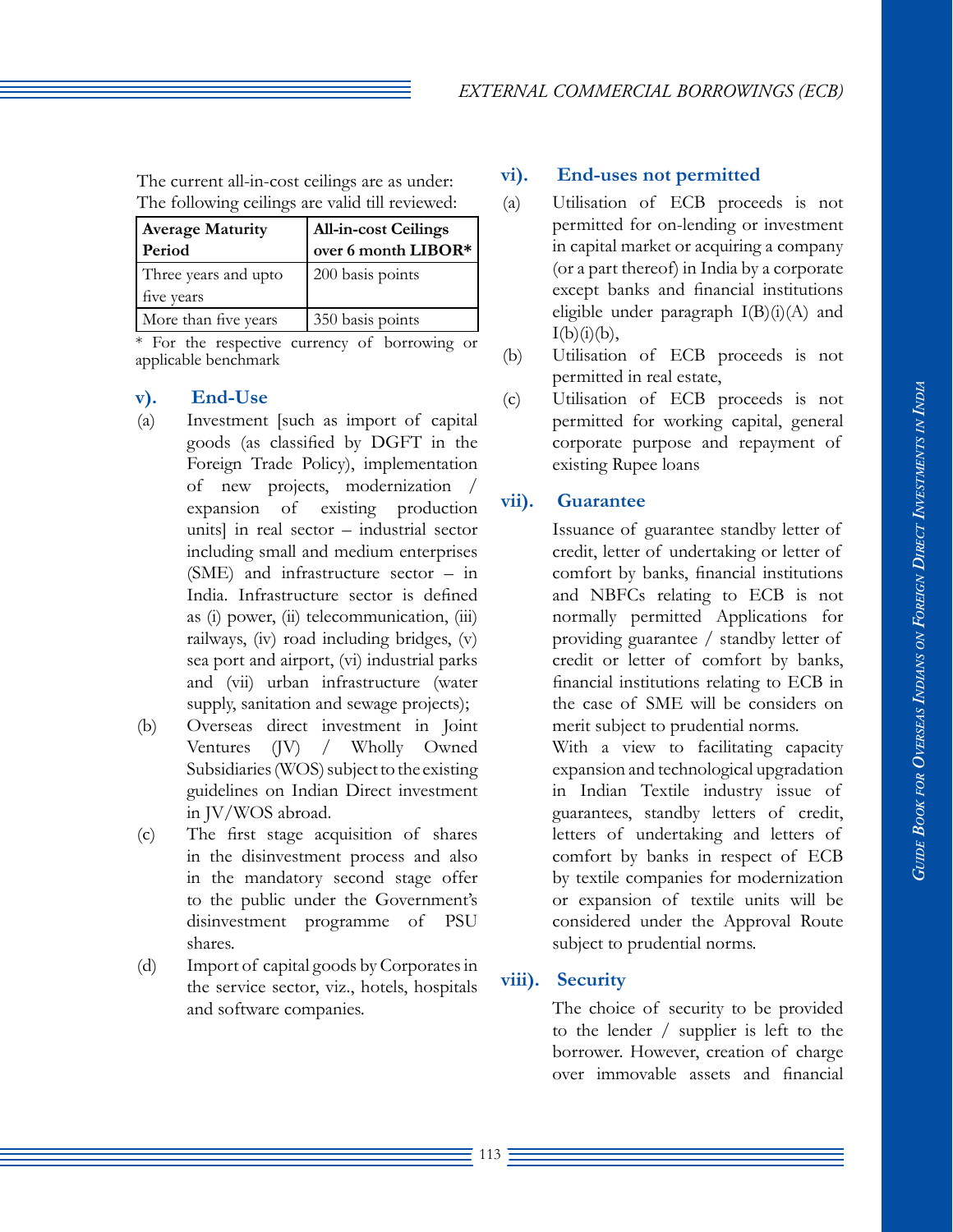

securities, such as shares, in favour of the overseas lender is subject to Regulation 8 of Notification No. FEMA 21/RB-2000 dated May 3, 2000 and Regulation 3 of Notification No. FEMA 20/RB-2000 dated May 3, 2000 as amended from time to time, respectively.

#### **ix). Parking of ECB proceeds overseas**

ECB raised for foreign currency expenditure for permissible enduses shall be parked overseas and not remitted to India and ECB raised for Rupee expenditure for permissible enduses shall be parked overseas until actual requirement in India. ECB proceeds parked overseas can be invested in the following liquid assets (a) deposits or certificate of deposits or other products offered by banks rated not less than AA(-) by Standard and Poor / Fitch IBCA or Aa3 by Moody's; (b) deposits with overseas branch of an AD bank in India; and (c) Treasury bills and other monetary instruments of one year maturity having minimum rating as indicated above. The funds should be invested in such a way that the investments can be liquidated as and when funds are required by the borrower in India.

#### **x). Prepayment**

- (a) Prepayment of ECB upto USD 500 million may be allowed by AD bank without prior approval of Reserve Bank subject to compliance with the stipulated minimum average maturity period as applicable to the loan.
- (b) Pre-payment of ECB for amounts exceeding USD 500 million would be considered by the Reserve Bank under the Approval Route.

#### **xi). Refinancing of an existing ECB**

Existing ECB may be refinanced by raising a fresh ECB subject to the condition that the fresh ECB is raised at a lower all-incost and the outstanding maturity of the original ECB is maintained.

#### **xii). Debt Servicing**

The designated AD bank has general permission to make remittances of instalments of principal, interest and other charges in conformity with ECB guidelines issued by Government / Reserve Bank of India from time to time.

#### **xiii). Procedure**

Applicants are required to submit an application in form ECB through designated AD bank to the Chief General Manager-in-Charge, Foreign Exchange Department, Reserve Bank of India, Central Office, Central Office, External Commercial Borrowings Division, Mumbai – 400 001, along with necessary documents.

#### **xiv). Empowered Committee**

Reserve Bank has set up an Empowered Committee to consider proposals coming under the Approval Route.

#### **II. REPORTING ARRANGEMENTS AND DISSEMINATION OF INFORMATION**

#### **i). Reporting Arrangements**

- a). With a view to simplify the procedure, submission of copy of loan agreement is dispensed with.
- b). For allotment of loan registration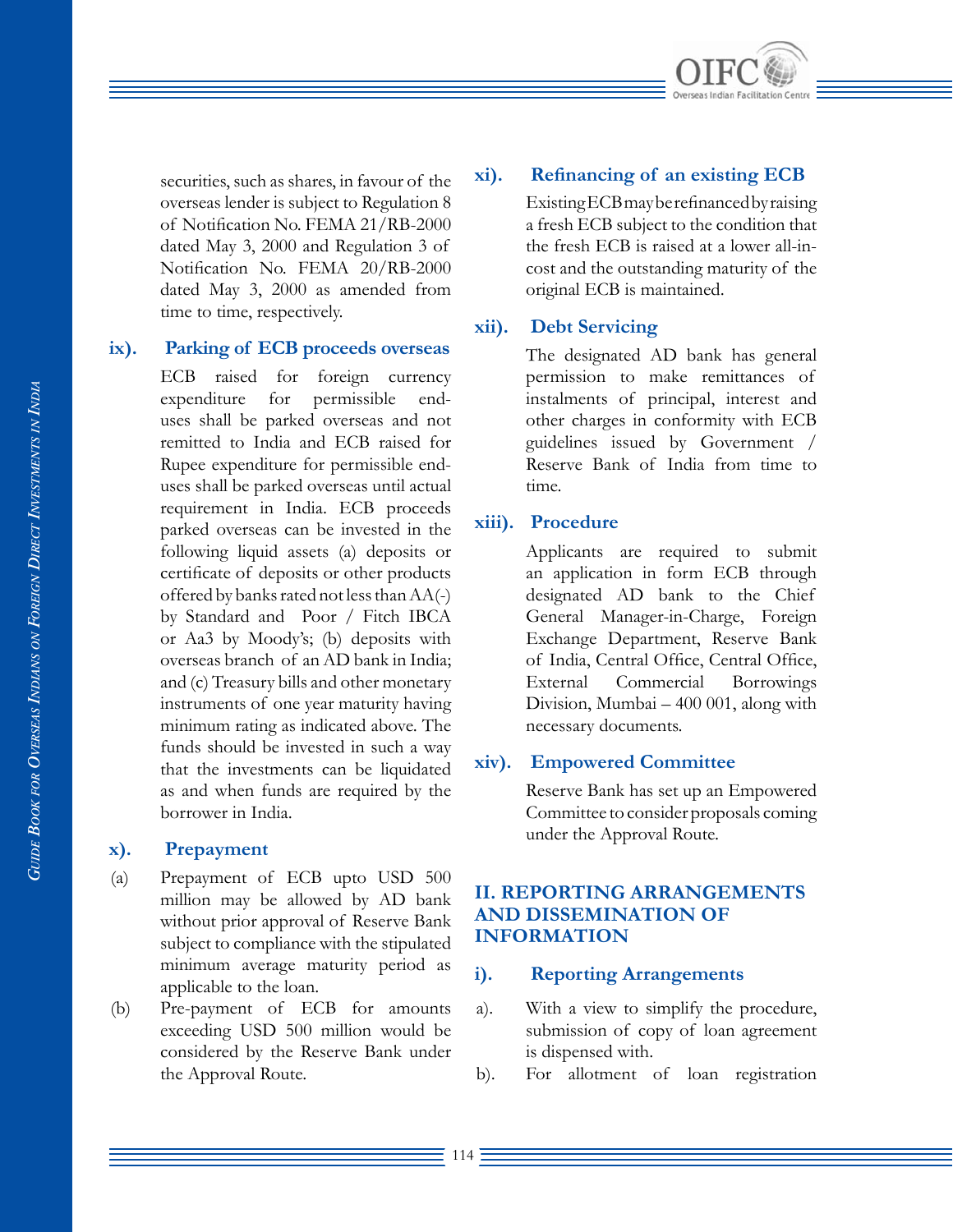number, borrowers are required to submit Form 83, in duplicate, certified by the Company Secretary (CS) or Chartered Accountant (CA) to the designated AD bank. One copy is to be forwarded by the designated AD bank to the Director, Balance of Payments Statistics Division, Department of Statistics and Information System (DSIM), Reserve Bank of India, Bandra-Kurla Complex, Mumbai – 400 051 [Note: copies of loan agreement, offer documents for FCCB are not required to be submitted with Form 83].

- c). The borrower can draw-down the loan only after obtaining the loan registration number from DSIM, Reserve Bank of India.
- d). Borrowers are required to submit ECB-2 Return certified by the designated AD bank on monthly basis so as to reach DSIM, RBI within seven working days from the close of month to which it relates.

[**Note:** All previous returns relating to ECB viz. ECB 3 – ECB 6 have been discontinued with effect from January 31, 2004].

#### **ii). Dissemination of Information**

For providing greater transparency, information with regard to the name of the borrower, amount, purpose and maturity of ECB under both Automatic Route and Approval Route are put on the Reserve Bank website on a monthly basis with a lag of one month to which it relates.

#### **III. STRUCTURED OBLIGATIONS**

In order to enable Corporates to raise resources domestically and hedge exchange rate risks, domestic rupee denominated structured obligations are permitted to be credit enhanced by international banks / international financial institutions / joint venture partners. Such applications will be considered under the Approval Route.

#### **IV. COMPLIANCE WITH ECB GUIDELINES**

The primary responsibility to ensure that ECB raised / utilised are in conformity with the ECB guidelines and the Reserve Bank regulations / directions is that of the concerned borrower and any contravention of the ECB guidelines will be viewed seriously and will invite penal action under FEMA 1999 ( cf. A.P. (DIR Series) Circular No.31 dates February 1, 2005). The designated AD bank is also required to ensure that raising / utilisation of ECB is in compliance with ECB guidelines at the time of certification.

#### **V. CONVERSION OF ECB INTO EQUITY**

#### **(i). Conversion of ECB into equity is permitted subject to the following conditions:**

- (a) The activity of the company is covered under the Automatic Route for Foreign Direct investment or Government approval for foreign equity participation has been obtained by the company,
- (b) The foreign equity holding after such conversion of debt into equity is within the sectoral cap, if any,
- (c) Pricing of shares is as per SEBI and erstwhile CCI guidelines / regulations in the case listed / unlisted companies as the case may be.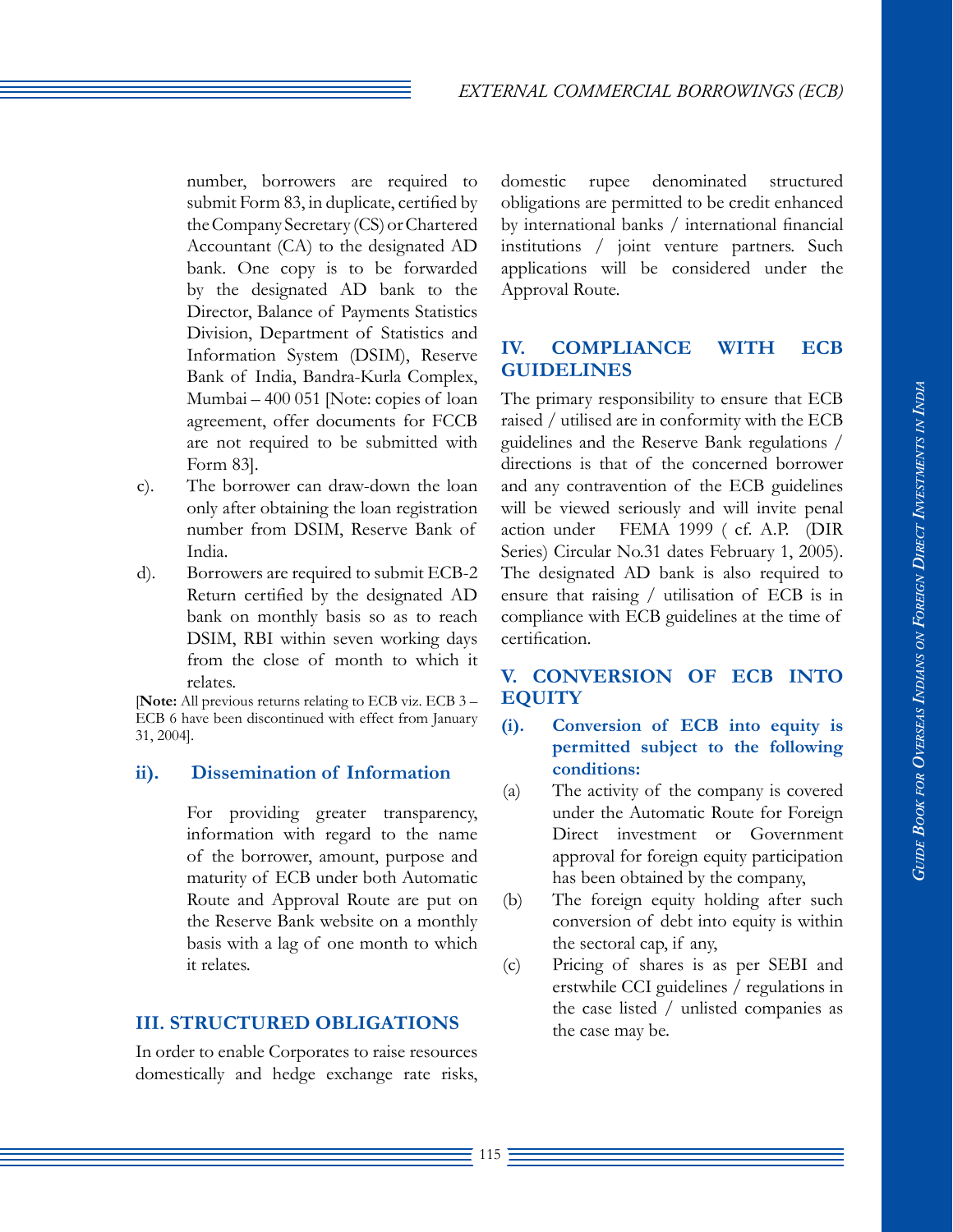

#### **(ii). Conversion of ECB may be reported to the Reserve Bank as follows:**

- (a) Borrowers are required to report full conversion of outstanding ECB into equity in the form FC-GPR to the concerned Regional Office of the Reserve Bank as well as in form ECB-2 submitted to the DSIM, RBI within seven working days from the close of month to which it relates. The words "ECB wholly converted to equity" should be clearly indicated on top of the ECB-2 form. Once reported, filing of ECB-2 in the subsequent months is not necessary.
- (b) In case of partial conversion of outstanding ECB into equity, borrowers are required to report the converted portion in form FC-GPR to the concerned Regional Office as well as in form ECB-2 clearly differentiating the converted portion from the unconverted portion. The words "ECB partially converted to equity" should be indicated on top of the ECB-2 form. In subsequent months, the outstanding portion of ECB should be reported in ECB-2 form to DSIM.

#### **VI. CRYSTALLISATION OF ECB**

AD banks design to crystallize their foreign exchange liability arising out of guarantees provided for ECB raised by corporates in India into Rupees, may make an application to the Chief General Manager-in-Charge, Foreign Exchange Department, External Commercial Borrowing Division, Reserve Bank of India, Central Office, Mumbai, giving full details viz., name of the borrower, amount raised, maturity, circumstances leading to invocation of guarantee / letter of comfort, date of default, its impact on the liabilities of the overseas branch of the AD concerned and other relevant factors.

#### **VII. ECB UNDER THE ERSTWHILE USD 5 MILLION SCHEME**

Designated AD banks are permitted to approve elongation of repayment period for loans raised under the erstwhile USD 5 Million Scheme, provided there is a consent letter from the overseas lender for such reschedulement without any additional cost. Such approval with existing and revised repayment schedule along with the Loan Key / Loan Registration Number should be initially communicated to the Chief General Manager-in-Charge, Foreign Exchange Department, Reserve Bank of India, Central Office, ECB Division, Mumbai within seven days of approval and subsequently in  $ECB - 2$ .

# TRADE CREDITS FOR IMPORTS INTO INDIA

'Trade Credits' (TC) refer to credits extended for imports directly by the overseas supplier, bank and financial institution for maturity of less than three years. Depending on the source of finance, such trade credits include suppliers' credit or buyers' credit. Suppliers credit relates to credit for imports in to India extended by the overseas supplier, while buyers' credit refers to loans for payment of imports in to India arranged by the importer from a bank or financial institution outside India for maturity of less than three years. It may be noted that buyers' credit and suppliers' credit for three years and above come under the category of External Commercial Borrowings (ECB) which are governed by ECB guidelines.

#### **a). Amount and Maturity**

AD banks are permitted to approve trade credits for imports into India up to USD 20 million per import transaction for imports permissible under the current Foreign Trade Policy of the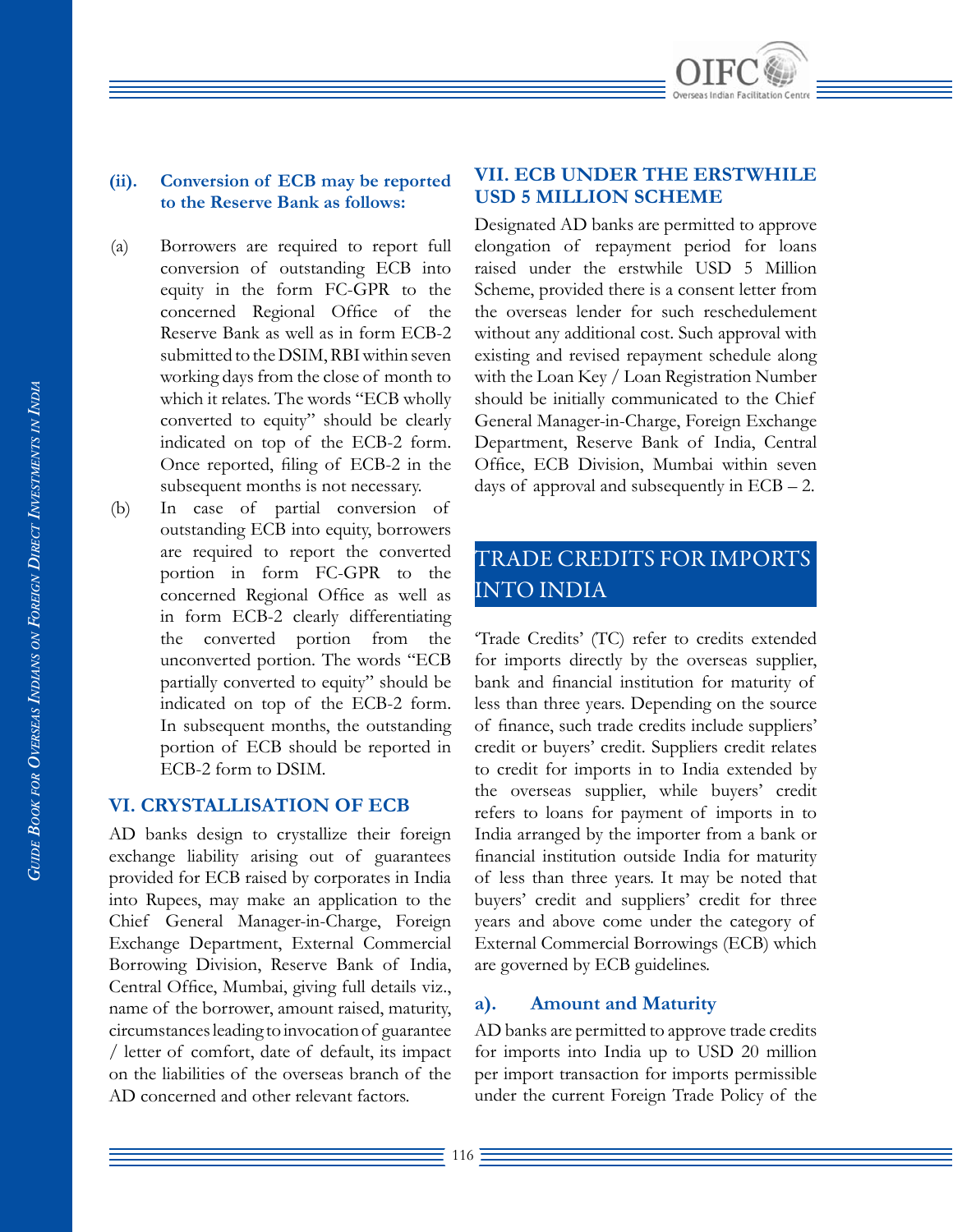DGFT with a maturity period up to one year (from the date of shipment). For import of capital goods as classified by DGFT, AD banks may approve trade credits up to USD 20 million per import transaction with a maturity period of more than one year and less than three years. No roll-over / extension will be permitted beyond the permissible period.

AD banks shall not approve trade credit exceeding USD 20 million per import transaction.

# **b). All-in-cost Ceilings**

The current all-in-cost ceilings are as under.

| <b>Average Maturity</b> | <b>All-in-cost Ceilings</b> |
|-------------------------|-----------------------------|
| Period                  | over 6 month LIBOR*         |
| Up to one year          | 75 basis points             |
| More than one year but  | 125 basis points            |
| less than three years   |                             |

\*For the respective currency of credit or applicable benchmark.

The all-in-cost ceilings include arranger fee, upfront fee, management fee, handling / processing charges, out of pocket and legal expenses, if any.

## **c). Guarantee**

AD Bank are permitted to issue Letters of Credit / guarantees / Letter of Undertaking (LoU) / Letter of Comfort (LoC) in favour of overseas supplier, bank and financial institution, upto USD 20 million per transaction for a period up to one year for import of all non-capital goods permissible under Foreign Trade Policy (except gold) and up to three years for import of capital goods, subject to

prudential guidelines issued by Reserve Bank from time to time. The period of such Letters of credit / guidelines / LoU / LoC has to be co-terminus with the period of credit, reckoned from the date of shipment.

# **d). Reporting Arrangements**

AD banks are required to furnish details of approvals, drawal, utilisation, and repayment of trade credit granted by all its branches, in a consolidated statement, during the month, in form TC from April 2004 onwards to the Director, Division of International Finance, Department of Economic Analysis and Policy, Reserve Bank of India, Central Office Building, 8th Floor, For, Mumbai – 400 001 (and in MS-Excel file through email to deapdif@rbi.org.in) so as to reach not later than 10th of the following month. Each trade credit may be given a unique identification number by the AD bank.

AD banks are required to furnish data on issuance of LCs / guarantees / LoU / LoC by all its branches, in a consolidated statement, at quarterly intervals to the Chief General Manager-in-Charge, Foreign Exchange Department, ECB Division, Reserve Bank of India, Central Office Building, Fort, Mumbai – 400 001 (and in MS-Excel file through email to fedcoecbd@rbi.org.in) from December 2004 onwards so as to reach the department not later than 10th of the following month.